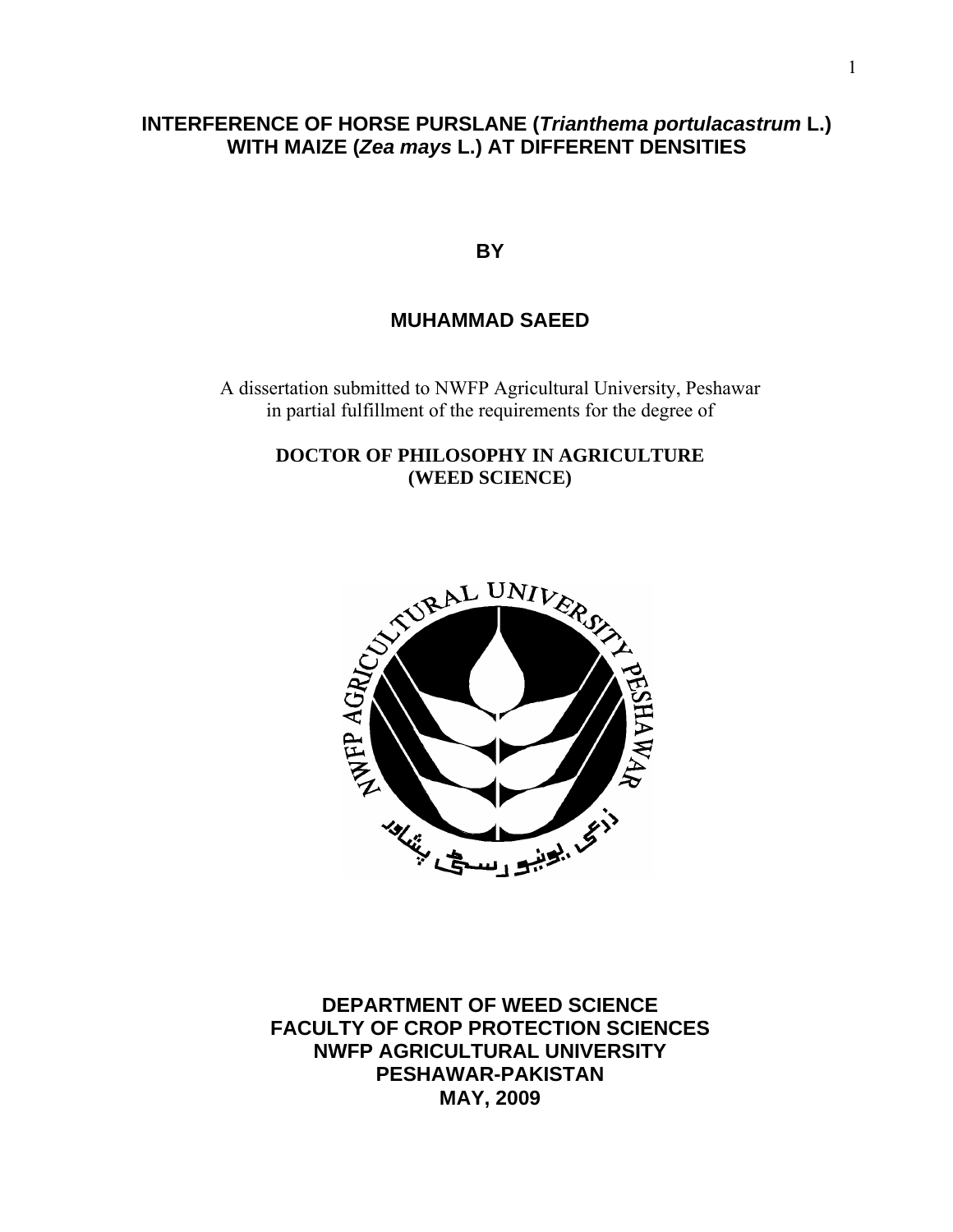# **CONTENTS**

|                | <b>CHAPTER</b><br><b>TITLE</b> | Page No. |
|----------------|--------------------------------|----------|
|                |                                |          |
|                |                                |          |
|                |                                |          |
|                |                                |          |
| $\mathbf{I}$ . |                                |          |
| II.            |                                |          |
| III.           |                                |          |
| IV.            |                                |          |
| $V_{\cdot}$    |                                |          |
| VI.            |                                |          |
|                |                                |          |
|                |                                |          |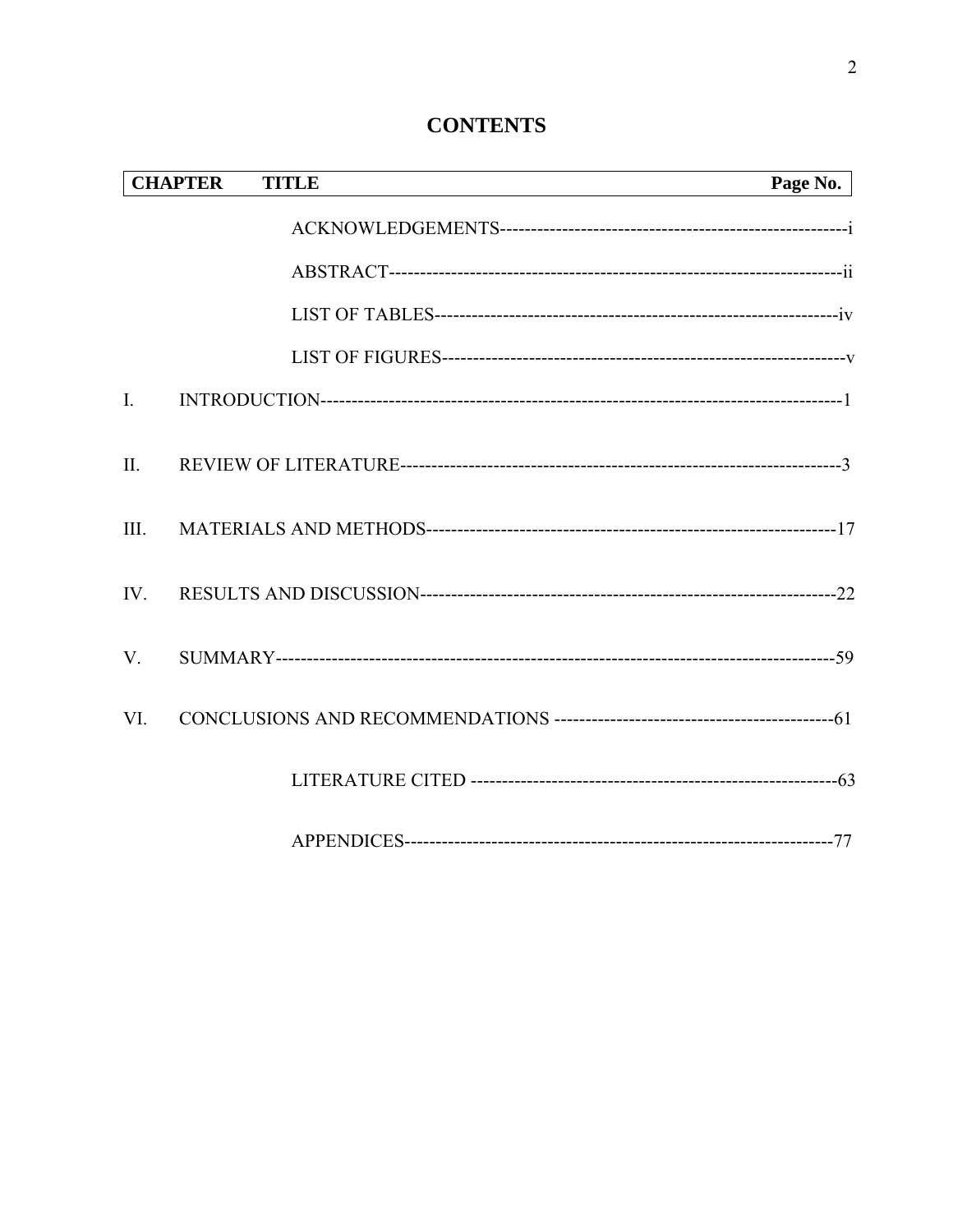#### *ACKNOWLEDGEMENTS*

*All praises be to Almighty Allah for enabling me to complete successfully my Ph.D course work, research work and finally dissertation and all the respects be to the Holy Prophet Muhammad (SAW), who is always the model of guidance for me.* 

*I am happy and pleased to express my gratitude and thanks to my honorable major supervisor Prof. Dr. Khan Bahadar Marwat, Chairman Department of Weed Science, NWFP Agricultural University Peshawar-Pakistan for his guidance, technical advices and suggestions throughout my scholastic life. It was difficult for me to complete this task without his sincere assistance.* 

*Heartfelt thanks are extended to Prof. Dr. Gul Hassan Department of Weed Science and Prof. Dr. Amanullah Jan and Dr. Muhammad Arif Department of Agronomy, NWFP Agricultural University Peshawar-Pakistan for their support and keen guidance during the study.* 

*Thanks are extended to Dr. Ijaz Ahmad Khan Khattak and Dr. Muhammad Azim Khan Department of Weed Science, NWFP Agricultural University Peshawar for their relevant guidance in finalizing this manuscripts.*

*I am very thankful to my colleagues Dr. Zahid Hussain, Mr. Bakhtiar Gul, Dr. Muhammad Ashfaq, Dr. Imtiaz khan and all the departmental staff and friends for their moral support, cooperation and encouragement throughout my Ph.D.* 

*Furthermore I am grateful to Higher Education Commission for granting me an opportunity through 200-merit scholarship scheme to obtain PhD degree.* 

*My parents always prayed for my success and brilliant future, provided financial support, are a stable source of prayers and motivation throughout my carrier therefore, I would feel incomplete without thanking them and I wish them to have a long life so that I can avail more prayers and meet the challenges of this world.* 

 *(Muhammad Saeed)*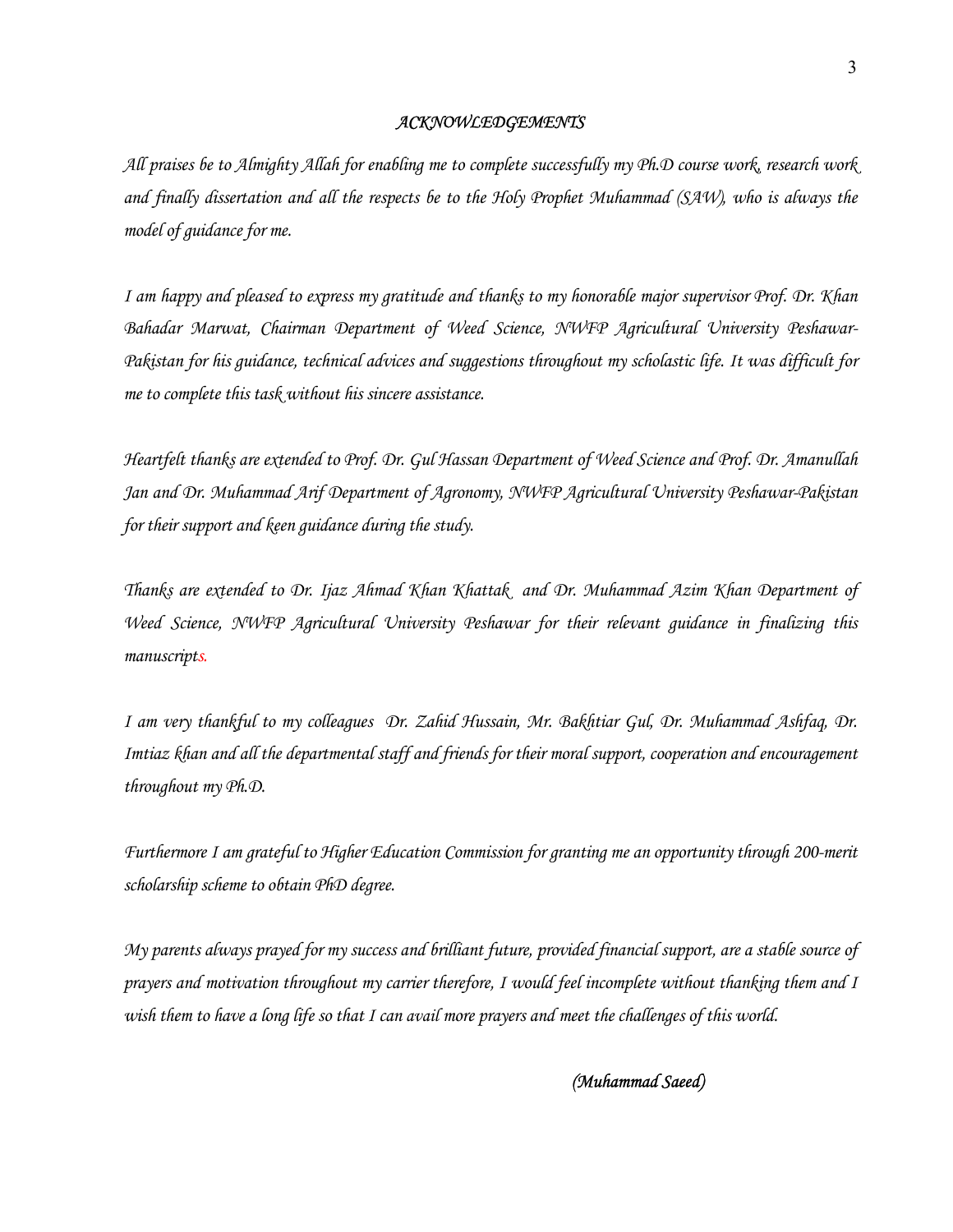## **INTERFERENCE OF HORSE PURSLANE (***Trianthema portulacastrum* **L.)** **WITH MAIZE (***Zea mays* **L.) AT DIFFERENT DENSITIES**

Muhammad Saeed Department of Weed Science, Faculty of Crop Protection Sciences NWFP Agricultural University Peshawar-Pakistan

#### **ABSTRACT**

Horse purslane (*Trianthema portulacastrum* L) a member of family Aizoaceae is a common weed in a host of crops such as maize, soybean, sugar cane vegetables and cotton in Pakistan and elsewhere. In order to quantify the impact of *Trianthema portulacastrum* on maize, experiments were conducted at Agricultural Research Farm, NWFP Agricultural University Peshawar, Pakistan for two crop seasons*, viz.* 2006 and 2007, using open pollinated variety "Azam". The experiments were laid out in a Randomized Complete Block design with split plot arrangements, having, three replications per treatments. Four maize plant spacing (15, 20, 25 and 30 cm) were kept in main plots, while weed densities  $(3, 6, 9, 12, 15, 18, m<sup>-2</sup>)$  were allocated as sub-plots. Data were recorded on days to 50% tasseling, days to 50% silking, days to maturity, plant height (cm), numbers of ears plant<sup>-1</sup>, rows ear<sup>-1</sup>, kernels ear<sup>-1</sup>, ear weight (g), 1000-kernel weight (g), maize leaf area index, biological yield (t ha<sup>-1</sup>), grain yield (t ha<sup>-1</sup>), harvest index (%) and weed (*T. portulacastrum*) biomass (t ha<sup>-1</sup>). All growth parameters except for the number of ears plant<sup>-1</sup> and rows ear<sup>-1</sup> were affected by planting season, plant spacing and weed density. Plant spacing of 15 cm produced higher grain yields of 2.85 and 2.66 t ha<sup>-1</sup> compared with 2.30 and 2.08 t ha<sup>-1</sup> in wider plant spacing of 30 cm for the planting seasons of 2006 and 2007, respectively. However, for both years, yield components like ear weight and kernels ear<sup>-1</sup> of individual plants were reduced with parallel decrease in plant spacing. Similarly, weed-free control plots produced higher grain yields of 3.04 and 2.87 t ha<sup>-1</sup> *vis-a-vis* the grain yields of 2.14 and 2.0 t ha<sup>-1</sup> in plots having weed density of 18 plants m<sup>-2</sup> in 2006 and 2007, respectively. Plant spacing of 15 cm also resulted in higher biological yields of  $6.96$  and  $6.69$  t ha<sup>-1</sup> in comparison with 30 cm spacing producing 5.92 and 5.85t ha<sup>-1</sup> in 2006 and 2007, respectively. In the same vein, control plots had biological yields of 7.28 t ha<sup>-1</sup> and 7.09 t ha<sup>-1</sup> as compared with 5.81 t ha<sup>-1</sup> and 5.65 t ha<sup>-1</sup> in plots having weed density of 18 plants  $m<sup>2</sup>$  in 2006 and 2007, respectively. Plant spacing of 15 cm resulted in lower fresh weed biomass of 0.91and 0.88 t ha<sup>-1</sup> compared with plant spacing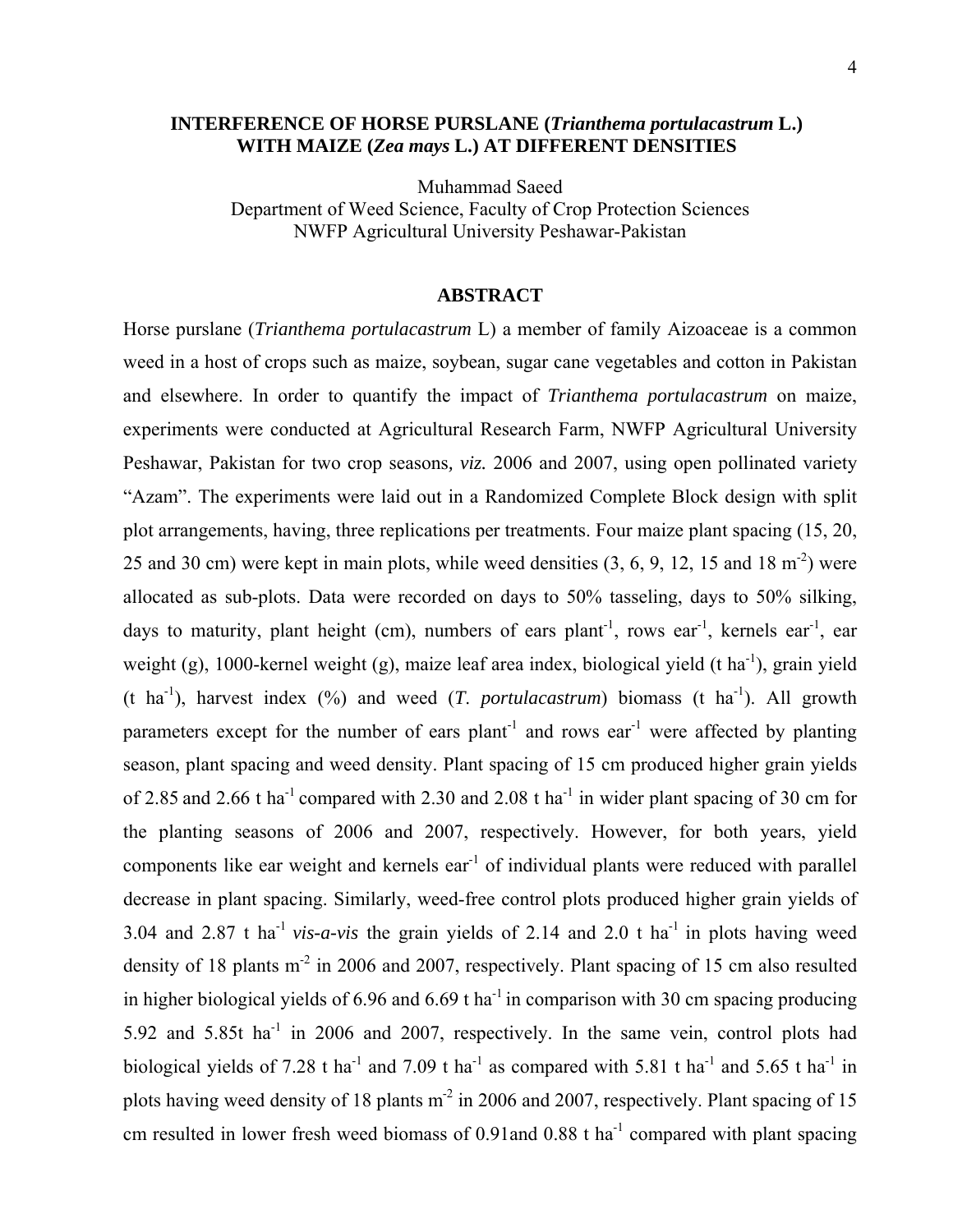of 30 cm producing higher weed biomass of 1.33 and 1.21t ha<sup> $1$ </sup> in the growing seasons of 2006 and 2007, respectively. Likewise, the lower weed density of 3 plants m-2 resulted in lower weed biomass  $(0.97 \text{ t} \text{ ha}^{-1}$  in 2006 and 0.93 t ha<sup>-1</sup> in 2007) compared with higher weed density of 18 plants  $m^2$  (1.55 t ha<sup>-1</sup> in 2006 and 1.49 t ha<sup>-1</sup> in 2007). Decreasing plant spacing and increasing weed density of *T*. *portulacastrum* delayed tasseling, silking and maturity of grains*.* The *T*. *portulacastrum* infestations in plots having 3, 6, 9, 12, 15 and 18 plants m-2 resulted in yield losses of 4.2, 11.1, 18.6, 20.4, 27.2 and 29.5 % in 2006. The parallel figures for 2007 were 9.3, 14.3, 18.3, 23.2, 25.1 and 30.2 % in 2007. The two years of research showed that narrow spacing enhanced the competitive ability of maize crop and suppressed weed growth which eventually resulted in higher yields. *Trianthema portulacastrum* was a strong competitor to maize, and its infestation may inflict substantial yield losses, although the competitive ability was dependent on plant spacing and weed density. Plant spacing alone was not effective in suppressing *T*. *portulacastrum*; therefore, other cultural practices should also be integrated with optimum spacing to reduce the yield losses in maize crop.

**Key words:** *Trianthema portulacastrum*, weed competition, maize.

This study was sponsored by Higher Education Commission Islamabad under 200-Merit PhD Scholarship scheme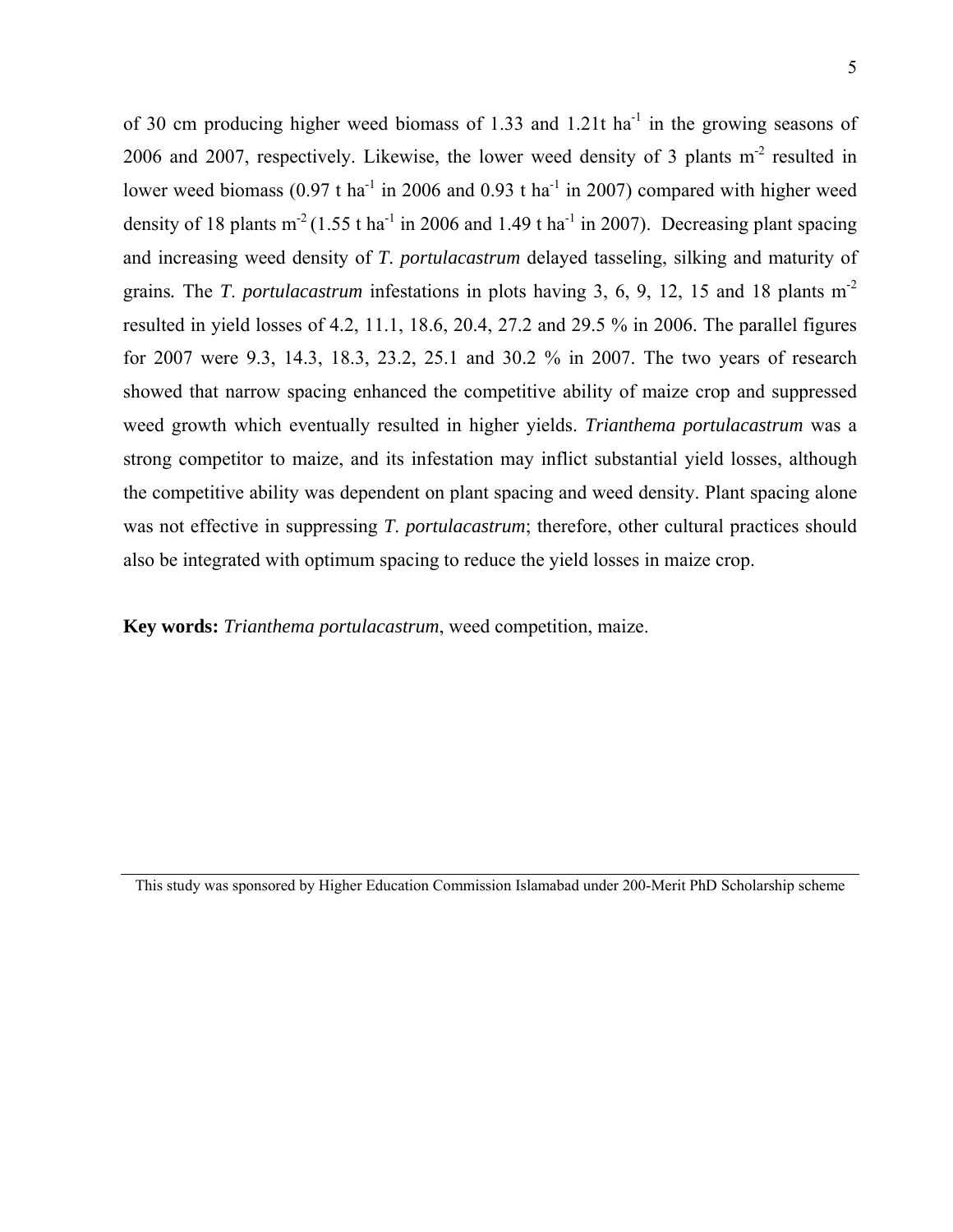# **LIST OF TABLES**

| S.No | <b>TITLE</b>                                                                                                                                                         | Page No. |
|------|----------------------------------------------------------------------------------------------------------------------------------------------------------------------|----------|
| 3.1. |                                                                                                                                                                      |          |
| 3.2  | Meteorological data for the growing seasons of maize crop in 2006 and 2007---------21                                                                                |          |
| 4.1  | Effects of maize plant spacing and T. portulacastrum density on<br>days to 50% tasseling and days to 50% silking in 2006 and 2007-----------------------24           |          |
| 4.2  | Effects of maize plant spacing and T. portulacastrum density on                                                                                                      |          |
| 4.3. | Effects of maize plant spacing and T. portulacastrum density on                                                                                                      |          |
| 4.4. | Effects of maize plant spacing and T. portulacastrum density on<br>1000-kernel weight (g) and number of rows ear <sup>-1</sup> in 2006 and 2007-----------------38   |          |
| 4.5. | Effects of maize plant spacing and T. portulacastrum density on                                                                                                      |          |
| 4.6. | Effects of maize plant spacing and T. portulacastrum density on<br><i>T. portulacastrum</i> biomass (t ha <sup>-1</sup> ) and biological yield (t ha <sup>-1</sup> ) |          |
| 4.7. | Effects of maize plant spacing and T. portulacastrum density on                                                                                                      |          |
| 4.8. | Grain yield losses percentage at varying T. portulacastrum density across maize                                                                                      |          |
| 4.9. | Grain yield losses percentage at varying T. portulacastrum density across maize                                                                                      |          |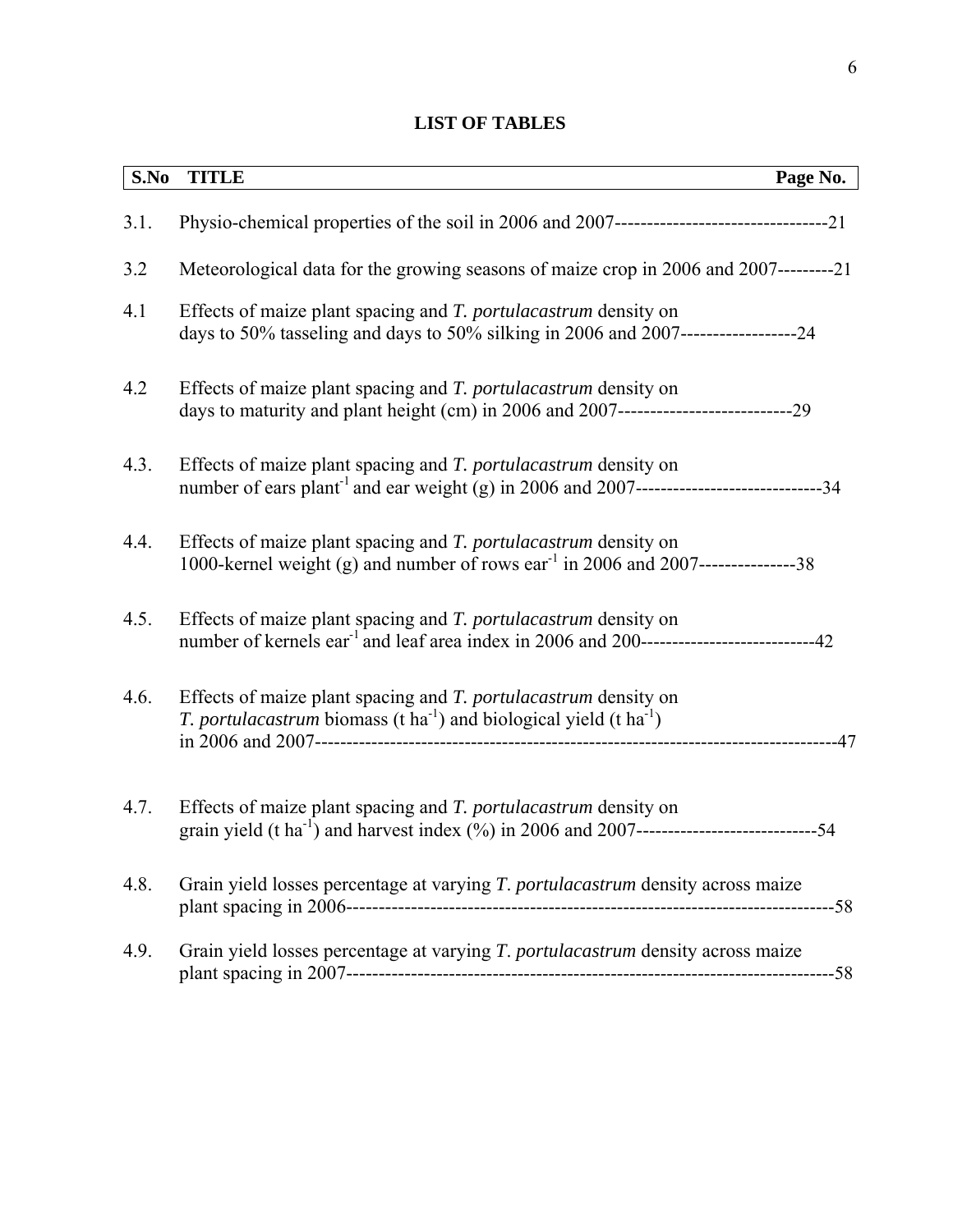# **LIST OF FIGURES**

| S.No  | <b>TITLE</b>                                                                                                                                                                       | Page No. |
|-------|------------------------------------------------------------------------------------------------------------------------------------------------------------------------------------|----------|
| 4.1.  | Interactive effect of plant spacing and T. portulacastrum density                                                                                                                  |          |
| 4.2.  | Interactive effect of plant spacing and T. portulacastrum density on                                                                                                               |          |
| 4.3.  | Interactive effect of plant spacing and T. portulacastrum density on                                                                                                               |          |
| 4.4.  | Interactive effect of plant spacing and T. portulacastrum density on                                                                                                               |          |
| 4.6.  | Interactive effect of plant spacing and T. portulacastrum density on                                                                                                               |          |
| 4.7.  | Interactive effect of plant spacing and T. portulacastrum density on                                                                                                               |          |
| 4.9   | Interactive effect of plant spacing and T. portulacastrum density on                                                                                                               |          |
| 4.10  | Interactive effect of plant spacing and T. portulacastrum density on                                                                                                               |          |
| 4.11  | Interactive effect of plant spacing and T. portulacastrum density on<br>T. portulacastrum biomass (t ha <sup>-1</sup> ) in 2006 (a), 2007 (b) ----------------------------------48 |          |
| 4.12. | Interactive effect of plant spacing and T. portulacastrum density on                                                                                                               |          |
| 4.13. | Interactive effect of plant spacing and T. portulacastrum density on                                                                                                               |          |
| 4.14. | Interactive effect of plant spacing and T. portulacastrum density on                                                                                                               |          |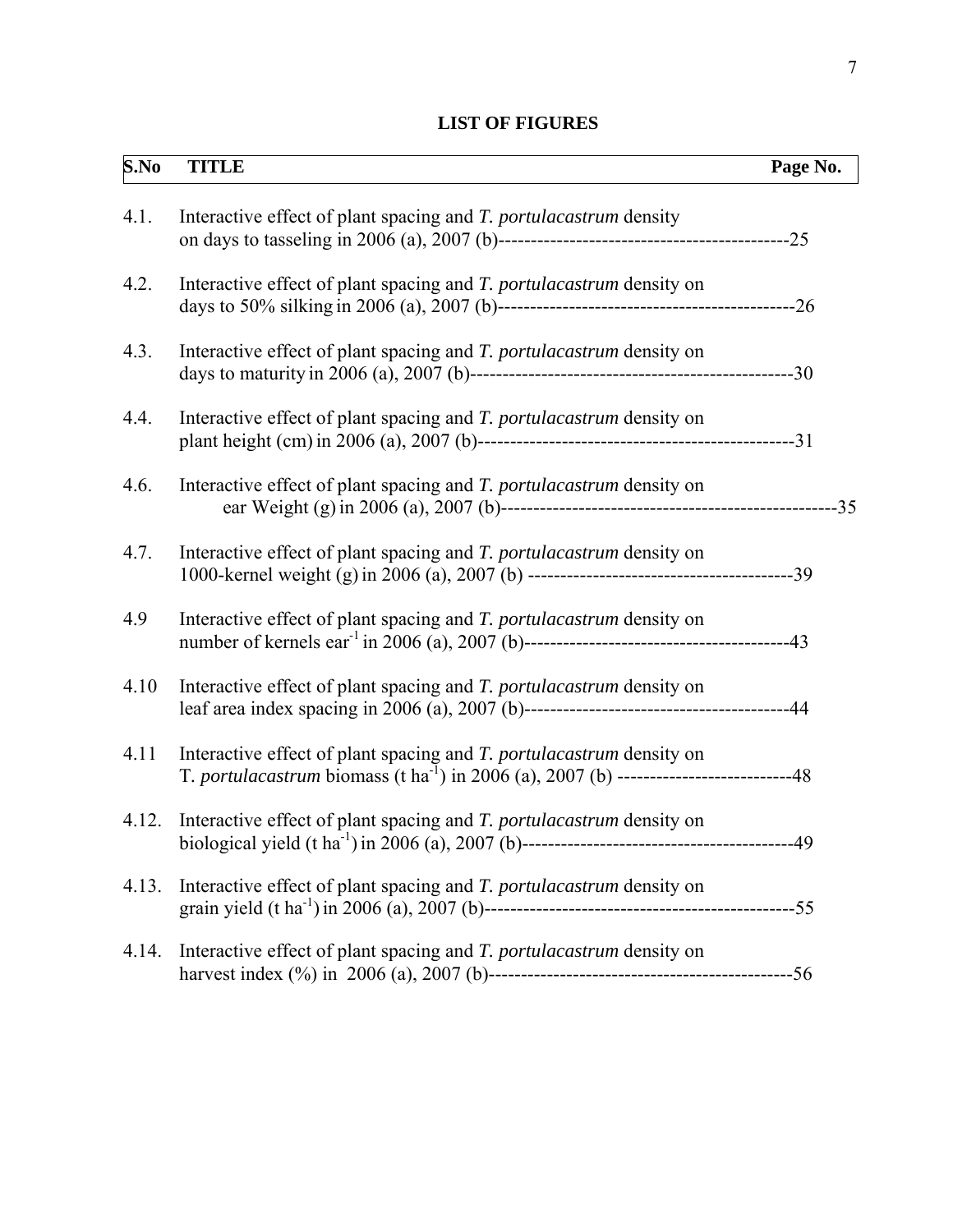#### **I. INTRODUCTION**

 Agriculture being the backbone of Pakistan's economy employs 50% of the total labor force at national level, contributing 25 and 85% to GDP and export earnings, respectively. Maize is the third main cereal crop after wheat and rice in Pakistan, and second after wheat in North West Frontier Province (NWFP). Maize is a short-day annual, cross-pollinated, extensively used for food, feed and fodder in Pakistan (PARC, 2007). Owing to its significance in industries and food, maize requirements are increasing rapidly. The area under maize cultivation in Pakistan and NWFP was 1016.9 K and 516.1K ha, with production of 3088.4 K tonnes and 918.6 K tonnes, and the average yields of 3037 and 1780 kg ha<sup>-1</sup> in Pakistan and NWFP, respectively (MINFAL, 2007). The maize average yield in Pakistan is low compared with other maize-producing countries of the world like USA, Canada, France, Argentina and China with the respective yields of 8.92 t ha<sup>-1</sup>, 7.82 t ha<sup>-1</sup>, 7.14 t ha<sup>-1</sup>, 6.47 t ha<sup>-1</sup> and  $4.85$  t ha<sup>-1</sup> (FAO, 2003).

 There is always competition for resources among crop and weeds, and such competition is mostly won by weeds as they are better adapted to different agro-ecological environments than the commercial crops. Weeds compete with crops for space, sunlight, moisture and nutrients thus decreasing crop yields. The competiveness of a crop is affected by plant spacing, leaf size, plant height and time of emergence (Hamayun, 2003), while weed competitiveness is dependent on weed species density and duration. The season-long weed competition caused considerable yield losses in maize (Dalley *et al*., 2006). In NWFP, the losses due to weeds in maize are *ca*. 20-40% (Anon 2005). In another study, weeds are reportedly capable of reducing corn grain yield by 35–70% if not managed (Ford and Pleasant, 1994) and uncontrolled weed growth brings about 83% decline in average grain yields of maize (Usman *et al*., 2001).

Horse purslane (*Trianthema portulacastrum* L) a member of family Aizoaceae, is a common weed of maize, soybean and cotton (Henty & Pritchard, 1975). It is a common weed of maize, cotton and vegetables all over Pakistan (Hashim and Marwat, 2002). Elsewhere in Pakistan, *T. portulacastrum* is a major weed in maize, cotton, potato, sugarcane, and summer vegetables and blooms from May-October. Due to indeterminate habit, vegetative and reproductive growth continues for the entire life span (Nayyar *et al*., 2001). Horse purslane is well established in Malaya, Western Asia, Africa, tropical America, Australia, India and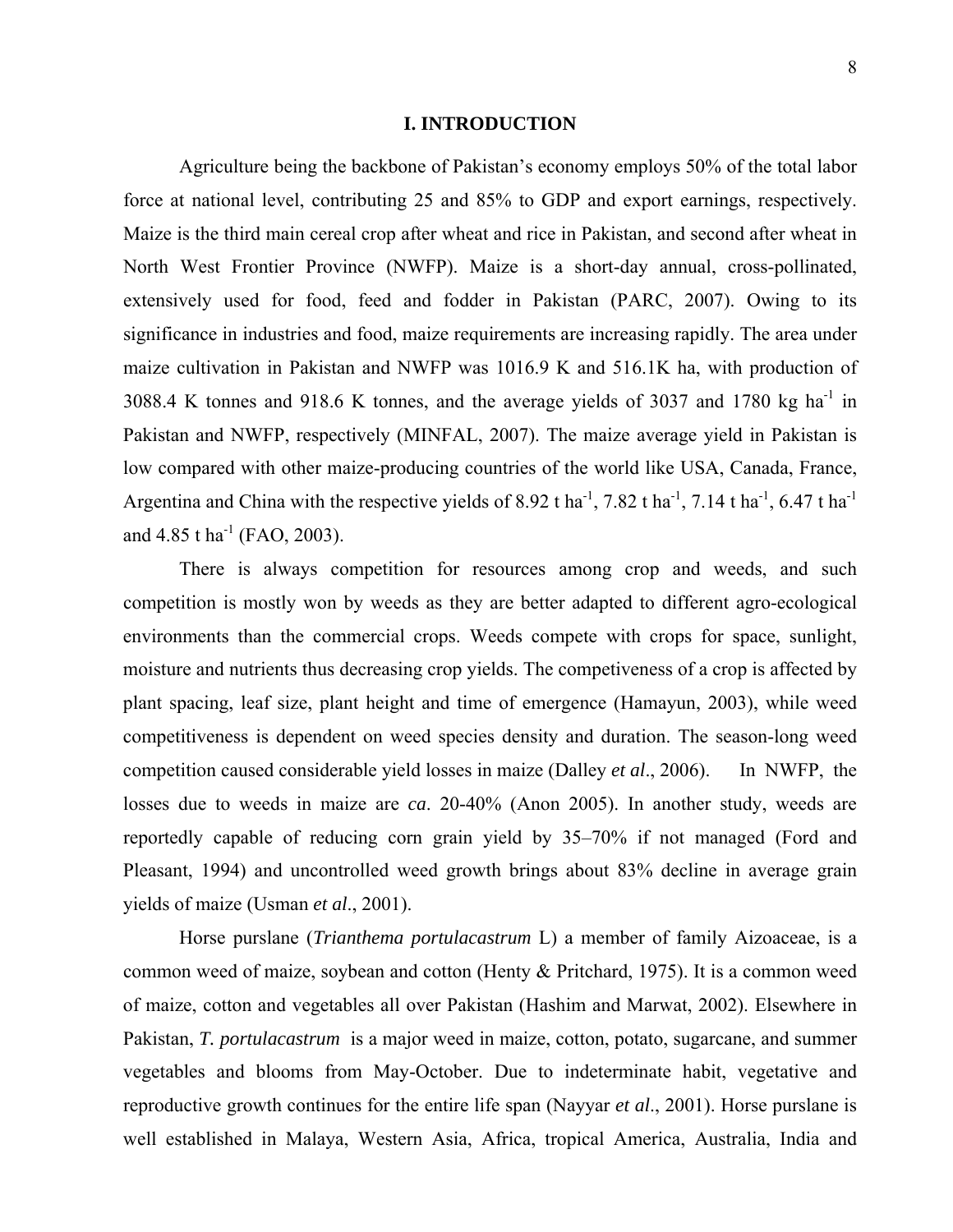several other countries (Mahajan, 1982). The weed favors moist or seasonally dried up wetlands, saline places and waste areas, blooms from May-November in India, turns into most aggressive weed of maize crop (Gill *et al*., 1978). Out of 69 weed species *T*. *portulacastrum* was realized as the most aggressive weed of maize crop (Kumar and Singh, 1983). Gupta and Mukerji (2001) also reported *T. portulacastrum* as a noxious weed posing considerable competition with maize crop (Gidnavar, 1979). At a density of 12 plants  $m<sup>2</sup>$  of *T. portulacastrum* gave lower maize yield of 3.54 t ha<sup>-1</sup> than weed-free plots 3.89 t ha<sup>-1</sup> (Ansar *et al*., 1996), and infestation can lead to 32.3% losses in maize crop (Balyan and Bhan, 1989).

 Optimum plant spacing, particularly in fields infested with weeds is one of the key factors to reduce weed infestation and achieve high yield through shading the soil. Decreasing plant spacing decreased grain yield plant<sup>-1</sup> of maize but increased the total grain yield per unit area (Nafziger, 1996)**.** Total yield was greater under narrow plant spacing but the yield of individual plant was higher under wider plant spacing (Randhawa, 1995). Maize kernel weights, ear weights and leaf area declined with decreasing plant spacing (Sajid, 2003). Wider spacing among plants improved growth and yields of single plant but did not compensate the total yield obtained from narrow plant spacing (Thakur *et al.,* 1997). Moreover, with a decrease in space between plants, leaf area, ears weight and number of kernels were decreased but leaf area index and grain yield ha<sup>-1</sup> was increased (Johnson and Wilman, 1997). Therefore, suitable plant spacing is one of the key factors for enhancing maize competiveness, weed suppression ability and achieving high grain yield.

Keeping in view the aggressiveness of *T. portulacastrum* in maize crop, experiments were designed with the following objectives:

- a) To determine the appropriate plant spacing of maize crop for suppression of *T. portulacastrum*.
- b) To assess the effect of different densities of *T. portulacastrum* on yield and yield components of maize.
- c) To evaluate the crop-weed interactions between maize crop and *T. portulacastrum*.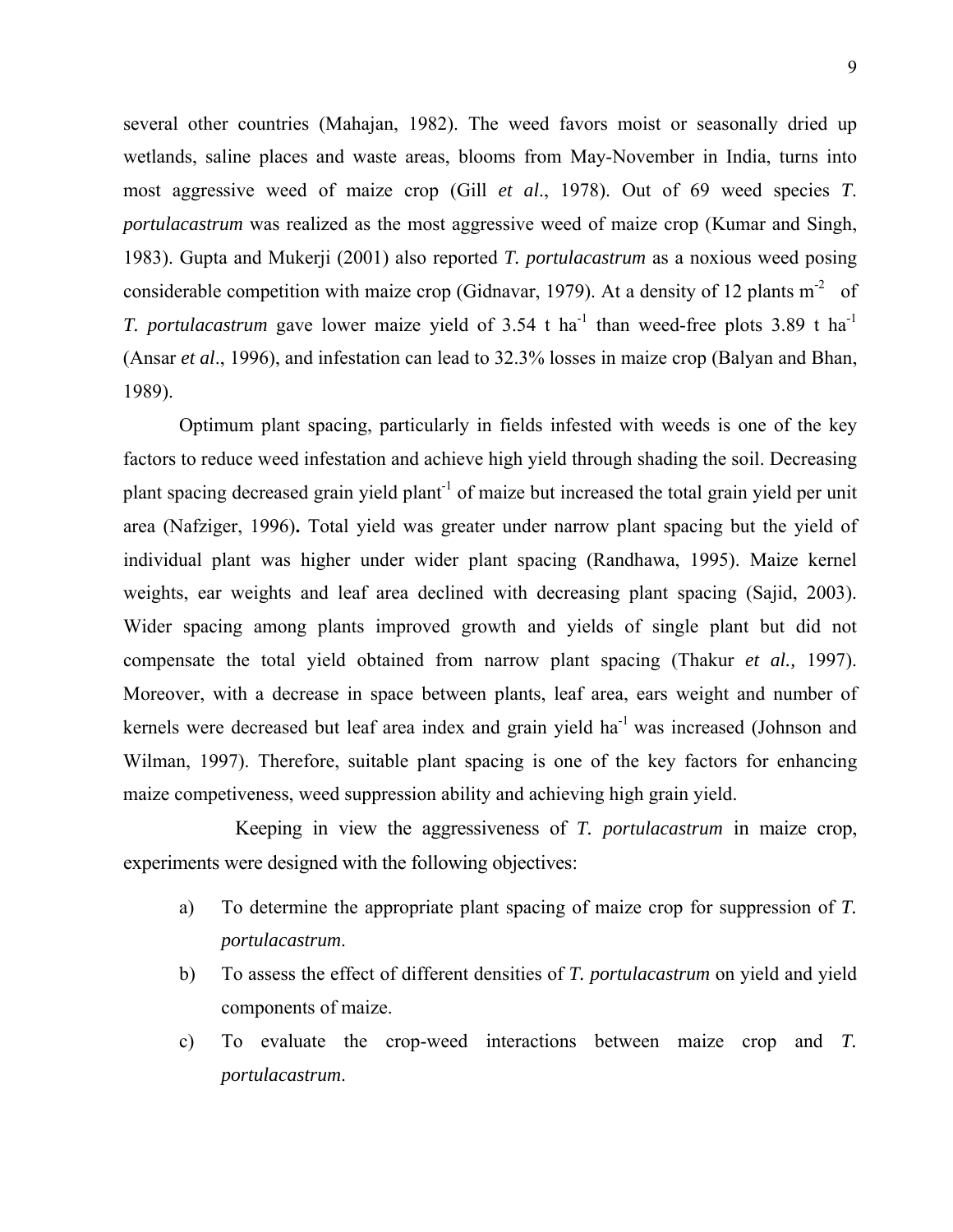#### **II. REVIEW OF LITERATURE**

 The following review on maize plant spacing was done through web browsing of world digital libraries, internet and other available literatures on the subject.

## **2.1 Plant spacing**

 Plant spacing is a principal factor for enhancing the crops competitive ability in cropweed interference and is used as management practice for improving kernel and forage yield.

Maize kernel weights, ear weights, number of ears plant<sup>-1</sup> and leaf area was declined due to decrease in plant spacing. The tasseling and maturity stages were also delayed at narrow spacing of 20 cm between plants compared to wider spacing of 40 cm (Sajid, 2003). Narrow plant spacing enhanced the grain yield and harvest index but prolonged tasseling, silking and maturity of maize crop (Waqar, 2002). Plant spacing of 15, 25 and 35cm were used in maize. Narrow plant spacing of 15 cm resulted in higher grain yield; however, the yield components plant<sup>-1</sup> was higher at wider plant spacing of 35 cm. The plant height and leaf area index were also higher at 15 cm plant spacing (Randhawa, 1995). Wider plant spacing in maize increased most of the growth and yield components but did not compensate the total yield achieved in narrow plant spacing (Thakur *et al.*, 1997). Moreover, decreasing the space between plants declined total leaf area, ears weight and numbers of kernels of individual plant, but increased the leaf area index and grain vield on  $ha^{-1}$  (Johnson and Wilman, 1997). Similarly, reducing plant spacing in maize increased grain and biological yield but delayed grain maturation, however the number of ears plant<sup>-1</sup> was not affected in any of the plant spacing (Naeem, 2004).

Four plant populations with 5, 6.25, 7.5 and 8.75 plants  $m<sup>2</sup>$  showed a linear increase in yield with increase in plant population (Strieder *et al.*, 2007). Higher plant population of  $355552$  plants ha<sup>-1</sup> with decreased plant spacing provided higher biological yield ha<sup>-1</sup> whereas, 44444 plants ha<sup>-1</sup> with wider plant spacing provided higher kernel yield (Njoka *et al.*, 2004). In an another experiment maize yield improved with increasing plant populations by decreasing plant spacing and no yield decrease was noticed at the higher plant population. Kernel weight, ear weight, and leaf area plant<sup>-1</sup> decreased with increasing plant populations. In spite of this, decrease in kernel and ear weights did not severely affect grain yield (Bruns and Abbas, 2003).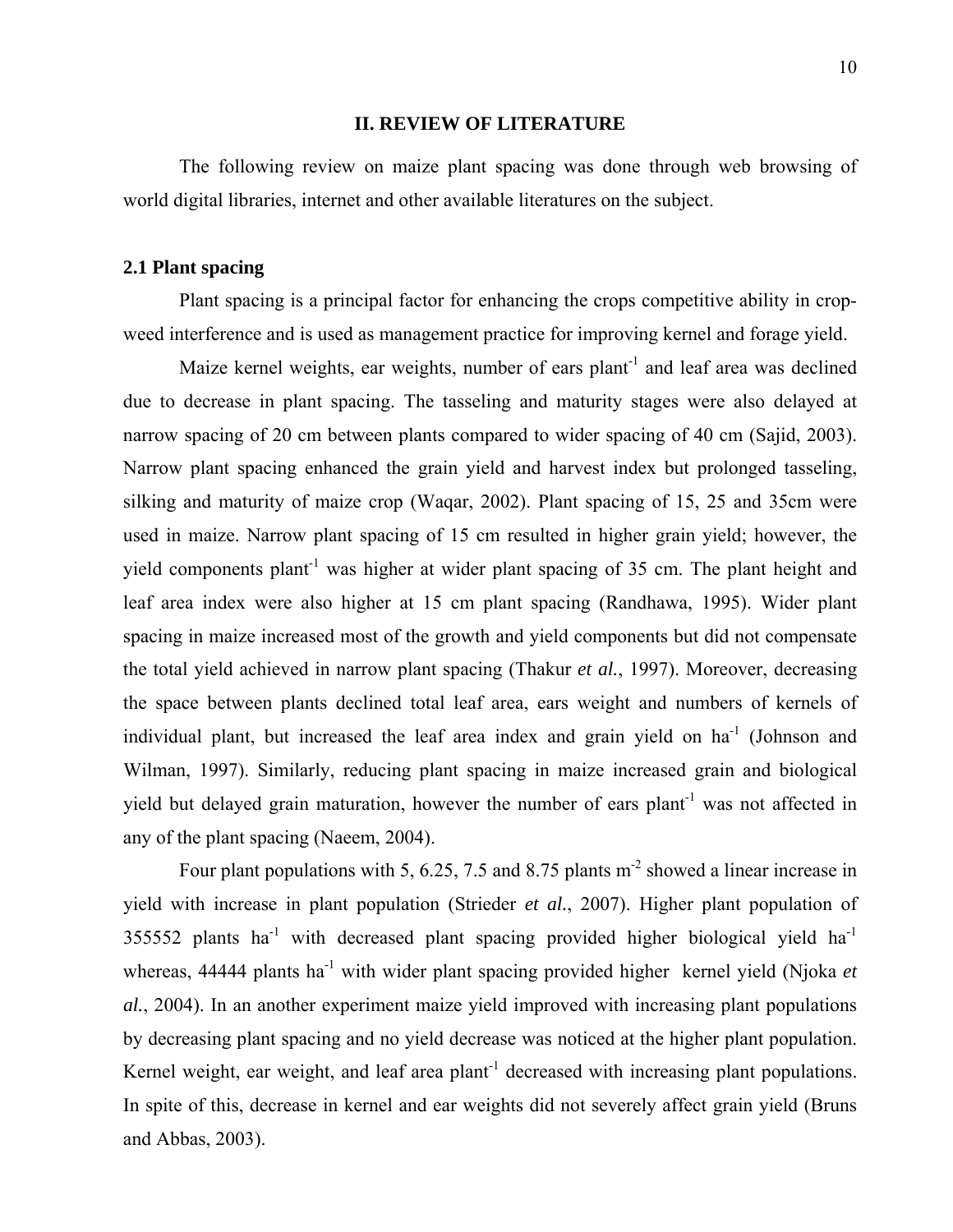Three population densities of maize with  $64000$ ,  $96000$  and  $128000$  plants ha<sup>-1</sup> were used for smothering velvetleaf growth and seed yield. Maize yield revealed a parabolic relation to population densities with a maximum of approximately 90000 plants  $ha^{-1}$  in one year, while a linear decline to increasing plant population densities under scarcity of moisture. Velvetleaf seed yield was decreased from 69 to 94% at the time when velvetleaf emerged with maize simultaneously. He concluded that plant population alone is not effective to suppress weed growth; therefore, other integrated weed management (IWM) practices should also be merged with higher plant population to reduce the yield losses in maize crop (Teasdale, 1998). The results of plant populations  $65000$ , 130000 plants ha<sup>-1</sup> on physiology and yield of maize was observed. Most of the maize parameters for example height, length of internode, height of ear and kernel moisture content were larger at low population, whereas leaf area plant<sup>-1</sup> was better at 65000 plant population ha<sup>-1</sup> because of wide spacing between plants (Modarres *et al.*, 1998).

 Tasseling, silking and maturity were delayed by higher plant population. The number of leaf plant<sup>-1</sup> and kernels ear<sup>-1</sup> was not affected while number of ears plants<sup>-1</sup> was affected by higher plant density. Higher grain and biological yield was obtained from higher plant density (Amanullah *et al.*, 2009). Maize was planted at six densities  $(0.25, 3, 4.5, 6$  and 9 plants m<sup>-2</sup>), the lower density being considered as isolated density. Thus they obtained the higher grain and biological yield form 9 plants  $m<sup>2</sup>$ . Kernel yield plant<sup>-1</sup> and all other yield components decreased linearly as plant density increased (Hashemi *et al*.*,* 2005).

In maize crop decrease in spacing increased grain yield (Argenta *et al.*, 2001). Decreasing the soybean stand to 20, 40 and 60% in weed free plots showed average yield losses of 8, 18 and 34%, respectively. At the time when the weeds were there, percent yield decreased due to stand losses were at par with control plots. Weed competition and stand loss could mutually result significant yield losses in soybean. Weed development was not very much increased by decreasing competition as of soybean stand loss (Marwat and Nafziger, 1990). Low plant population resulted in lower kernel yield and more absorption of nitrogen, phosphorus and potassium compared to high plant density in four maize cultivars (Bavec and Bavec, 2002).

 Four varieties (Azam, Sarhad, White, Pahari, and Shaheen) and five populations  $(80000, 100000, 120000, 140000, 140000, 160000, 16000)$  plants ha<sup>-1</sup>) were used. Maximum days to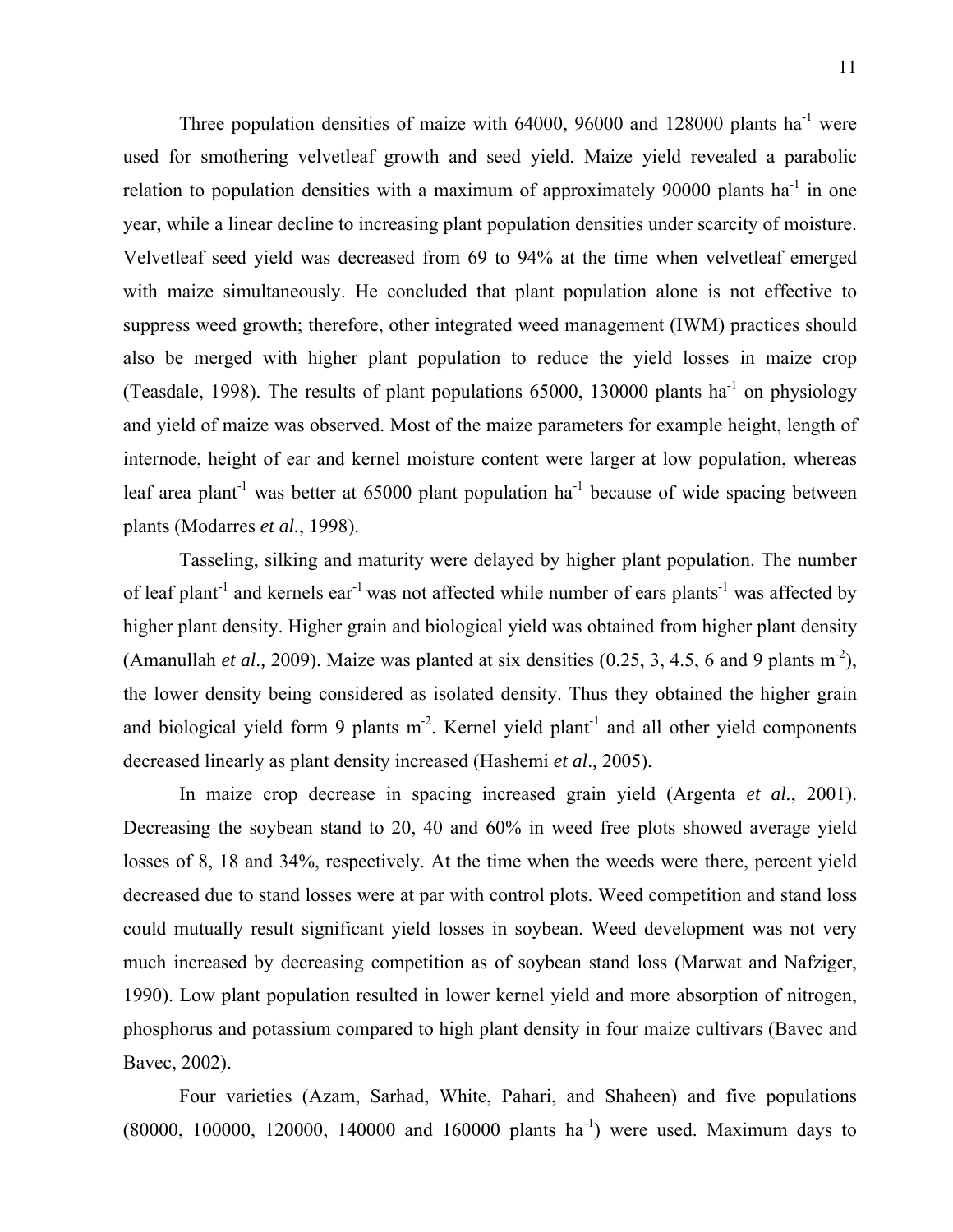maturity were recorded in 160000 plants ha<sup>-1</sup>. Maximum cob length, number of ears plant<sup>-1</sup>, 1000-kernel weight, grain yield and biological yield were recorded in plots having 80000 plants ha<sup>-1</sup> (Nasir, 2000). Plant densities of 50000, 100000 and 150000 plants ha<sup>-1</sup> were used. They stated that the biomass and grain yield of the crop increased with increasing crop density (Akbar *et al.*, 1996). Plant populations of 5.56, 6.67, 8.33, and 11.33 plants  $m<sup>2</sup>$  were used, the optimum plant population density which resulted in the maximum grain yield was 11.33 plants  $m<sup>2</sup>$ . Grain number ear<sup>-1</sup> and grain number row<sup>-1</sup> were the most important grain components responding to changes in plant density (Dastfal *et al*.*,* 1999).

Plant density of  $6$ ,  $9$  and  $12$  maize plants  $m<sup>2</sup>$  was compared, the rate of change in relative growth among plant population was better at 9 and 12 plants  $m<sup>2</sup>$  compared to 6 plants m<sup>-2</sup>. This response suggested that the physiological state of each plant at the beginning of the critical period had conditioned its reproductive fate. This early effect of plant type on final kernel number plant<sup>-1</sup> seemed to be exerted through current assimilate partitioning during the critical period Maddonni and Otegui (2004). If plant population increased from 44,460 to 74,100 plants ha-1, grain yield per plant of corn decreased (Nafziger, 1996). Similarly, the effects of spacing and weeding were determined on maize kernel yield, weed biological yield and seed yield in rainfed environment. Maize kernel yield decreased from 16 to 35 % with increase in maize population from 74,100 to 103,740 plants  $ha^{-1}$ . The results of this study suggested that there was increased risk of a reduction in maize grain yield from competition for moisture and nutrients when row spacing is reduced below 90 cm and maize density increased above  $74,100$  plants ha<sup>-1</sup>, making it difficult to integrate these cultural practices for weed suppression, under semi-arid conditions (Fanadzo *et al.*, 2007).

 The results of plant populations with 30000, 40000, 50000, 60000 and 70000 plants ha<sup>-1</sup> on ear yield of different maize varieties were compared. The ears number improved up to 58,000 plants ha-1. Husked ear length decreased linearly in both varieties with increasing plant population. However increasing plant population did not affect plant height as well as ear height (E-Silva *et al.,* 2007). Kernel yield improved by increasing plant population density due to less spacing between plants and increase in number of plants per unit area (Gozubenli *et al.*, 2003). The accumulation of dry-matter was increased at higher plant population density of 111,111 plants ha<sup>-1</sup> and decreased by 83,333 plants ha<sup>-1</sup>. The means of yield attributing traits were higher at lower plant population. Significant improvement in kernel yield was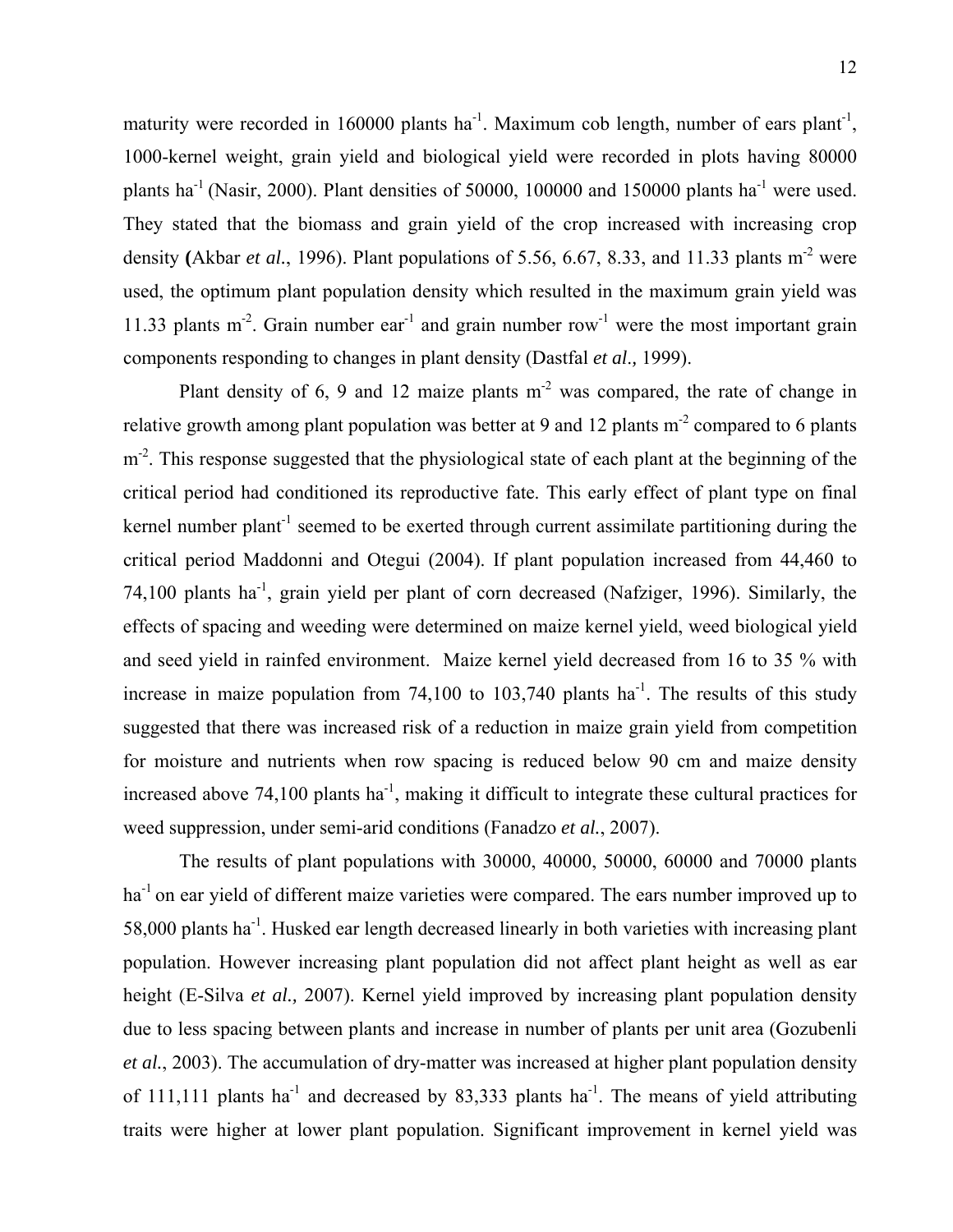noticed in 83,333 plants ha<sup> $-1$ </sup> because of wider plant spacing which improved the moisture accessibility and increased all the parameters significantly (Singh *et al.*, 1997). Plant population density had a significant effect on the dry matter accumulation, absolute growth rate and absolute acceleration rate. Moreover the parameters like leaf area index enhanced considerably with increase in the plant population density due to decreased plant spacing (Berzsenyi and Dang, 2007). Maize crop with different row spacing and plant population affected a number of physiological characters, fodder yield and dry matter yield but did not increase the plant height. (Turgut *et al.*, 2005).

 In summary of the above citations the variation of plant spacing is an option to enhance the competiveness and grain yield of maize. Plant spacing also affected the rate of dry matter accumulation and its partitioning between vegetative and reproductive sinks considerably. Plant spacing alteration in maize affected all the growth and yield attributing traits. Optimum plant spacing in maize is necessary for producing more leaf area, taller plant height to capture sunlight and to enhance competitiveness, to suppress the weed growth. Cultural practices decrease the reliance on the chemical weed control, which is not only hazardous to human beings but also creates resistance in weeds. Thus, environment friendly management practices should be searched to decrease the reliance on herbicides and optimum plant spacing is one of those practices.

#### **2.2 Maize and weed competition**

The performance of maize crop is affected by weeds competition. After thorough searching a number of references are cited below regarding maize competition with other weeds.

 The rise in the growing population density of jimsonweed (*Datura stramonium*) dropped maize plant height, dry biomass plant<sup>-1</sup> and kernel yield of maize. The weed denseness had a more significant effect on the plant height and dry biomass plant<sup>-1</sup> of *Zea mays* than plant arrangement (Oljaca *et al.*, 2007). Maize ear weight, ear length, filled ear length, ear width, kernels row<sup>-1</sup>, number of rows, kernel depth, kernel weight and kernel moisture were affected by giant ragweed (*Ambrosia trifida* L.) competition (Williams and Masiunas, 2006). In a competition between silverleaf nightshade (*Solarium elaeagnifolium*) and maize, the maize growth parameters including height, surface area of the leaves and dry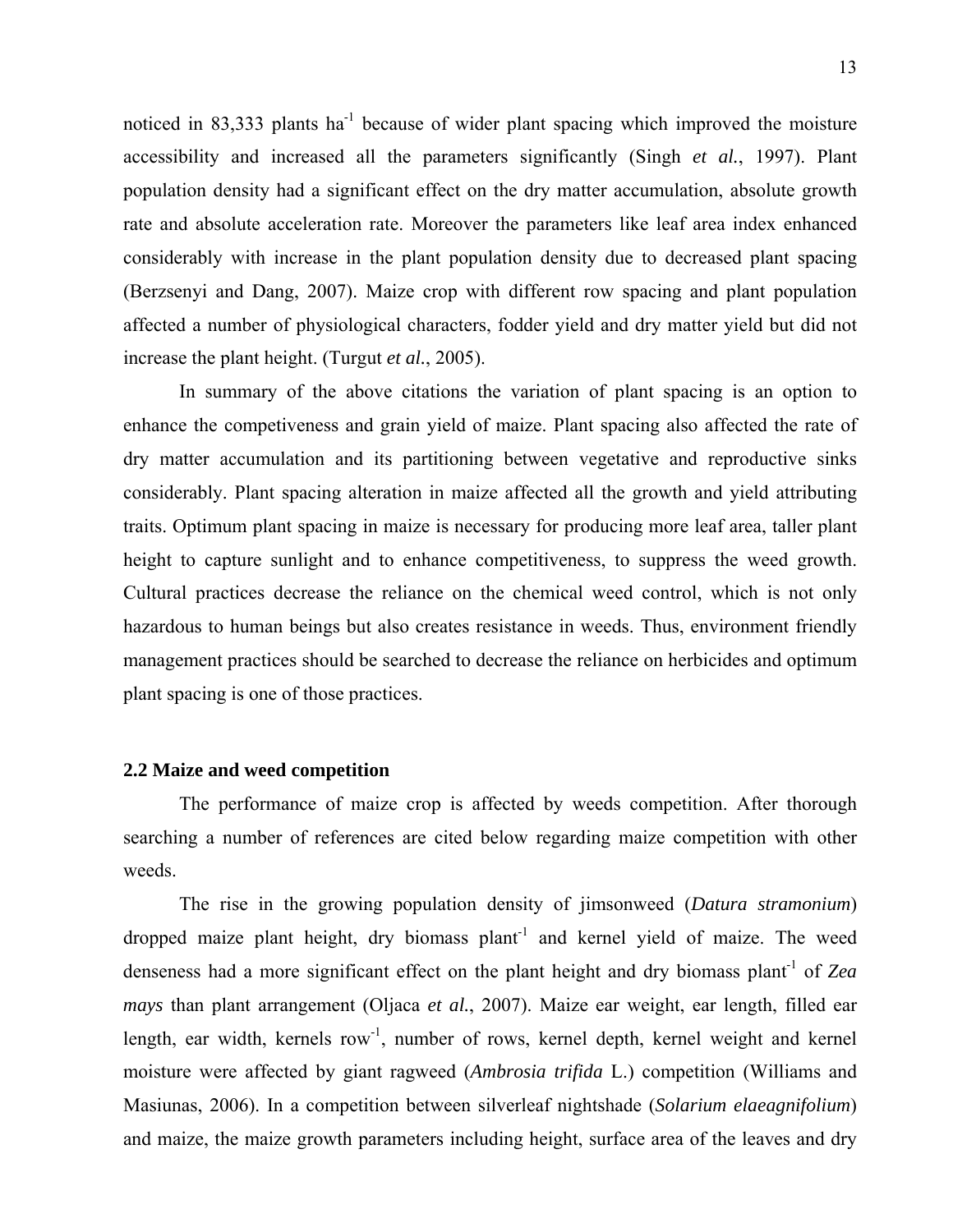matter accumulation were diclined by the occurrence of the weed. Extending the length of interference will decrease the growth and yield parameters. The total yield and the major yield components i.e. kernels ear<sup>-1</sup> and the 1000-kernels weight was clearly affected negatively by *S. elaeagnifolium*. Total grain yield was turned down by 64% at the time when no weeds were controlled (Baye and Bouhache, 2007). Similarly, in another study high weed stress lowered leaf area, chlorophyll content and kernel yield in all genotypes 35 to 65 % (Chikoye *et al.*, 2008). Non-managed weeds caused 83.03% reduction in average kernel yield of maize (Usman *et al*., 2001).

Yield declined very severely due to broadleaf signal-grass *Brachiaria platyphylla*) interference at a density of 150 plants  $m<sup>2</sup>$  when the maize and weed emerged simultaneously as sympatrics. Maize had the capability to hold up broadleaf signal-grass occurrence till twenty eight days after sowing with no yield reduction in any treatment (Alford *et al.,* 2005). One weed control practice among twenty seven and fifty four days following maize appearance could be sufficient to pass up any decline in maize grain productivity (Salgado *et al.,* 2005).

Weed interfering and withholding applied nitrogen increased the time taken to 50 % silking. Results from this research showed that the effect of early nitrogen fertilization gave an aggressive nature to maize than weeds (Evans *et al.*, 2003). Maize kernel yield in seasonlong competition of Johnsongrass (*Sorghum halepanse*) decreased the yield by 88 % from rhizomes and 57 % from seeds compared to yield obtained from control treatments. Ear length of maize was extremely affected by Johnsongrass interference compared to 1000 kernel weight. Johnsongrass plants from rhizomes appeared early, grew quicker and formed larger fresh biomass compared to plants from seed. In spite of this, fresh biomass and stem number of johnsongrass plant<sup>-1</sup> as of seeds or rhizomes were not affected by maize (Mitskas *et al.,* 2003). Grassy weed competition after 15 cm height decreased maize grain yield by 1.13 kg ha-1 (Hellwig *et al.*, 2002). Purple nutsedge decreased the growth of both maize as well as soybean. However, maize was highly vulnerable to purple nutsedge competition than soybean (Tuor and Williams, 2002).

Weeds deprived the maize from nitrogen. Nitrogen assimilated by the weed was negatively correlated to that in aerial biomass of corn at crop maturity, which in turn was positively correlated to kernel yield. Bermuda grass reacted to the increased crop shading in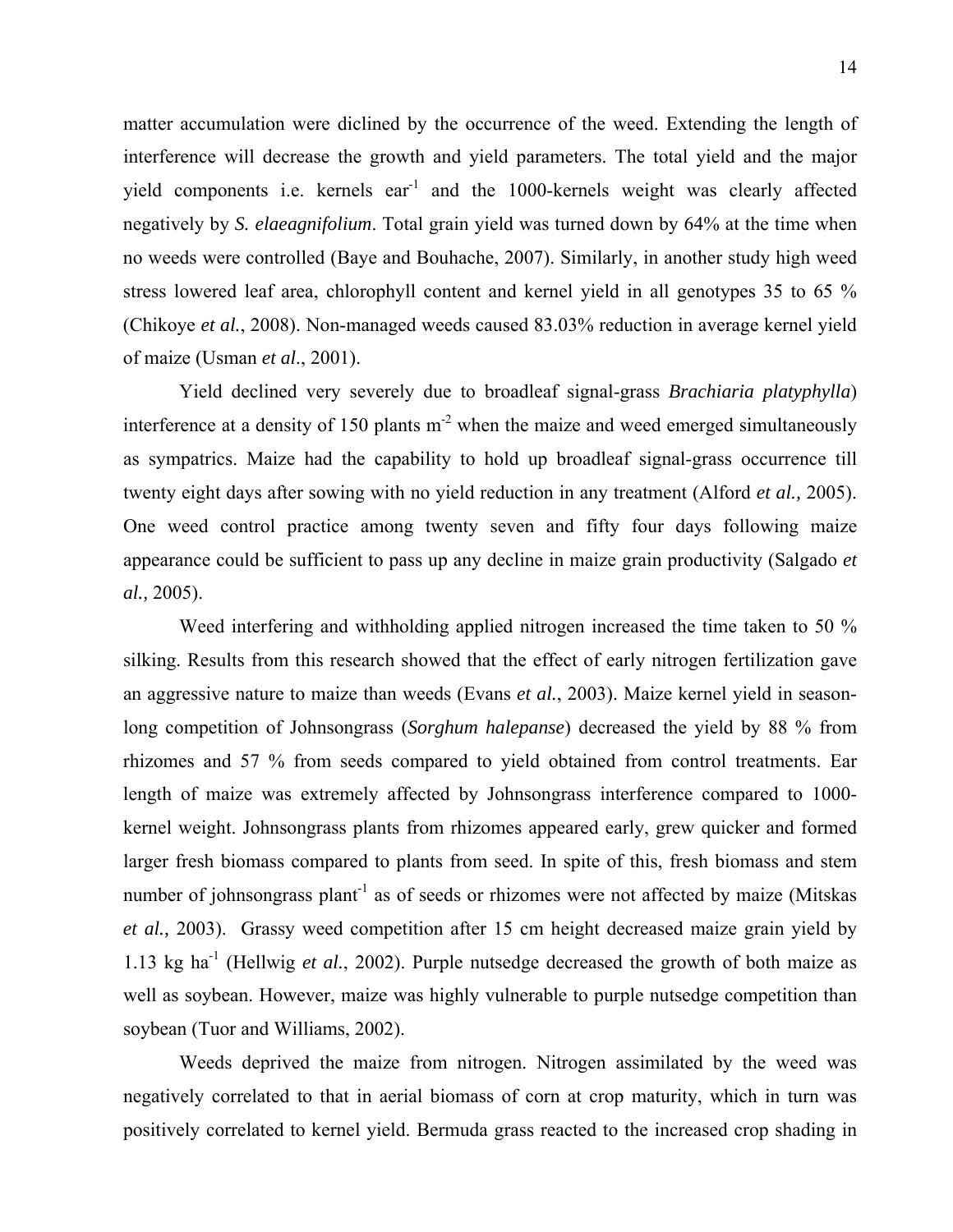the most uniform crop planting by increasing the aerial biomass allocation (Fernandez *et al.*, 2002). Rajcan and Swanton (2001) believed that incorporation of early detection of neighbors through the FR/R ratio as a primary signal during the critical period for weed control opened a new approach for future studies on weed competition in maize. Maize (*Zea mays* L.) was planted in 2.1 m rows at a plant population of 16000 plants ha<sup>-1</sup> and *D*. *stramonium* L. was planted at five densities in association with maize. In both seasons the germination and vigour of the produced weed seeds declined with increased weed-crop interference (Saayman, 2000).

Higher intraspecific competition was showed for maximum plant density because of lower leaf area, leaf and stalk biomass plant<sup>-1</sup> compared to lower plant density. Kernel yields were higher at maximum compared to minimum plant density for all leaf orientations. High plant density produced 10 % maximum across row leaf orientation and 21% maximum with row orientation compared to Random. Uncontrolled *Rottboellia chinensis* competition declined maize plant height by 18 % than check plots. The research showed that season-long *R. chinensis* competition decreased maize grain yield by 33 % than season-long weed control treatment (Strahan *et al.,* 2000).

Barnyardgrass (*Echinochloa crusgalli*) density and seedling emergence in relation to maize, affected the magnitude of maize yield loss. Higher maize kernel yield loss is 26 to 35% for early emerging *E. crusgalli* and 6% yield loss occured from *E. crusgalli* seedlings emerging afterward V4 stage of maize growth. Changes in corn leaf area index at 50% silking reflected the level of barnyardgrass competition in corn (Bosnic and Swanton, 1997). Interference by *S. halepense* reduced corn biomass by approximately 50 % (Barchuk *et al*.*,* 1995). *C. suecicum* occupied available space more rapidly than *A. retroflexus*. *Zea mays* yields were affected more by *C. suecicum* than by *A. retroflexus*. Yield losses of maize increased as the proportion of *C. suecicum* plants in the mixture increased. *C. suecicum* plants which were seeded before the crop and those which were not removed until later than 32 days after crop emergence lowered the maize yield (Frantik, 1994).

Lamb's-quarters was the most competitive of the three weed species, and green foxtail was the least competitive at low densities and maximum yield loss at high weed density varied with weed species in corn (Weaver, 2001). Moreover, crop planting date and canopy density influence interactions between weeds and corn (*Zea mays* L.), in their experiments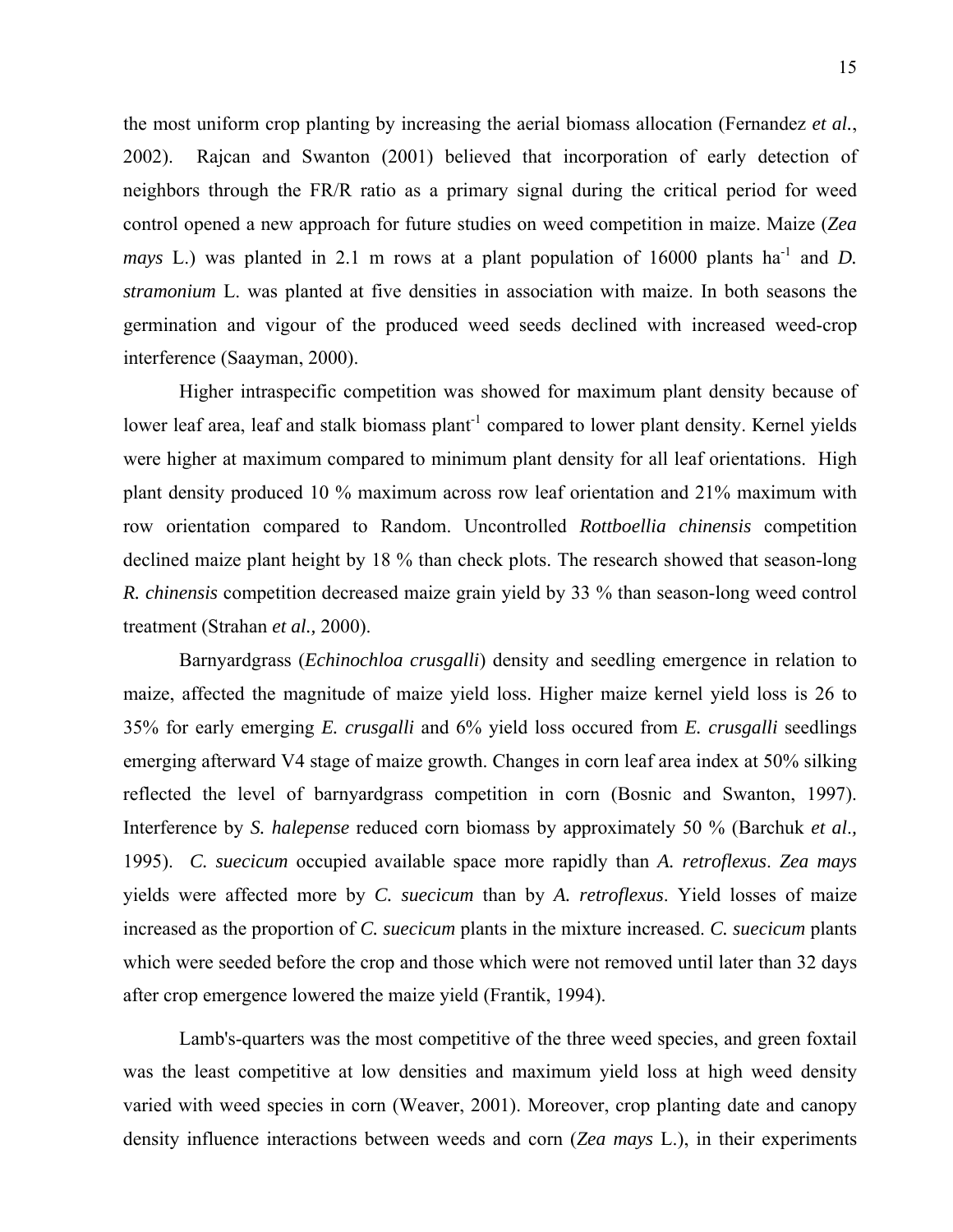dominant weed species were barnyard-grass (*Echinochloa crus-galli* L.) common lambsquarters (*Chenopodium album* L.), common purslane (*Portulaca oleracea* L.), green foxtail (*Setaria viridis* L.), redroot pigweed (*Amaranthus retroflexus* L.), and velvetleaf (*Abutilon theophrasti*) at densities ranging from 95 to 256 plants m<sup>-2</sup> (Williams and Lindquist, 2007). Corn yields were reduced 13% from10 giant foxtail plants m-1 of row. Corn dry matter at maturity was decreased 24 and 23% from 10 giant foxtail plants m-1 of row (Fausey *et al*., 1997). Giant foxtail seed germination was not affected by plant density. Increase in *S*. *faberi* density caused a linear decrease in maize grain yield. When giant foxtail was present at 13.1 m<sup>-2</sup> caused 18% yield losses, while maize yield was decreased curvilinear with increase in *Chenopodium album* density (Beckett *et al.*, 1988). Increasing density of common lambsquarters prolonged maize maturity (Sibuga and Bandin, 1980). Maize maturity was delayed by *A. repens* infestations (Bandin and Buchholtz, 1967).

The critical period for johnsongrass control was determined to be between 3 and 6.5 weeks after corn emergence to avoid losses above 5% of yield produced by full-season weedfree corn (Ghosheh *et al*., 1996). Season-long weed interference reduced corn yields by 19 % (Johnson *et al*., 2007). Grain yield was dependent on the stage of weed control (Rizzardi *et al*., 2008). When weeds were controlled at early stage i.e. 35 days after sowing, the grain and stover yield was increased 92.7 and 57.4 % respectively, on pooled basis compared to weedy check (Mundra *et al*., 2003). Similarly, forage sorghum when used as a surrogate weed may reduce from corn yield from 10 to 50 % (Myers *et al*., 2005). More than one weeding usually provided yield gain of about 60 % compared to single weeding (Gacheru *et al*., 1993). Maximum reduction in crop growth rate (38 %), leaf area index (44 %) and grain yield (51 %) were occurred in full season weed-crop competition as compared with weed free crop (Maqbool *et al*., 2006).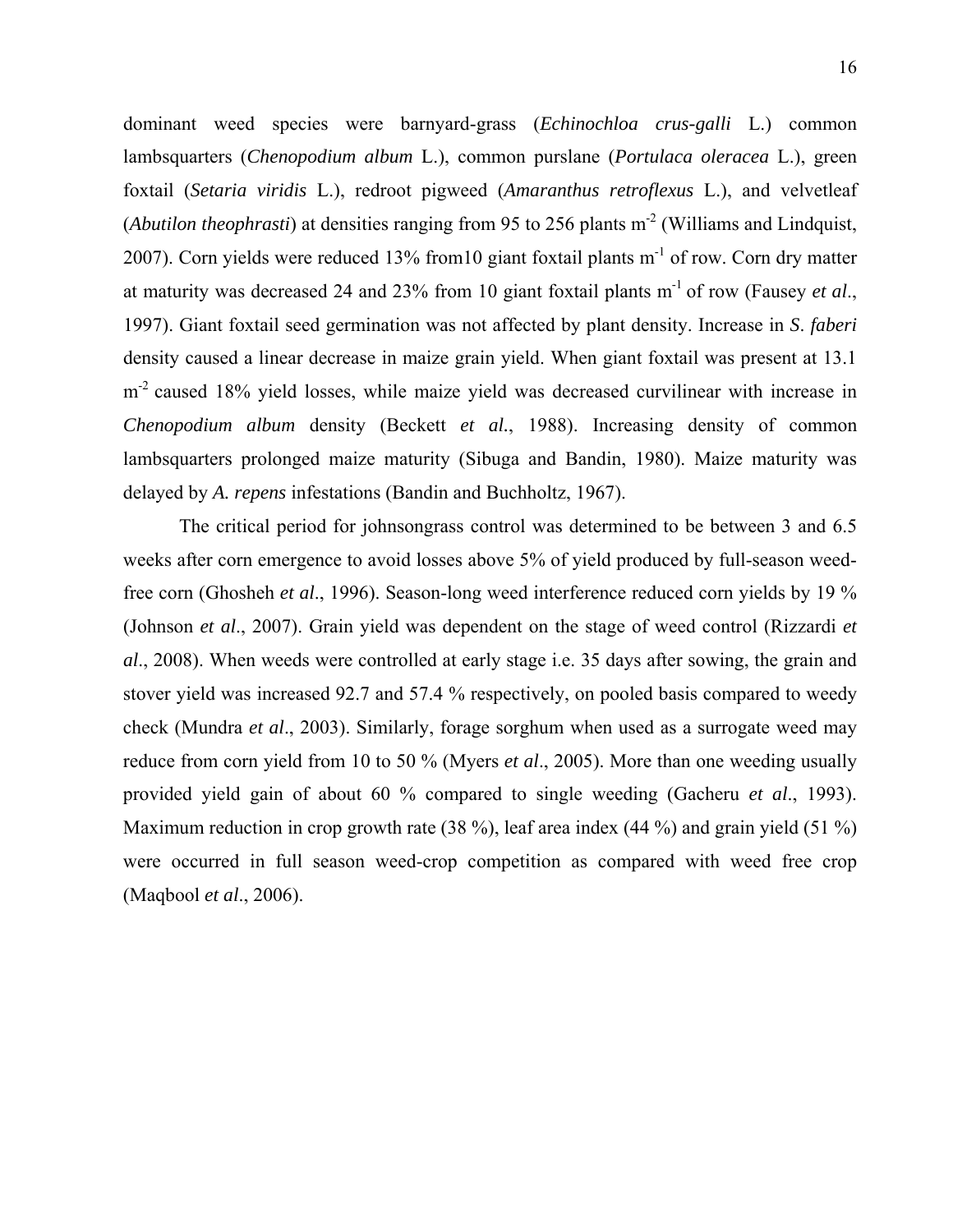#### **2.3** *Trianthema portulacastrum* **Linn. (Horse purslane)**

 Horse purslane is one of the most serious weeds of maize in NWFP (Pakistan) and severely affected yield. Some of the information about this weed is provided below.

 In a survey it was noted that *T*. *portulacastrum* is a problematic weed in maize and vegetables throughout Pakistan (Hashim and Marwat, 2002). *T. portulacastrum* is a host for Sunflower necrosis virus (SFNV) (Lavanya and Ramiah, 2005). *T. portulacastrum* is an important weed in sugarcane field (Halimie *et al.*, 1994). Horse purslane was the main leading weed in fertilized treatments (Kandasamy and Bayan, 2000). *T*. *portulacastrum* is noxious weed, which spreads rapidly in maize fields (Gupta and Mukerji, 2001).

*T. portulacastrum* is mostly restricted to drier and warmer areas (Mahajan, 1982). Sixty nine weeds belonging to 27 families in maize fields were studied. Information on occurrence and frequency, distribution pattern, periodicity and density of weeds were studied. The importance value index of *T*. *portulacastrum* surpassed all the other weeds of maize (Kumar and Singh, 1983). Horse purslane interference adversely affected the growth and development of maize (Chandra and Sahai, 1979). *T*. *Portulacastrum* species grew better in garden soil under shady situations and in sandy soils with full sunlight (Kumar, 1980). *T. portulacastrum* emerged before crop germination thus caused severe competition to maize crop (Gidnavar, 1979).

 A checklist of noxious weeds indicated *T*. *portulacastrum* as a problematic weed in maize crop in the area. The weeds reported by Shah *et al*. (2006) in maize fields were *Trianthema portulacastrum*, *Achyranthus aspera*, *Amaranthus hybridus*, *A. viridis*, *Convolvulus arvensis*, *Cynodon dactylon*, *Cyperus rotundus*, *Datura alba*, *Sorghum halepense* and *Tribulus terrestris* (Shah and Khan, 2006).

 The germination percentage of *T. portulacastrum* was increased with heat treatment at 60 °C and through mechanical scarification (Gill *et al.*, 1983). Seed set stated at 20 to 30 days after sowing. Growth and development in the rainy days were high and thus becomes more aggressive (Balyan *et al.*, 1985). Moreover, eleven parameters of two *T*. *portulacastrum* L. biotypes under cultural situations having 7 sets of 5 replicates each in monocultures and mixed cultures were compared. The green form was dominant than red in its competitive capability. Maximum vegetative and reproductive biomass was noticed in both forms under shade which illustrated that both are shade loving species (Reddy and Rao, 1985). Decline in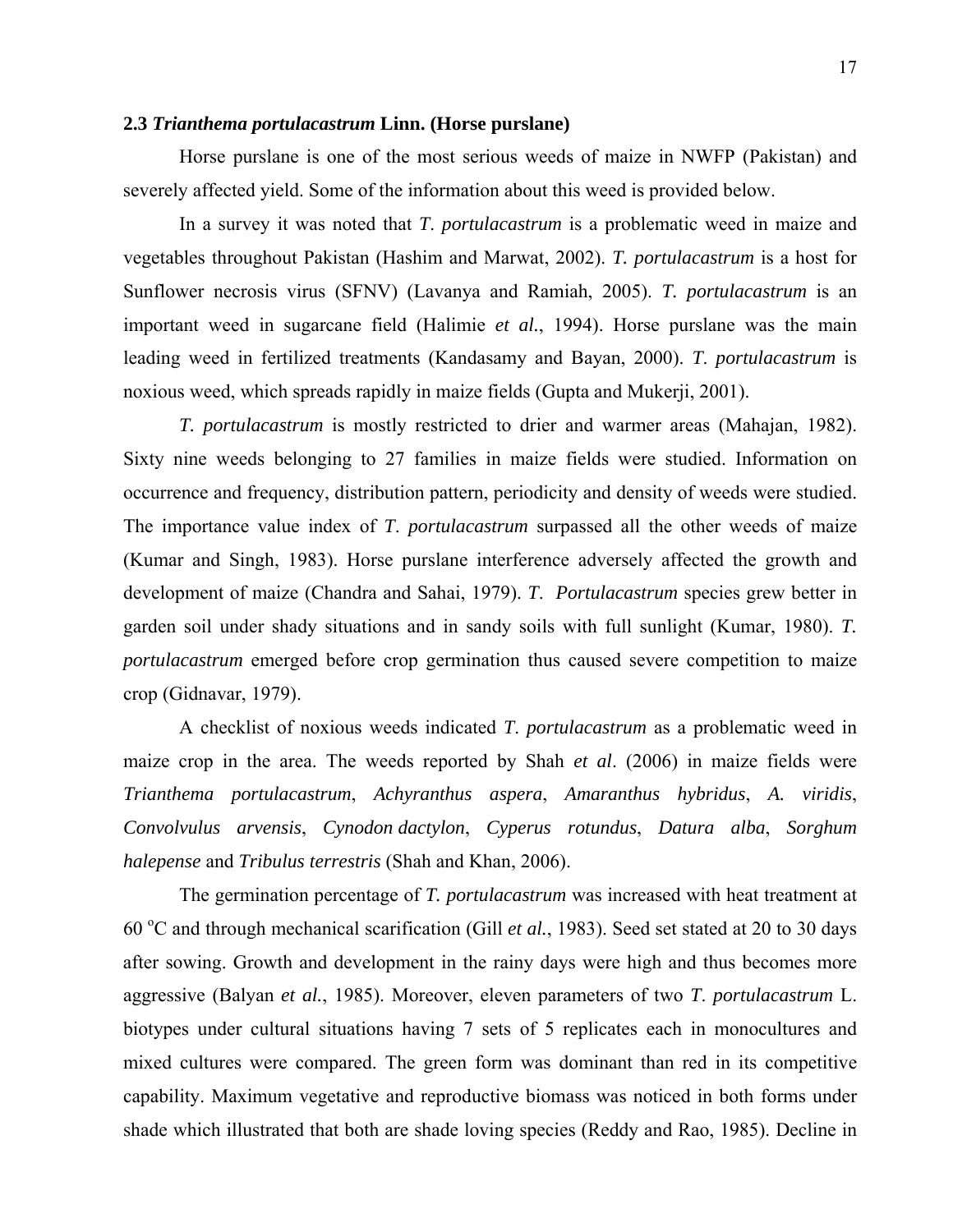cortical layers number of the root, uniform covering, centric palisade tissue around midrib and the bladder like cells in leaf epidermis has allowed it to grow under wide ecological environments was observed. The varied environmental adjustments permit it to grow from mesophytic to xerophytic circumstances (Mahajan, 1982).

 Higher seedling emergence of horse purslane occurred in June and July while quicker and vigorous growth was noticed in the rainy months. If the environment for growth is optimum, flowering and seed starts 20 to 30 days after sowing (Balyan and Bhan, 1986). Competitive effects of carpetweed (*Trianthema portulacastrum*) on maize, pearl millet (*Pennisetum americanum*), cowpea (*Vigna unguiculata*) and mungbean (*Vigna radiata*) were evaluated. The competitiveness was enhanced in cowpea followed by maize, pearl millet and mungbean. *T. portulacastrum* competition during the growing season declined the yield of all the crops. Mean yield declines were 22.4, 32.3, 44.6 and 66.1% for cowpeas, maize, pearl millet and mungbeans, respectively (Balyan and Bhan, 1989). *T*. *portulacastrum* do not shed the cotyledons till the juvenile plant. The seed germination is epigeal and seedlings are of phanerocotylar and Macaranga type. The cotyledons of the seedlings are contradictory and continue till the V10 to V12 stage (Banerjee and Mukherjee, 2001).

 The effects of *T. portulacastrum* and nitrogen on the quality of maize were studied by using of 200 kg nitrogen  $ha^{-1}$  and weeding two weeks after crop emergence. Which caused maximum kernel starch of 68.92 % and kernel protein of 7.74 %, while use of 100 and 150 kg nitrogen ha-1 and weeding two weeks after crop emergence caused maximum kernel oil of 3.71 % (Randhawa *et al.*, 2002). Root competition was very serious with *T. portulacastrum* interference because single *T. portulacastrum* in two cotton plants were effective sufficiently to decline cotton root length by 59 % (Vivek *et al.*, 2003b).

*T. portulacastrum*, *Echinochloa crusgalli*, *Parthenium hysterophorus*, *Cynodon dactylon*, *Digera arvensis* and *Cyperus rotundus* were among the dominant weeds. Grain yield loss increased with the raising in the time period of interference and higher loss of 33 % appeared due to full season interference. The maximum kernel yield and yield attributing traits were found in the control treatments till harvest. The critical period of weed interference was from thirty to sixty days following sowing (Vivek *et al.*, 2003a).

 Horse purslane resulted in substantial competition to maize crop (Gidnavar, 1979). Similarly, horse purslane at the rate of 12 plants  $m<sup>2</sup>$  caused minimum maize yield of 3544 kg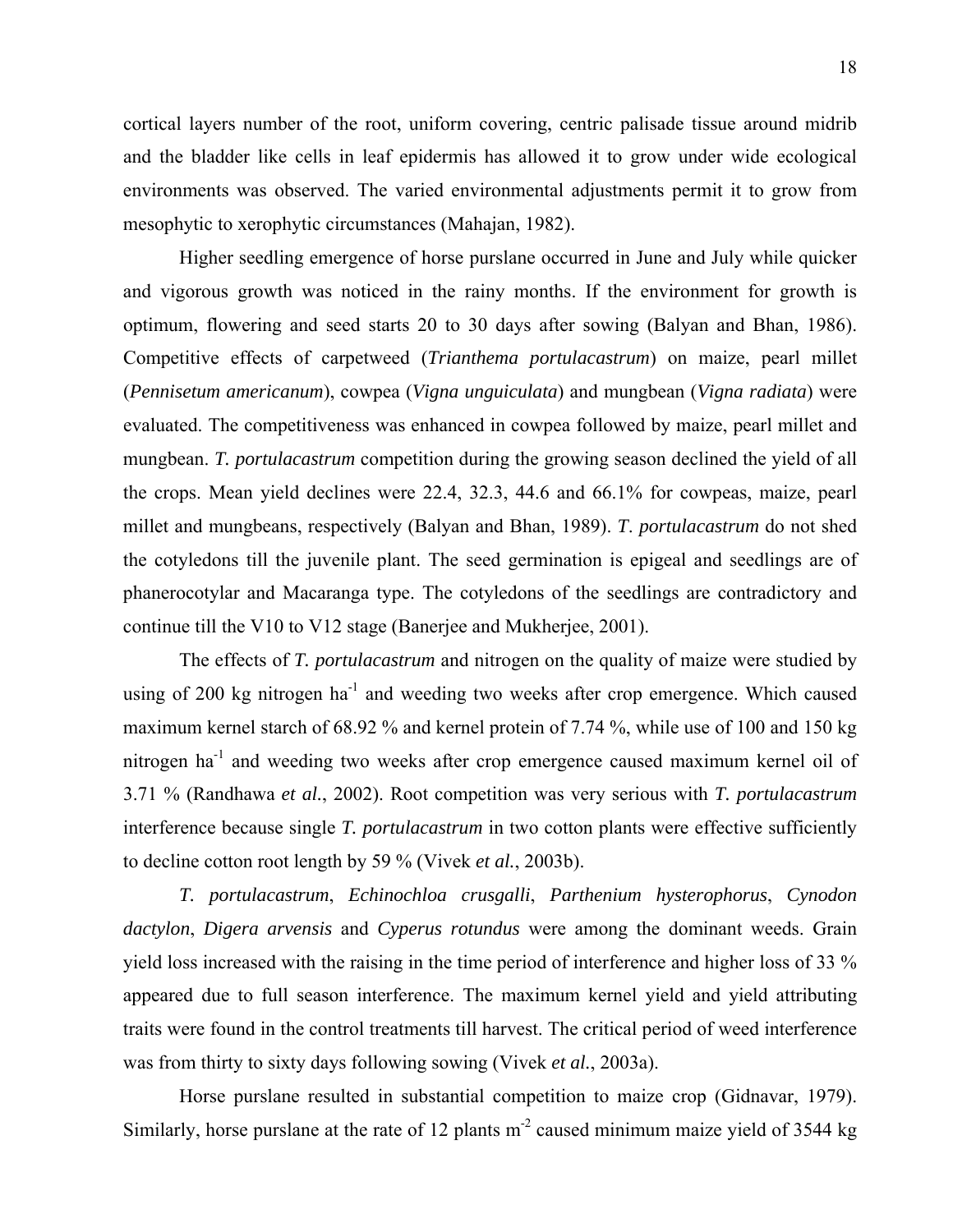ha<sup>-1</sup> compared to weed free treatments which resulted in 3891 kg ha<sup>-1</sup> yield (Ansar *et al.*, 1996). Maize yield losses due to *T. portulacastrum* infestation usually range upto 32.3 % (Balyan and Bhan, 1989). The biological yield and net productivity of *T*. *portulacastrum* was higher therefore it enters in to real competition with the maize crop (Kumar and Singh, 1983). Yield losses at varying density of 10, 20, 40, 80 and 160 plants m-2 of *T*. *portulacastrum* indicated that yield was declined with each increment in *T. portulacastrum* density (Punia *et al.*, 2004).

#### **2.4 Management of** *Trianthema portulacastrum*

 Various management practices are mentioned in the following citations for control of *T. portulacastrum*.

 The effects of N and P (100, 125 or 150 % of the recommended N and P rate applied as fertilizer or 100 % of the recommended N and P rate applied as farmyard manure (FYM)) and weed management (intercultivation, application of atrazine and glyphosate applied alone or in combination, and atrazine + intercultivation) on the productivity of maize. *T. portulacastrum* was the major weed in the experimental site. Application of atrazine + intercultivation resulted in the lower weed dry matter and the higher crop dry matter at harvest, number of cobs, 1000-grain weight and grain yield. Application of 150 % recommended rate of NP resulted in the higher values of the crop parameters measured (Mundra *et al.*, 2003). Combined herbicide application and cultural control as weed control methods in spring maize was assessed. *T. portulacastrum* was the dominant weed species. Pre emergence applications of atrazine at 0.5 kg a.i. ha<sup>-1</sup>, atrazine + alachlor, both at 0.5 kg a.i. ha<sup>-1</sup> <sup>1</sup>, and atrazine at 0.5 kg a.i. ha<sup>-1</sup> combined with hand weeding at 45 days after emergence were the most effective weed control treatments in terms of weed density and weed dry weight (Devender *et al.*, 1998).

 Biological control of *T. portulacastrum* through fungal pathogens, namely *Cercospora trianthema*e, *Fusarium oxysporum* and *Gibbago trianthemae* was reported (Aneja and Kaushal, 1998). Feeding preferences of Khaki Campbell ducks for weeds of rabi and kharif seasons were observed. Out of many weeds only *T. portulacastrum* was utilized by the ducks (Parshad, 2003). The management of weeds by solar heating of the soil by means of transparent polyethylene sheets was assessed. Higher soil temperature of 53 °C was noticed in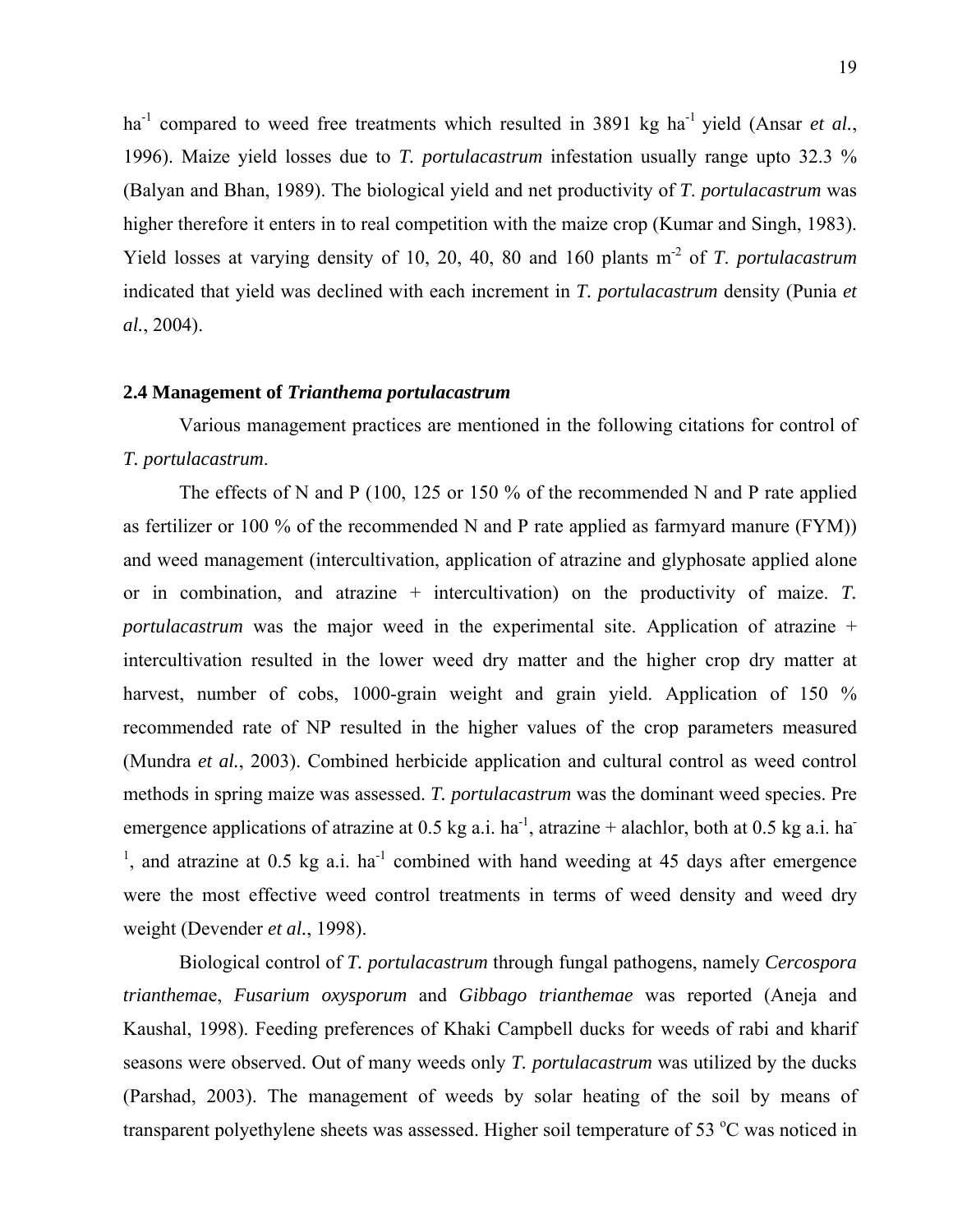plastic cover at five cm depth. Transparent polyethylene sheets mulching for one month declined the seeds of *T. portulacastrum* (Arora and Yaduraju, 1998).

 The effect of tank mixtures with four broadleaf herbicides for possible improvement of broadleaf weed control was studied. Control of horse purslane was at least 90 % with either 79 g  $ha^{-1}$  CGA-277476 tank-mixed with acifluorfen, fomesafen, chlorimuron, or imazaquin. The addition of CGA-277476 to acifluorfen or fomesafen did not improve control over acifluorfen or fomesafen alone on any of the weeds evaluated (Palmer and Shaw, 2000). The performance of fluchloralin, pendimethalin, oxadiazon and paraquat for controlling weeds, particularly *T*. *portulacastrum*, in pure Berseem and Berseem + Raya mixture was noticed. Addition of Raya at 2.5 or 3.75 kg ha<sup>-1</sup> not only increased significantly the green fodder yield of first and of total cuts but also smothered *T*. *portulacastrum*. Total green fodder yield under pre-plant application of fluchloralin 0.35 and 0.45 kg, pre emergence application of pendimethalin 0.2 and 0.3 oxadiazon 0.2 and 0.25 kg ha<sup>-1</sup> being at par. Berseem sown under the disturbed soil conditions after killing emerged weeds with gramoxone at  $0.20 \text{ kg/h}$ produced more fodder yield than in plots sown without disturbing (Walia *et al.*, 1991). *T. portulacastrum* is broad leaf weed and can be managed successfully by metolachlor @ 1 kg ha<sup>-1</sup> with one hand weeding in soybean (Ganesaraja and Kanchanarani, 2003).

Pre-emergence application of 1.25 kg ha<sup>-1</sup> alachlor a.i.  $+$  0.375 kg ha<sup>-1</sup>atrazine was effective against *T*. *monogyna* in fodder maize and gave the higher fodder yields of 41.8 to 43.77 t ha<sup>-1</sup> as compared to 32.7 to 33.95 t ha<sup>-1</sup> without weed control (Gil *et al.*, 1978). Giant pigweed (*T. portulacastrum*) growing in sorghum (S. *bicolor*) was controlled in the seedling stage by atrazine (2-chloro-4-ethylamino-6-isopropylamino-1,3,5-triazine) at a rate of 0.14 kg ha<sup>-1</sup>, but plants 5 cm in diameter required a rate of 1.12 kg ha<sup>-1</sup> (Rawson and Bath, 1981). Increasing sowing rates from 75 to 150 kg ha<sup>-1</sup> for maize, 30 to 60 kg ha<sup>-1</sup> for cowpeas and 37  $+ 15$  to 75 + 30 kg ha<sup>-1</sup> for maize/cowpeas mixture markedly decreased the dry weight of *T*. *monogyne* growing in these crops and increased their fresh fodder and dry matter yields (Brar *et al.*, 1984).

Post-emergence application of cyanazine @ 3 kg ha<sup>-1</sup> controlled *T. portulacastrum* and gave 4.416 t grain ha<sup>-1</sup>, 1000-grain weight of 2.54 g compared with 3.634 t ha<sup>-1</sup> and 2.02 g, respectively for untreated plants. Manual weed control gave the greater leaf area at tasselling and grain numbers per ear however none of the treatments had any significant effect on ear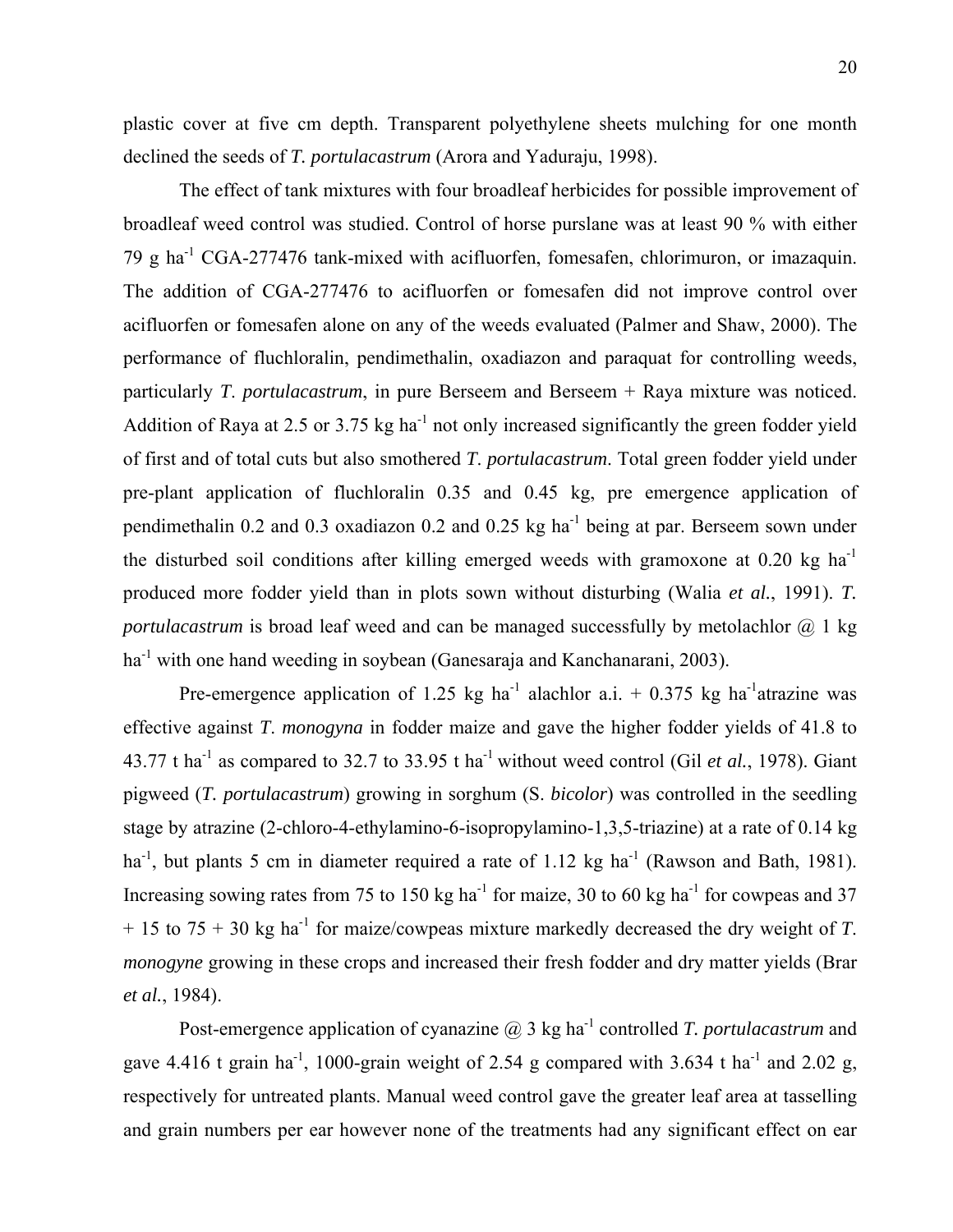numbers per plant (Mahboob *et al.*, 1984). Simazine or atrazine at 1.0 kg ha<sup>-1</sup> applied to maize gave better control of *T*. *portulacastrum* than 2,4-D amine, 2,4-D ester or the lower rate of the 2 triazine herbicides in terms of weed numbers and dry matter m-2. Higher average maize grain yields were achieved with 0.5 kg simazine ha<sup>-1</sup> (4.14 t ha<sup>-1</sup>) or hand hoeing (4.19 t ha<sup>-1</sup>) (Yadav *et al.*, 1985). Atrazine applied at 0.5 kg ha<sup>-1</sup> pre emergence to maize gave more effective weed control than hand weeding 3 and 5 weeks after sowing. Grain yields with manual control or atrazine were 4.51to 5.65 and 4.95 to 5.42 t ha<sup>-1</sup>, respectively compared with 3.4 to 3.82 t ha<sup>-1</sup> without weed control. This increase could be attributed to a larger number of cobs plant<sup>-1</sup>, grains  $\cosh^{-1}$  and 1000-grain weight (Balyan and Bhan, 1987). Balyan (1989) also examined atrazine  $\omega$  0.5 kg ha<sup>-1</sup> and two hand weedings at 3 and 5 WAS minimized the dominant weeds like *T. portulacastrum* and E. *colonum* as compared to weedy check. The above two weed control practices resulted in statistically similar growth and reproduction of pearl millet to that obtained under weed-free situations and significantly better than weedy conditions in both the years (Balyan and Bhan, 1988). Four post-emergence herbicides for control of horse purslane (*T*. *portulacastrum*) were studied. Fomesafen controlled horse purslane most effectively when applied at the two-branch stage of horse purslane in mung bean. Combinations of haloxyfop, fluazifop, or sethoxydim with fomesafen applied at the five-branch stage of horse purslane gave best weed control (Balyan and Malik, 1989). *T. portulacastrum* L. emerged along with crop seedlings developed rapidly and pose severe competition to pearl millet in first 30 days of crop growth. Weeding either manual (20 and 30 DAS) or chemical (atrazine  $0.5 \text{ kg ha}^{-1}$  pre emergence) decreased the density and dry weight of weeds and improved the plant height, height and yield attributes of pearl millet over weedy check. Late weeding (50 DAS) was of no use (Verma *et al.*, 1989).

 In field trials on five post-emergence herbicides single or in mixture for management of *T*. *portulacastrum* in peanuts was evaluated. It was noticed that acifluorfen  $\omega$  0.3 kg ha<sup>-1</sup>, pyridate+2,4-DB  $\omega$  1.0 + 0.3 kg, lactofen  $\omega$  0.2 kg and acifluorfen+bentazon  $\omega$  0.3+0.6 kg managed the weed more than 75%, as observed twenty six days after treatment. Pyridate only @1.0-2.1 kg did not manage *T*. *portulacastrum* effectively (Grichar, 1993). The effects of 2,4-D ester and Sodium salt both  $\omega$  0.5 to 1.5 kg ha<sup>-1</sup>, used 20 to 30 days after sowing for the management of horse purslane in *Oryza sativa* was studied. The herbicide treated plots declined the *T. portulacastrum* density from check plots values of 4.86. The ethyl ester of 2,4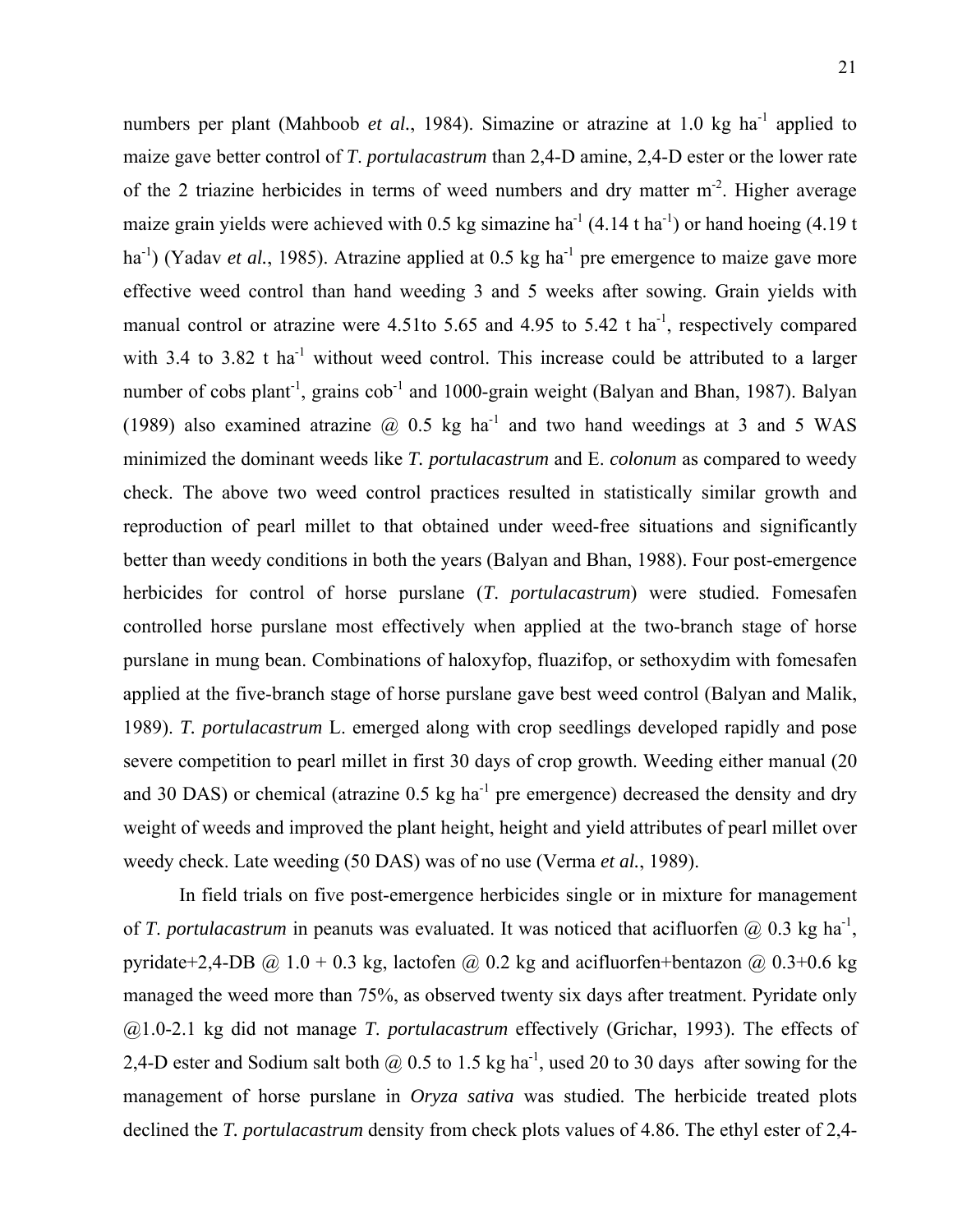D was found to be highly excellent in managing horse purslane than Sodium salt, Both formulations used twenty days after sowing gave maximum management of horse purslane than values got when they were used after a month (Tiwari and Jain, 1993). Field trial on the pre-plant use of trifluralin  $\omega$  (0.5 and 0.75 kg ha<sup>-1</sup>) and pre-emergence use of pendimethalin  $\omega$  0.5 kg ha<sup>-1</sup> for controlling horse purslane was conducted. The seed yield was increased upto 10.1 and 36.9 % than hand hoeing and un-weeded check, respectively. Low grain yield were achieved by pre-emergence use of metolachlor  $\omega$  (0.5 and 0.75 kg ha<sup>-1</sup>) and isoproturon  $\omega$  (0.56 and 0.75 kg ha<sup>-1</sup>), while these herbicides were unsuccessful in providing an excellent management of horse purslane which was the main infesting weed (Brar and Walia, 1995).

#### **2.5 Allelopathic effect of** *Trianthema portulacastrum*

 Reports showing the allelopathic effect of *T. portulacastrum* to inhibit crop emergence and growth are summarized.

 Maize, tomato, pepper and radish seed germination and vogour were declined by the aqueous extracts of hors-purslane (Paneque *et al*., 2004). Root and shoot length of rice were declined by various aqueous concentrations of horse purslane extracts (Kim *et al*.*,* 2005). The autotoxic effect of horse purslane by soaking the stems, leaves, roots and total *T. portulacastrum* plant in water for twenty four hours was noticed. Under greenhouse, the aqueous extracts were applied to pots in which the *T. portulacastrum* seeds were sown. Extracts of stem, leaves and total plants resulted in decreasing the *T. portulacastrum* germination about 24.2 to 28.7 % after seven days of sowing. Shoot length declined from 9.5 to 9.8cm after thirty days of sowing. However, root extracts increased the length upto 10.6cm but declined the vigor index from 73.5 to 107.3 (Velu *et al*., 1994). Moreover, the allelopathic effect of various parts of *T. portulacastrum* on *Boerhaavia diffusa* which is a dicot weed and mostly found in gardenlands was observed. The leaf and total plant extract severely affected the *Boerhaavia diffusa* germination, dry matter accumulation and vigor after 7 days of germination; however at later stage of development, the toxic causes of *T. portulacastrum* were less probably due to the dilution of harmful compounds. The toxicity may be because of the non-phenolic substances of *T. portulacastrum* (Velu and Ali, 1995).

 The allelopathic effects of *T*. *portulacastrum* extracts having 1-20 % aqueous stem, leaf, seed and total plant on the soybean seed germination, seedling vigor and yield was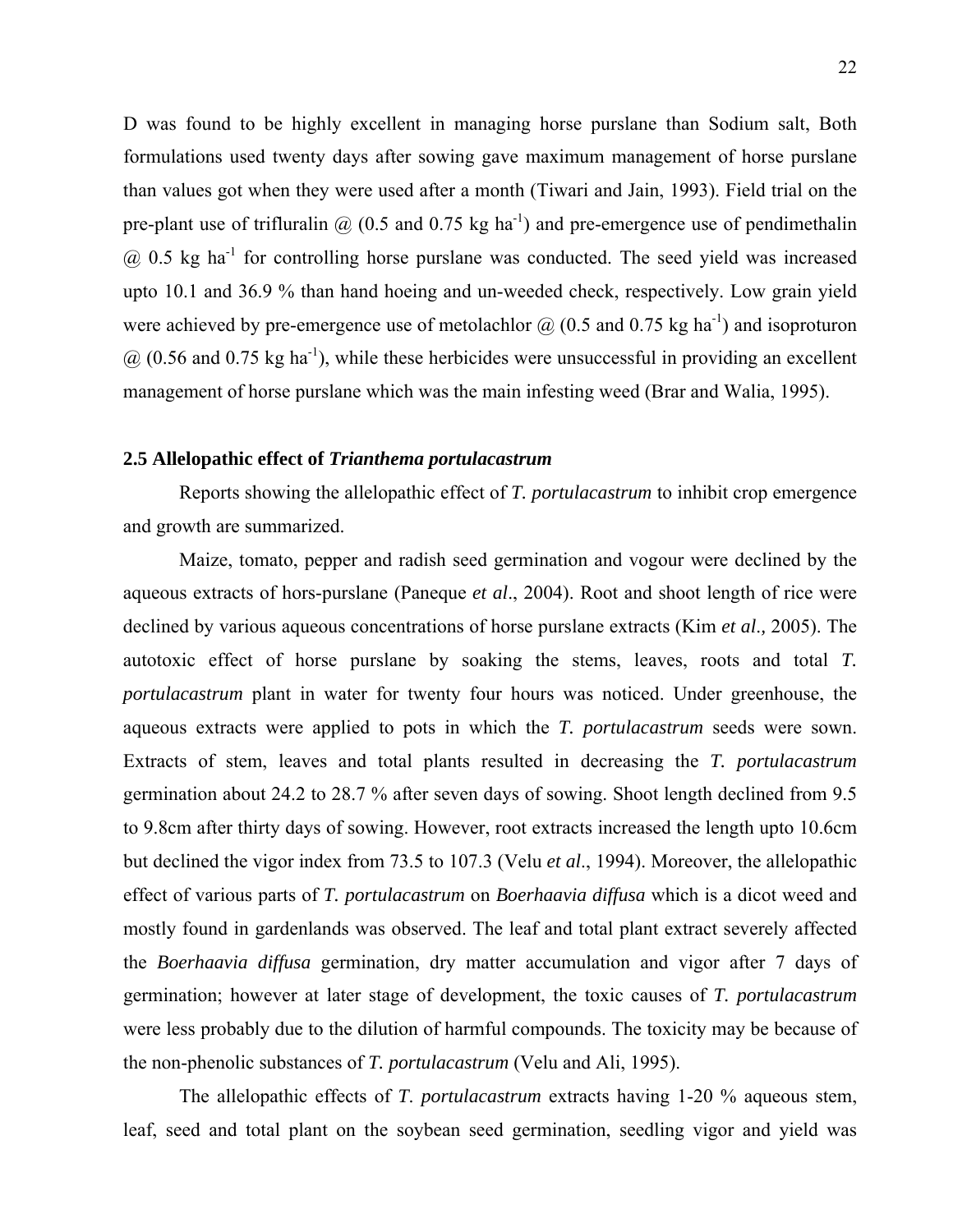studied. Results showed that all extracts severely affected germination and growth of soybean. The leaf extracts possessing the higher effect (1 to 20 %) leaf extracts declined the seedlings germination from 9 to 100 %, root growth from 38 to 91 % and shoot growth from 20 to100 %. The extracts mixed with soil did not affect the seed germination and biomass; however few yield traits and crop yields were declined by soil incorporation of these extracts. The duration of residue incorporation showed significant results, incorporation for one month declined kernel yield from 12.7 to 17.7 % and for three months 5.1 to 8.9 %, respectively (Umarani and Selvaraj, 1996).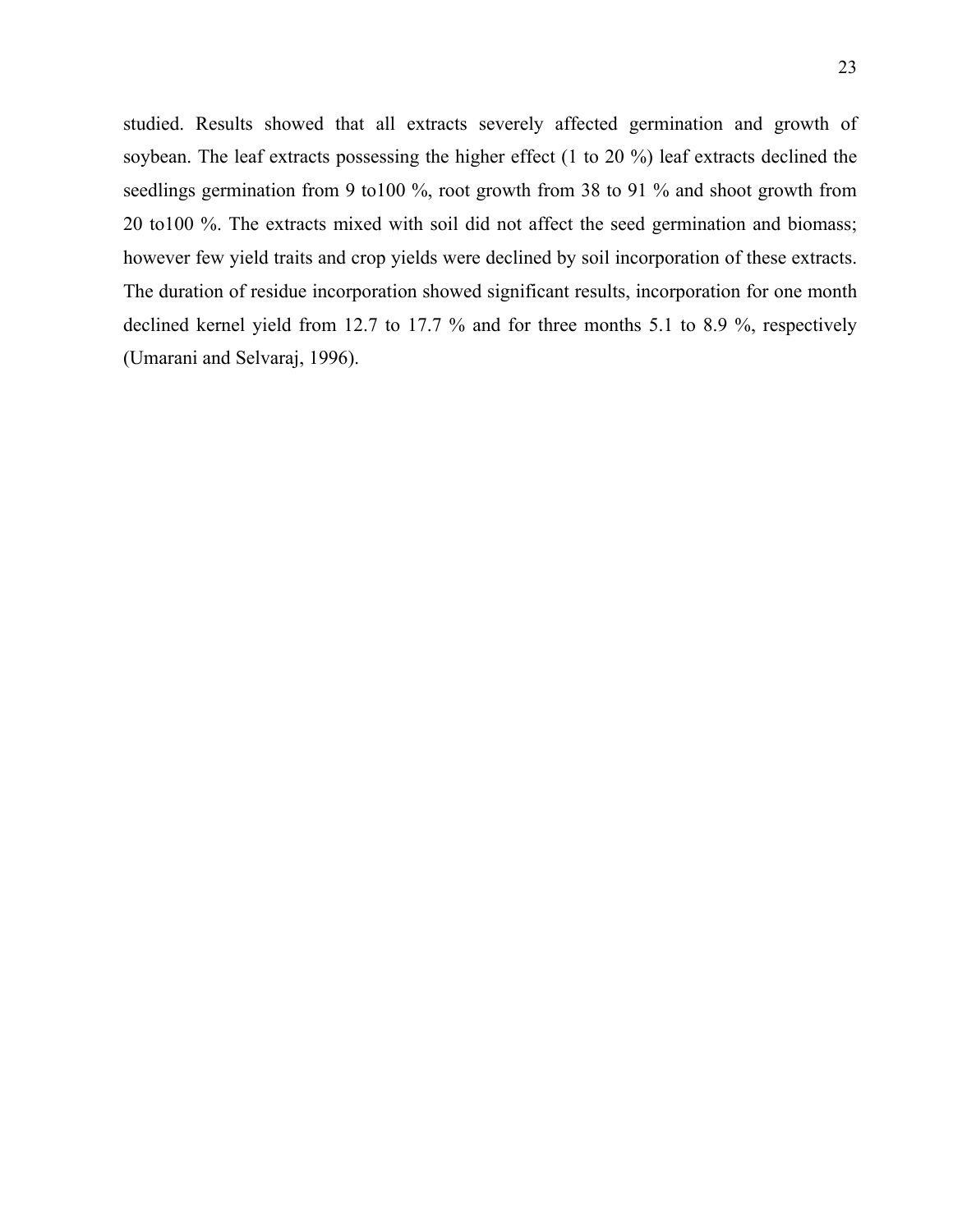#### **III. MATERIALS AND METHODS**

#### **3.1. Layout and locality**

 The experiment was laid out in Randomized Complete Block design with a split plot arrangements, having three replications for each treatment at Agricultural Research Farm (71° 27' and 72° 47' E and 33° 40' and 34° 31 N) and at an altitude of 335 m above sea level, NWFP Agricultural University Peshawar-Pakistan in 2006 and 2007. The soil was loamy with less than 1 % organic matter (Table 3.1). The treatment had four rows, 4 m long, with row to row distance of 0.75 m. The details of the treatment were as under.

#### **3.2. Treatments**

#### **A. Maize plant spacing (Main plot)**

 15 cm spacing 20 cm spacing 25 cm spacing 30 cm spacing

# **B.** *T***.** *portulacastrum* **density m-2 (Subplot)**

0 Plants  $m<sup>-2</sup>$  (check plot) 3 Plants m<sup>-2</sup> 6 Plants m-2 9 Plants m-2 12 Plants m-2 15 Plants  $m<sup>-2</sup>$ 18 Plants m-2

### **3.3. Experimental details**

 The seed of local variety "Azam" and *Trianthema portulacastrum* was planted on June 10, 2006 and June 12, 2007 using dibbler. Three seeds of maize and five seeds of *T. portulacastrum* were sown and then after germination thinning of maize and weed was done to achieve the desired density. All other weeds were removed manually from the maize crop throughout the growing season. In addition a separate nursery of maize and *T. portulacastrum* was also maintained for transplanting to compensate for failure of germination, if any. However, no germination failure took place, hence nursery was not utilized.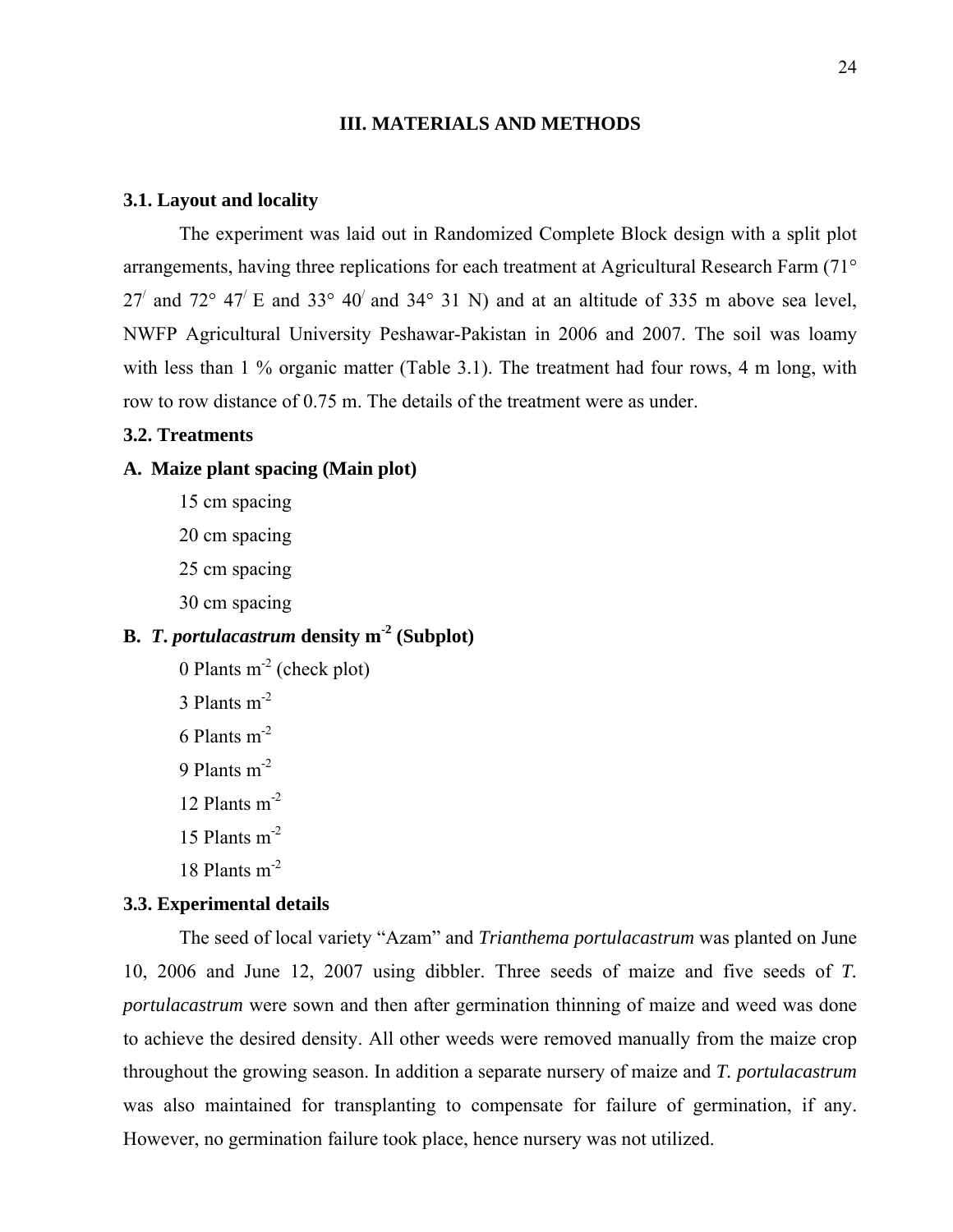#### **3.4. Fertilizer application**

A basal dose of 150 kg ha<sup>-1</sup> nitrogen and 60 kg ha<sup>-1</sup> phosphorus was applied in the form of urea and single super phosphate. All the phosphorus and half of the nitrogen were applied prior to sowing whereas the remaining half nitrogen was applied as broadcast with first irrigation.

## **3.5. Irrigation**

 After two weeks of sowing, first irrigation was given to the experimental field. Succeeding irrigations were applied according to the field requirement.

#### **3.6. Harvesting**

Harvesting was done manually with the help of sickle.

## **3.7. Observations and Procedures**

The following parameters were recorded during the course of experiments.

#### 3.7.1. **Days to 50 % tasseling**

 Data on days to tasseling were recorded when more than 50 % plants had developed tassels in each treatment. Days were counted from date of sowing till the completion of more than 50 % tassels.

#### 3.7.2. **Days to 50 % silking**

 Number of days taken to silking was counted from date of sowing to the time when half of the plants had silked.

## 3.7.3. **Days to maturity**

 Days to maturity data were recorded by counting the number of days from date of sowing to the date of physiological maturity in each treatment.

#### 3.7.4. **Plant height (cm)**

 Ten plants were randomly selected from each subplot and the height was measured from ground level to the top of the plant at physiological maturity and averaged.

## 3.7.5. **Number of ears plant-1**

Data on maize number of ears  $plant^{-1}$  were recorded by randomly selecting ten plants from each subplot after harvesting. The numbers of ears was counted and then averaged.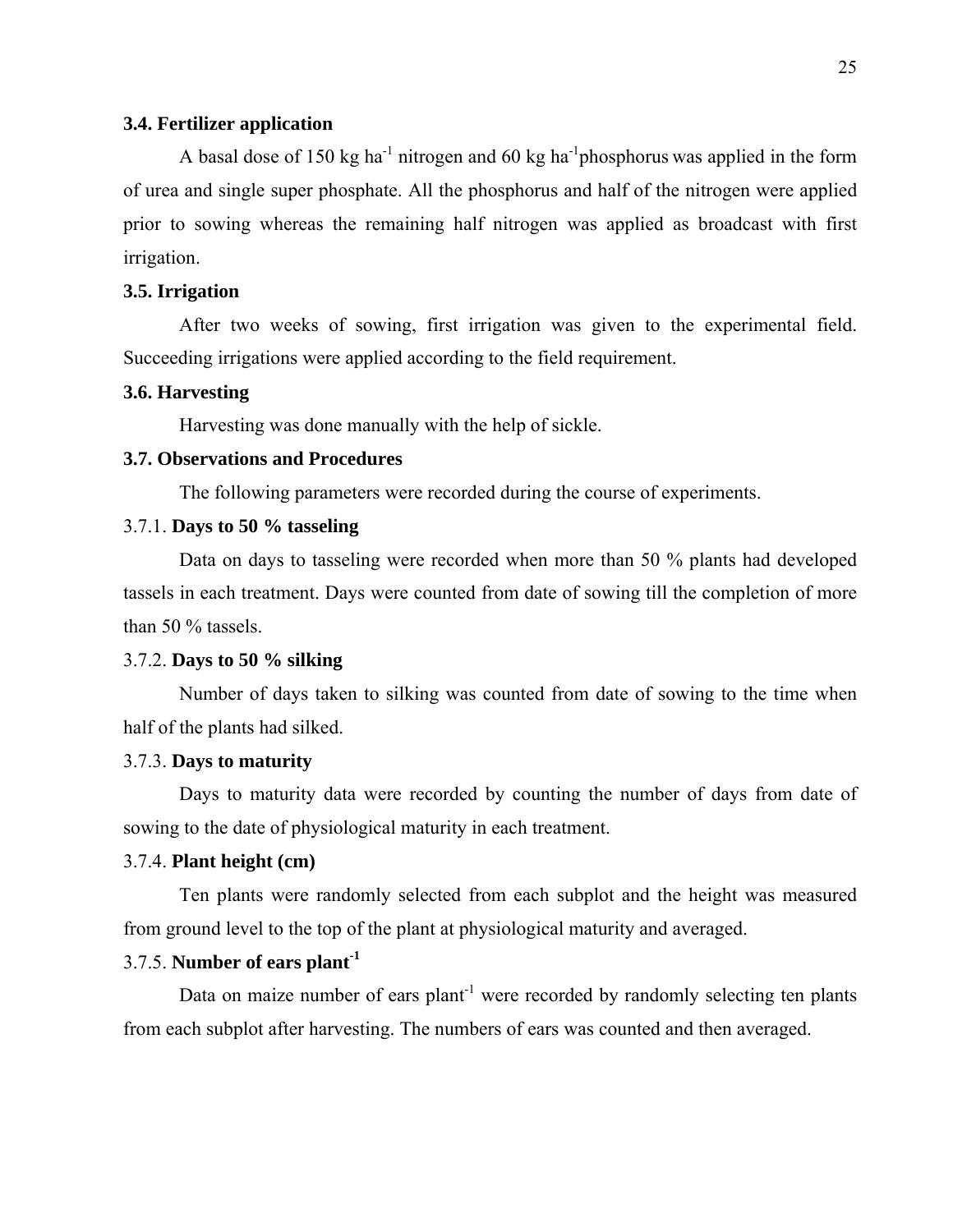#### 3.7.6. **Ear weight (g)**

The data on ear weight were recorded by selecting ten ears from each treatment randomly. The ears were dried and weighed by means of electronic balance and then averaged.

## 3.7.7. **1000-kernel weight (g)**

 Five samples were taken at random from the seed lot of each subplot, 1000-kernels were counted by seed counter and weight with the help of electronic balance. Average values of the samples were then determined

## 3.7.8. **Number of rows ear-1**

Ten ears in each subplot were randomly selected after harvesting, kernel rows were determined in each ear separately and then average was calculated.

## 3.7.9. **Number of kernels ear-1**

 The total number of kernels in each ear was counted after threshing each ear individually in already randomly chosen ten ears and then averaged.

## 3.7.10. **Leaf area index**

 LAI is the ratio of leaf surface (one side only) to the ground area occupied by the crop. The mean maize leaf area plant<sup>-1</sup> of maize was multiplied by the respective maize density (plants  $m<sup>2</sup>$ ) to get the maize leaf area index (Hussain, 2008).

# 3.7.11. *T. portulacastrum* biomass  $(t \, ha^{-1})$

 Weed biomass at crop harvest were measured by removing all *T. portulacastrum* plants from each subplot, weighed and subsequently the data was converted to  $t$  ha<sup>-1</sup>.

## 3.7.12. **Biological yield (t ha-1)**

 Two central rows in each subplot were harvested at maturity for measuring biological yield (ear + stover). Bundles were tied, air-dried, weighed by spring balance and converted into t ha<sup>-1</sup> (Khan, 2008).

## 3.7.13. **Grain yield (t ha-1)**

 Two central rows in each subplot were harvested, dried, shelled and weighed. The grain yield (kg) obtained after threshing was then converted into t ha<sup>-1</sup> by the following formula (Khan, 2008):

Grain yield (t ha-1) = Grain yield (kg) x 10000 Area harvested (m2 ) x 1000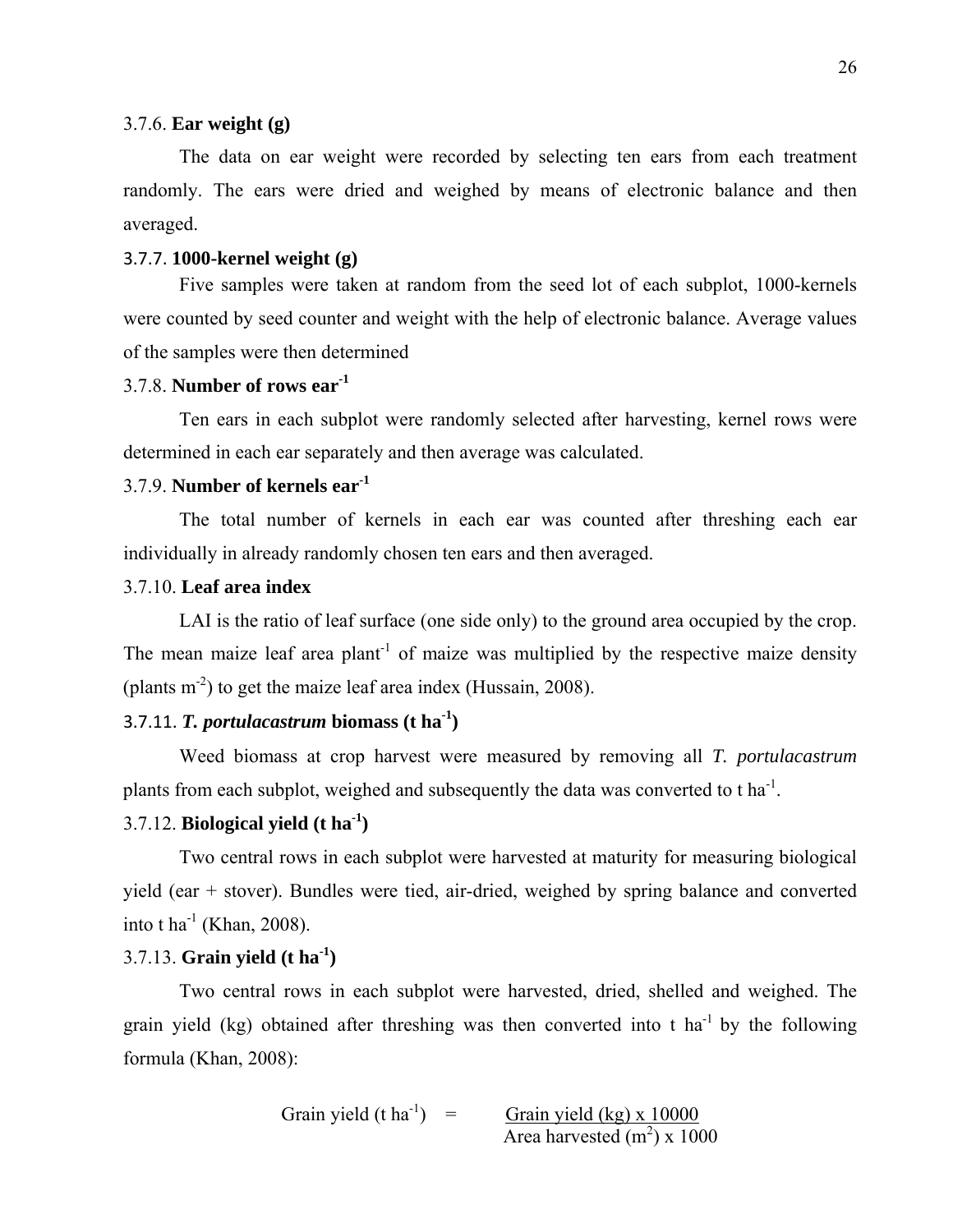## 3.7.14. **Harvest index (%)**

Harvest index was calculated by applying the following formula (Hussain, 2008):

Harvest index  $(\%)$  = Grain yield  $(\text{t} \text{ ha}^{-1})$  x 100  $\text{Biological yield (t ha}^1$ )

## **Analysis of the data**

 Combined analyses were carried out for each parameter of the two years data, using the ANOVA procedure (Appendix-A). The effect of growing season was significant**;** therefore, the analyses on effect of growing season were performed (Appendix-B). The details of meteorological data are presented in Table 3.2. Analyses of variance were performed and significant means were separated using Least Significant Difference test (Steel and Torrie, 1980**).** Since treatments were quantitative, spaced at equal intervals, therefore, regression analyses were carried to determine the trends for the relevant parameter(s).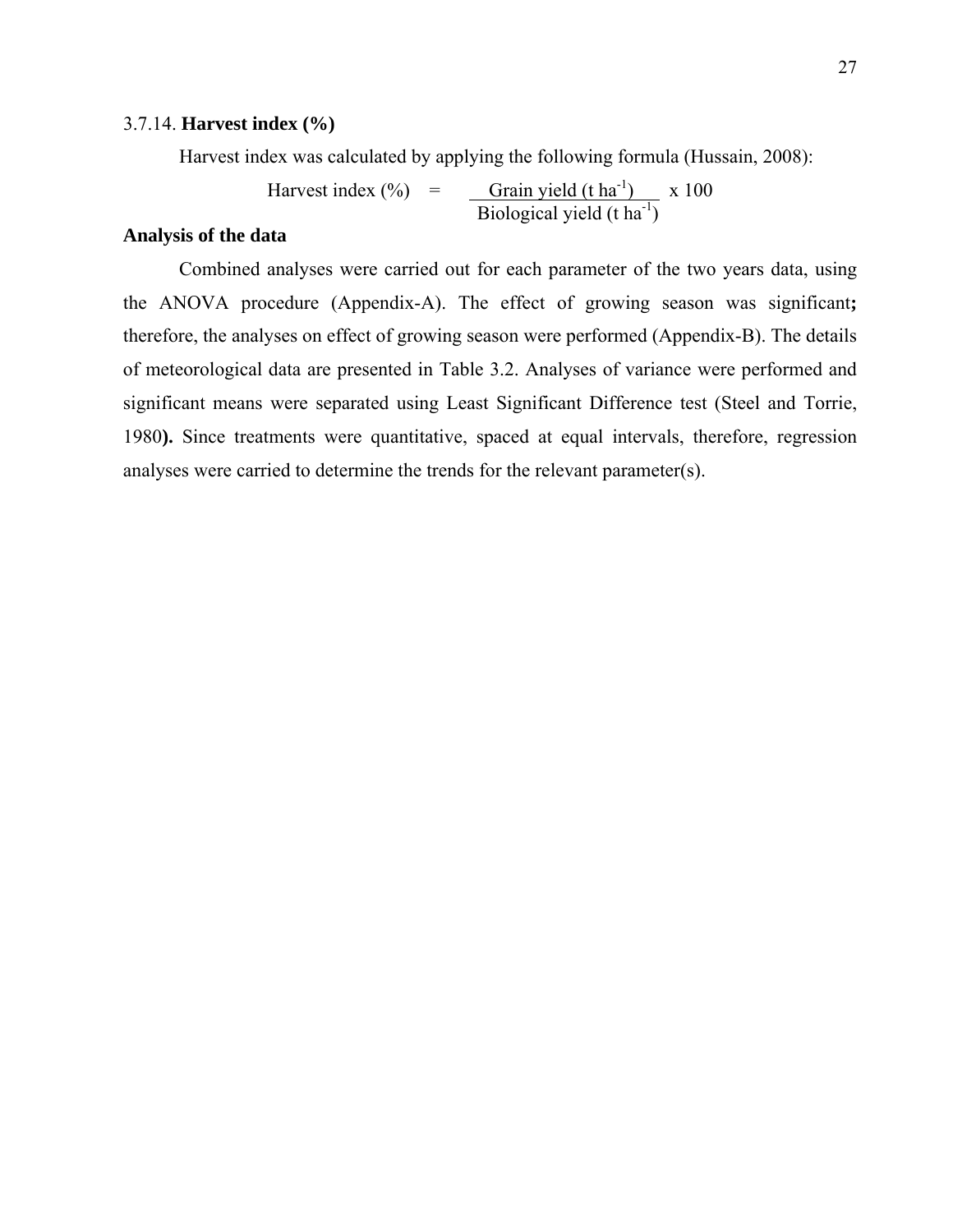| <b>Characteristics</b>     | <b>Units</b>         | 2006  | 2007  |  |
|----------------------------|----------------------|-------|-------|--|
| Clay                       | $\frac{0}{0}$        | 35.0  | 36.0  |  |
| Silt                       | $\frac{0}{0}$        | 49.3  | 49.1  |  |
| Sand                       | $\%1$                | 5.7   | 5.90  |  |
| Soil Texture               | class                | loam  | loam  |  |
| Soil Organic Matter        | $g kg^{-1}$          | 0.81  | 0.79  |  |
| <b>Total Soil Nitrogen</b> | $g kg^{-1}$          | 0.039 | 0.039 |  |
| Lime $(CaCO3)$             | $\frac{0}{0}$        | 14.4  | 15.1  |  |
| Ec(1:1)                    | $dS$ m <sup>-1</sup> | 0.87  | 0.86  |  |
| pH(1:1)                    |                      | 8.17  | 8.19  |  |

**Table 3.1.** Physio-chemical properties of the soil 2006 and 2007

**Source**: Department of Soil and Environmental Sciences, NWFP Agricultural University Peshawar-25130, Pakistan

| Table 3.2. Meteorological data for the growing seasons of maize crop in 2006 and 2007 |  |  |
|---------------------------------------------------------------------------------------|--|--|
|                                                                                       |  |  |

|      |           | Temperature $(^{\circ}C)$ |          |      |                                |
|------|-----------|---------------------------|----------|------|--------------------------------|
| Year | Month     | Mean Max                  | Mean Min |      | R. Humidity Precipitation (mm) |
| 2006 | May       | 38.6                      | 22.3     | 35.9 | 11.9                           |
|      | June      | 38.9                      | 23.4     | 45.0 | 20.2                           |
|      | July      | 34.3                      | 24.6     | 68.6 | 85.1                           |
|      | August    | 35.0                      | 22.2     | 72.8 | 46.6                           |
|      | September | 32.5                      | 21.1     | 61.5 | 4.00                           |
|      | Average   | 35.9                      | 22.7     | 56.7 | <b>Total 167.8</b>             |
| 2007 | May       | 36.6                      | 20.5     | 55.2 | 27.0                           |
|      | June      | 41.6                      | 26.3     | 52.9 | 00.0                           |
|      | July      | 41.1                      | 28.8     | 68.4 | 00.0                           |
|      | August    | 38.2                      | 26.5     | 67.1 | 20.2                           |
|      | September | 33.7                      | 23.1     | 62.7 | 22.0                           |
|      | Average   | 38.2                      | 25.0     | 61.3 | <b>Total 69.2</b>              |

**Source:** Weather Station, Pakistan Forest Institute, Peshawar-25130, Pakistan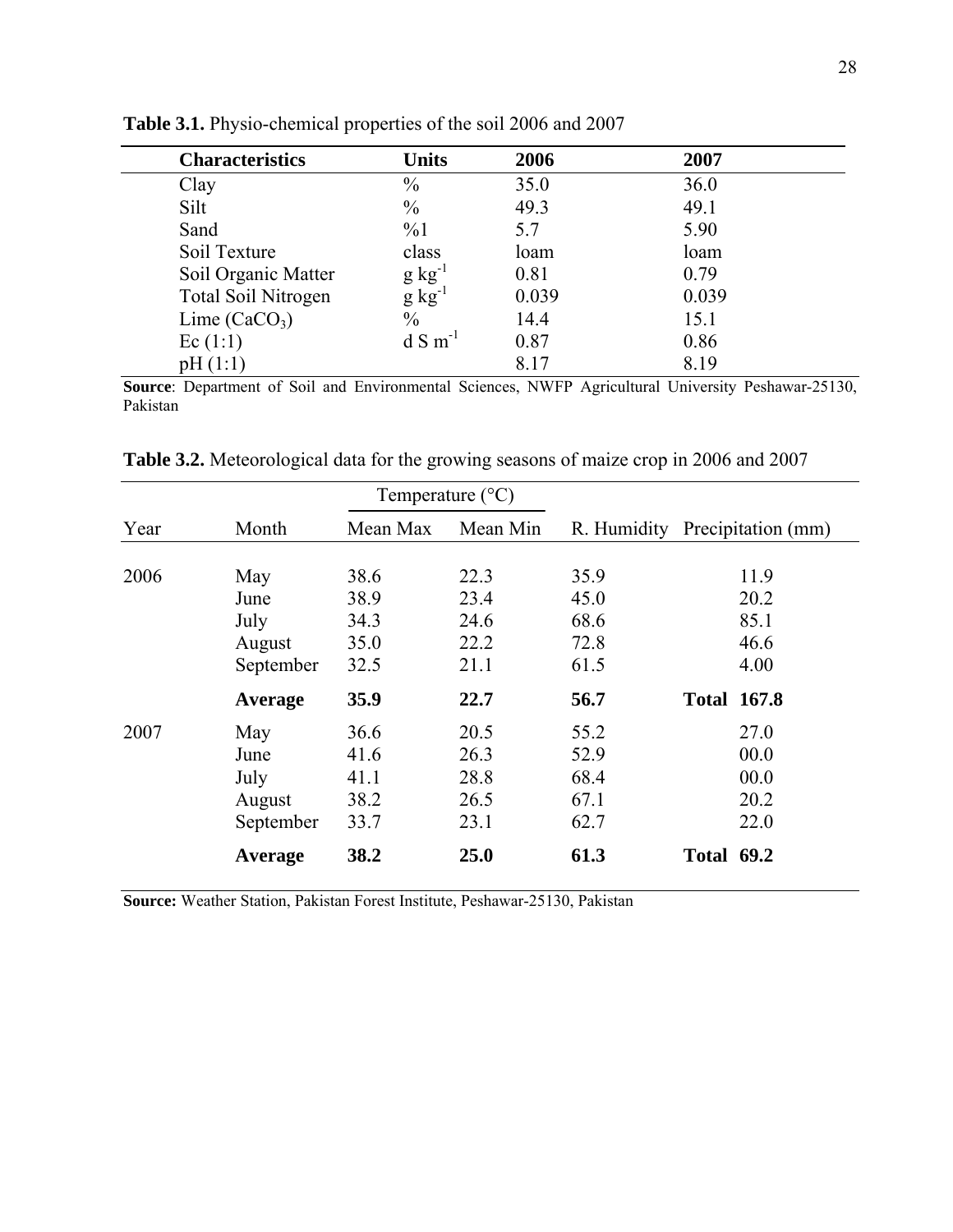#### **IV. RESULTS AND DISCUSSION**

#### **4.1. Days to 50% tasseling**

 The effect of plant spacing, weed (*Trianthema portulacastrum* L.) density and their interaction regarding days to tasseling of maize was significant (Appendix-B1). Narrow plant spacing of 15 cm took more days to tasseling (55 and 54) compared to wider spacing of 30 cm (52 days) in 2006 and 2007, respectively. However, 15 and 20 cm plant spacing were statistically at par with each other during both the years (Table 4.1). Delayed tasseling at narrow plant spacing may be due to lower soil temperature and higher humidity under the thick canopies compared to thin canopies in wider plant spacing. These results are in line with the findings of Hamayun (2003), who reported early tasseling in wider spacing of maize. Similarly, according to Naeem (2004), tasseling was delayed at narrow plant spacing.

 In the growing season of 2006, control plots took less days (51) to tasseling, though statistically at par with weed density of 3 plants  $m<sup>2</sup>$  compared to weed densities of 15 and 18 plants  $m<sup>2</sup>$  took more days to tasseling (56 and 57). Similarly in 2007, early tasseling (51) days) was noticed in control plots, statistically at par with weed densities of 3, 6 and 9 plants  $m<sup>2</sup>$ . Whereas, weed density of 18 plants  $m<sup>2</sup>$  took more days (57) to reach tasseling stage (Table 4.1). Delayed tasseling at higher weed densities may be due to high interspecific competition. These results are in agreement with the work of Evans *et al.* (2003) who reported that weed interference prolonged days to tasseling of maize.

Regression analysis indicated that the effect of increasing density of *T. portulacastrum* was curvilinear in both years, except 15 cm plant spacing which showed linear response in 2006. Overall results showed that tasseling was enhanced in wider plant spacing, may be due to because of less competition. These results are in agreement with the findings of Waqar (2002) who reported that narrow plant spacing delayed the tasseling in maize. Beckett *et al*. (1988) reported that late tasseling was associated with lower yield due to the less time available for the grain-fill period.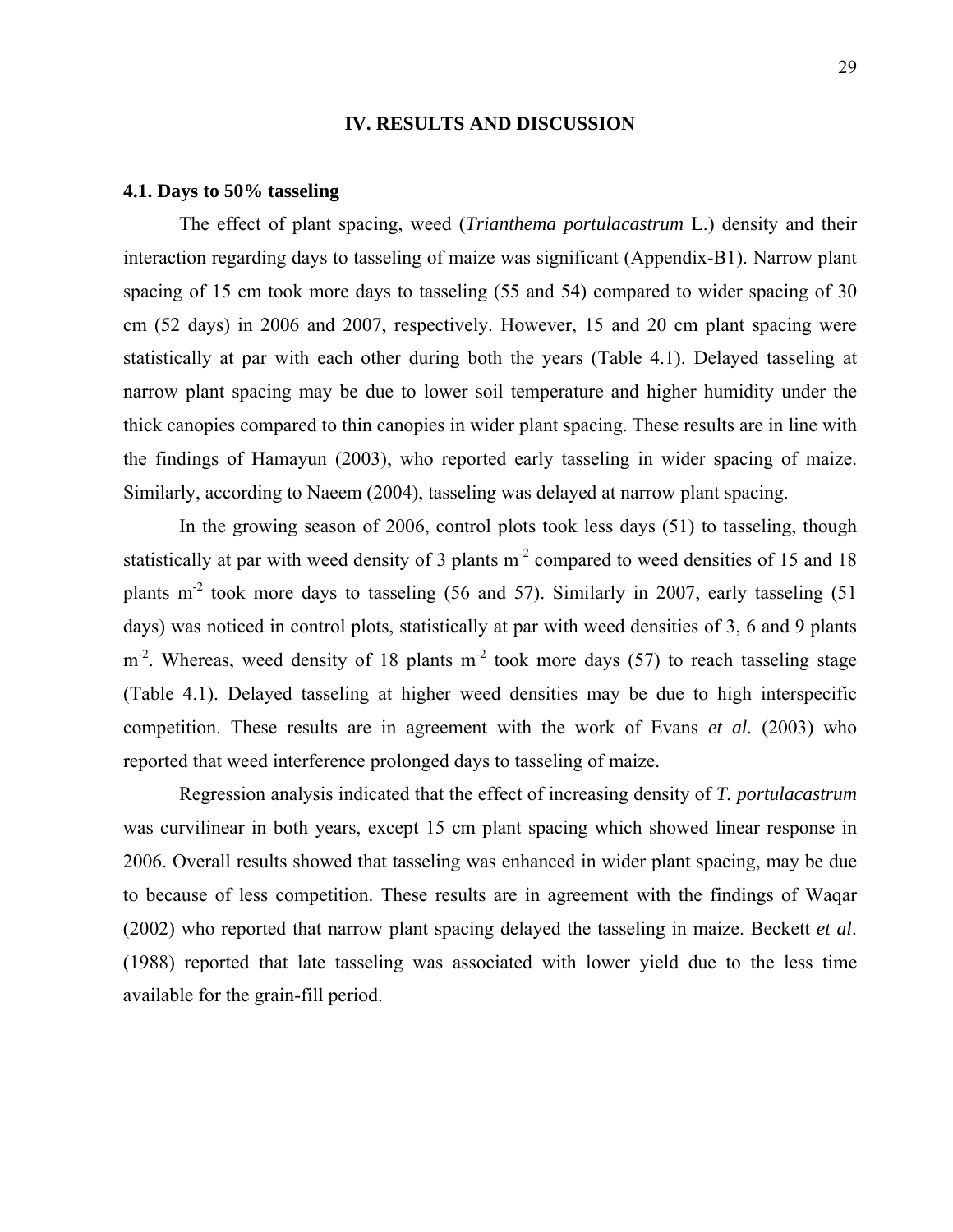## **4.2. Days to 50% silking**

 Data pertaining days to silking were significantly affected by plant spacing in the growing season of 2006 and were not significantly affected in 2007; however, the effect of weed density and their interaction were significant in both years (Appendix-B2). As shown in Table 4.1, 15 cm plant spacing took more days to silking (63 and 61 ) compared to 30 cm plant spacing taking less days to silking (60 days) in 2006 and 2007, respectively. The early silking at wider plant spacing may be due to low humidity under thin canopies as compared to delayed silkng at narrow spacing. Similar results were reported by Sajid (2003), who reported that days to 50% silking prolonged with decreasing plant spacing. Similarly according to Modarres *et al*. (1998) and Oleksy *et al*. (2001); the silking was delayed by increasing plant population of maize due to decrease in spacing.

 In the growing season of 2006, control plots took less days to silking (59) which was statistically at par with weed density of 3 plants  $m<sup>2</sup>$ , whereas higher weed density of 18  $m<sup>2</sup>$ plots took more days to silking (63), again at par with plots having weed density of 12 and 15 m<sup>2</sup>. Similarly in 2007, less days to silking (59) were observed in maize monoculture (weed free plots) which was statistically similar to treatments having weed density of 3 and 6  $m<sup>2</sup>$ . While more days to silking (61 and 62) were noticed at weed density of 15 and 18 m<sup>-2</sup> (Table 4.1). The results are in line with the findings of Evans *et al*. (2003), who reported that development and growth of maize was affected by weed competition and increased the days taken to 50 % silking.

The regression analysis indicated that days to silking increased quadratically with increase in weed density in all plant spacing in both years (Fig. 4.2a & b). Sibuga and Bandeen (1980) reported that weed competition reduced the early growth of several crops including maize which showed delay in the silking stage of the crop. Similarly, Beckett *et al*. (1988) reported that late tasseling and silking were associated with lower yields because of the shorter time available for the grain filling period.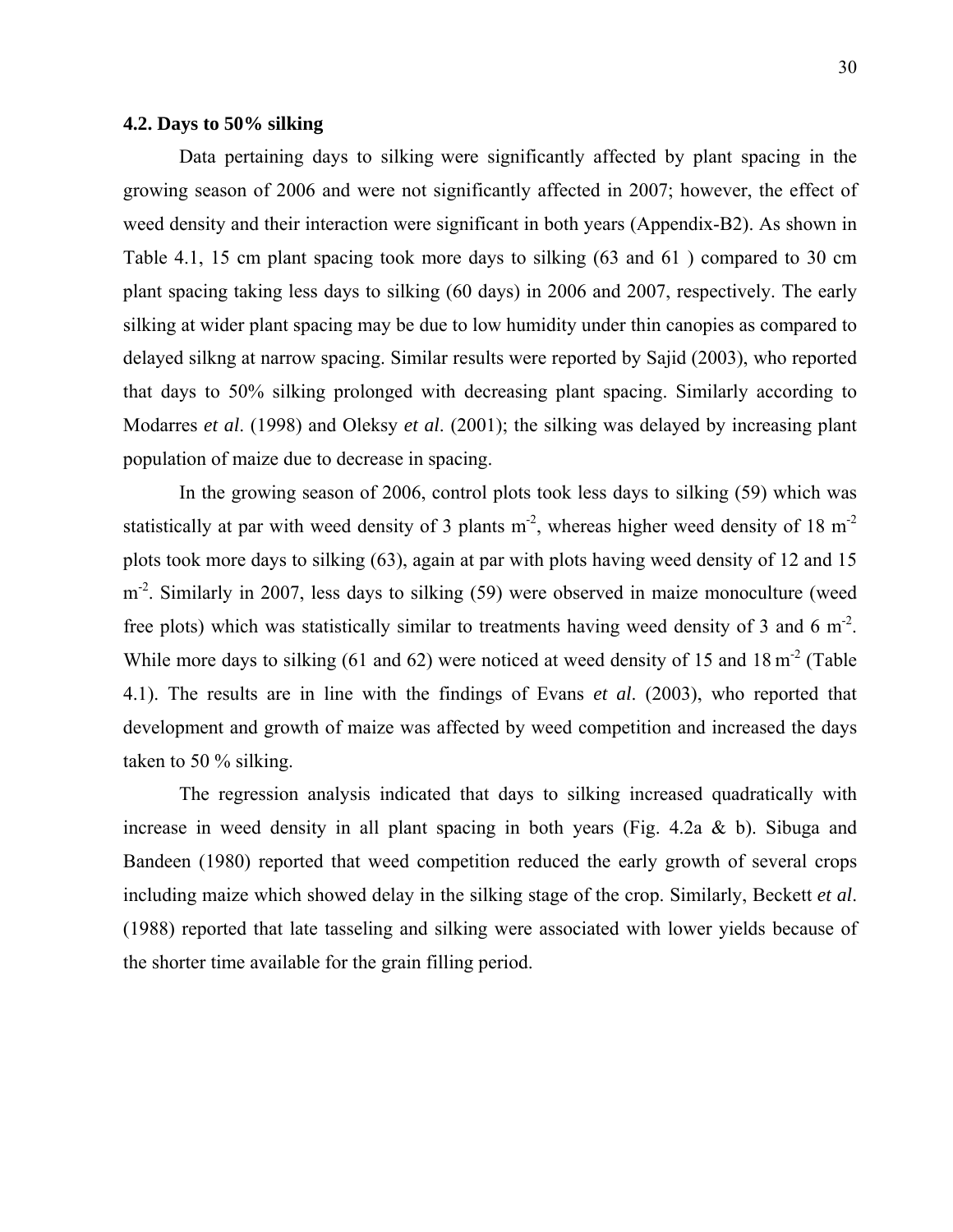|                                       | Days to 50% tasseling |         | Days to 50% silking |                   |
|---------------------------------------|-----------------------|---------|---------------------|-------------------|
|                                       | <b>YEAR</b>           |         | <b>YEAR</b>         |                   |
| PLANT SPACING (S) (cm)                | 2006                  | 2007    | 2006                | 2007              |
| 15                                    | 55.0a                 | 54.1 a  | 62.5a               | 60.7              |
| 20                                    | 53.9 ab               | 53.3 ab | $62.0$ ab           | 60.3              |
| 25                                    | 53.0 bc               | 52.3 b  | 60.7 bc             | 59.9              |
| 30                                    | 52.1 c                | 52.0 b  | 60.4c               | 59.5              |
| $LSD_{(0.05)}$                        | 1.71                  | 1.36    | 1.56                | <b>NS</b>         |
| T. portulacastrum DENSITY (D) $(m^2)$ |                       |         |                     |                   |
| $\overline{0}$                        | 51.1 e                | 50.8d   | 59.3 d              | 58.5d             |
| 3                                     | 51.6 de               | 51.2 d  | 59.8 d              | 59.2cd            |
| 6                                     | 52.3 cd               | 51.7 d  | 61.3 c              | 59.4cd            |
| 9                                     | 53.2 bc               | 52.1 cd | 61.6 bc             | 59.5c             |
| 12                                    | 54.1 b                | 53.3 c  | $62.3$ ab           | 60.8 <sub>b</sub> |
| 15                                    | 55.7 a                | 54.9 b  | 62.7a               | 61.1ab            |
| 18                                    | 56.5 a                | 56.5 a  | 63.0a               | 62.1a             |
| $LSD_{(0.05)}$                        | 1.06                  | 1.37    | 0.95                | 0.90              |
| <b>INTERACTION</b> (S x D)            | $\ast$                | $\ast$  | $\ast$              | $\ast$            |

**Table 4.1.** Effects of maize plant spacing and *T. portulacastrum* density on days to 50% tasseling and days to 50% silking.

Means followed by same lowercase letters in a column for each parameter and for each year are not significantly different at *p*≤0.05 (LSD tests).

 $S =$  Maize Plant Spacing (cm)

 $D = T$ . *portulacastrum* Density (m<sup>-2</sup>)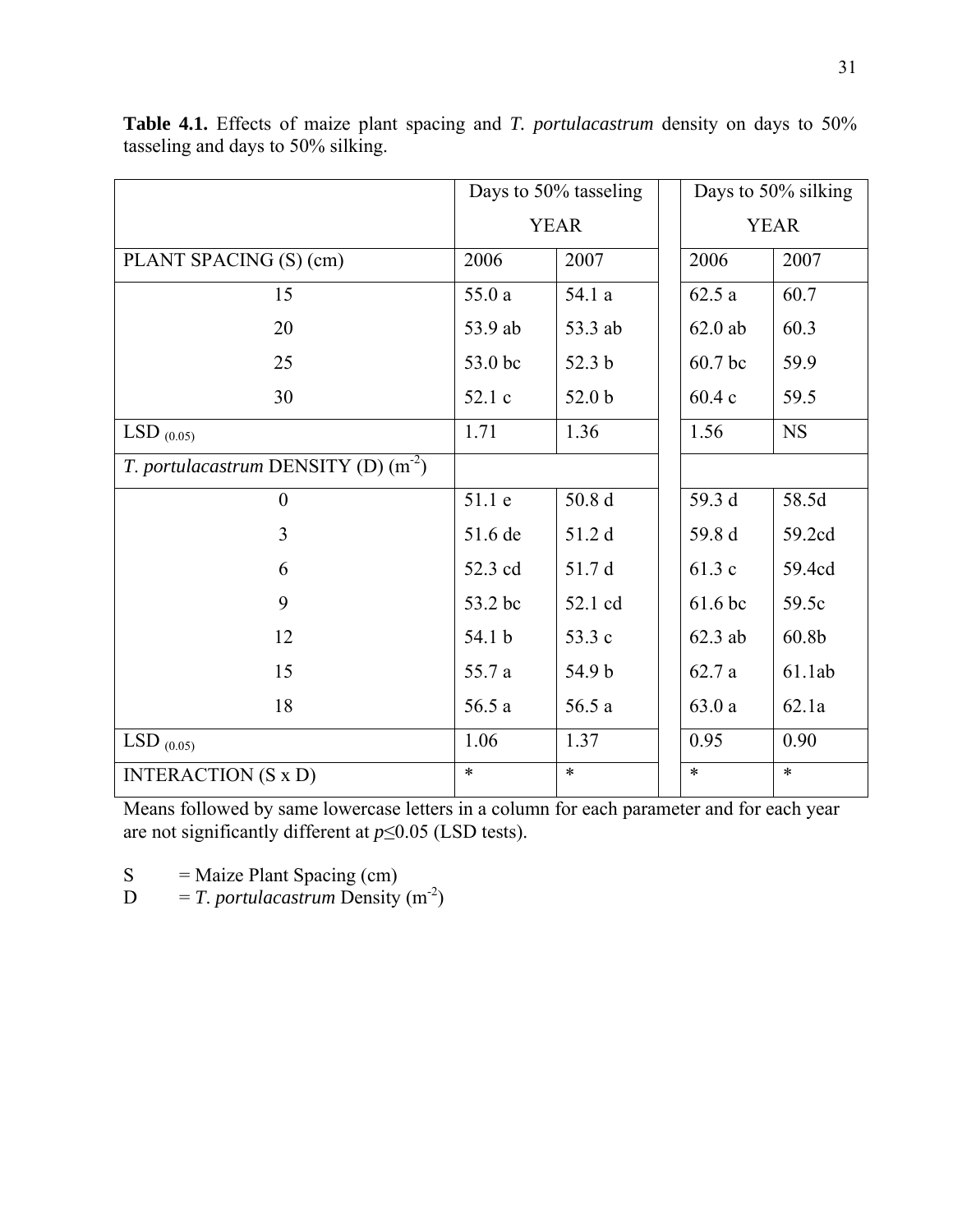

**Fig. 4.1a.** Interactive effects of maize plant spacing and *T. portulacastrum* density on days to 50% tasseling in 2006 ( $\blacksquare$  = 15,  $\blacklozenge$  = 20,  $\blacktriangle$  = 25,  $\blacklozenge$  = 30 cm).



**Fig. 4.1b.** Interactive effects of maize plant spacing and *T. portulacastrum* density on days to 50% tasseling in 2007 **(**■ = 15,  $\triangle$  = 20,  $\triangle$  = 25,  $\triangle$  = 30 cm)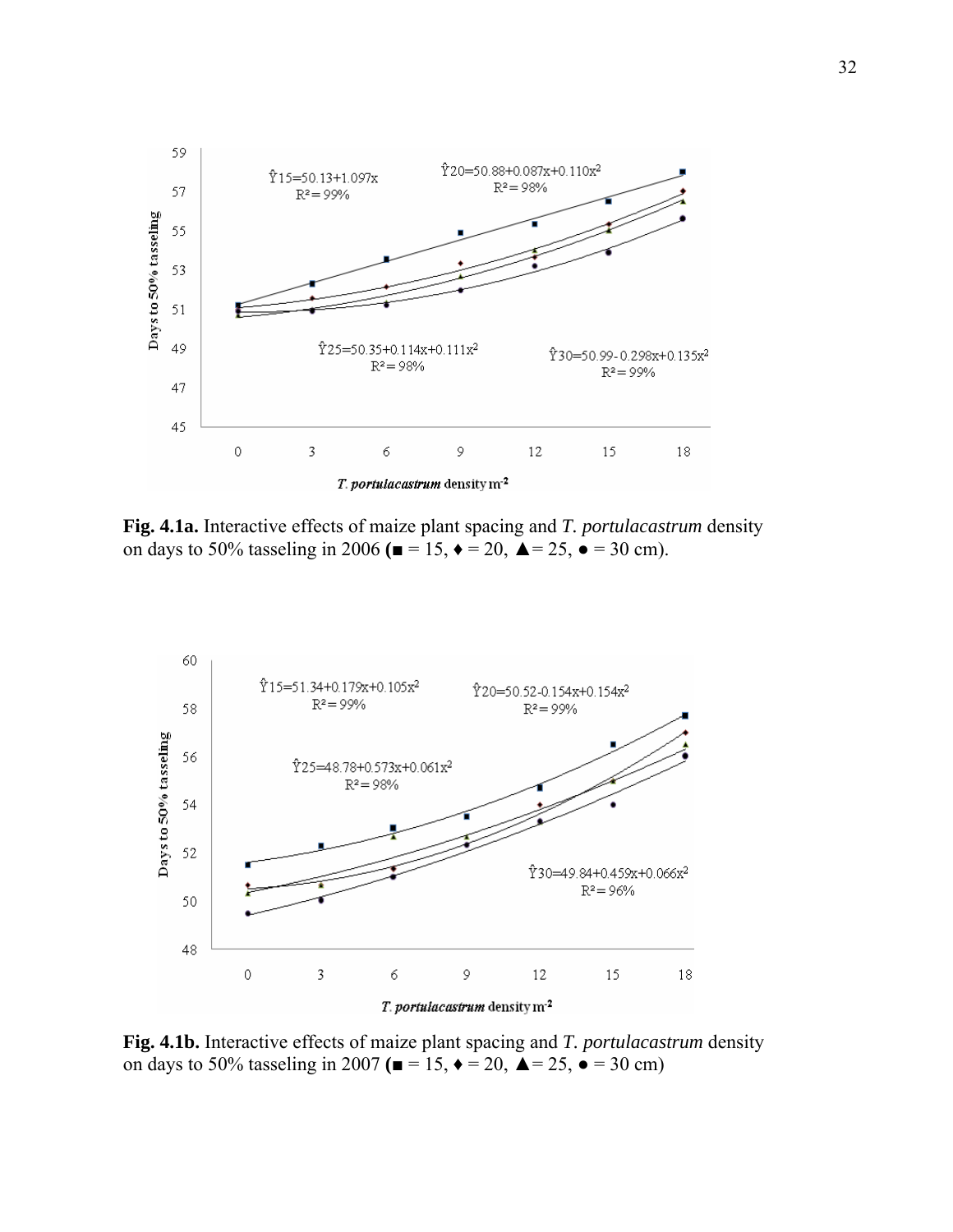

**Fig. 4.2a.** Interactive effects of maize plant spacing and *T. portulacastrum* density on days to 50% silking in 2006 **(**■ =  $15, \, \bullet = 20, \, \blacktriangle = 25, \, \bullet = 30 \, \text{cm}$ )



**Fig. 4.2b.** Interactive effects of maize plant spacing and *T. portulacastrum* density on days to 50% silking in 2007 **(**■ =  $15, \, \bullet = 20, \, \blacktriangle = 25, \, \bullet = 30 \text{ cm}$ )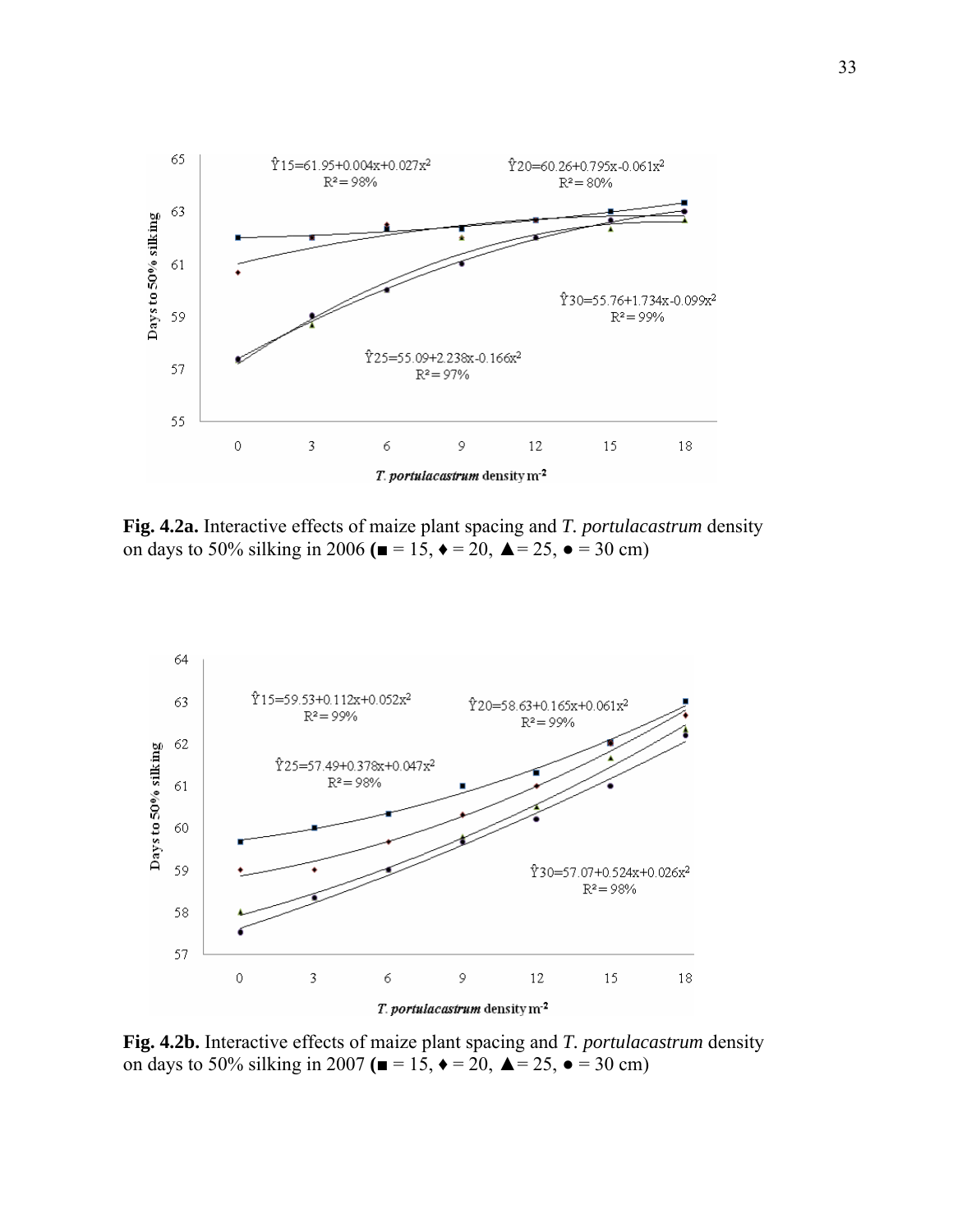## **4.3. Days to maturity**

 The effects of plant spacing, *T. portulacastrum* density and their interaction during both years on days to physiological maturity of maize were significant (Appendix-B3). More days (94 in 2006 and 93 in 2007) were recorded in 15 cm plant spacing compared with (92 days in 2006 and 2007 both) in 30 cm plant spacing. However, plant spacing of 15 cm was statistically at par with 20 cm spacing, whereas plant spacing of 30 cm was at par with 25 cm spacing (Table 4.2). According to Hamayun (2003) and Waqar (2002) decreasing plant spacing prolonged the maturity of maize crop.

 Among the weed density, check plots took less days to physiological maturity (92 in 2006 and 91 in 2007); however, it was at par with plots having 3 plants of *T. portulacastrum*  $m<sup>2</sup>$ , whereas 6 and 9 weed densities were also at par with each other in both years. Similarly, higher weed density of 18  $m<sup>2</sup>$  resulted in 95 and 94 days to physiological maturity in the growing seasons of 2006 and 2007, respectively (Table 4.2). Thus increasing weed density delayed maturity of maize which may be due to competition for resources. The results are in line with the findings of Sibuga and Bandeen, (1980), who found that *Chenopodium album* L. delayed maize maturity. Similar results were also reported by Evans *et al*. (2003) that physiological maturity of maize was delayed by weed interference. Black *et al*. (1996) reported that soybean maturity was delayed by presence of *Sesbania exaltata.* Regarding plant spacing x *T. portulacastrum* density interaction, the *T. portulacastrum* free plots took lesser days to maturity in 15, 20, 25 and 30 cm plant spacing and more days at higher weed density of 18 plants  $m<sup>2</sup>$  by 15 cm plant spacing interaction.

 Regression analysis revealed that the number of days to maturity increased with increasing weed density in all plant spacing (Fig. 4.3a  $\&$  b). The overall response was quadratic during both years except in 20 and 25cm plant spacing which showed linear trend in 2007. The weed density beyond 12 plants  $m<sup>2</sup>$  showed maximum delay in maturity. Overall results indicated that increasing weed density delayed the maturity of maize.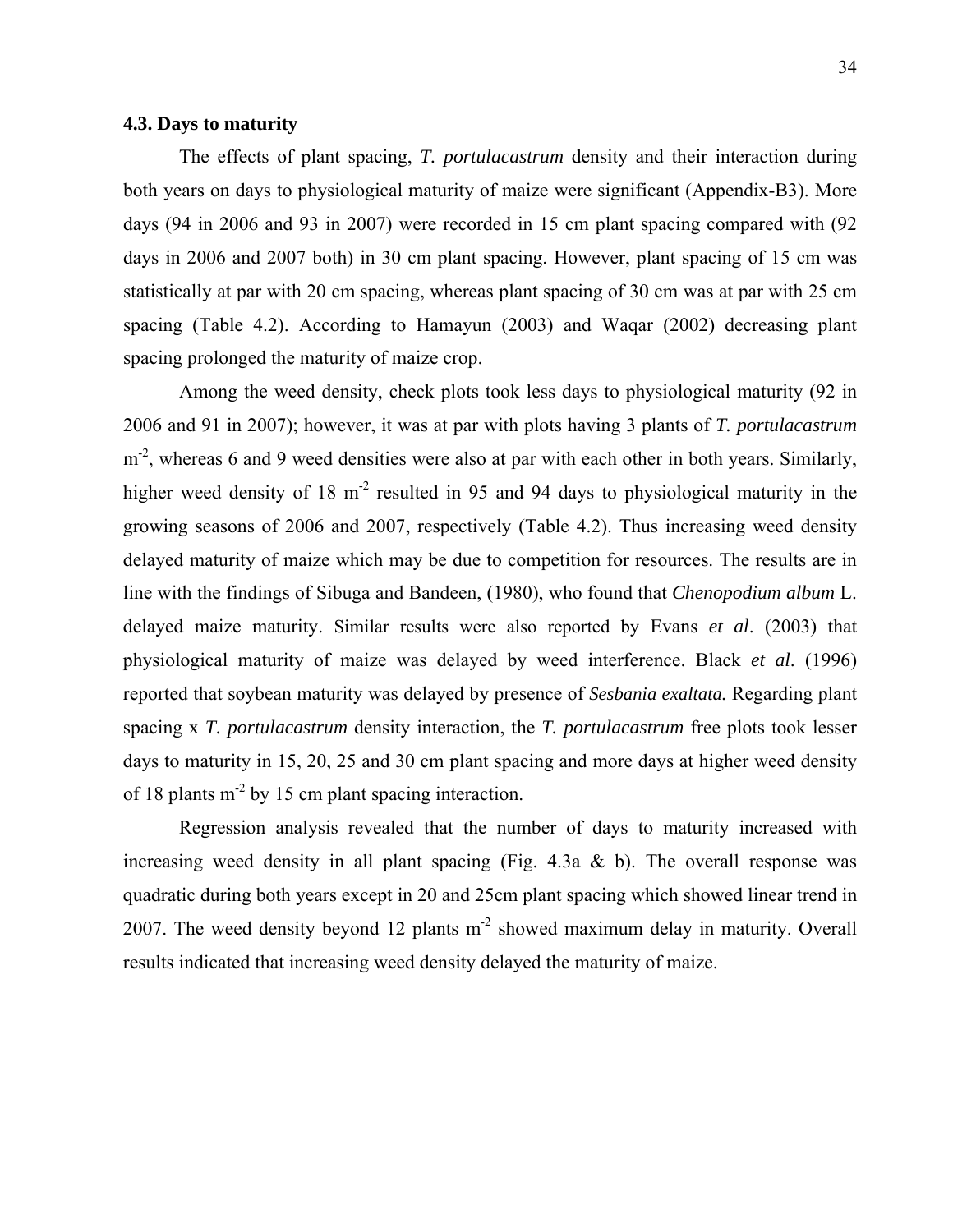## **4.4. Plant height (cm)**

 The effect of plant spacing on plant height of maize was not significant while effect of *T. portulacastrum* density and their interaction with plant spacing was significant in both years (Appendix-B4). As the plant spacing decreased from 30 to 15 cm, the maize plant density increased, thus causing more competition for light which ultimately led to increase the plant height. Randhawa (1995) agreed with the results that plant height of maize increased with decreasing plant spacing. Similarly, higher plant density resulted in maximum plant height and yield compared to lower plant density (Bavec and Bavec, 2002).

 In the growing season of 2006, taller plant height (179.5 cm) was noticed in control plots which were at par with plots having a weed density of 3  $m<sup>2</sup>$ , while shorter plant height (162.2 cm) was observed in plots having weed densities of 18  $m<sup>2</sup>$ , again statistically similar to a weed density of 15 m<sup>-2</sup>. Similarly in 2007, maximum plant height (176.8 cm) was noticed in check plots which however, was statistically similar to lower weed density of 3 plants m<sup>-2</sup>. Minimum plant height (157 cm) was recorded in plots having a weed density of 18 m<sup>-2</sup> which was at par with 12 and 15 weeds  $m<sup>2</sup>$ . Generally there was a linear decrease in plant height of maize with each increment in weed density due to increase in competition for resources. According to Oljaca *et al.* (2007) *Datura stramonium* L*.* interference decreased maize plant height, dry biomass plant<sup>-1</sup> and grain yield. The results are also in line with Williams and Lindquist (2007), Young *et al*., (1999) and Evans *et al.,* (2003) who reported that maize plant height declined with increasing weed density.

 Regression analysis showed quadratic decrease in plant height across the plant spacings in 2006, while in 2007, 25 and 30 cm spacing plant height was linearly decreased with increasing weed density while effect of 15and 20 cm was quadratic (Fig. 4.4a & b). According to Moti *et al*. (1994) and Williams and Masiunas (2006) weed interference decreased maize plant height.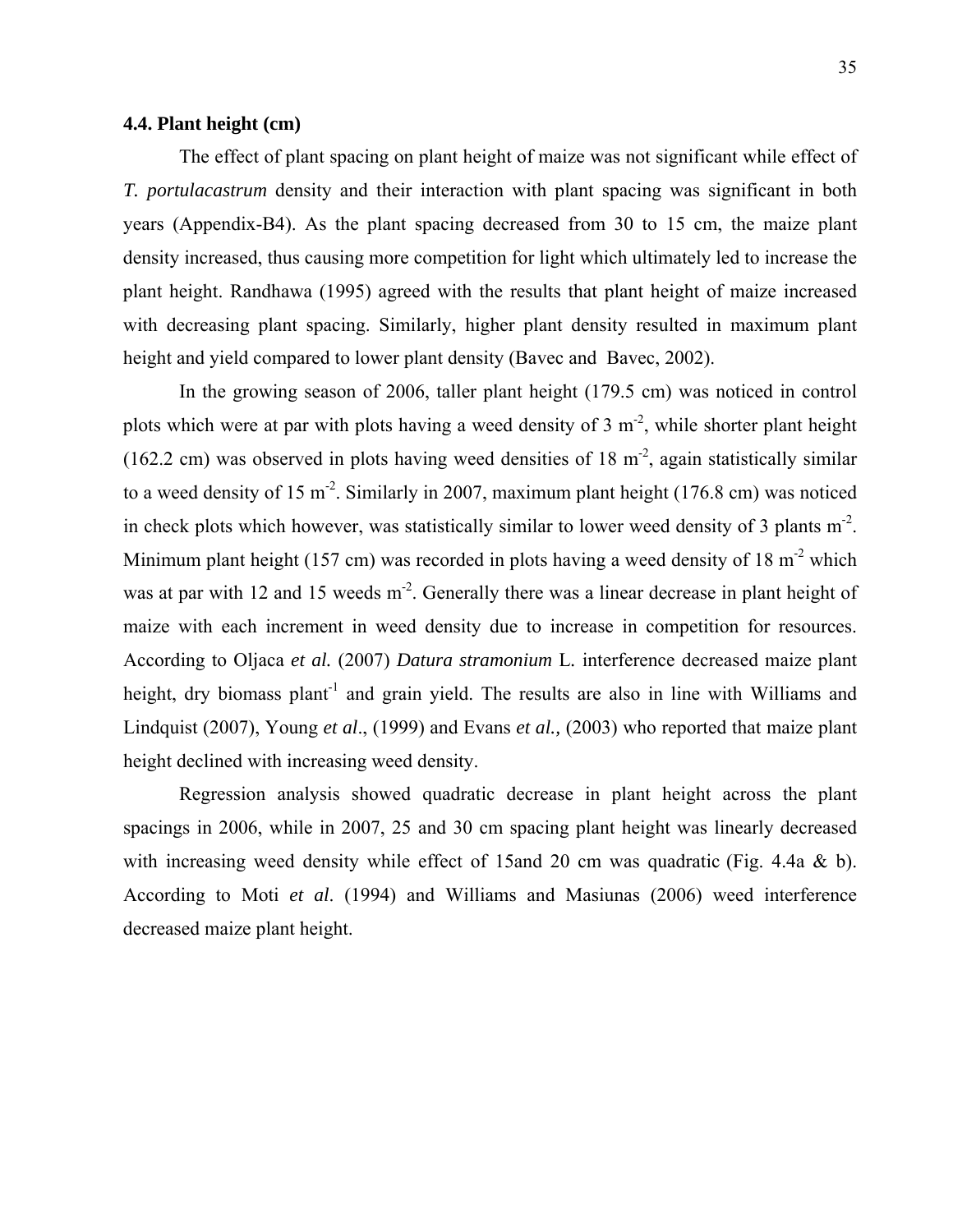|                                       | Days to maturity |         | Plant height (cm)  |                    |
|---------------------------------------|------------------|---------|--------------------|--------------------|
|                                       | <b>YEAR</b>      |         | <b>YEAR</b>        |                    |
| PLANT SPACING (S) (cm)                | 2006             | 2007    | 2006               | 2007               |
| 15                                    | 93.9 a           | 92.8 a  | 172.0              | 167.2              |
| 20                                    | 93.1 ab          | 92.8a   | 171.6              | 165.3              |
| 25                                    | 92.5 b           | 92.4 ab | 170.5              | 164.9              |
| 30                                    | 92.2 b           | 91.8 b  | 169.4              | 164.0              |
| LSD $_{(0.05)}$                       | 1.12             | 0.72    | <b>NS</b>          | <b>NS</b>          |
| T. portulacastrum DENSITY (D) $(m-2)$ |                  |         |                    |                    |
| $\boldsymbol{0}$                      | 91.5 e           | 90.8 f  | 179.5 a            | 176.8 a            |
| 3                                     | 91.7 e           | 91.3 ef | 176.8 ab           | 171.3 ab           |
| 6                                     | 92.1 de          | 91.8 de | 175.4 <sub>b</sub> | 168.7b             |
| 9                                     | 92.7 cd          | 92.3 cd | 170.4 c            | 165.8 <sub>b</sub> |
| 12                                    | 93.3 c           | 92.8 bc | 168.1 c            | 158.9 c            |
| 15                                    | 94.3 b           | 93.5 b  | 163.8 d            | 159.0 c            |
| 18                                    | 95.0a            | 94.4 a  | 162.2 d            | 157.0 c            |
| LSD $_{(0.05)}$                       | 0.69             | 0.76    | 3.81               | 6.33               |
| <b>INTERACTION (S x D)</b>            | $\ast$           | $\ast$  | $\ast$             | $\ast$             |

**Table 4.2.** Effects of plant spacing and *T. portulacastrum* density on days to maturity and maize plant height.

Means followed by same lowercase letters in a column for each parameter and for each year are not significantly different at *p*≤0.05 (LSD tests).

 $S =$  Maize Plant Spacing (cm)

 $D = T$ . *portulacastrum* Density (m<sup>-2</sup>)

 $NS = Non Significant$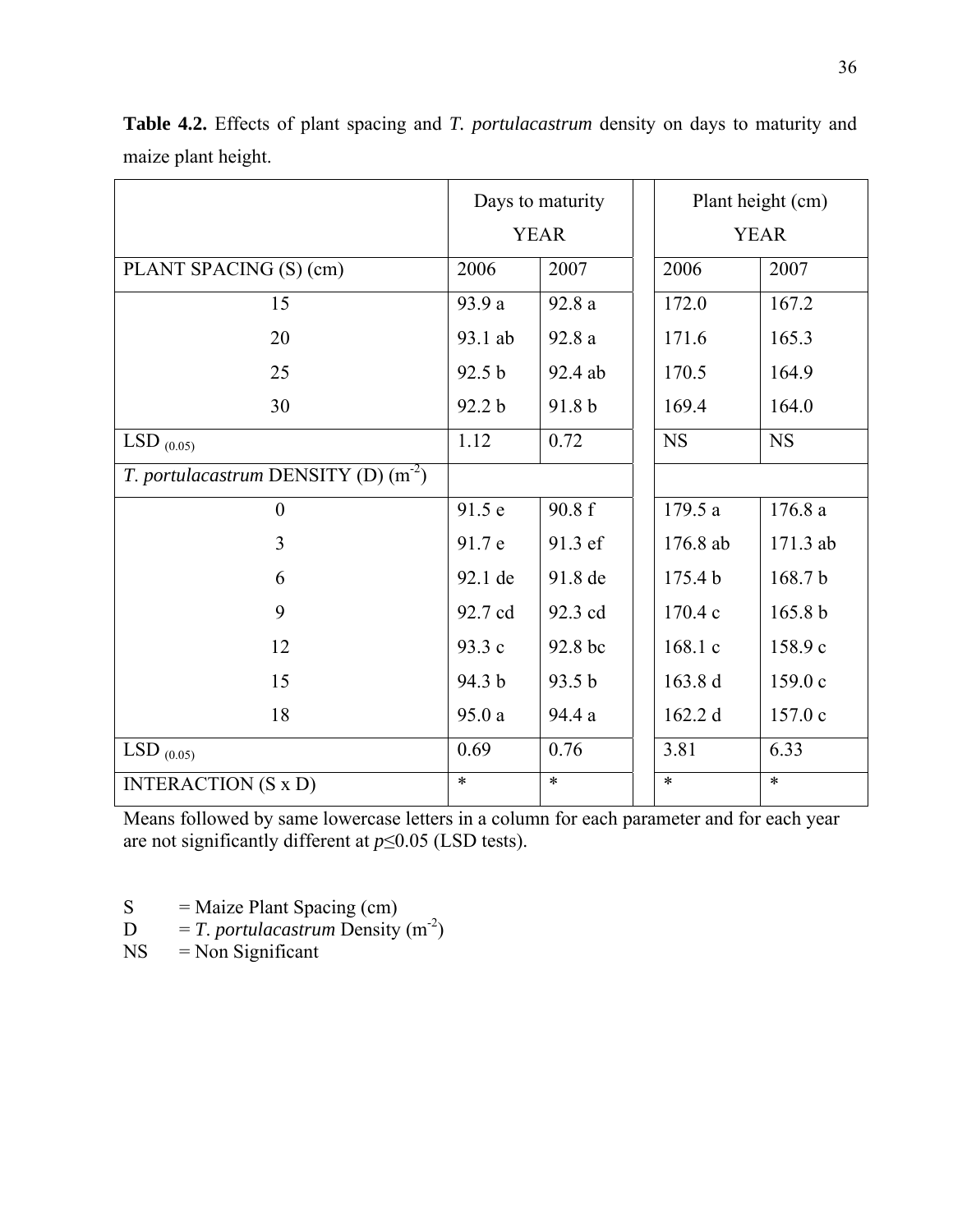

**Fig. 4.3a.** Interactive effects of maize plant spacing and *T. portulacastrum* density on days to maturity in 2006 ( $\blacksquare$  = 15,  $\blacklozenge$  = 20,  $\blacktriangle$  = 25,  $\blacklozenge$  = 30 cm)



**Fig. 4.3b.** Interactive effects of maize plant spacing and *T. portulacastrum* density on days to maturity in 2007 ( $\blacksquare = 15$ ,  $\blacklozenge = 20$ ,  $\blacktriangle = 25$ ,  $\blacklozenge = 30$  cm)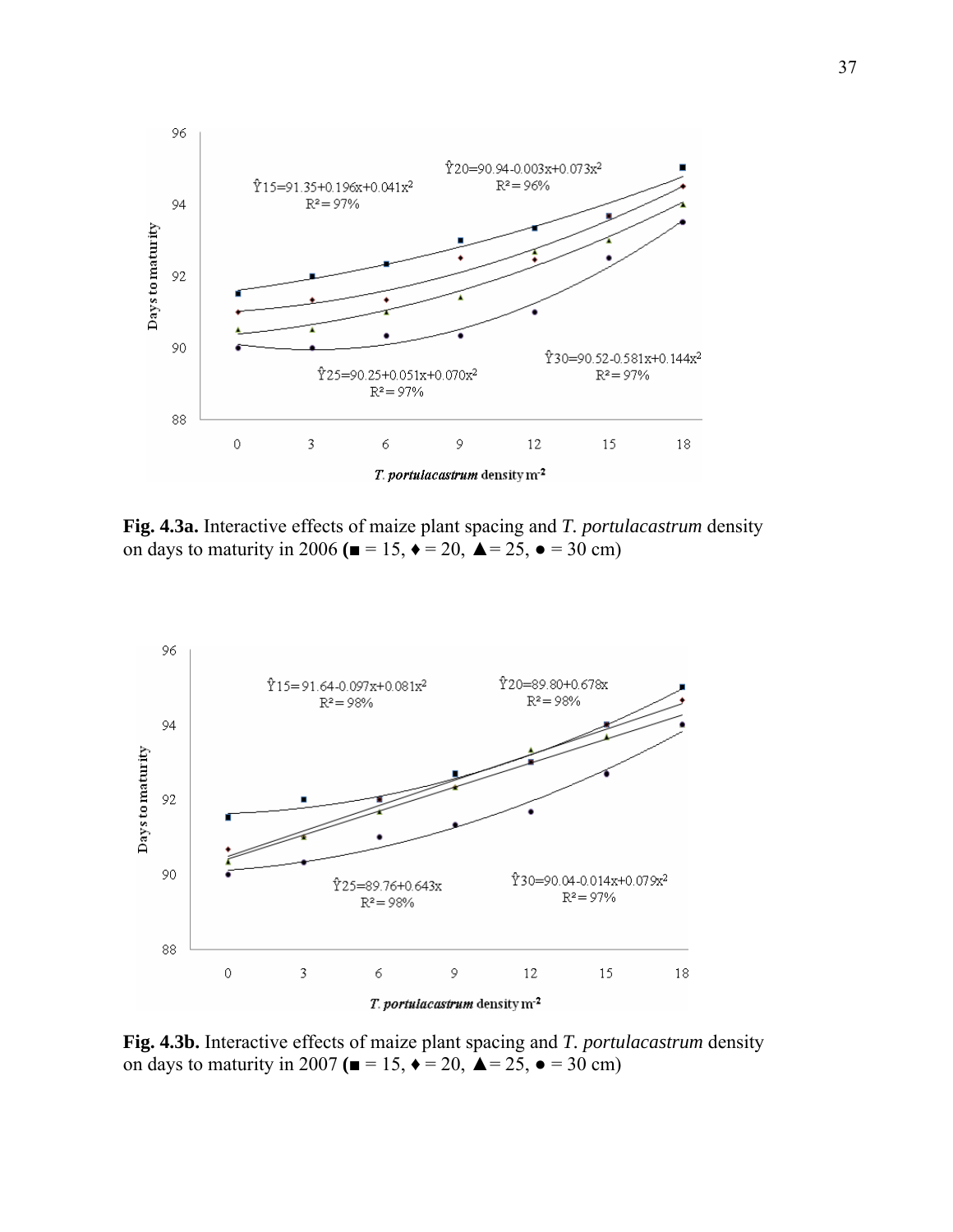

**Fig. 4.4a.** Interactive effects of maize plant spacing and *T. portulacastrum* density on maize plant height (cm) in 2006 ( $\blacksquare = 15$ ,  $\blacklozenge = 20$ ,  $\blacktriangle = 25$ ,  $\blacktriangleright = 30$  cm)



**Fig. 4.4b.** Interactive effects of maize plant spacing and *T. portulacastrum* density on maize plant height (cm) in 2007  $(\blacksquare = 15, \blacklozenge = 20, \blacktriangle = 25, \blacktriangle = 30 \text{ cm})$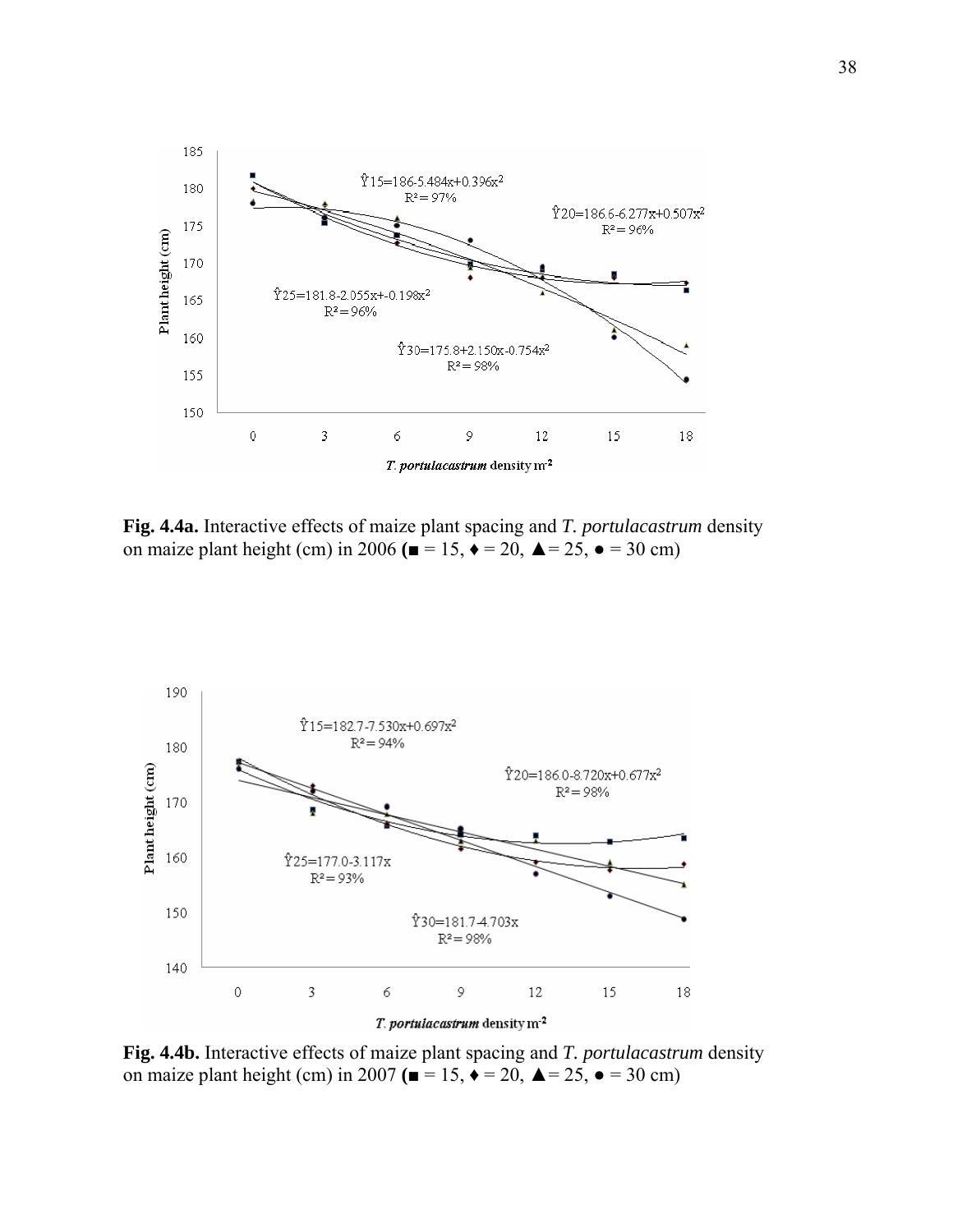# **4.5. Number of ears plant-1**

 The effects of plant spacing, weed densities and their interaction were significant on number of ears plant<sup>-1</sup> in both years (Appendix-B5). The results are in line with the work of Naeem (2004) that number of ears plant<sup>-1</sup>of maize were increased in wider spacing between plants compared to narrow spacing as a result of having more space. Similarly according to Tyagi *et al.* (1998) lower plant population of 53,333 plants ha<sup>-1</sup> produced more ears plant<sup>-1</sup> as compared to high plant population of  $88,888$  plants ha<sup>-1</sup>. Likewise, Turgut *et al.* (2005) reported that population density did not affect number of ears plant<sup>-1</sup>.

Sayed and Sandi (1984) reported similar results that ears plant<sup>-1</sup> of maize were not affected by weed infestation. However, delayed weed control caused a consistent reduction in the number of ears plant<sup>-1</sup>. Similarly, the number of ears plant<sup>-1</sup> did not change with increase in weed density (Sajid, 2003). On average all the maize plants produced single ear plant<sup>-1</sup> (Randhawa *et al.,* 2002). In our findings the overall results are not significant; therefore, regression analysis was not performed on number of ears plant<sup>-1</sup>.

### **4.6. Ear weight (g)**

 The effect of years on ear weight was variable, in 2006 ear weight was significantly affected by plant spacing while in 2007 the effect was not significant; however, weed densities and weed x spacing interaction was significant during both years (Appendix-B6). In the growing season of 2006, higher ear weight of 101 g was recorded in 30 cm plant spacing, which was at par with all other spacings except 15 cm, which showed lower ear weight of 96.4 g. In 2007, plant spacing did not affect ear weight significantly (Table 4.3). The results are in line with the work of Maqbool *et al*. (2006), that decreasing space between plants reduced ear weight of individual plant. In the same way Bruns and Abbas (2003) were of the view that decrease in ear weight was directly proportional to increase in plant density.

 In the growing season of 2006, higher ear weight (105.3 g) was recorded in control plots as compared to weed density of 18 plants  $m<sup>2</sup>$  (93.2 g) which was statistically similar to weed density of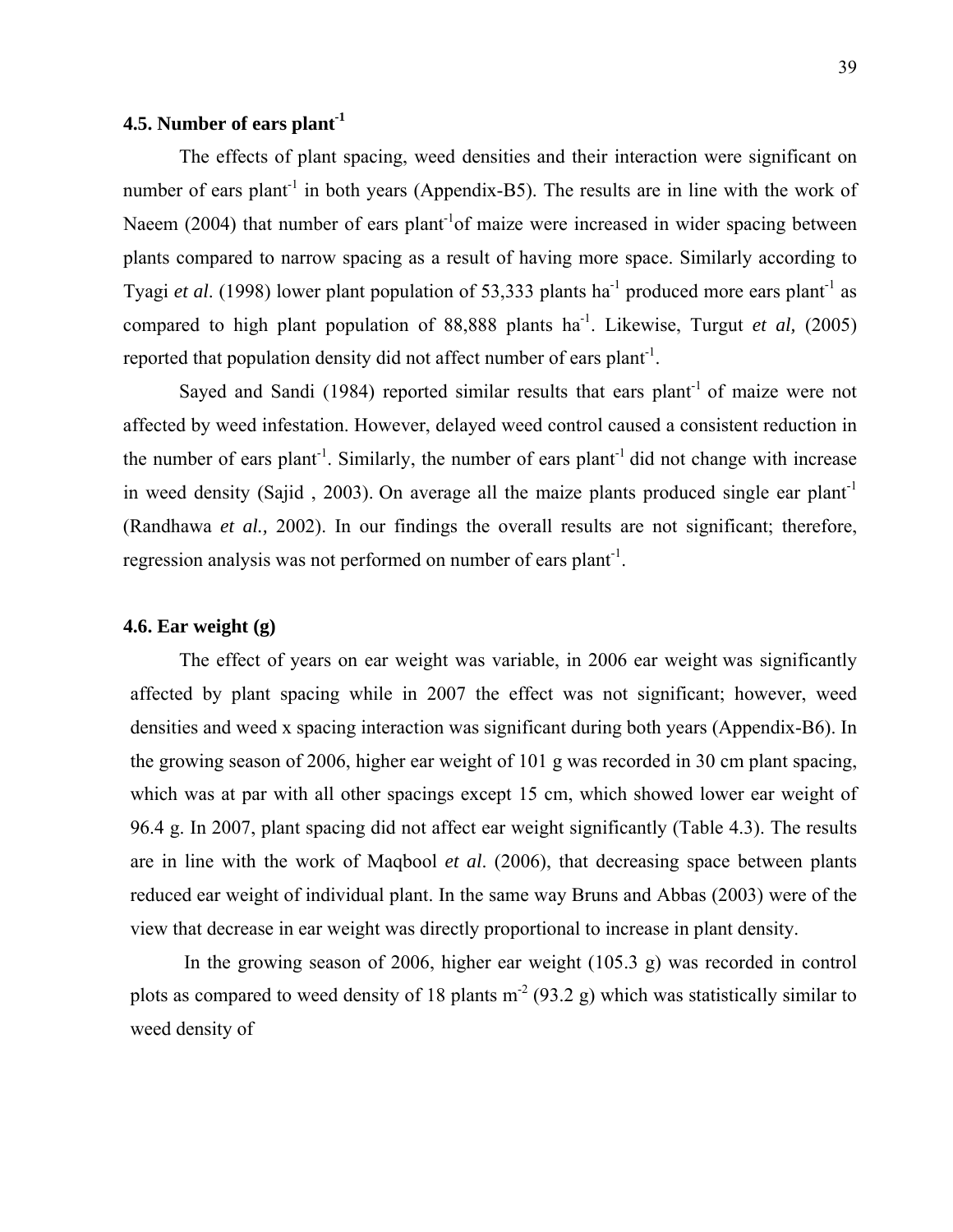|                                       | Number of ears $plant^{-1}$ |             | Ear weight $(g)$  |           |
|---------------------------------------|-----------------------------|-------------|-------------------|-----------|
|                                       | <b>YEAR</b>                 |             | <b>YEAR</b>       |           |
| PLANT SPACING (S) (cm)                | 2006                        | 2007        | 2006              | 2007      |
| 15                                    | 1.01                        | 1.00        | 96.4 <sub>b</sub> | 90.4      |
| 20                                    | 1.02                        | 1.01        | 98.2 ab           | 91.8      |
| 25                                    | 1.03                        | 1.02        | 99.1 ab           | 92.9      |
| 30                                    | 1.04                        | 1.02        | 101.0a            | 94.0      |
| $LSD_{(0.05)}$                        | <b>NS</b>                   | NS          | 3.00              | <b>NS</b> |
| T. portulacastrum DENSITY (D) $(m^2)$ |                             |             |                   |           |
| $\overline{0}$                        | 1.04                        | 1.03        | 105.3a            | 101.7a    |
| $\overline{3}$                        | 1.04                        | 1.03        | 103.3 b           | 98.0 ab   |
| 6                                     | 1.03                        | 1.02        | 101.0c            | 96.7b     |
| 9                                     | 1.03                        | 1.02        | 98.6 d            | 91.7 c    |
| 12                                    | 1.01                        | 1.01        | 95.4 e            | 89.3 c    |
| 15                                    | 1.00                        | 1.00        | 94.2 ef           | 85.1 d    |
| 18                                    | 1.00                        | 0.98        | 93.2 f            | 83.3 d    |
| $LSD_{(0.05)}$                        | $_{\rm NS}$                 | $_{\rm NS}$ | 1.88              | 3.82      |
| <b>INTERACTION (S x D)</b>            | <b>NS</b>                   | $_{\rm NS}$ | $\ast$            | $\ast$    |

**Table 4.3.** Effects of maize plant spacing and *T. portulacastrum* density on number of ears  $plan<sup>1</sup>$  and ear weight.

Means followed by same lowercase letters in a column for each parameter and for each year are not significantly different at *p*≤0.05 (LSD tests).

 $S =$  Maize Plant Spacing (cm)

 $D = T$ . *portulacastrum* Density (m<sup>-2</sup>)<br>NS = Non Significant

 $=$  Non Significant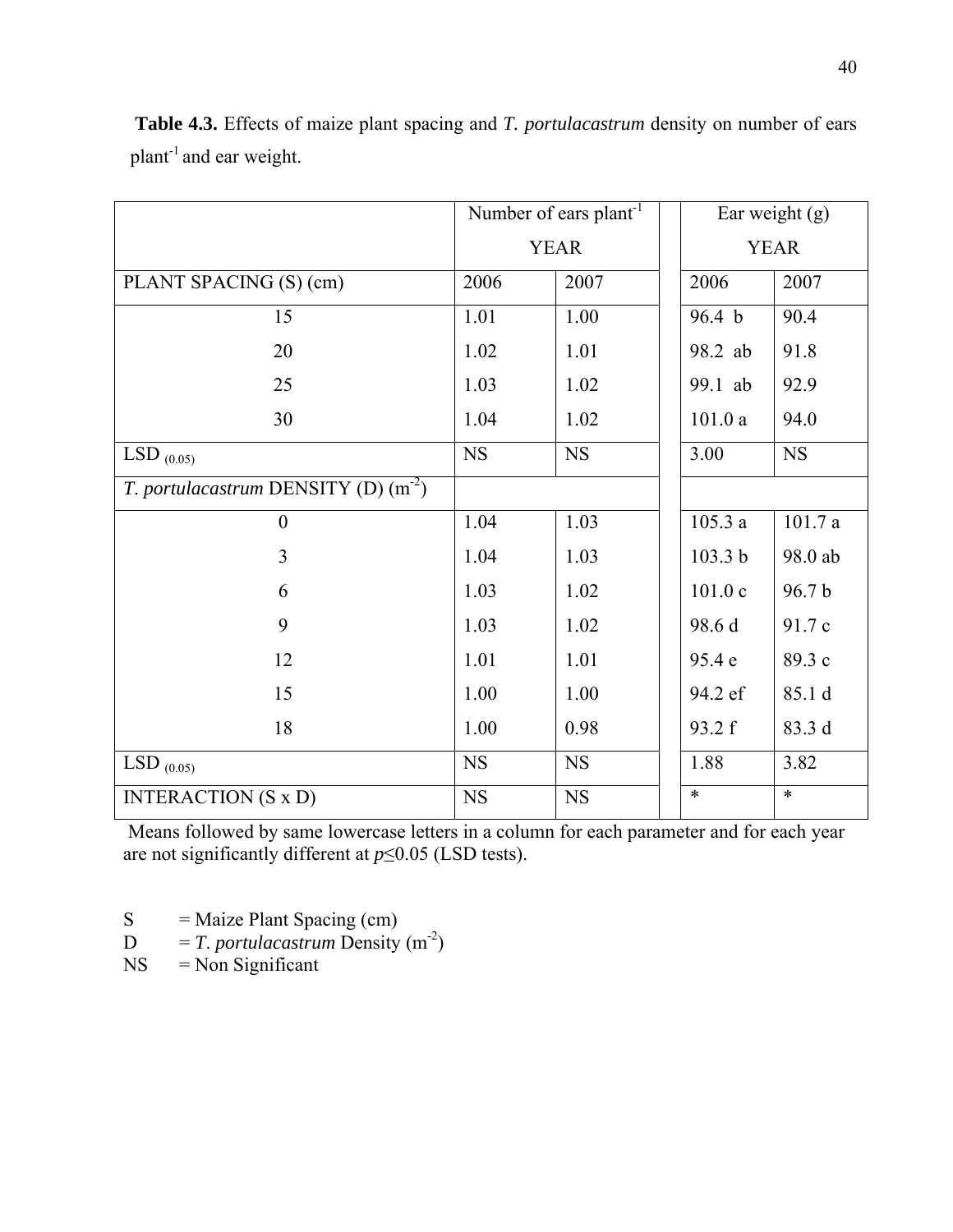

**Fig. 4.6a.** Interactive effects of maize plant spacing and *T. portulacastrum* density on ear weight (g) in 2006 ( $\blacksquare = 15$ ,  $\blacklozenge = 20$ ,  $\blacktriangle = 25$ ,  $\blacktriangleright = 30$  cm)



**Fig. 4.6b.** Interactive effects of maize plant spacing and *T. portulacastrum* density on ear weight (g) in 2007 ( $\blacksquare = 15$ ,  $\blacklozenge = 20$ ,  $\blacktriangle = 25$ ,  $\blacklozenge = 30$  cm)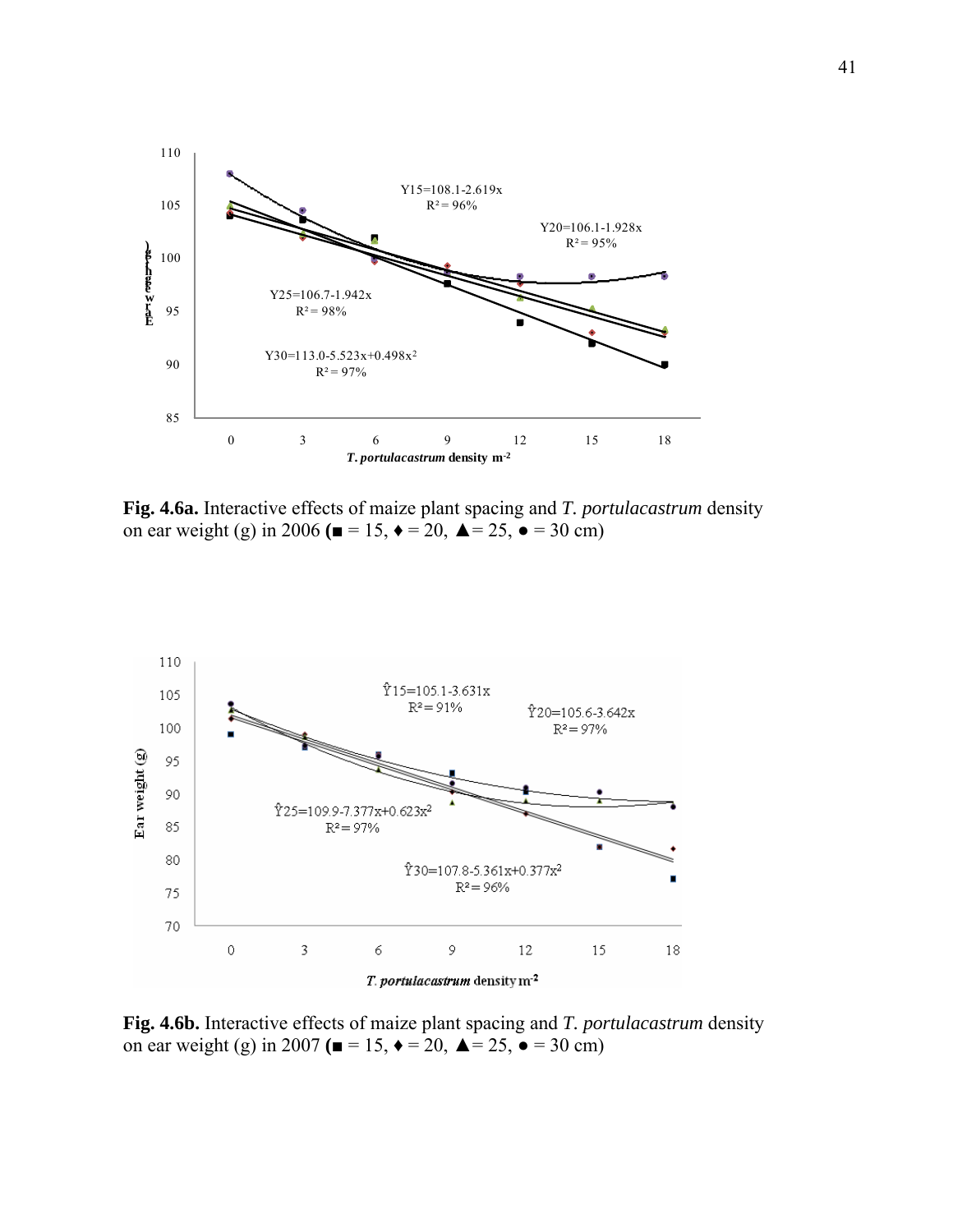15 plants m-2. Similarly in 2007, maximum ear weight (101.7 g) was noticed in pure stands (weed free plots) of maize as compared to minimum ear weight (83.3 g) in higher weed density of 18 m<sup>-2</sup>. The effects of other weed densities  $(3, 6 \text{ and } 9, 12 \text{ m}^{-2})$  were at par with each other. The results are in agreement with the findings of Williams and Masiunas (2006), who reported that maize ear weight decreased significantly by *Ambrosia trifida* L. interference.

 Ear weight decreased linearly at all plant spacings, except 30 cm plant spacing which showed quadratic trend in 2006. There was no further decrease in ear weight beyond 12 weed density in 30 cm plant spacing (Fig. 4.6a  $\&$  b). In the growing season of 2007, the trend lines showed that ear weight was declined linearly by 15 and 20 cm and quadratically by 25 and 30 cm plant spacing. The decrease in ear weight is somehow similar up to 12 weed density in all plant spacings; however, beyond this density only 15 and 20 cm plant spacing affected the ear weight with increase in weed density due to increase in competition.

## **4.7. 1000-kernel weight (g)**

 As shown in Appendix-B7, 1000-kernel weight of maize was significantly affected by plant spacing and *T. portulacastrum* density, while their interaction was not significant in both years. Higher 1000-kernel weight (194.8 g in 2006 and 189.5 g in 2007) was recorded in wider spacing of 30 cm, compared to narrow spacing of 15 cm (188.3 g in year 2006 and 178.4 g in year 2007). Plant spacing of 20 and 25 cm were at par with each other during both years. The results indicated that 1000-kernel weight decreased with decrease in plant spacing. Bavec and Bavec (2002) also reported that kernel weight declined at higher plant densities with decreasing space between plants. Likewise, Tyagi *et al*., (1998) reported that 1000 kernel weight of lower maize plant population was high as compared to higher plant population. Similarly, Waqar (2002) found that kernel weight was directly proportional to plant spacing.

 Among *T. portulacastrum* densities maximum 1000-kernel weight (201.1 g and 194.6 g in 2006 and 2007, respectively) was recorded in maize monoculture, which was statistically similar to lower weed density of 3 plants  $m<sup>2</sup>$  (196.6 g in 2006 and 189.6 g in 2007) in both years. The weed densities of 6, 9 and 12 were also at par with each other during both years. Minimum 1000-kernel weight of 183.4 and 173.8 g was recorded in plots having 18 plants of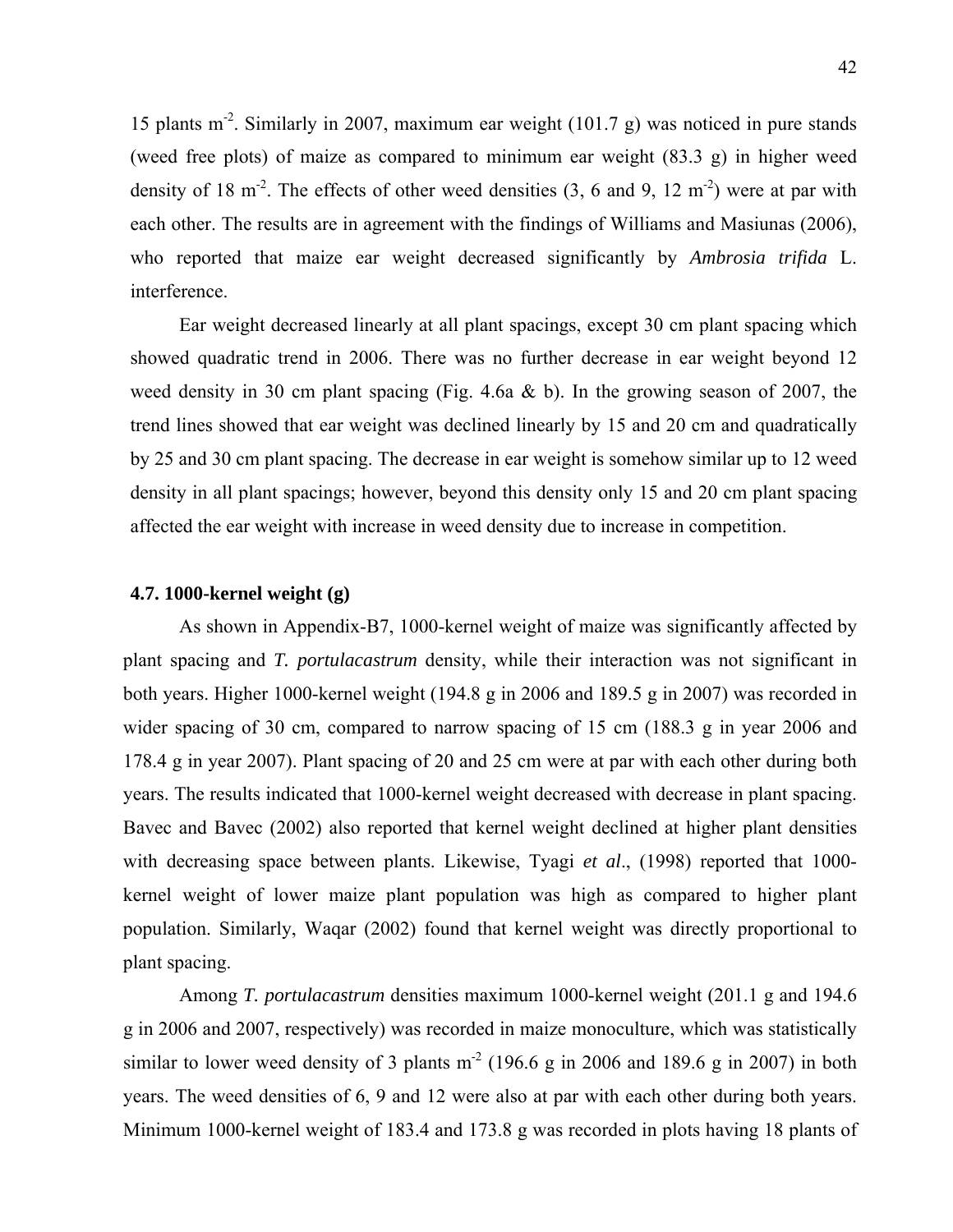*T. portulacastrum* m<sup>-2</sup> in the growing seasons of 2006 and 2007, respectively. Lower weed density of 3 plants  $m<sup>2</sup>$  did not reduce 1000-kernel weight; however, higher density affected 1000-kernel weight due to both intra as well as interspecific competition. Regression analysis showed that 1000-kernel weight decreased linearly by increasing weed density in all plant spacing (Fig. 4.7a & b). According to Baye and Bouhache (2007) and Young *et al*. (1984) weed competition decreased 1000-kernel weight of maize. In another study the kernel weight of maize was considerably affected by giant ragweed (*Ambrosia trifida* L.) interference (Williams and Masiunas, 2006).

# **4.8. Number of rows ear-1**

The effect of plant spacing, weed density and their interaction for number of rows  $ear^{-1}$ in maize was non-significant in both the years (Appendix-B8). As shown in Table 4.4 the effect of all plant spacings was almost similar. In similar studies by (Randhawa, 1995 and Svecnjak *et al.*, 2006) the number of rows ear<sup>-1</sup> was not affected by plant spacing and plant population. In another study, intensified plant density increased plant height but slightly changed the number of rows ear<sup>-1</sup> (Bavec and Bavec, 2002). In similar studies the number of rows ear-1 slightly decreased with increase in weed density and duration (Young *et al*., 1984). Weed interference affected grain weight  $\cosh^{-1}$ , thousand grain weight, number of grains  $\cosh^{-1}$ however, did not reduce the number of rows  $\cosh^{-1}$  (Randhawa, 1995). The number of rows ear<sup>-1</sup> was not stimulated by weed interference (Williams and Masiunas, 2006).

Sine the overall results on number of rows ears<sup>-1</sup>was not significant therefore regression analysis were not performed.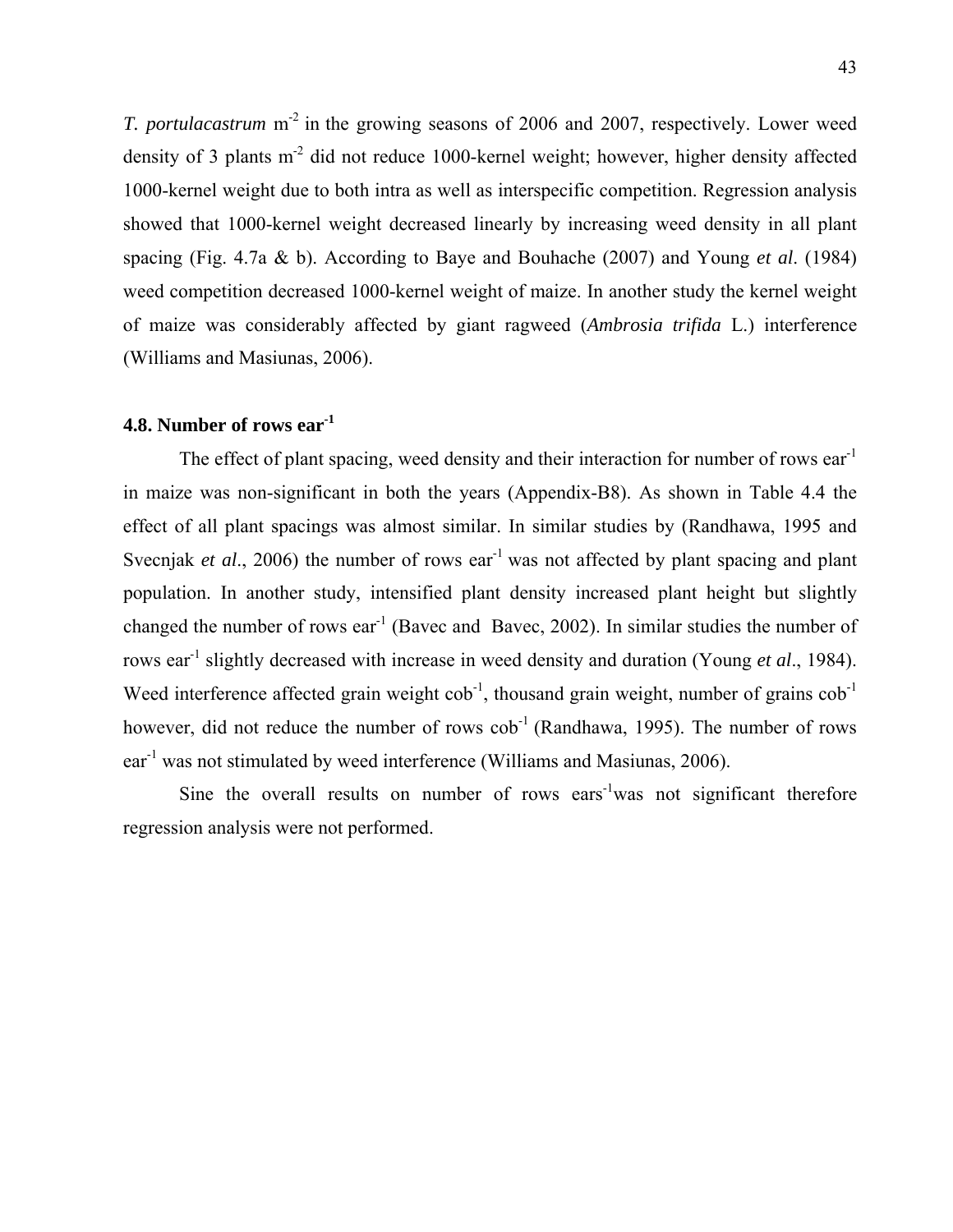|                                       | 1000-kernel weight $(g)$ |             | Number of rows ear <sup>-1</sup> |             |
|---------------------------------------|--------------------------|-------------|----------------------------------|-------------|
|                                       | <b>YEAR</b>              |             | <b>YEAR</b>                      |             |
| PLANT SPACING (S) (cm)                | 2006                     | 2007        | 2006                             | 2007        |
| 15                                    | 188.3 c                  | 178.4 c     | 13.2                             | 13.1        |
| 20                                    | 190.9 b                  | 182.1 bc    | 13.2                             | 13.2        |
| 25                                    | 192.1 b                  | 185.0 b     | 13.3                             | 13.2        |
| 30                                    | 194.8 a                  | 189.5 a     | 13.3                             | 13.3        |
| LSD $_{(0.05)}$                       | 2.06                     | 4.14        | <b>NS</b>                        | $_{\rm NS}$ |
| T. portulacastrum DENSITY (D) $(m^2)$ |                          |             |                                  |             |
| $\overline{0}$                        | 201.1a                   | 194.6 a     | 13.5                             | 13.5        |
| 3                                     | 196.6 ab                 | 189.6 ab    | 13.4                             | 13.3        |
| 6                                     | 192.9 bc                 | 186.6 bc    | 13.3                             | 13.2        |
| 9                                     | 191.1 bcd                | 184.0 bcd   | 13.3                             | 13.1        |
| 12                                    | 188.7 bcd                | 180.7 cde   | 13.2                             | 13.1        |
| 15                                    | 186.9 cd                 | 177.0 de    | 13.1                             | 13.0        |
| 18                                    | 183.4 c                  | 173.8 e     | 13.1                             | 13.0        |
| $LSD_{(0.05)}$                        | 8.16                     | 7.56        | <b>NS</b>                        | <b>NS</b>   |
| **INTERACTION (S x D)                 | $_{\rm NS}$              | $_{\rm NS}$ | <b>NS</b>                        | NS          |

**Table 4.4.** Effects of maize plant spacing and *T. portulacastrum* density on 1000-kernel weight (g) and number of rows ear<sup>-1</sup>.

- S = Maize Plant Spacing (cm)<br> $D = T$ . *portulacastrum* Density
- $= T.$  *portulacastrum* Density (m<sup>-2</sup>)
- $NS = Non Significant$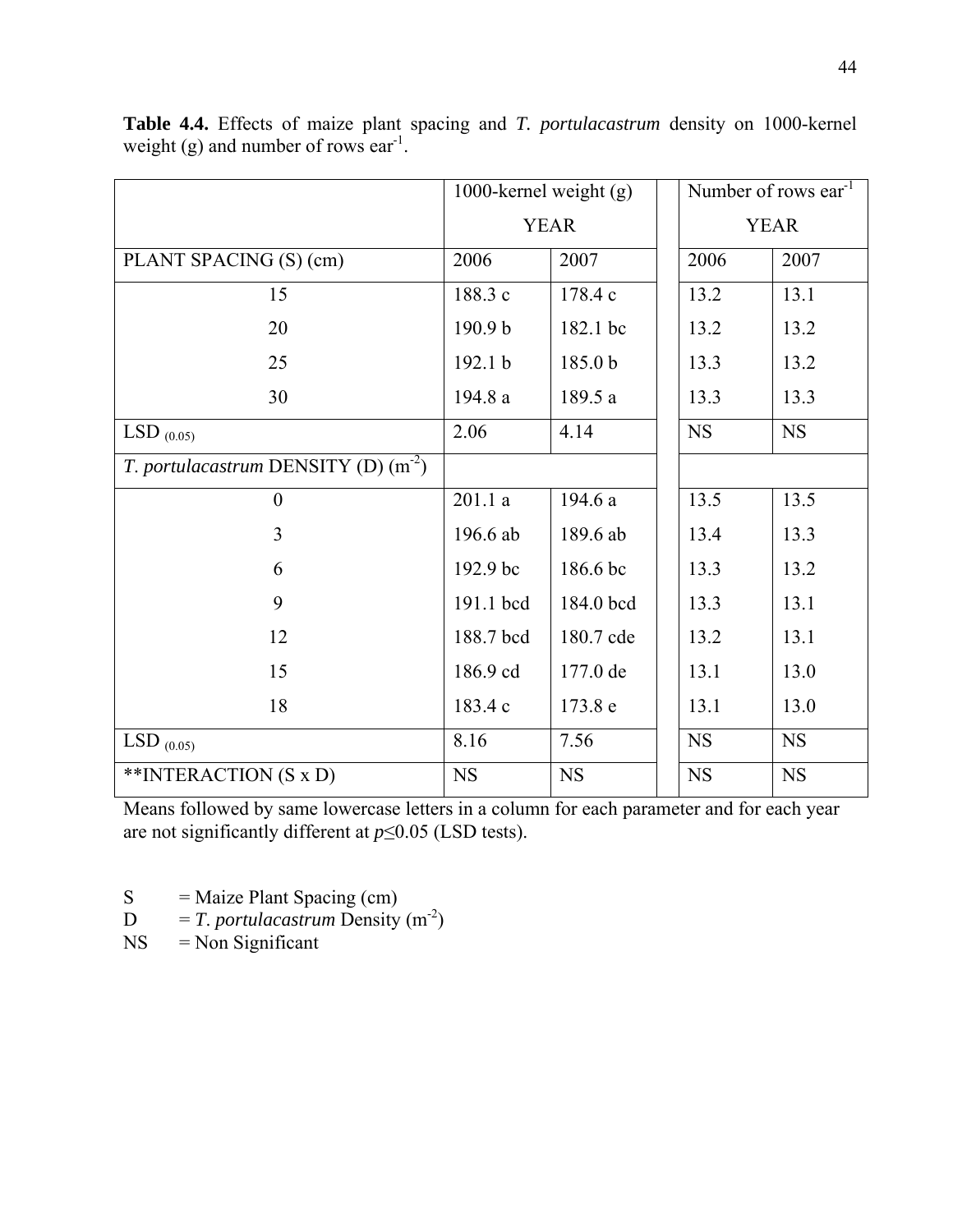

**Fig. 4.7a.** Interactive effects of maize plant spacing and *T. portulacastrum* density on 1000-kernel weight (g) in 2006 ( $\blacksquare$  = 15,  $\blacklozenge$  = 20,  $\blacktriangle$  = 25,  $\blacklozenge$  = 30 cm)



**Fig. 4.7b.** Interactive effects of maize plant spacing and *T. portulacastrum* density on 1000-kernel weight (g) during  $2007$  ( $\blacksquare$  = 15,  $\blacklozenge$  = 20,  $\blacktriangle$  = 25,  $\blacktriangleright$  = 30 cm)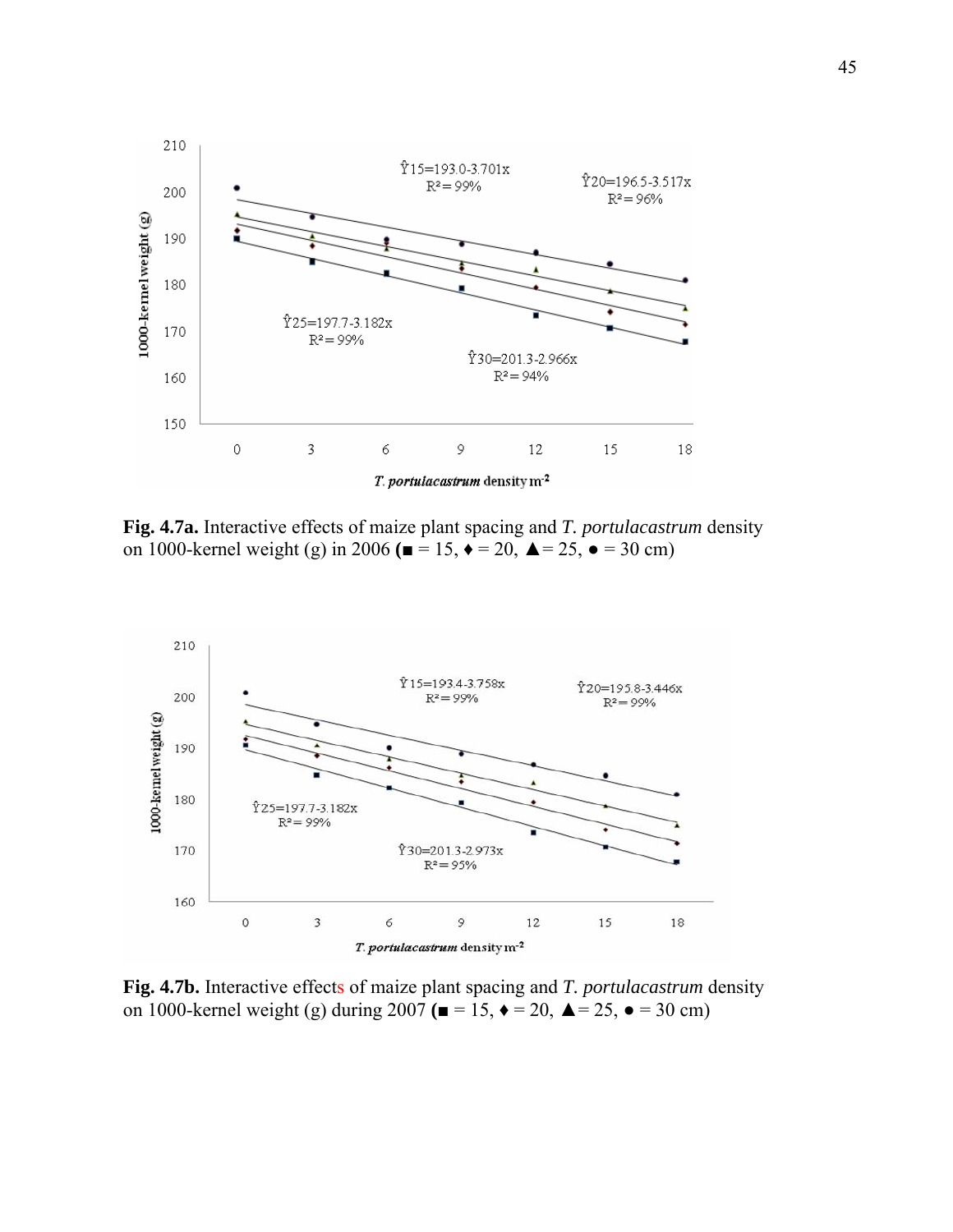# **4.9. Number of kernels ear-1**

The effect of plant spacing, *T. portulacastrum* density and their interaction was significant for number of kernels  $ear^{-1}$  of maize in both years (Appendix-B9). Higher kernels ear-1 (319 and 309 in 2006 and 2007, respectively) were recorded in 30 cm plant spacing and less kernels ear-1 (292 and 268 in 2006 and 2007, respectively) were observed in 15 cm plant spacing, while 25 and 30 cm plant spacings were statistically at par in both years (Table 4.5). The results of two years data indicated that with increase in plant spacing, the number of kernels ear<sup>-1</sup> increased, which may be due to availability of more space and nutrients. Similar results were reported by Tianu and Picu (1983) and Wang *et al.* (1987), that kernels ear<sup>-1</sup> were reduced at higher plant densities, compared to lower density of maize crop. Similarly, the lower kernel yield was attributed mostly to decline in number of kernels row<sup>-1</sup> and number of kernels ear-1 (Hashemi *et al*., 2005). In the same way Tyagi *et al.* (1998) reported that lower plant population produced maximum number of kernels ear<sup>-1</sup>, compared to higher plant population.

In case of weed density, the lower density of 3 plants  $m<sup>2</sup>$  did not cause significant reduction in number of kernels ear<sup> $1$ </sup> compared with pure stands of maize in both years. The higher number of kernels ear<sup>-1</sup> (323  $\&$  308 during 2006 and 2007, respectively) was recorded in check plots and lower kernels ear<sup>-1</sup> (282  $&$  269 during 2006 and 2007, respectively) was noticed in plots having higher weed density  $(18 \text{ m}^2)$  that was at par with density of 15 plants  $m<sup>2</sup>$  in both years. The decrease in kernels ear<sup>-1</sup> with increasing weed density may be due to interspecific competition for nutrients. In competition study *Datura stramonium* L affected number of kernels ear<sup>-1</sup> and 1000-kernel weight (Cavero *et al.*, 1999). Increase in weed density resulted in decrease of maize kernels ear<sup>-1</sup> and consequently grain yield (Moti *et al.*, 1994). The decreasing trend in number of kernels ear<sup>-1</sup> with increase in weed density was also supported by Anjum (2003).

Regression lines of two years data indicated that number of kernels ear<sup>-1</sup> decreased linearly in all plant spacing except 15 and 20 cm plant spacing in 2006 which showed quadratic trend (Fig. 4.9a & b). Similar results are reported by Williams and Masiunas (2006) that all ear traits reduced with increasing giant foxtail density.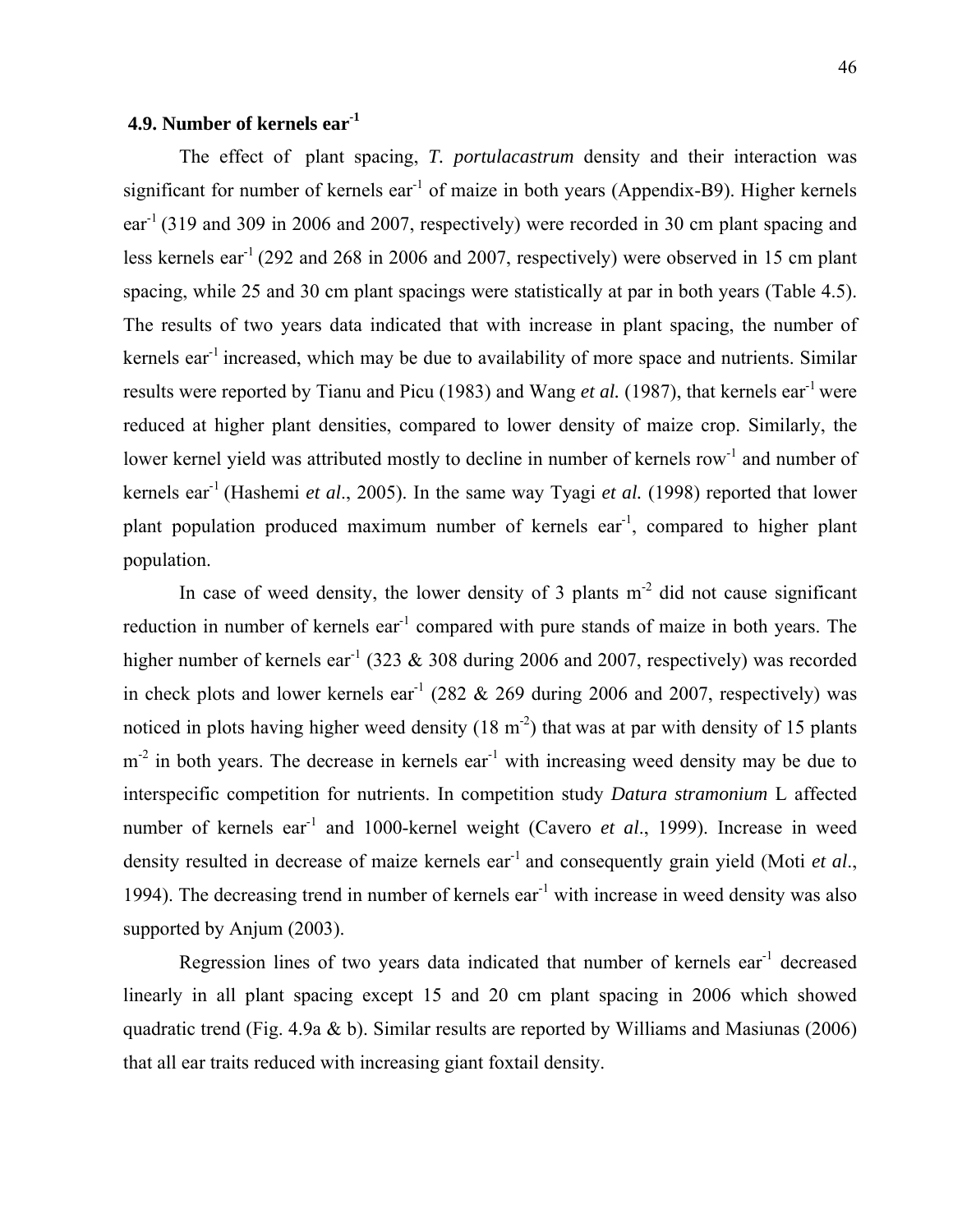### **4.10. Leaf area index**

Leaf area index was significantly affected by plant spacing and *T. portulacastrum*  density and their interactions for both years were also significant (Appendix-B10). Maximum leaf area index (2.99 in 2006 and 2.93 in 2007) was recorded in 15 cm plant spacing and minimum leaf area index (1.41and 1.35 in 2006 and 2007, respectively) was recorded in 30 cm plant spacing (Table 4.5). Though the average leaf area plant<sup>-1</sup> of maize increased with decrease in plant spacing yet the leaf area index decreased with decrease in plant spacing. The higher maize leaf area index at narrow spacing of 15 cm was attributed to greater number of maize plants per unit area. In a study maize kernel weight, ear weight and leaf area were declined with decreasing plant spacing (Sajid, 2003 and Johnson and Wilman, 1997). Similarly greater leaf area index under high plant population of maize was reported by Berzsenyi and Dang (2007).

Among the *T. portulacastrum* density, higher maize leaf area index (2.99 and 2.74 in 2006 and 2007, respectively) was recorded in weed free plots, while the lower maize leaf area index (1.79 in 2006 and 1.73 in 2007) was recorded in plots having the higher weed density of 18 m<sup>-2</sup> (Table 4.5). The effect of 12 and 15 m<sup>-2</sup> weed density was at par with each other in both years. The leaf area index of maize decreased with each increment in weed density due to increase in weed competition. The findings of Tollenaar *et al*. (1994) are similar, they found significant effect of weed competition on maize leaf area index and according to Williams and Masiunas (2006) weed interference decreased the leaf area index.

The trend lines showed that leaf area index of maize decreased linearly by *T. portulacastrum* in all plant spacings (Fig. 4.10a & b). The decreasing trend in leaf area index could be considered as the main factor that caused lower yield in many ways. Firstly total green area was reduced and thus enough food could not be supplied to the plants. Secondly total light interception was decreased and thirdly, the space was occupied by weeds. Weed competition reduced leaf area index of maize (Baye and Bouhache, 2007).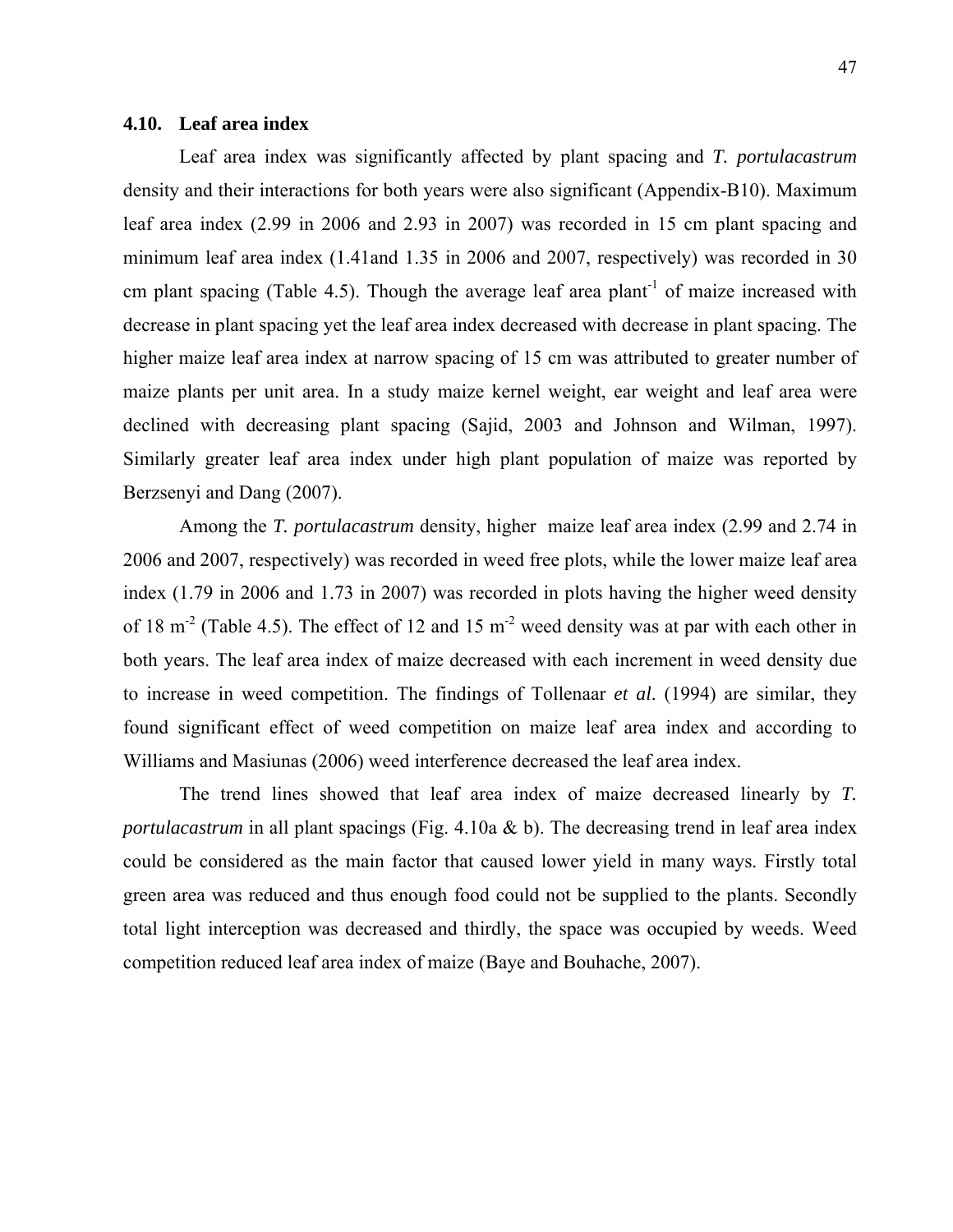|                               | Number of kernels         |          | Leaf area index    |                   |
|-------------------------------|---------------------------|----------|--------------------|-------------------|
|                               | $ear^{-1}$<br><b>YEAR</b> |          |                    | <b>YEAR</b>       |
| PLANT SPACING (S) (cm)        | 2007<br>2006              |          | 2006               | 2007              |
| 15                            | 292 b                     | 268 c    | 2.99a              | 2.93a             |
| 20                            | 294 b                     | 284 b    | $2.80\,\mathrm{b}$ | 2.51 <sub>b</sub> |
| 25                            | 310a                      | 295 ab   | 2.57 c             | 1.93c             |
| 30                            | 319a                      | 309a     | 1.41 d             | 1.35d             |
| LSD $_{(0.05)}$               | 10.9                      | 14.9     | 0.15               | 0.17              |
| T. portulacastrum DENSITY (D) |                           |          |                    |                   |
| $(m^{-2})$                    |                           |          |                    |                   |
| $\theta$                      | 323a                      | 308 a    | 2.99a              | 2.74a             |
| $\overline{3}$                | 317 ab                    | $303$ ab | 2.80 <sub>b</sub>  | 2.62 b            |
| 6                             | 312 bc                    | 297 bc   | 2.60c              | 2.45c             |
| 9                             | 304 cd                    | 291 cd   | 2.23d              | $2.04$ d          |
| 12                            | 300 d                     | 281 de   | 1.95e              | 1.84 e            |
| 15                            | 289 e                     | 273 ef   | 1.85 ef            | 1.83 e            |
| 18                            | 282 e                     | 269 f    | 1.79f              | 1.73 f            |
| $LSD_{(0.05)}$                | 10.0                      | 9.6      | 0.12               | 0.07              |
| <b>INTERACTION</b> (S x D)    | $\ast$                    | $\ast$   | $\ast$             | $\ast$            |

**Table 4.5.** Effects of maize plant spacing and *T. portulacastrum* density on number of kernels ear<sup>-1</sup> and leaf area index.

 $S =$  Maize Plant Spacing (cm)

 $D = T$ . *portulacastrum* Density (m<sup>-2</sup>)

NS = Non Significant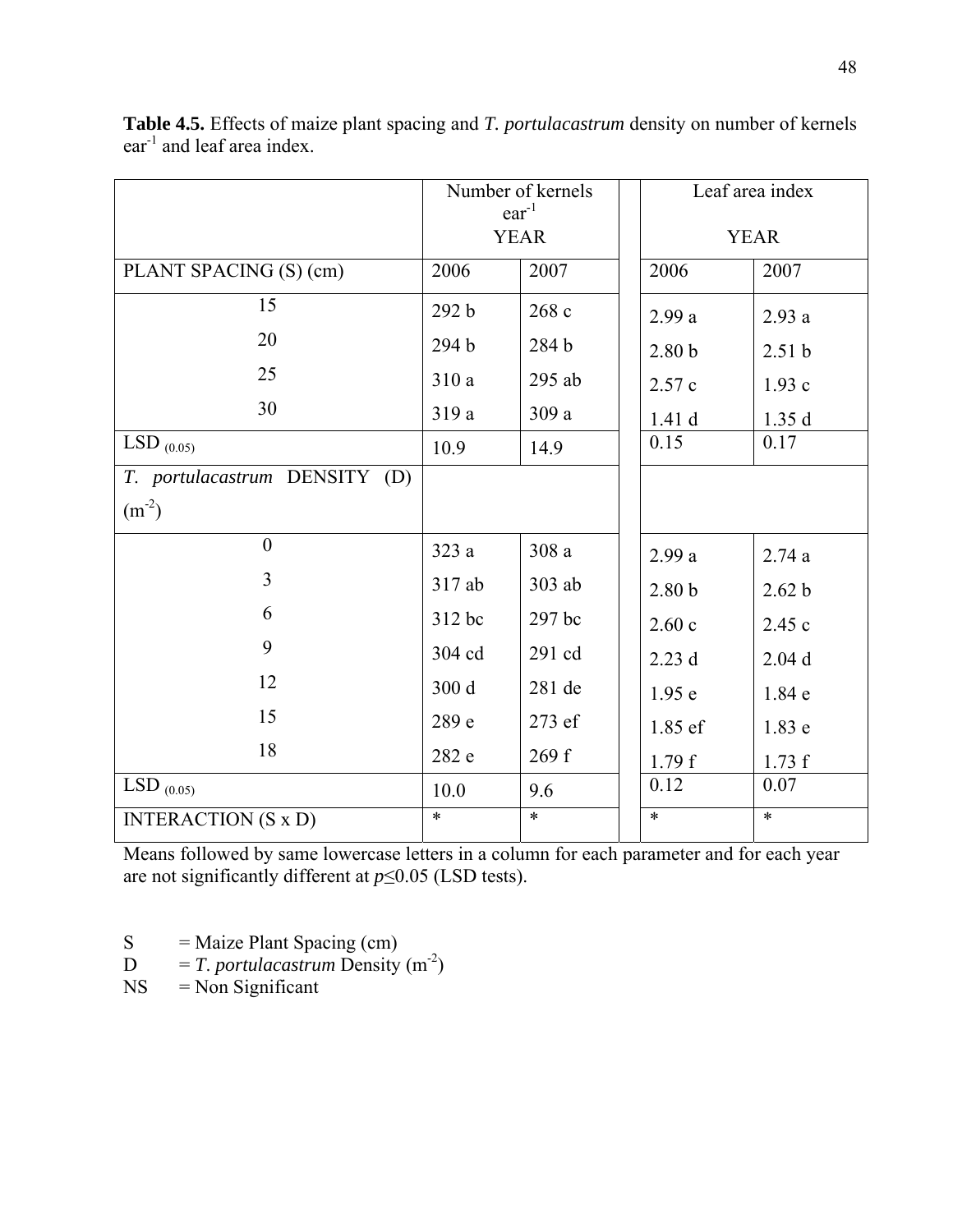

**Fig. 4.9a.** Interactive effects of maize plant spacing and *T. portulacastrum* density on number of kernels ear<sup>-1</sup> in 2006 ( $\blacksquare$  = 15,  $\blacklozenge$  = 20,  $\blacktriangle$  = 25,  $\blacklozenge$  = 30 cm)



**Fig. 4.9b.** Interactive effects of maize plant spacing and *T. portulacastrum* density on number of kernels ear<sup>-1</sup> in 2007 ( $\blacksquare$  = 15,  $\blacklozenge$  = 20,  $\blacktriangle$  = 25,  $\blacklozenge$  = 30 cm)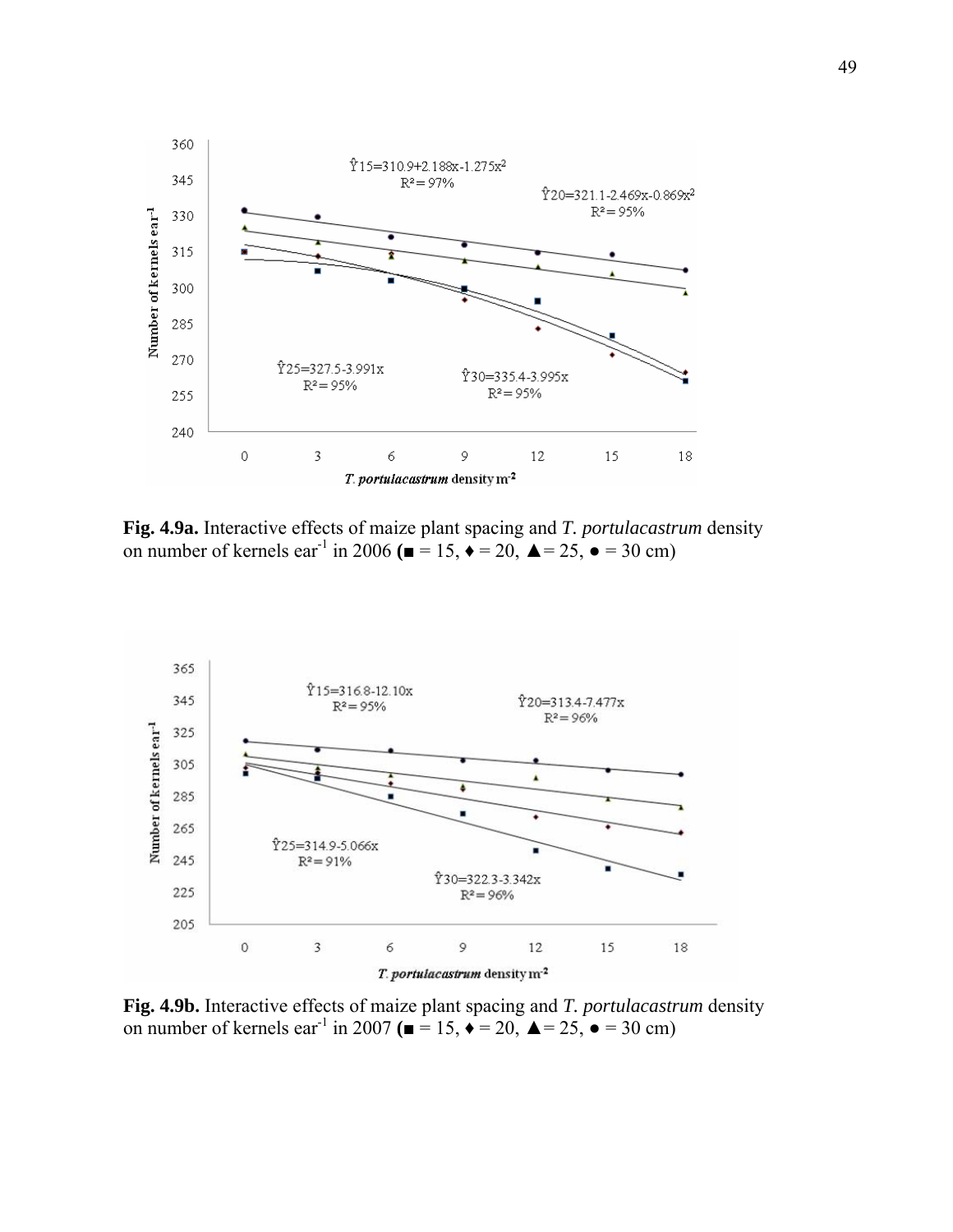

**Fig. 4.10a.** Interactive effects of maize plant spacing and *T. portulacastrum* density on leaf area index of maize in 2006  $($  $\blacksquare = 15,$   $\blacklozenge = 20,$   $\blacktriangle = 25,$   $\blacktriangleright = 30$  cm)



**Fig. 4.10b.** Interactive effects of maize plant spacing and *T. portulacastrum* density on leaf area index of maize in 2007  $($  $\blacksquare$  = 15,  $\blacklozenge$  = 20,  $\blacktriangle$  = 25,  $\blacklozenge$  = 30 cm)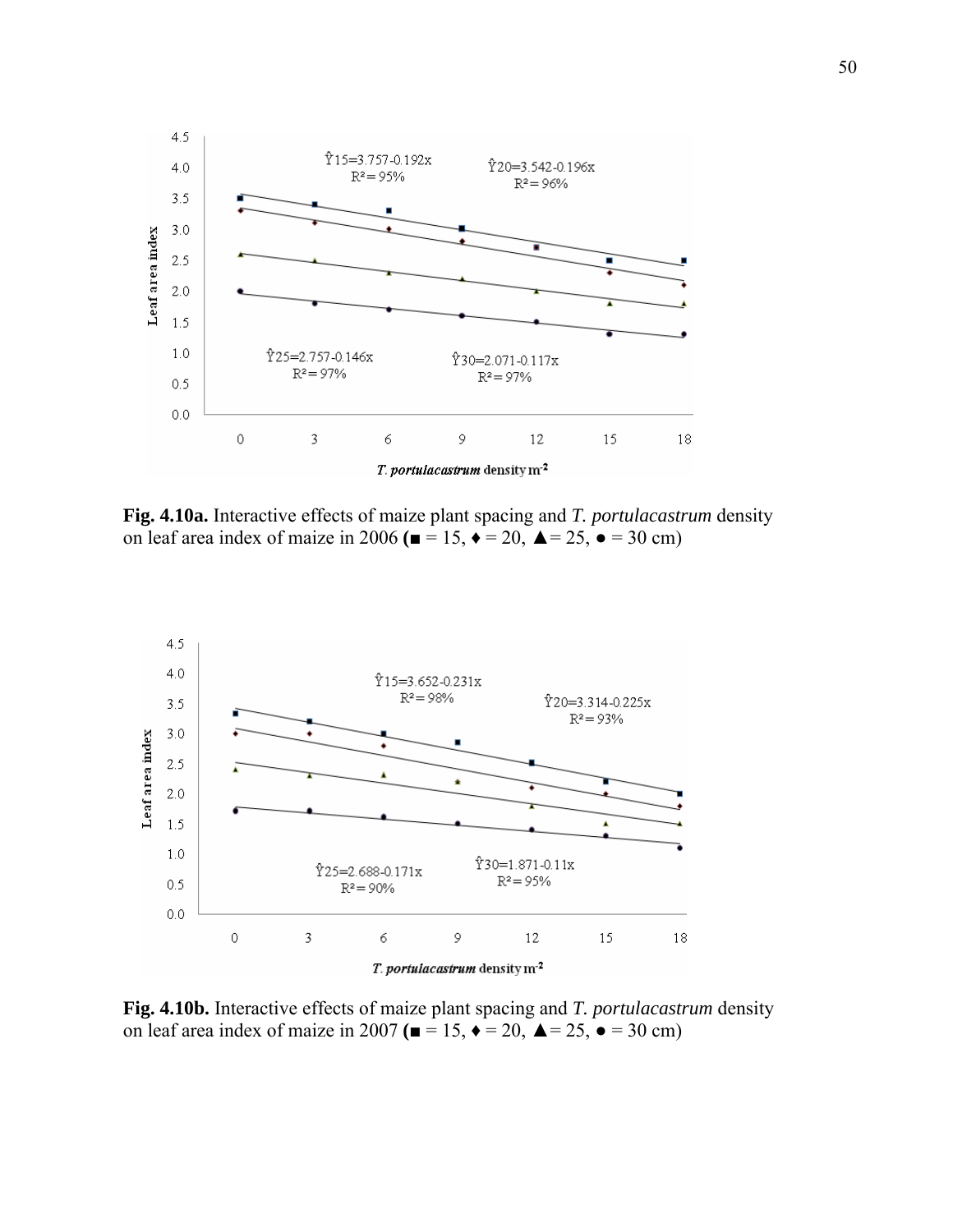# **4.11.** *Trianthema portulacastrum* **biomass (t ha-1)**

 The data analysis) depicted that effect of plant spacing on fresh *T. portulacastrum* biomass was significant during both the years (Appendix-B11). As shown in Table 4.6 higher weed biomass (1.33 t ha<sup>-1</sup>and 1.21 t ha<sup>-1</sup>) was recorded in 30 cm plant spacing and lower biomass (0.91t ha<sup>-1</sup> and 0.88 t ha<sup>-1</sup>) was recorded in 15 cm plant spacing in the growing seasons of 2006 and 2007, respectively. Due to taller maize plants in 15 cm spacing (Table 4.2), the weed was shaded, as a consequence its overall growth was negatively affected (visually observed) which eventually resulted in minimum weed biomass in narrow plant spacing. Increasing plant population of maize declined the weed biomass (Tollenaar *et al*., 1994). According to Cavero *et al.* (1999) the development of maize leaf area plant<sup>-1</sup> during the primary growth stage was quicker than *Datura stramonium* consequently growth of *D. stramonium* L*.* was suppressed. The faster growth of maize leaf area and height reduced the photosynthetically active radiation received by the weed and as a result suppressed the growth of weed, thus reducing space within crop plants and suppressed the weed growth and biomass (Maqbool *et al*., 2006 and Wilson *et al*., 1995).

 The effect of weed density on the biomass of *T. portulacastrum* was also significant in both years (Appendix-B11). Maximum weed biomass (1.55 t ha<sup>-1</sup> and 1.49 t ha<sup>-1</sup> in 2006 and 2007, respectively) was recorded in plots having higher weed density of 18 m-2 and minimum  $(0.97 \text{ t} \text{ ha}^{-1}$ in 2006 and 0.93 t ha<sup>-1</sup> in 2007) was recorded in plots having lower weed density of 3 m<sup>-2</sup>. The increased in weed biomass with increasing weed density was due to increase in number of weeds per unit area, which are in line with findings of Moore *et al.*, (2004), who reported that more is the number of weeds, more is the biomass.

 Plant spacing x *T. portulacastrum* density interaction for weed biomass was also significant in both the years (Appendix-B11). Regression analysis showed that weed biomass increased linearly in all spacing by increasing weed density (Fig. 4.11a & b). During both years narrow spaced plants of 15 cm suppressed the growth of *T*. *portulacastrum* due to enhancement in competitiveness which ultimately resulted in minimum weed biomass. In a weed-crop competition study Gaffer *et al.*, (1997) also reported that high crop density decreased weed biomass.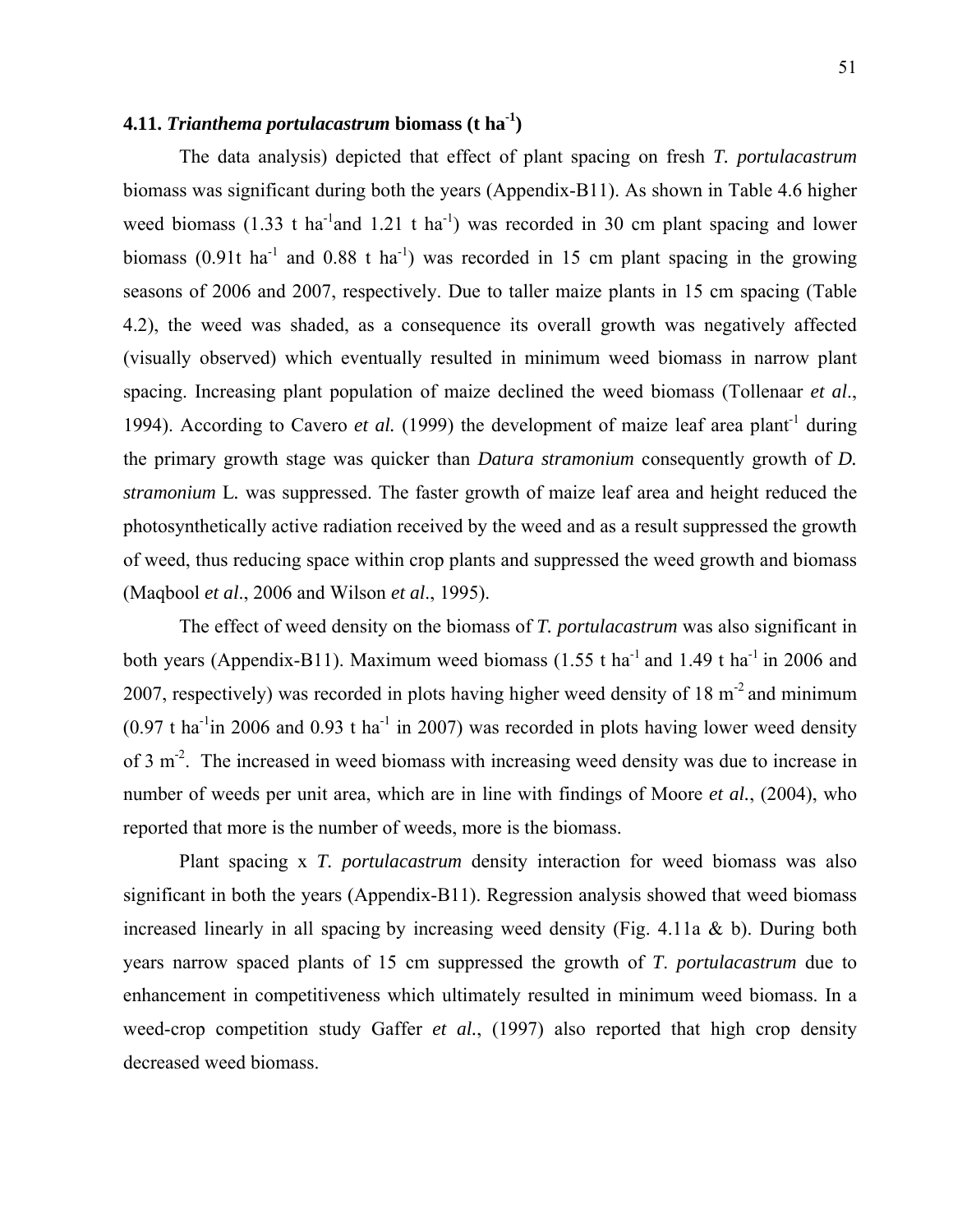# **4.12. Biological yield (t ha-1)**

The biological yield of maize was significantly affected by plant spacing and weed density; however, the interaction was not significant in both the years (Appendix-B12). Higher biological yield  $(6.96 \text{ t} \text{ ha}^1 \text{ in } 2006 \text{ and } 6.69 \text{ t} \text{ ha}^1 \text{ in } 2007)$  was recorded in narrow spacing of 15 cm compared to lower biological yield  $(5.92 \text{ t} \text{ ha}^{-1} \text{ in } 2006 \text{ and } 5.85 \text{ t} \text{ ha}^{-1} \text{ in }$ 2007) in wider spacing of 30 cm (Table 4.6). In a similar study maize biological yield increased with increasing plant density (Bruns and Abbas, 2003) and fodder yield was reportedly more under narrow spacing compared with wider spacing (Naeem, 2004). Moreover reducing space, enhanced the competitiveness of crop which resulted in higher crop biological yield (Anjum, 2003 and Acciaresi and Zuluaga, 2006).

In case of *T. portulacastrum* density, the higher biological yield (7.28 and 7.09 t ha<sup>-1</sup> in 2006 and 2007, respectively) was recorded in check plots and lower biological yield (5.81 and 5.65 t ha<sup>-1</sup> in 2006 and 2007, respectively) was recorded in plots having higher density of 18 *T. portulacastrum* m<sup>-2</sup> (Table 4.6). According to Rao (2000) an increase of one kilogram of weed growth corresponds to a reduction of one kilogram of crop growth. With increasing density of weed the biological yield of maize decreased accordingly (Young *et al*., 1984 and Moti *et al*., 1994). Increasing jimsonweed density reduced plant height and biological yield of maize (Oljaca *et al*., 2007).

 The regression analysis showed that during 2006, the biological yield of maize decreased quadratically at all plant spacing, except 15 cm plant spacing which showed linear trend. While during 2007, the narrow (15 cm) and wider plant spacings (30 cm) showed quadratic trend and 20 and 25 cm plant spacings showed linear decreased in biological yield with increase in weed density. (Fig. 4.12a  $\&$  b). The trend lines depicted that at narrow spacing, the biological yield of maize was less affected by increasing weed density compared to wider spacing. This proved that maize plants competed well with *T*. *portulacastrum* at narrow spacing because of high maize density per square meter weeds were smothered which resulted in higher crop biological yield.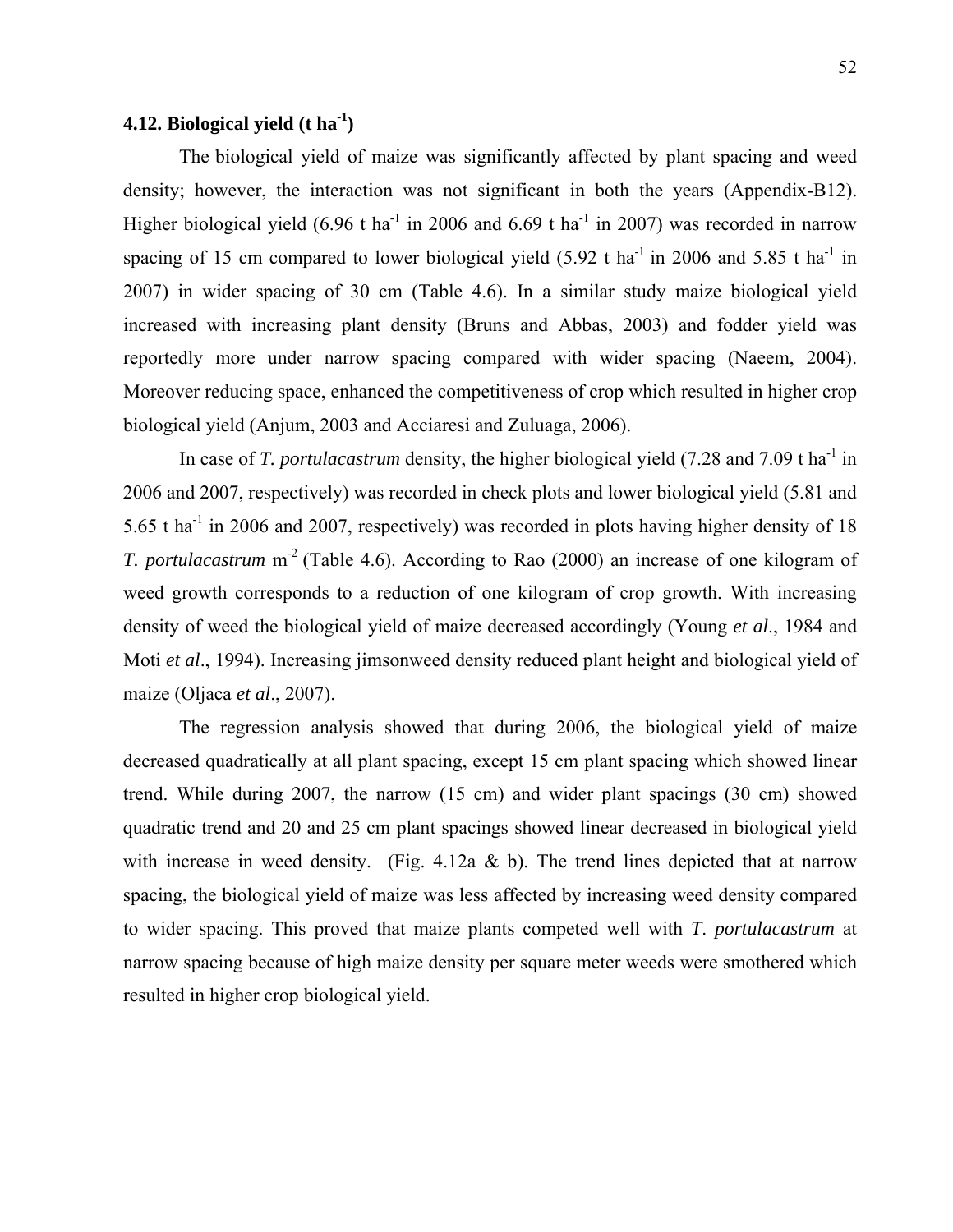|                                       | T. portulacastrum<br>biomas $(t \, ha^{-1})$<br><b>YEAR</b> |                   | Biological yield<br>$(t \, ha^{-1})$<br><b>YEAR</b> |                   |
|---------------------------------------|-------------------------------------------------------------|-------------------|-----------------------------------------------------|-------------------|
| PLANT SPACING (S) (cm)                | 2006                                                        | 2007              | 2006                                                | 2007              |
| 15                                    | 0.91 <sub>b</sub>                                           | 0.88d             | 6.96a                                               | 6.69a             |
| 20                                    | 1.01 <sub>b</sub>                                           | 0.97c             | 6.59 <sub>b</sub>                                   | 6.51a             |
| 25                                    | 1.25a                                                       | 1.12 <sub>b</sub> | 6.26c                                               | 6.16 <sub>b</sub> |
| 30                                    | 1.33a                                                       | 1.21a             | 5.92 d                                              | 5.85 c            |
| LSD $_{(0.05)}$                       | 0.24                                                        | 0.05              | 0.28                                                | 0.30              |
| T. portulacastrum DENSITY (D) $(m-2)$ |                                                             |                   |                                                     |                   |
| $\boldsymbol{0}$                      |                                                             |                   | 7.28a                                               | 7.09a             |
| 3                                     | 0.97e                                                       | 0.93 f            | 6.95b                                               | 6.73 <sub>b</sub> |
| 6                                     | 1.14d                                                       | 1.06e             | 6.67b                                               | 6.40c             |
| 9                                     | 1.28c                                                       | 1.17d             | 6.27c                                               | 6.29 cd           |
| 12                                    | 1.41 <sub>b</sub>                                           | 1.29c             | 6.22c                                               | 6.02 de           |
| 15                                    | $1.51$ ab                                                   | 1.39 <sub>b</sub> | 5.83d                                               | 5.94 e            |
| 18                                    | 1.55a                                                       | 1.49a             | 5.81d                                               | 5.65 f            |
| LSD $_{(0.05)}$                       | 0.11                                                        | 0.07              | 0.33                                                | 0.28              |
| <b>INTERACTION</b> (S x D)            | $\ast$                                                      | $\ast$            | <b>NS</b>                                           | <b>NS</b>         |

**Table 4.6.** Effects of maize plant spacing and *T. portulacastrum* density on *T. portulacastrum* biomas (t  $ha^{-1}$ ) and biological yield (t  $ha^{-1}$ ).

 $S =$  Maize Plant Spacing (cm)

- $D = T$ . *portulacastrum* Density (m<sup>-2</sup>)
- NS = Non Significant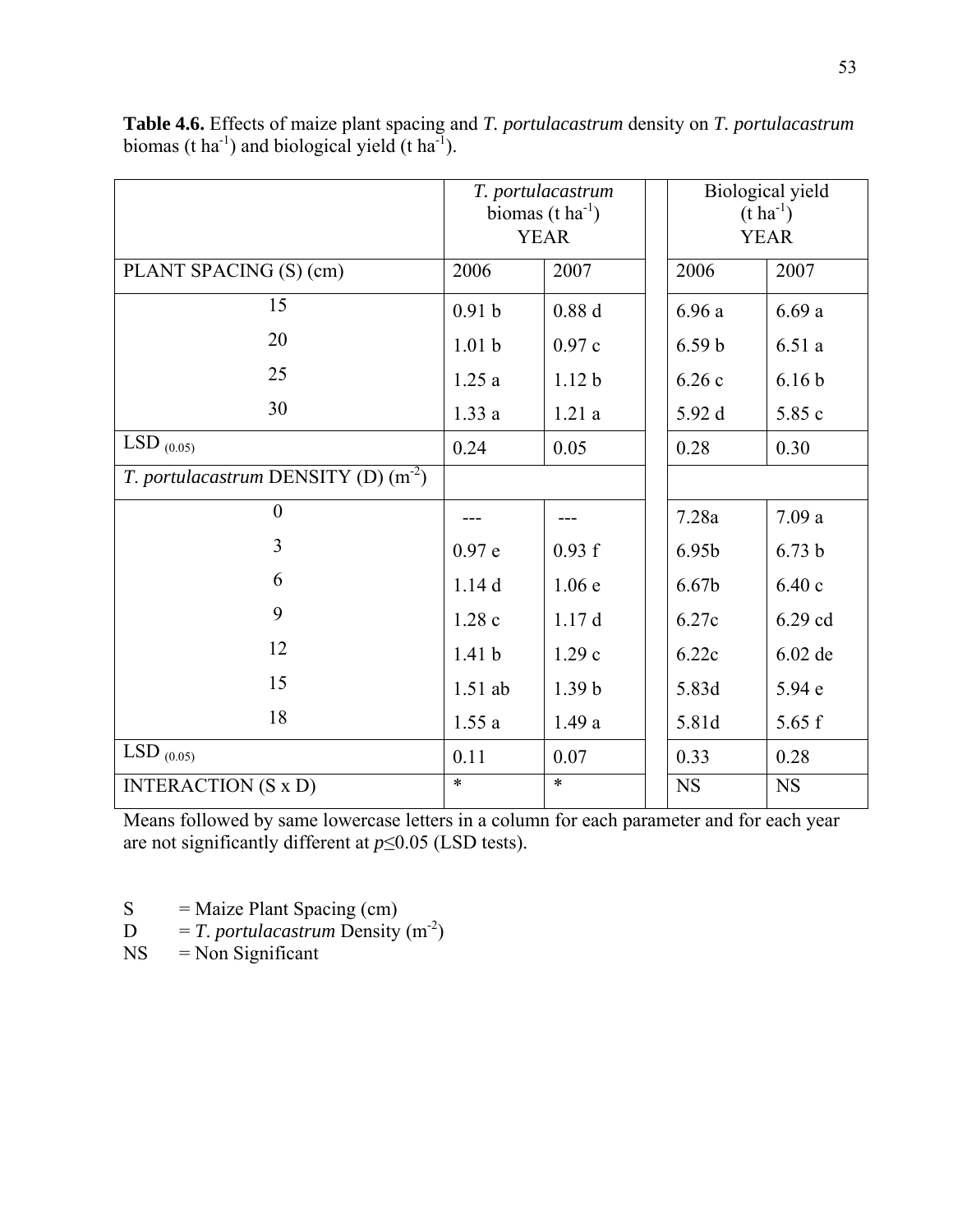

**Fig. 4.11a.** Interactive effects of maize plant spacing and *T. portulacastrum* density on *T. portulacastrum* biomass (t ha<sup>-1</sup>) during 2006 **(** $\bullet$  = 15,  $\bullet$  = 20,  $\bullet$  = 25,  $\bullet$  = 30 cm)



**Fig. 4.11b.** Interactive effects of maize plant spacing and *T. portulacastrum* density on *T. portulacastrum* biomass (t ha<sup>-1</sup>) in 2007 ( $\blacksquare$  = 15,  $\blacklozenge$  = 20,  $\blacktriangle$  = 25,  $\bullet$  = 30 cm)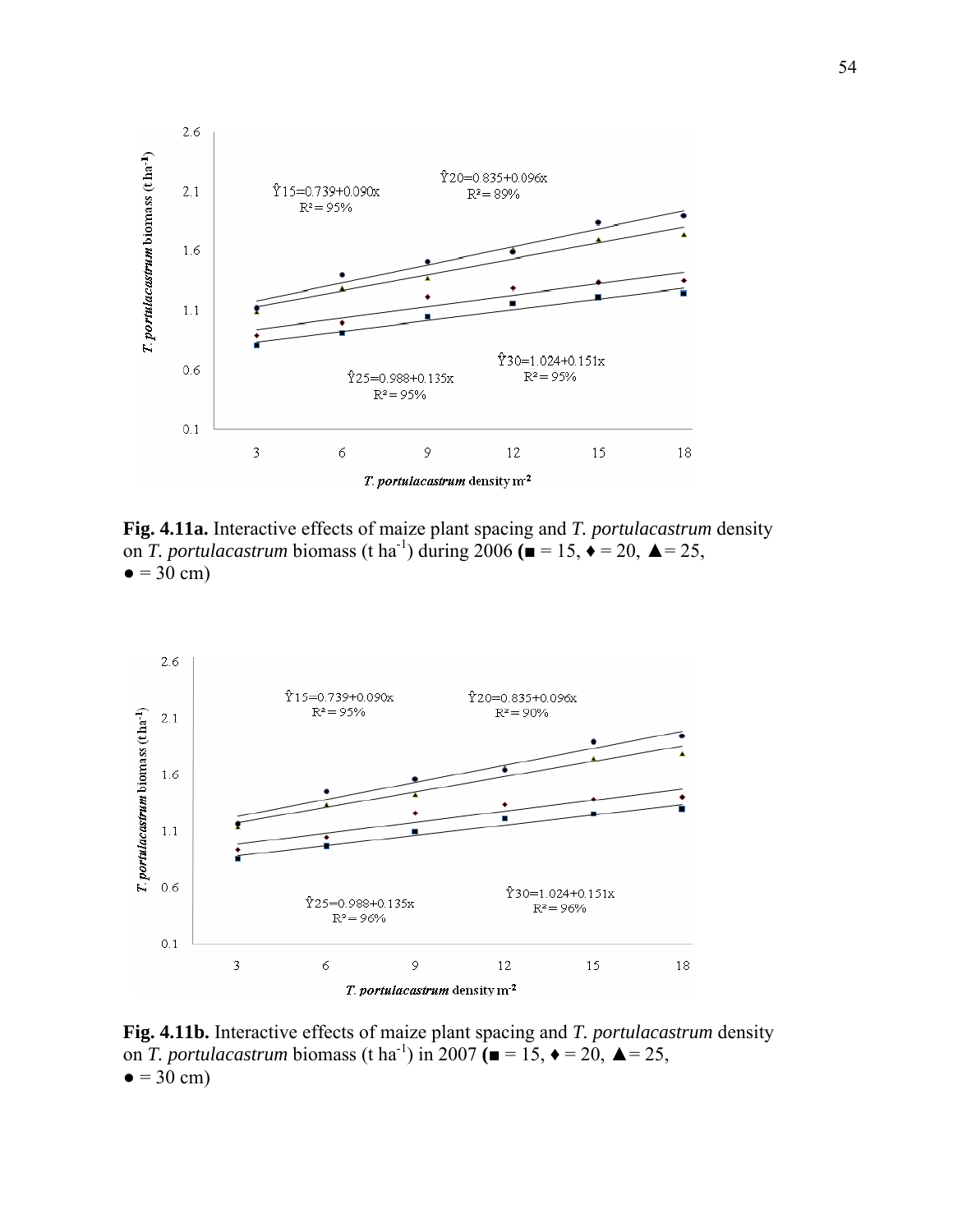

**Fig. 4.12a.** Interactive effects of maize plant spacing and *T. portulacastrum* density on maize biological yield (t ha<sup>-1</sup>) in 2006 ( $\blacksquare$  = 15,  $\blacklozenge$  = 20,  $\blacktriangle$  = 25, $\blacklozenge$  = 30 cm)



**Fig. 4.12b.** Interactive effects of maize plant spacing and *T. portulacastrum* density on maize biological yield (t ha<sup>-1</sup>) in 2007 ( $\blacksquare$  = 15,  $\blacklozenge$  = 20,  $\blacktriangle$  = 25, $\blacktriangle$  = 30 cm)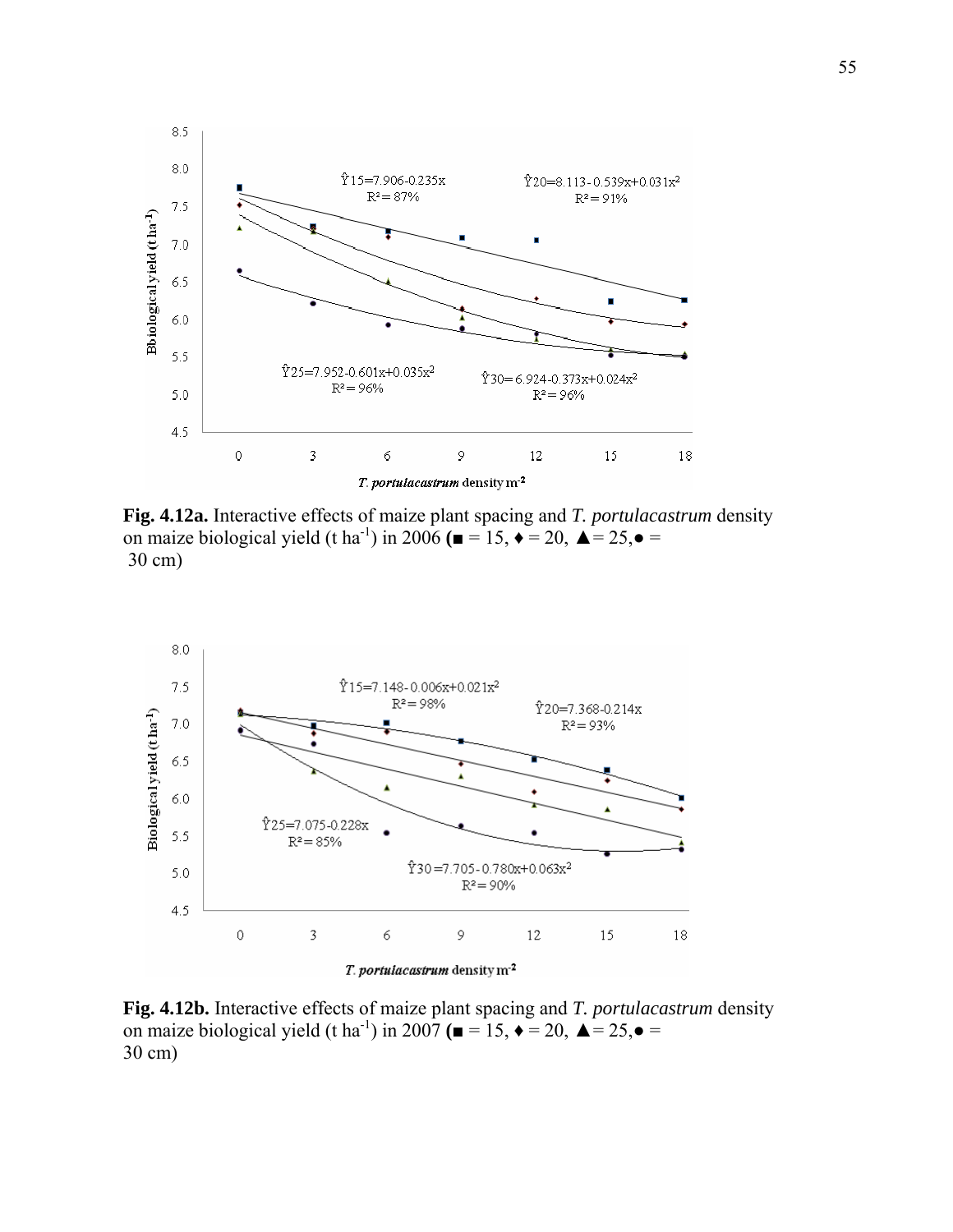# **4.13. Grain yield (t ha-1)**

The effect of plant spacing on maize grain yield was significant in the two experiments conducted in the growing seasons of 2006 and 2007 (Appendix-B13). As shown in Table 4.7 higher grain yield of 2.85 t ha<sup>-1</sup> was recorded in 15 cm plant spacing during 2006 that was at par with 20 cm spacing compared with lower grain yield of 2.30 t ha<sup>-1</sup> in 30 cm plant spacing, again statistically similar to 25 cm plant spacing. Similarly during 2007, higher grain yield of 2.66 t ha<sup>-1</sup> was noticed in narrow spacing (15 cm) which was statistically similar to 20 cm spacing compared with lower grain yield of 2.08 t ha<sup>-1</sup> in wider spacing (30 cm). Despite the fact that yield components; like; ear weight, kernel weight and number of kernels  $ear^{-1}$  were lower in individual plants under narrow spacing yet the total grain yield was higher, due to more number of plants per unit area. Since all the plants had similar number of ears plant<sup>-1</sup> thus decreasing plant spacing increased plant density and ultimately increased the number of ears per unit area, which increased grain yield. Another reason for high yield in narrow spacing was enhancement in competitiveness of maize to suppress *T*. *portulacastrum*, hence most of the resources were utilized by crop. Our results are closely related to the work of Bruns and Abbas (2003) who stated that maize grain yield increased with increasing plant density with no yield plateau or decline observed at the higher population. According to Randhawa (1995) minimizing space within maize plants minimized the individual plants leaf area index, total leaf area, ears weight, kernels ear<sup>-1</sup> and kernel weight ear<sup>-1</sup>, but maximized total grain yield. The lower plant population yielded higher ears plant<sup>-1</sup>, ear length, kernels  $ear<sup>-1</sup>$  and kernel weight ear<sup>-1</sup>, but the higher plant population produced higher grain yield than lower plant population (Tyagi *et al*., 1998). Wider spacing improved all the developmental and yield characteristics but could not compensate the maize yield obtained from narrow spacing (Thakur *et al*., 1997). Optimum plant spacing is essential for enhancing the competitive ability of maize crop against weeds and minimizing yield losses. Our research showed that 15 cm plant spacing is the optimum spacing for maize crop interfered with *T. portulacastrum*.

 The effect of *T. portulacastrum* density on the grain yield of maize was also significant in both years (Appendix-B13). As presented in Table 4.7, higher grain yield of 3.04 and 2.87 t ha<sup>-1</sup> was recorded in check plots compared with lower grain yield of 2.14 and 2.0 t ha<sup>-1</sup> in plots having higher weed density of 18 plants  $m<sup>2</sup>$  in 2006 and 2007, respectively.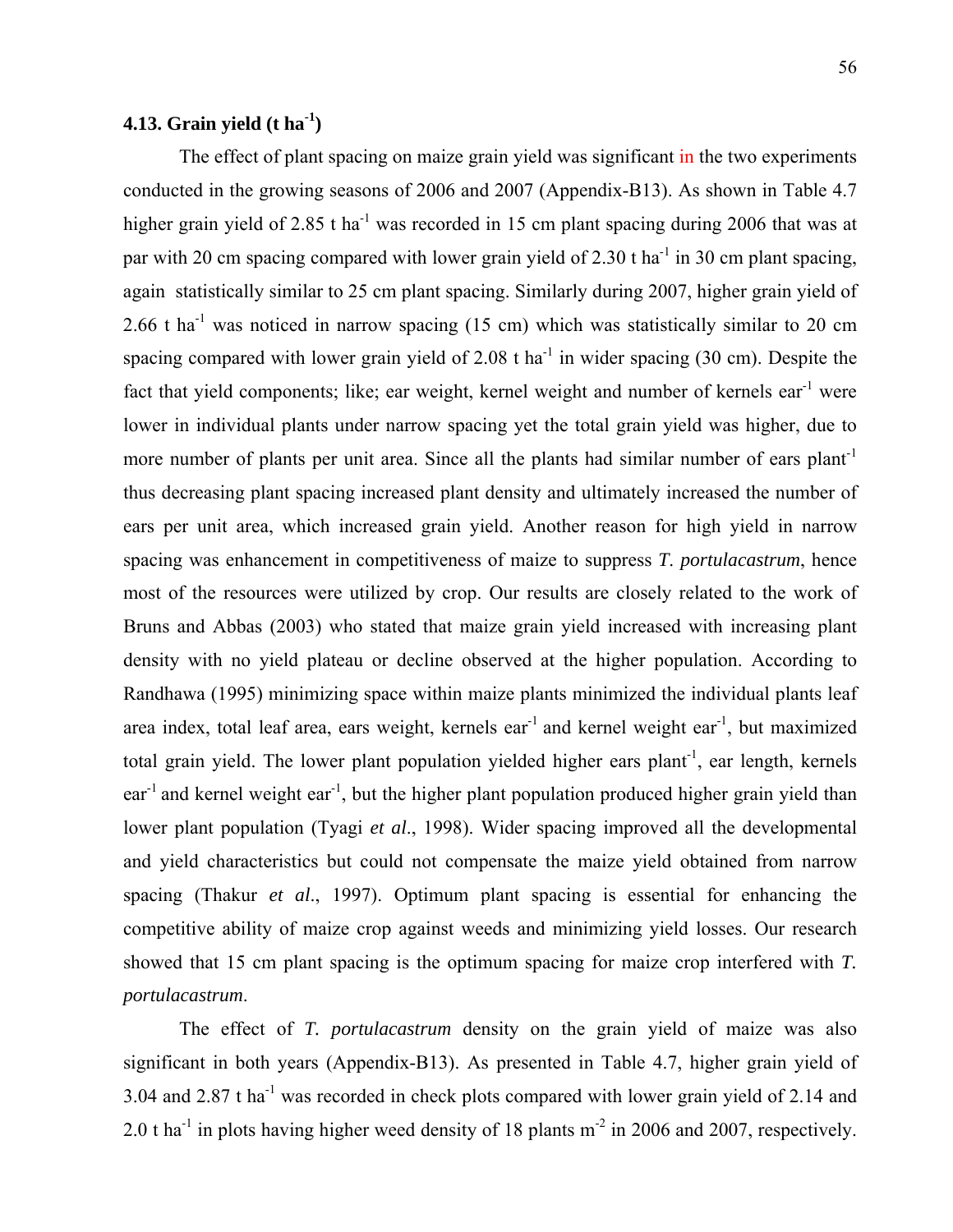In the growing season of 2006, the weed densities of 9, 12 and 15, 18 and during 2007 the weed densities of 12 and 15  $m<sup>2</sup>$  were at par with each other. The decrease in yield with increasing density of *T. portulacastrum* was likely due to interspecific competition for resources. According to Jason *et al*. (2004), the presence of weeds reduced the maize grain yield, while Baye and Bouhache (2007) reported that longer the duration of competition between maize and weed, greater would be the reduction in yield. It has also been reported that grain yield was affected by giant ragweed interference (Williams and Masiunas, 2006) and maize grain yield was decreased in presence of *Eriochloa villosa* (Mickelson and Harvey, 1999).

 Plant spacing x *T. portulacastrum* density interaction for grain yield was also significant in both the years (Appendix-B13). The trend lines showed that grain yield decreased linearly in all plant spacing with increasing weed densities (Fig. 4.13a & b). According to Liebman and Gallandt (1997), altering plant spacing describes 93-99% of the changes in grain yield, suppresses the weeds easily and plays a key role in increasing grain yield. Moreover, when plant spacing was decreased enough, the percent of plants decaying after emergence increased up to 27% during the vegetative period. Therefore, suitable plant spacing for each maize cultivar is one of the key factors for increasing grain yield.

#### **4.14. Harvest index**

 As reported in Appendix-B14, effect of plant spacing on harvest index was not significant in the growing seasons of 2006 and significant in 2007. Higher harvest index (40.98 %) was noticed in 15 cm plant spacing and lower (38.83%) was observed in 30 cm plant spacing in 2006, though the difference was not significant. Similarly in 2007 the maximum harvest index (39.70%) was recorded in 15 cm plant spacing which was statistically similar to 20 cm plant spacing and lower harvest index (35.58 %) was recorded in 30 cm plant spacing that was at par with 25 cm plant spacing (Table 4.7). The experimental results indicated that harvest indices increased with decrease in maize plant spacing, thus at lower plant spacing intraspecific competition affected vegetative growth more than grain yield. Our results are in close agreement with the work of Waqar (2002) who reported that harvest index increased with decrease in plant spacing of maize. Similarly Olesky *et al*.  $(2001)$  were of the view that number of productive tillers plant<sup>-1</sup> decreased with increasing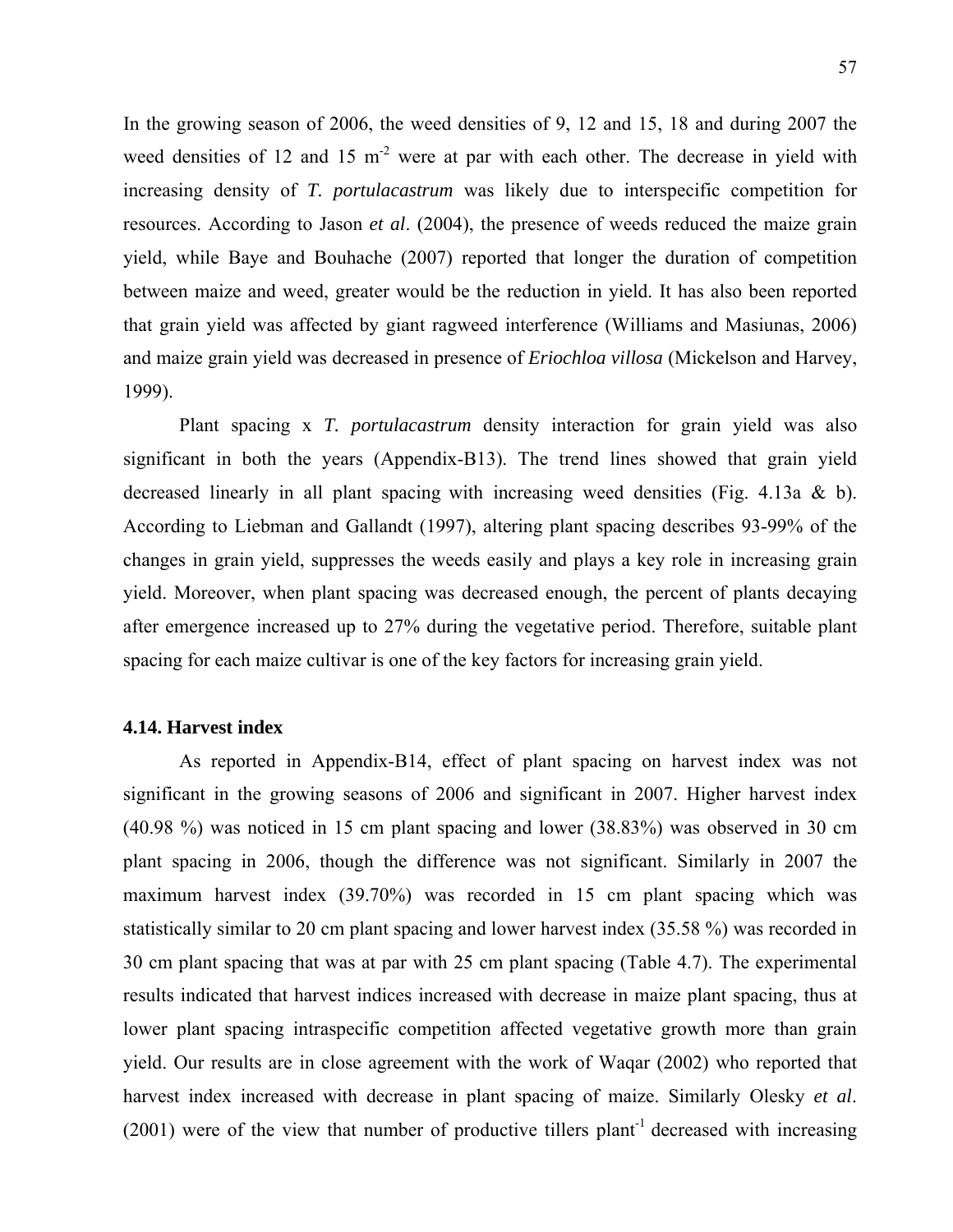plant population above certain threshold level, which resulted in lower harvest index. Lemcoff (1994) reported that plant population density of 36600 and 73200 plants ha<sup>-1</sup> resulted in similar harvest indices in maize crop. According to Sarlangue *et al.* (2007) increments in grain yield with increasing plant density are more associated with increases in biomass production than with increments in harvest index.

 The density of *T. portulacastrum* had significant effect and weed density x plant spacing interaction was not significant in both years (Appendix-B14). Among the weed densities higher harvest indices of 41.89 and 40.56 % were recorded in check plots and lower harvest indices of 36.97 and 35.49 % were noticed in plots having the higher weed density of 18 m-2 in 2006 and 2007, respectively. In the growing season of 2006, the weed densities of 3, 6 and 9 m<sup>-2</sup> and in 2007 weed densities of 3 and 6 m<sup>-2</sup> were at par to each other (Table 4.7). According to Tessema and Tanner (1997) harvest index depends upon the weed species and density, moreover weed competition reduced harvest index (Pageau and Trembla, 1996) and maximum decline in harvest index was due to weed interference (Tollenaar *et al*., 1994).

 The regression analysis showed that harvest index decreased quadratically with increase in weed density in all plant spacing, except 30 cm plant spacing which showed linear trend in 2006 (Fig. 4.14a & b). The decreasing trend in harvest index showed that *T. portulacastrum* affected grain yield more as compared to vegetative biomass. Similar results are reported by Tollenaar *et al*. (1994) that decline in harvest index was due to weed interference.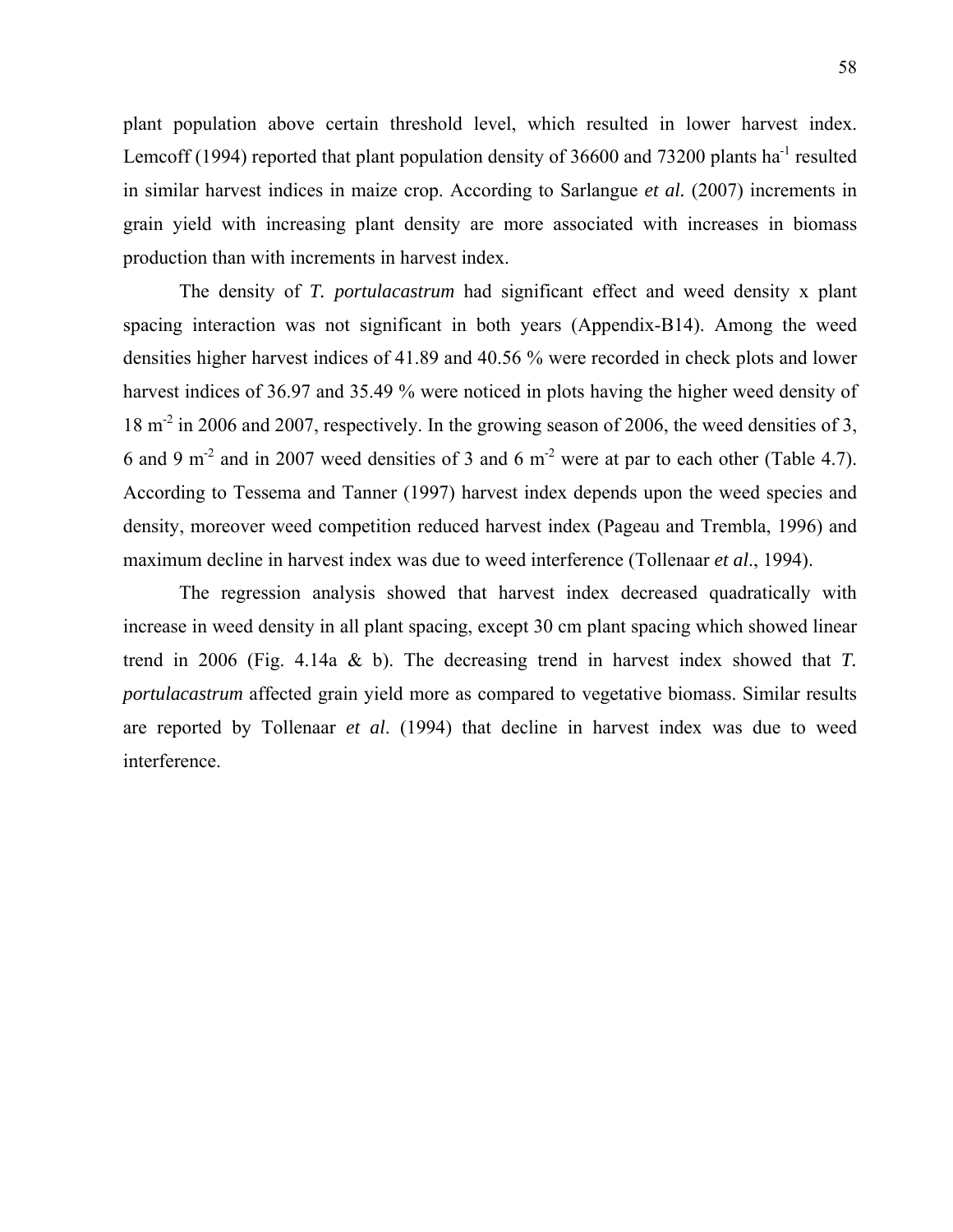|                                       | Grain yield $(t \, ha^{-1})$ |                   | Harvest index $(\% )$ |           |
|---------------------------------------|------------------------------|-------------------|-----------------------|-----------|
|                                       | <b>YEAR</b>                  |                   | <b>YEAR</b>           |           |
| PLANT SPACING (S) (cm)                | 2006                         | 2007              | 2006                  | 2007      |
| 15                                    | 2.85a                        | 2.66a             | 40.98                 | 39.70 a   |
| 20                                    | 2.68a                        | 2.53a             | 40.66                 | 38.76 ab  |
| 25                                    | 2.42 <sub>b</sub>            | 2.25 <sub>b</sub> | 38.61                 | 36.58 bc  |
| 30                                    | 2.30 <sub>b</sub>            | 2.08c             | 38.83                 | 35.58 c   |
| $LSD_{(0.05)}$                        | 0.17                         | 0.15              | <b>NS</b>             | 2.29      |
| T. portulacastrum DENSITY (D) $(m-2)$ |                              |                   |                       |           |
| $\overline{0}$                        | 3.04a                        | 2.87a             | 41.89 a               | 40.56a    |
| 3                                     | 2.92 b                       | 2.60 <sub>b</sub> | 41.98 a               | 38.65 ab  |
| 6                                     | 2.71 c                       | 2.47 c            | 40.77 ab              | 38.61 abc |
| 9                                     | 2.48 d                       | 2.35d             | 39.56 abc             | 37.32 bcd |
| 12                                    | 2.43 d                       | $2.21$ e          | 39.08 bc              | 36.66 cd  |
| 15                                    | $2.21$ e                     | 2.16e             | 38.15 bc              | 36.31 d   |
| 18                                    | 2.14e                        | 2.00 f            | 36.97 c               | 35.49 d   |
| LSD $_{(0.05)}$                       | 0.11                         | 0.08              | 2.68                  | 1.97      |
| **INTERACTION (S x D)                 | $\ast$                       | $\ast$            | <b>NS</b>             | <b>NS</b> |

**Table 4.7.** Effects of maize plant spacing and *T. portulacastrum* density on grain yield (t ha<sup>-1</sup>) and harvest index  $(\%).$ 

S = Maize Plant Spacing (cm)<br> $D = T$ . *portulacastrum* Density

 $D = T$ . *portulacastrum* Density (m<sup>-2</sup>)<br>NS = Non Significant

 $=$  Non Significant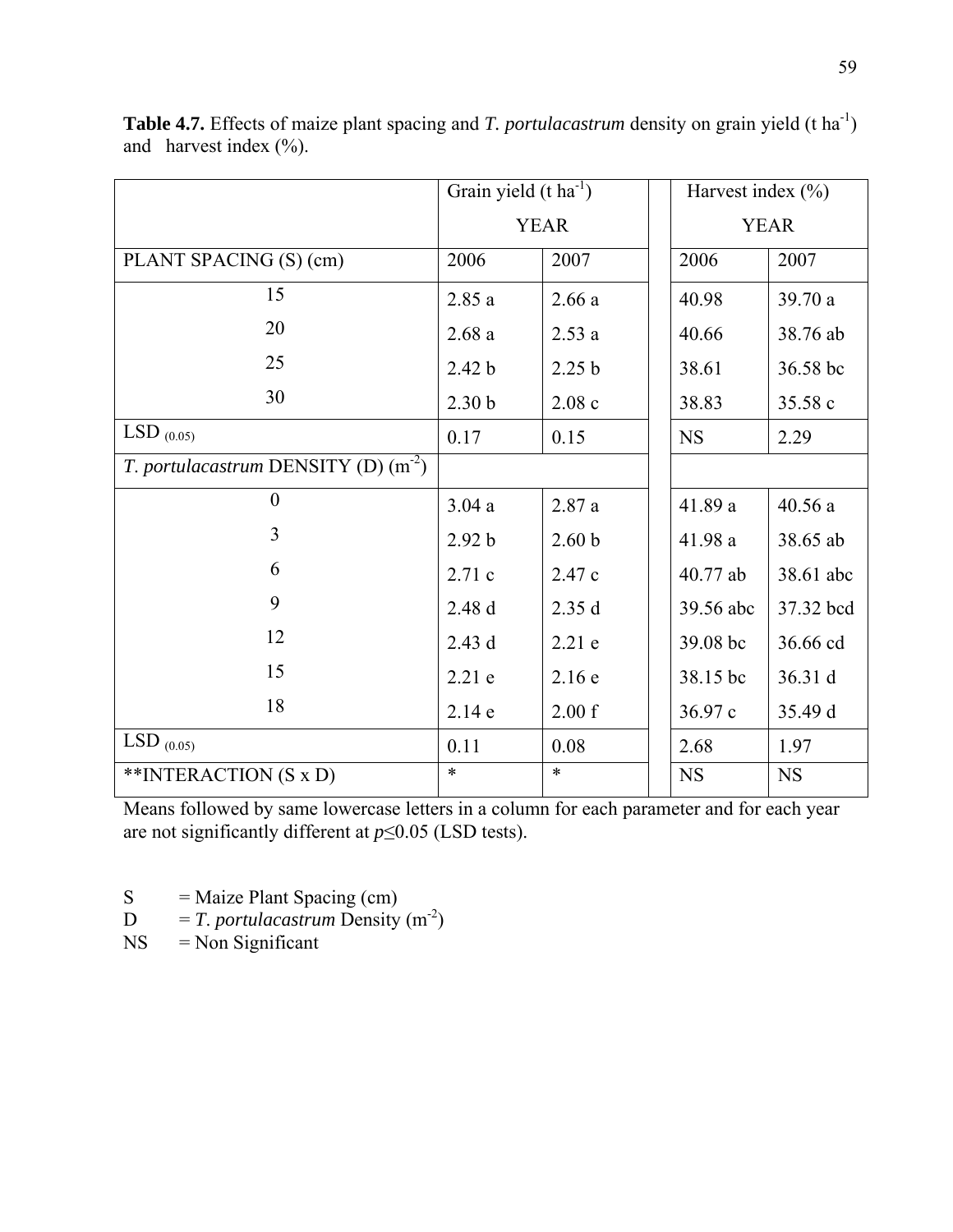

**Fig. 4.13a.** Interactive effects of maize plant spacing and *T. portulacastrum* density on grain yield (t ha<sup>-1</sup>) in 2006 ( $\blacksquare = 15$ ,  $\blacklozenge = 20$ ,  $\blacktriangle = 25$ ,  $\blacktriangleright = 30$  cm)



**Fig. 4.13b.** Interactive effects of maize plant spacing and *T. portulacastrum* density on grain yield (t ha<sup>-1</sup>) in 2007 ( $\blacksquare = 15$ ,  $\blacklozenge = 20$ ,  $\blacktriangle = 25$ ,  $\blacktriangleright = 30$  cm)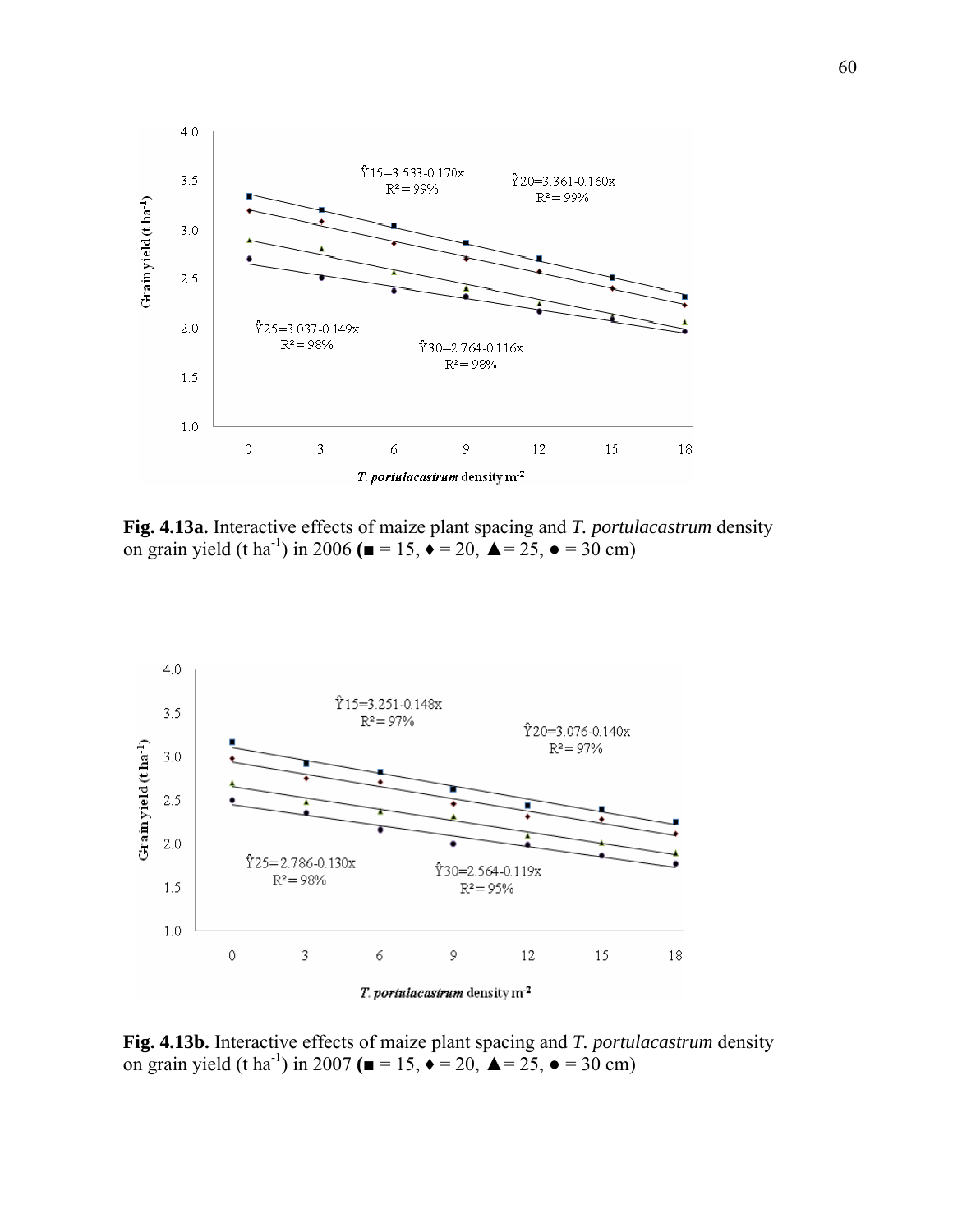

**Fig. 4.14a.** Interactive effects of maize plant spacing and *T. portulacastrum* density on harvest index (%) in 2006 ( $\blacksquare = 15$ ,  $\blacklozenge = 20$ ,  $\blacktriangle = 25$ ,  $\blacktriangleright = 30$  cm)



**Fig. 4.14b.** Interactive effects of maize plant spacing and *T. portulacastrum* density on harvest index (%) in 2007 ( $\blacksquare = 15$ ,  $\blacklozenge = 20$ ,  $\blacktriangle = 25$ ,  $\blacklozenge = 30$  cm)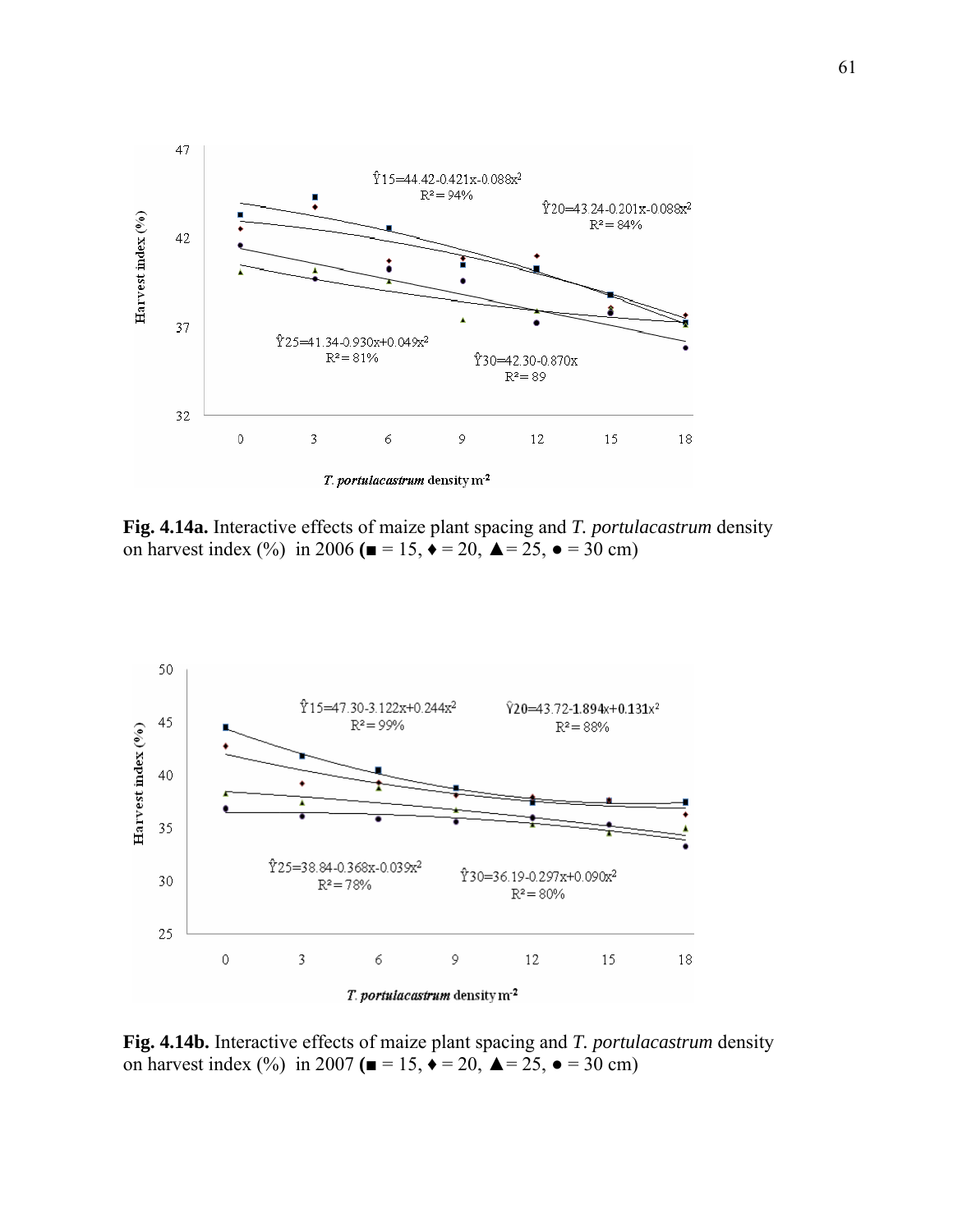#### **4.15. Yield losses caused by** *Trianthema portulacastrum* **infestations**

 During both years lower yield losses due to weed competition were 16.8 and 18.7 % in 15 cm plant spacing as compared to maximum yield losses of 19.5 and 20.9 % in 30 cm plant spacing during 2006 and 2007, respectively. The results depicted that the competitiveness of maize plants spaced 15 cm apart were enhanced, as a result weeds were suppressed thereby reducing yield losses (Table 4.8 and 4.9). No doubt that at wider spacing more space was available to both crop and weed; however, *T*. *portulacastrum* proved to be more competitive because at wider spacing the growth (Table 4.6) and height (Table 4.2) of maize was retarded, thus space and other resources were utilized by weeds. According to Acciaresi and Zuluaga (2006) maize yield losses were lower in narrow spacing compared to wide spacing due to maize capability to suppress weeds.

 In the case of *T. portulacastrum* density, maximum yield losses of 29.5 and 30.2 % were found in plots of higher weed density of  $18 \text{ m}^2$  and lower losses of 4.2 and 9.3 % were recorded in plots having lower weed density of 3 m<sup>-2</sup> (Table 4.8  $\&$  4.9). The weed density of 6, 9, 12 and 15 plants m-2 caused a yield loss of 11.1, 18.6, 20.4 and 27.2 % and 14.3, 18.3, 23.2, and 25.1% against check plots in 2006 and 2007, respectively. In similar studies maize and weed interference can reduce maize yields up to 19% (Johnson *et al*., 2007). Whereas season long weed interference resulted in 83.03% corn yield reduction (Usman *et al*., 2001) and high weed pressure declined grain yield by 65% in maize (Chikoye *et al*., 2008).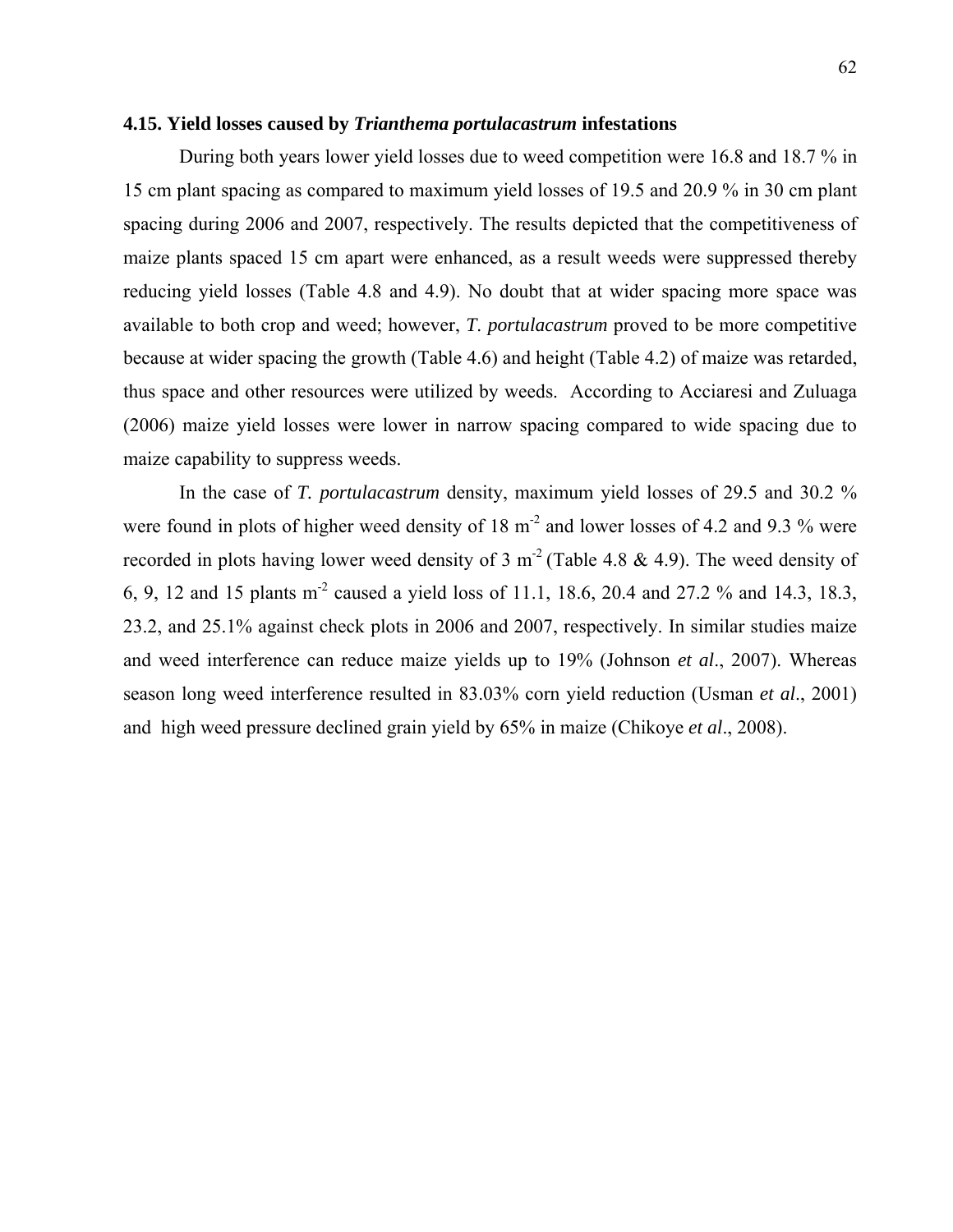| Weed    | <b>Plant Spacing</b> |      |      |       |      |
|---------|----------------------|------|------|-------|------|
| Density | 15                   | 20   | 25   | 30    |      |
| 3       | 4.0                  | 1.7  | 0.3  | 10.96 | 4.2  |
| 6       | 8.8                  | 10.3 | 11.2 | 14.04 | 11.1 |
| 9       | 14.1                 | 21.6 | 22.2 | 16.43 | 18.6 |
| 12      | 15.2                 | 19.3 | 25.1 | 22.02 | 20.4 |
| 15      | 28.5                 | 28.7 | 26.7 | 24.71 | 27.2 |
| 18      | 30.4                 | 29.9 | 28.8 | 28.92 | 29.5 |
| Means   | 16.8                 | 18.6 | 19.1 | 19.5  |      |

**Table 4.8.** Percentage of grain yield losses at varying *T*. *portulacastrum* density and maize plant spacing during the 2006 season.

**Table 4.9.** Grain yield losses (%) of maize crop at varying *T*. *portulacastrum* density and plant spacing during the 2007 season.

| Weed    |      | Means |      |       |      |
|---------|------|-------|------|-------|------|
| Density | 15   | 20    | 25   | 30    |      |
| 3       | 8.0  | 12.1  | 12.9 | 4.08  | 9.3  |
| 6       | 10.9 | 11.6  | 13.2 | 21.65 | 14.3 |
| 9       | 17.1 | 19.8  | 15.4 | 21.11 | 18.3 |
| 12      | 22.9 | 24.7  | 23.4 | 21.68 | 23.2 |
| 15      | 24.3 | 23.2  | 26.3 | 26.57 | 25.1 |
| 18      | 29.0 | 31.0  | 30.8 | 30.16 | 30.2 |
| Means   | 18.7 | 20.4  | 20.3 | 20.9  |      |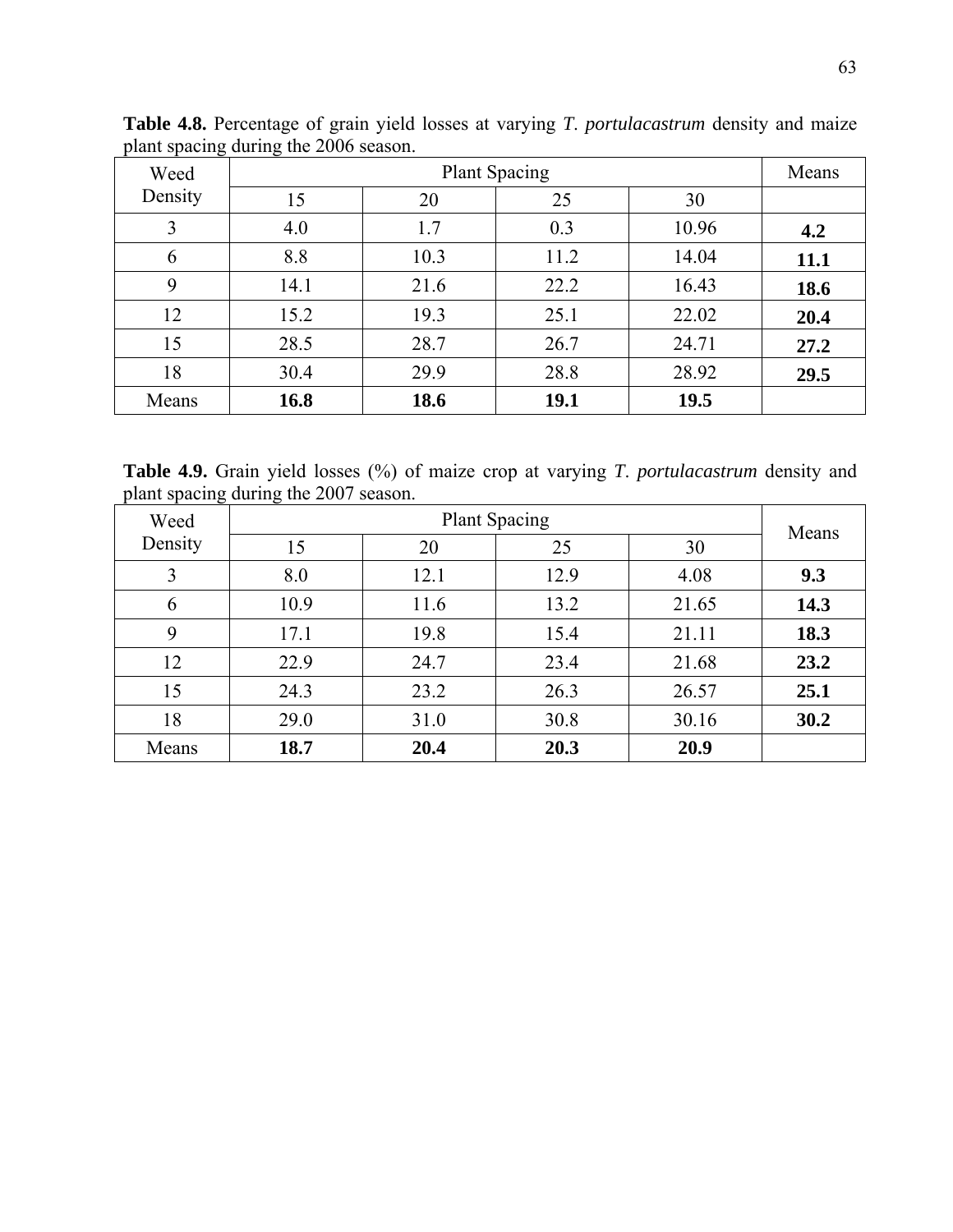#### **V. SUMMARY**

 Horse purslane (*Trianthema portulacastrum* L.) is one of the most competitive weeds of summer maize and vegetables throughout Pakistan and its competitiveness like other weeds, depends upon its density and other associated factors which may vary from field to field. Therefore, the competition studies between maize and weed were undertaken during the summer of 2006 and 2007 at Agricultural Research Farm, NWFP Agricultural University Peshawar, Pakistan. The experiments were laid out in Randomized Complete Block (RCB) design with split plot arrangements, having three replications. Four plant spacings viz., 15, 20, 25 and 30 cm were kept in main plots while seven weed densities of 0, 3, 6, 9, 12, 15 and 18 Plants  $m<sup>2</sup>$  were assigned to the sub plots. The years effect was significant due to variation in pattern of rainfall and temperature. The grain yield was affected by years, plant spacing and weed density. Decreasing plant spacing increased the grain yield. The narrow plant spacing produced higher grain yields of 2.85 and 2.66 t ha<sup>-1</sup> as compared to 2.30 and 2.08 t ha<sup>-1</sup> in wider spacing during 2006 and 2007, respectively. Similarly, with increasing weed density, the grain yield was decreased. Higher grain yield of  $3.04$  t ha<sup>-1</sup> in 2006 and  $2.87$  t ha<sup>-1</sup> in 2007 was recorded in control plots. Each increment in weed density lowered the grain yield in a linear fashion. Decreasing the distance between plants increased total yield but negatively affected the yield components, like ear weight and number of kernels ear<sup>-1</sup> of the individual maize plant. The biological yield of maize was also affected by years, plant spacing and weed density. Plant spacing of 15 cm for crops grown in 2006 and 2007 also resulted in respective higher biological yields of 6.96 and 6.69 t ha<sup>-1</sup> in comparison with crop plants at 30 cm spacing, with biological yields of  $5.92$  and  $5.85t$  ha<sup>-1</sup>. An increasing trend in biological yield was noticed with decrease in plant spacing, hence at lower spacing the number of plants per unit area increased, which increased biological yield. Similarly, control plots showed higher biological yields of 7.28 and 7.09 t ha<sup>-1</sup> as compared to 5.81and 5.65 t ha<sup>-1</sup> in higher weed density of 18 m<sup>-2</sup> plots during 2006 and 2007, respectively. Plant spacing of 15 cm resulted in lower fresh weed biomass of 0.91and 0.88 t ha<sup>-1</sup> and plant spacing of 30 cm showed higher biomass of 1.33 and 1.21t ha<sup>-1</sup>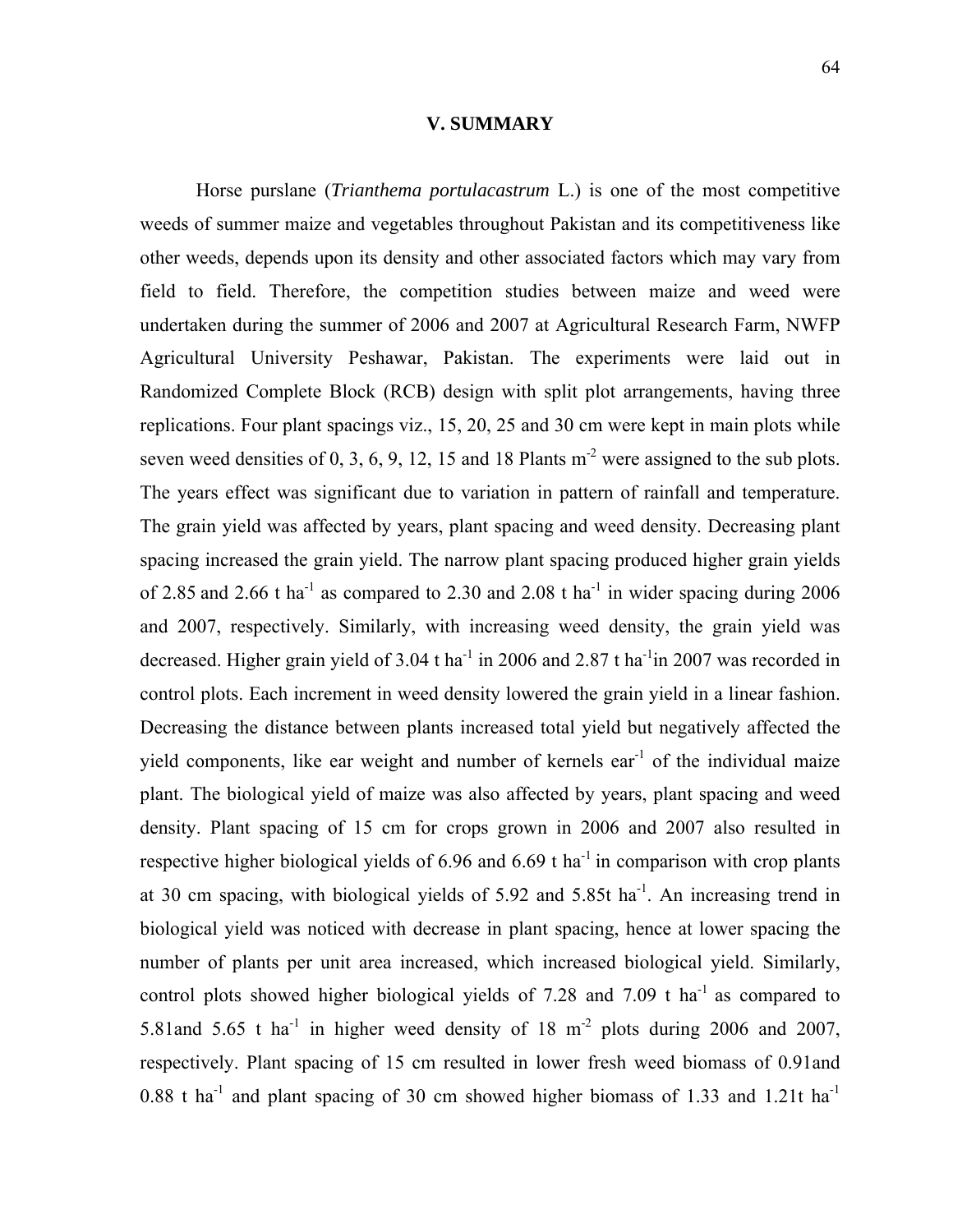during 2006 and 2007, respectively. Similarly, the lower weed density of 3 plants m<sup>-2</sup> resulted in lower weed biomass of 0.97 and 0.93 t ha<sup>-1</sup>as compared to 1.55 and 1.49 t ha<sup>-1</sup> in higher weed density of  $18 \text{ m}^2$  during 2006 and 2007, respectively. The decreasing plant spacing and increasing weed density delayed tasseling, silking and maturity of maize. The number of ears plant<sup>-1</sup> and rows ear<sup>-1</sup> were not significantly affected by years, plant spacing and weed density. The higher kernels ear<sup>-1</sup> of 319 and 309 were recorded in 30 cm plant spacing as compared to lower kernels ear-1 of 292 and 268 in 15 cm plant spacing in 2006 and 2007, respectively. The lower weed density of 3 plants  $m<sup>2</sup>$  did not reduce the number of kernels ear<sup>-1</sup>. The higher number of kernels ear<sup>-1</sup> (323 & 308) was recorded in check plots and lower kernels ear<sup>-1</sup> (282  $\&$  269) was noticed in plots having higher weed density of 18 plants  $m<sup>2</sup>$  in 2006 and 2007, respectively. The higher leaf area index of 2.99 and 2.93 was recorded in narrow plant spacing of 15 cm as compared to 1.41 and 1.35 in 30 cm plant spacing. Similarly, higher leaf area index of 2.99 and 2.74 was recorded in control plots as compared to 1.79 and 1.73 in plots having higher weed density of 18 plants m<sup>-2</sup>. The leaf area index of maize decreased with each increment in weed density due to increase in weed density and competition. Lowest yield losses of 16.8 and 18.7 % were recorded in 15 cm plant spacing and highest yield losses of 19.5 and 20.9 % were recorded in plants spaced 30 cm apart during 2006 and 2007, respectively. The competitiveness of maize plants spaced 15 cm apart suppressed growth of *T*. *portulacastrum*, thereby reducing yield losses. Losses due to weeds were 4.2, 11.1, 18.6, 20.4, 27.2 and 29.5 % during 2006 and 9.3, 14.3, 18.3, 23.2, 25.1 and 30.2 % during 2007 with the infestation of 3, 6, 9, 12, 15 and 18 weeds  $m<sup>2</sup>$ . The study showed that *T*. *portulacastrum* is an aggressive weed and yield losses increased with each increment in its density. All the ear traits improved with increasing plant spacing but could not compensate the total grain and biological yield obtained from narrow spacing. Though the losses were reduced in narrow spacing yet it required other control measures along with the narrow plant spacing to keep *T. portulacastrum* below the threshold level.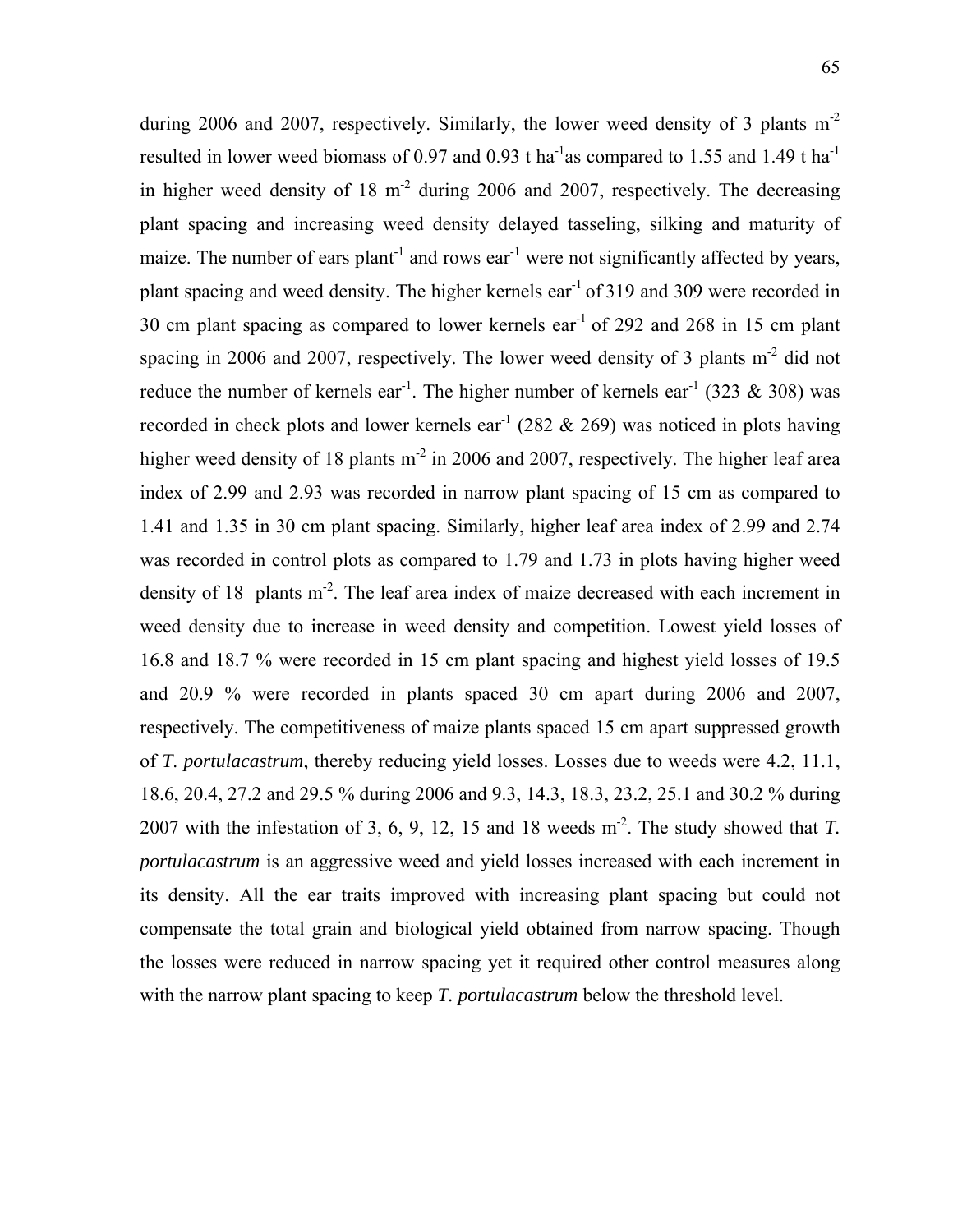#### **VI. CONCLUSIONS AND RECOMMENDATIONS**

 The human population is increasing while agricultural land is shrinking with time; therefore, a vertical increase in the productivity per unit area is necessary to sustain the existing population and its ensuing increase. In crop husbandry, the importance of weeds cannot be ignored. Knowledge-based correct weed management decision on relationship between the weed densities and the crop yield losses is of paramount importance. To minimize weed losses due to weeds, knowledge on the optimum plant spacing is of immense importance to plan any integrated weed management program.

### **CONCLUSIONS**:

- 1. All densities of *Trianthema portulacastrum* were effective in reducing yield.
- 2. Yield losses of 4.2, 11.1, 18.6, 20.4, 27.2 and 29.5 % in the growing season of 2006 and 9.3, 14.3, 18.3, 23.2, 25.1 and 30.2 % in the growing season of 2007 were found with densities of 3, 6, 9, 12, 15 and 18 plants of *T*. *portulacastrum* m-2.
- 3. Plant spacing of 15 cm was much suitable, competing with *T*. *portulacastrum* more effectively.
- 4. Higher grain yields  $(2.85t \text{ ha}^{-1}$  and  $2.66 \text{ t} \text{ ha}^{-1})$  were obtained from 15 cm plant spacing followed by 20 cm plant spacing with parallel yield brackets of 2.68t ha-1 and  $2.53$  t ha<sup>-1</sup> in the growing seasons of  $2006$  and  $2007$ , respectively.

#### **RECOMMENDATIONS:**

- 1. Even a single plant of *T*. *portulacastrum* m-2 is detrimental to yield loss, therefore it should be treated as noxious weed.
- 2. In the prevailing situations, 15 cm plant spacing should be adopted by the maize growing farmers.
- 3. Manipulation of plant spacing alone was not enough to suppress *T*. *portulacastrum*, therefore other management practices should also be applied for achieving better yields.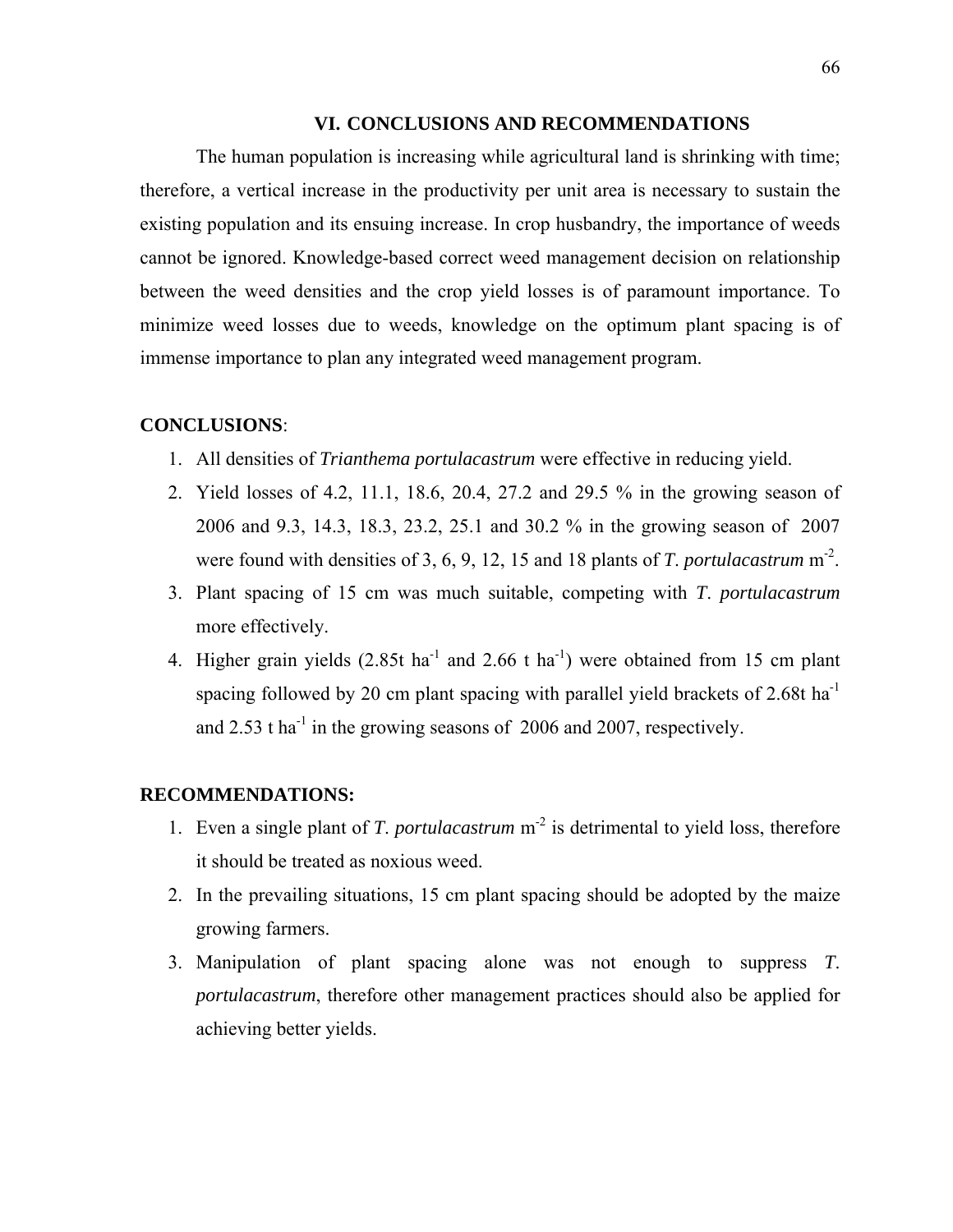#### **LITERATURE CITED**

- Acciaresi, H.A. and M.S. Zuluaga. 2006. Effect of plant row spacing and herbicide use on weed aboveground biomass and corn grain yield. Planta Daninha 24(2): 287- 293.
- Akbar, H., S. Paigham, A.Z. Khan, S. Hamad and M. Munir. 1996. Biomass, grain yield and harvest index, a criteria for comparing corn types at different nitrogen levels and planting densities. Sarhad J. Agric. 12(3): 261-267.
- Alford, J.L., R.M. Hayes, G.N. Rhodes, L.E. Steckel and T.C. Mueller. 2005. Broadleaf signalgrass (*Brachiaria platyphylla*) interference in corn. Weed Sci. 53(1): 97- 100.
- Amanullah, R., A. Khattak and S.K. Khalil. 2009. Effects of plant density and N on penology and yield of maize. J. Plant Nutr. 32: 246-260.
- Aneja, K.R. and S. Kaushal. 1998. Occurrence of *Gibbago trianthemae* Simmons on horse purslane (*Trianthema portulacastrum* L.) in India. J. Biol. Cont. 12(2): 157- 159.
- Anjum, F.H. 2003. Weed competition in cotton under different agro-management practices. PhD Thesis. Dept. Agron. Uni. Agric. Faisalabad-Pakistan.
- Anonymous. 2005. Losses caused by weeds in major crops of NWFP. Plant Physiology Section, ARI, Tarnab, Peshawar-Pakistan.
- Ansar, M., M.A. Shahzad, M. Nasim, M. Musa and M.H.A. Shahid. 1996. Effect of nitrogen and density on maize growth and yield. Pak. J. Agric. Sci. 34: 99-105.
- Argenta, G., D.S. Ferreira, C.G. Bortolini, E.L. Forsthofer, E.A. Manjabosco and V.B. Neto. 2001. Response of maize single-cross hybrids to reduced row spacing. Pesquisa Agropecuaria Brasileira 36(1): 71-78.
- Arora, A. and N.T. Yaduraju. 1998. High temperature effects on germination and viability of weed seeds in soil. J. Agron. & Crop Sci.181(1): 35-43.
- Balyan, R.S., V.M. Bhan and R.K. Malik. 1985. Growth and development of *Trianthema portulacastrum* Linn. as influenced by different dates of sowing. Annual Conf. Indian Society Weed Sci.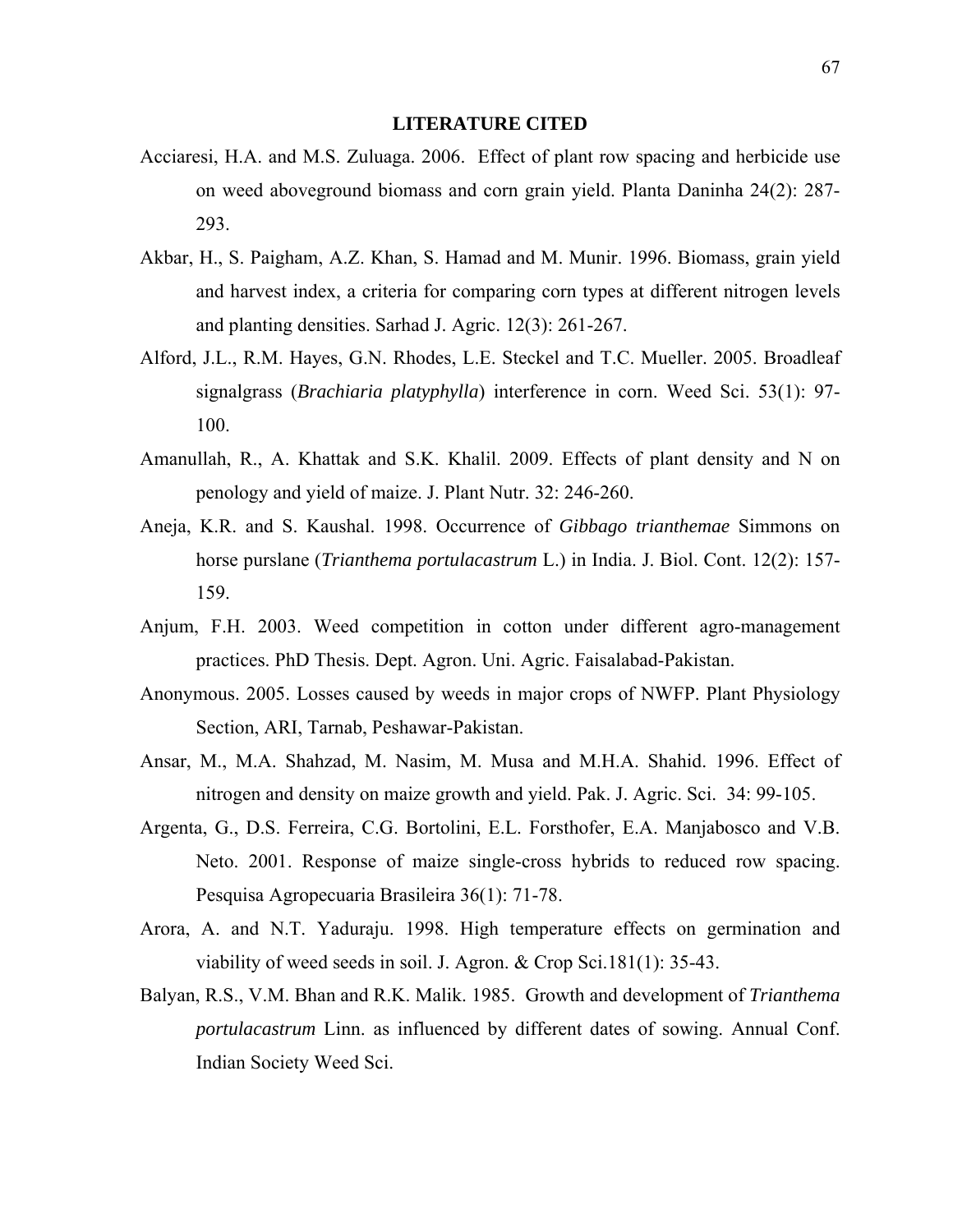- Balyan, R.S. and V.M. Bhan. 1986. Emergence, growth, and reproduction of horse purslane (*Trianthema portulacastrum*) as influenced by environmental conditions. Weed Sci. 34: 516-519.
- Balyan, R.S. and V.M. Bhan. 1987. Studies on cultural and chemical weed control in maize. Indian J. Agron. 32(1): 41-43.
- Balyan, R.S. and V.M. Bhan. 1988. Control of *T. portulacastrum* and *E*. *colonum* in cowpea. Haryana J. Agron. 4(2): 102-106.
- Balyan, R.S. 1989. Control of *Trianthema portulacastrum* and *Echinochloa colonum* in Pearl millet. Geobios 16(6): 267-271.
- Balyan, R.S. and R.K. Malik. 1989. Control of Horse purslane (*Trianthemaportulacastrum*) and Barnyard Grass (*Echinochloa crusgalli*) in Mung Bean (*Vigna radiata*). Weed Sci. 37 (5): 695-699.
- Balyan, R.S. and V.M. Bhan. 1989. Competing ability of maize, pearlmillet, mungbean and cowpea with carpetweed (*Trianthema portulacastrum*) under different weed management practices. Crop Res. 2(2): 147-153.
- Bandeen, J.D. and K.P. Buchholtz. 1967. Competitive effect of quack grass upon corn as modified by fertilization. Weed Sci. 15: 220-224.
- Banerjee, G. and A. Mukherjee. 2001. Seedling morphology of a common medicinal weed *Trianthema portulacastrum* L. Phytomorphology 51(2): 181-184.
- Barapour, M.T., R.E. Talbert and R.E. Frans. 1994. Spotted spurge (*Euphorbia maculata*) interference with cotton. Weed Sci. 42: 553-555.
- Barchuk, A.H., E.E. Alessandria, J.L. Zamar, S.M. Luque and F. Casanoves. 1995. Effects of species removal on corn-weeds systems in a semiarid region of Cordoba, Argentina. Ecologia Australia 5(2): 125-132.
- Bavec, F. and M. Bavec. 2002. Effects of plant population on leaf area index, cob characteristics and grain yield of early maturing maize cultivars. European J. Agron. 16(2): 151-159.
- Baye, Y. and M. Bouhache. 2007. Study of the competition of yellow morel (*Solanum elaeagnifolium* Cav.) and the spring maize (*Zea mays* L.). Bulletin OEPP, Pp: 129-131.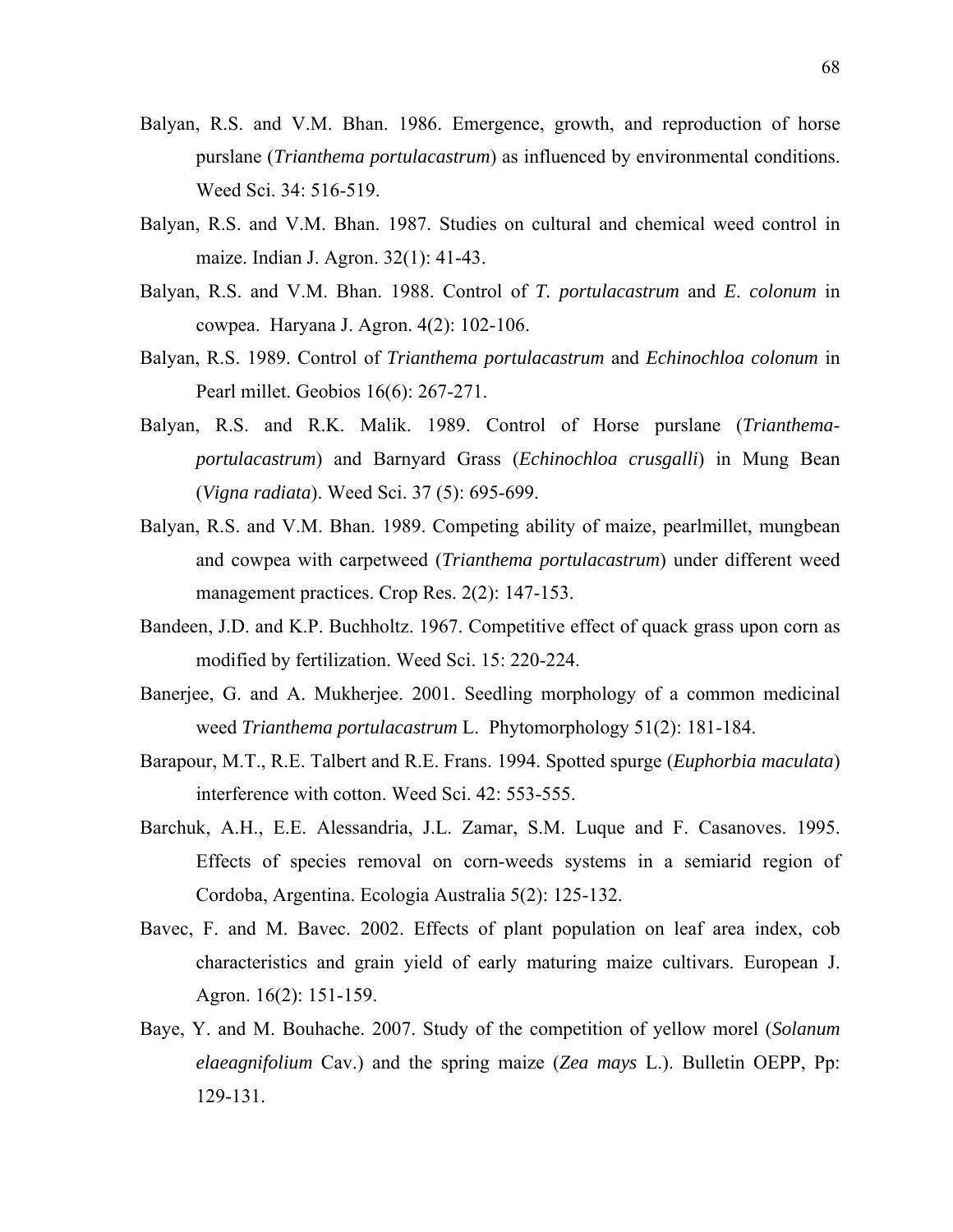- Beckett, T.H., E.W. Stoller and L.M. Wax. 1988. Interference of four annual weeds in corn. Weed Sci. 36: 764-769.
- Berzsenyi, Z. and Q.L. Dang. 2007. Study of the effect of plant density on the growth of maize (*Zea mays* L.) hybrids using the Richards function. Acta Agronomica Hungarica 55(4): 417-436.
- Black, B.D., J.L. Griffin, J.S. Russin and J.P. Snow. 1996. Soybean (*Glycine max* L.) response to weed interference and rhizoctonia foliar blight (*Rhizoctonia solani*). Weed Sci. 44(4): 842-846.
- Bosnic, A.C. and C.J. Swanton. 1997. Influence of barnyardgrass (*Echinochloa crusgalli*) time of emergence and density on corn (*Zea mays*). Weed Sci. 45(2): 276-282.
- Brar, L.S., H. Gill and S.S. Randhawa. 1984. Competing ability of maize and cowpeas with variable seed rates against *Trianthema monogyna*. Indian J. Ecol. 11(1): 113-116.
- Brar, L.S. and U.S. Walia. 1995. Bioefficacy of herbicides against *Trianthema portulacastrum* in toria (*Brassica campestris*). Indian J. Agron. 40(4): 647-650.
- Bruns, H.A. and H.K. Abbas. 2003. Effects of plant populations on maize hybrids in the sub-tropical Mid South USA. Maydica 48(1): 21-27.
- Cavero, J., Zaragoza and S. Pardo. 1999. Competition between maize and *Datura stramonium* in an irrigated field under semi-arid conditions. Weed Res. 39(3): 225-240.
- Chandra, B. and R. Sahai. 1979. Ecology of *Trianthema portulacastrum*. Indian J. Ecol. 6 (2): 17-21.
- Chikoye, D., A.F. Lum, R. Abaidoo, A. Menkir, A. Kamara. F. Ekeleme and N. Sanginga. 2008. Response of corn genotypes to weed interference and nitrogen in Nigeria. Weed Sci. 56(3): 424-433.
- Dalley, C.D., M.L. Bernards and J.J. Kells. 2006. Effect of weed removal timing and spacing on soil moisture in corn (*Zea mays*).Weed Tech. 20(2): 399-409.
- Dastfal, M., Y. Imam and M.T. Asad. 1999. Yield and yield adjustments of non-prolific maize hybrids in response to plant population density. Iran Agric. Res. 18(2): 139- 152.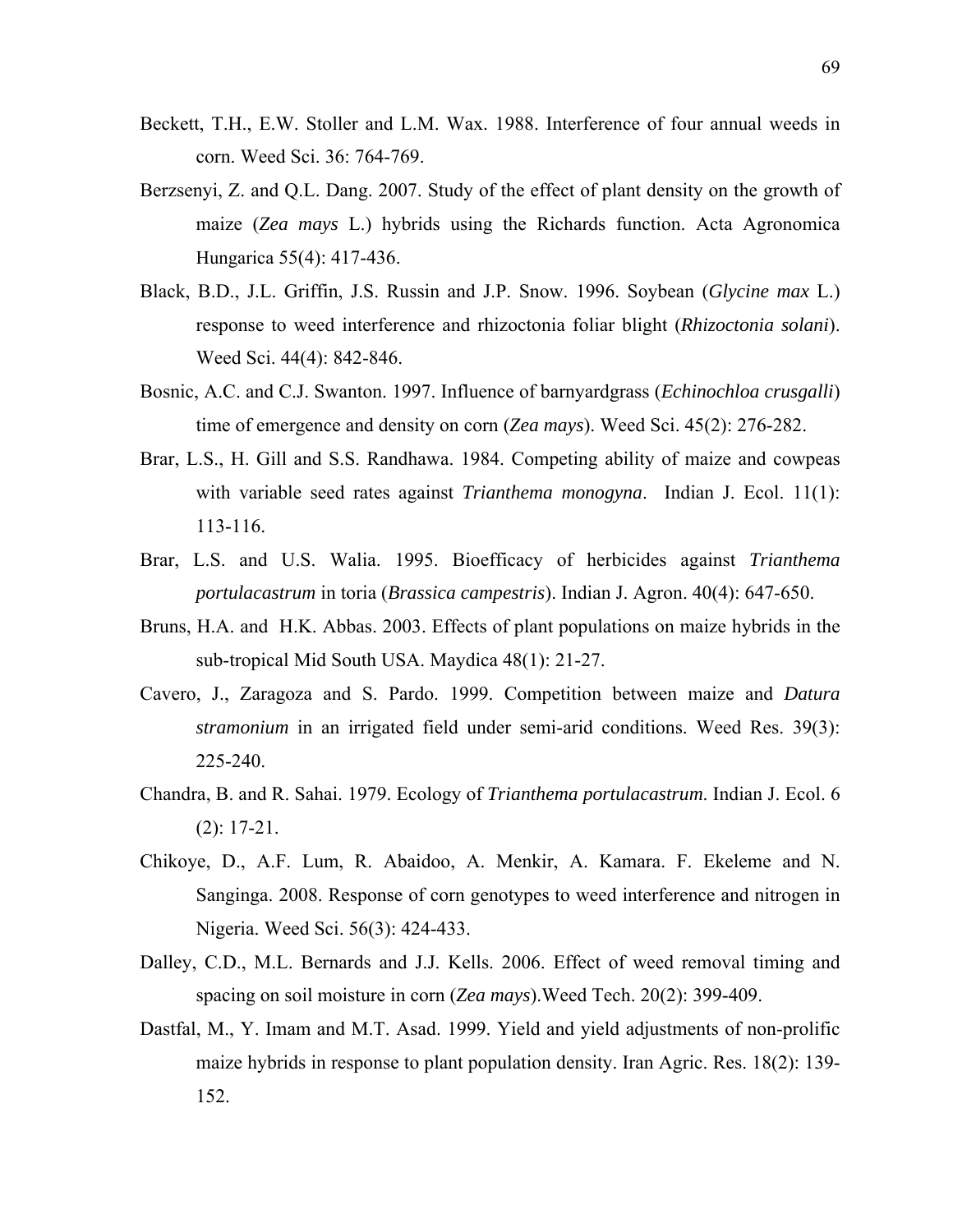- Devender, S., R.C. Tyagi and S.K. Agarwal. 1998. Weed control methods in spring maize. Haryana Agric. Univ. J. Res. 28(1): 21-25.
- E-Silva, P.S.L., S.R. Duarte, F.H.T. Oliveira and J.C.D.V. Silva. 2007. Effect of planting density on green ear yield of maize cultivars bred in different periods. Horticultura Brasileira 25(2): 154-158.
- Evans, S.P., S.Z. Knezevic, J.L. Lindquist and C.A. Shapiro. 2003. Influence of nitrogen and duration of weed interference on corn growth and development. Weed Sci. 51(4): 546-556.
- FAO. 2003. Food and Agriculture Organization. Available on website. http://nue.okstate.edu/Crop\_Information/World\_Wheat\_Production.htm (Accessed in March 28, 2009).
- Fanadzo, M., A.B. Mashingaidze and C. Nyakanda. 2007. Narrow rows and high maize densities decrease maize grain yield but suppress weeds under dryland conditions in Zimbabwe. J. Agron. 6(4): 566-570.
- Fausey, J.C. J.J. Kells S.M. Swinton and K.A. Renner. 1997. Giant foxtail (*Setaria faberi*) interference in non-irrigated corn (*Z. mays*). Weed Sci. 45(2): 256-260.
- Fernandez, O.N., O.R. Vignolio and E.C. Requesens. 2002. Competition between corn (*Zea mays*) and bermudagrass (*Cynodon dactylon*) in relation to the crop plant arrangement. Agronomie 22: 293-305.
- Ford, G.T. and M.T. Pleasant. 1994. Competitive abilities of six corn (*Zea mays* L.) hybrids with four weed control practices. Weed Tech*.* 8(1):124-128.
- Frantik, T. 1994. Interference of *Chenopodium suecicum* J. Murr, and *Amaranthus retroflexus* L. in maize. Weed Res. 34(1): 45–53.
- Gacheru, E.N., G.M. Kamau, H.M. Saha G.D. Odhiambo and M.K. O'Neill. 1993. Effect of land preparation and weeding on maize (*Zea mays*) grain yields in the coastal region of Kenya. Intl. J. Pest Manag. 39(1): 57-60.
- Gaffer, M.A., E.A. Khan, M.S. Alam and S.K. Adhikary. 1997. Influence of planting density and time of weeding on weed infestation and yield performance in wheat. Bangladesh J. Sci. Indust. Res. 32(1): 30-34.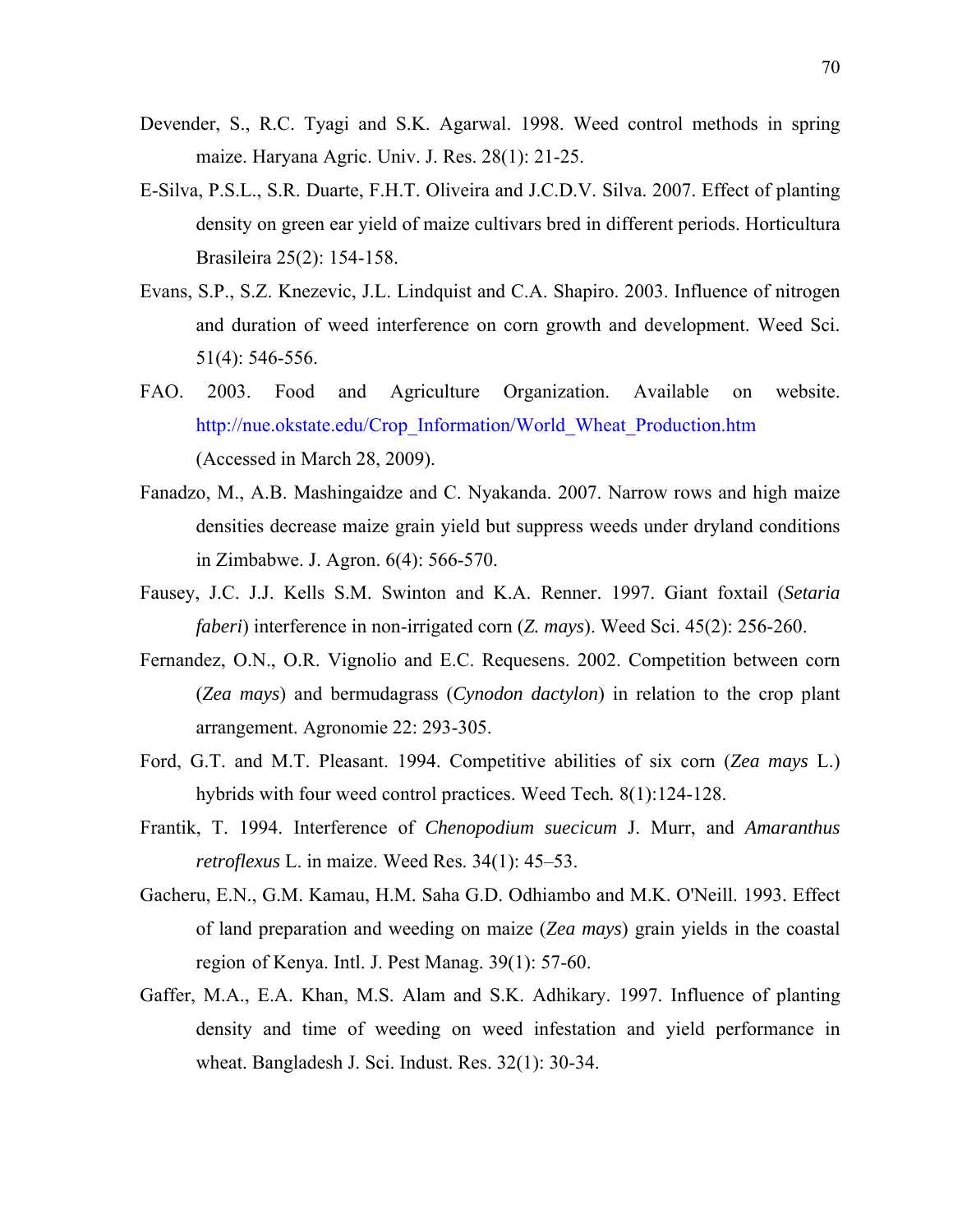- Ganesaraja, V. and R. Kanchanarani. 2003. A new herbicide to counteract weed competition in soybean (*Glycine max*) cultivation. J. Phytological Res. 16(2): 247- 249.
- Ghosheh, H.Z., D.L. Holshouser and J.M. Chandler. 1996. The critical period of johnsongrass (*Sorghum halepense*) control in field corn (*Zea mays*). Weed Sci. 44(4): 944-947.
- Gidnavar, V.S. 1979. Portulaca (*Trianthema portulacastrum*) a salt loving weed in salt affected soils of Ghataprabha. Monthly Newletter Univ. Agric. Sci. Bangalore Pp: 200-201.
	- Gill, H.S., A.S. Sidhu and L.S. Brar. 1978. Control of *Trianthema portulacastrum* and other weeds in maize fodder. J. Res. Punjab Agric. Univ. India 15(1): 15-18.
- Gill, H.S., R.K. Bhatia and T. Singh. 1983. Seed dormancy and germination studies on *Trianthema monogyna* L. J. Res. Punjab Agric. Univ. India 20(1): 6-10.
- Gozubenli, H., O. Sener, O. Konuskan and M. Kilinc. 2003. Effect of plant density on grain yield and yield components of maize (*Zea mays*). Indian J. Agron. 48(3): 203-205.
- Grichar, W.J. 1993. Horse purslane (*Trianthema portulacastrum*) control in peanut (*Arachis hypogaea*). Weed Tech. 7(3): 570-572.
- Gupta, R. and K.G. Mukerji. 2001. Environmental effect on the reoccurrence of *Alternaria alternata* on *Trianthema portulacastrum*. J. Envir. Biol. 22(2): 83-86.
- Halimie, M.A., M.R. Ahmad and M.A. Shaikh. 1994. Survey of weed flora of sugarcane crop in Faisalabad district. Pak. Sugar J. 8(4): 7-10.
- Hamayun, M. 2003. Effect of spacing and weed free periods on the productivity of maize (*Zea mays* L.). Pak. J. Weed Sci. Res. 9 (3- 4): 179-184.
- Hashemi, A.M.**,** S.J. Herbert and D.H. Putnam. 2005. Yield Response of Corn to Crowding Stress. Agron. J. 97:839-846.
- Hashim, S. and K.B. Marwat. 2002. Invasive weeds a threat to the biodiversity: a case study from Abbotabad District, N-W Pakistan. Pak. J. Weed Sci. Res. 8(1-2): 1- 12.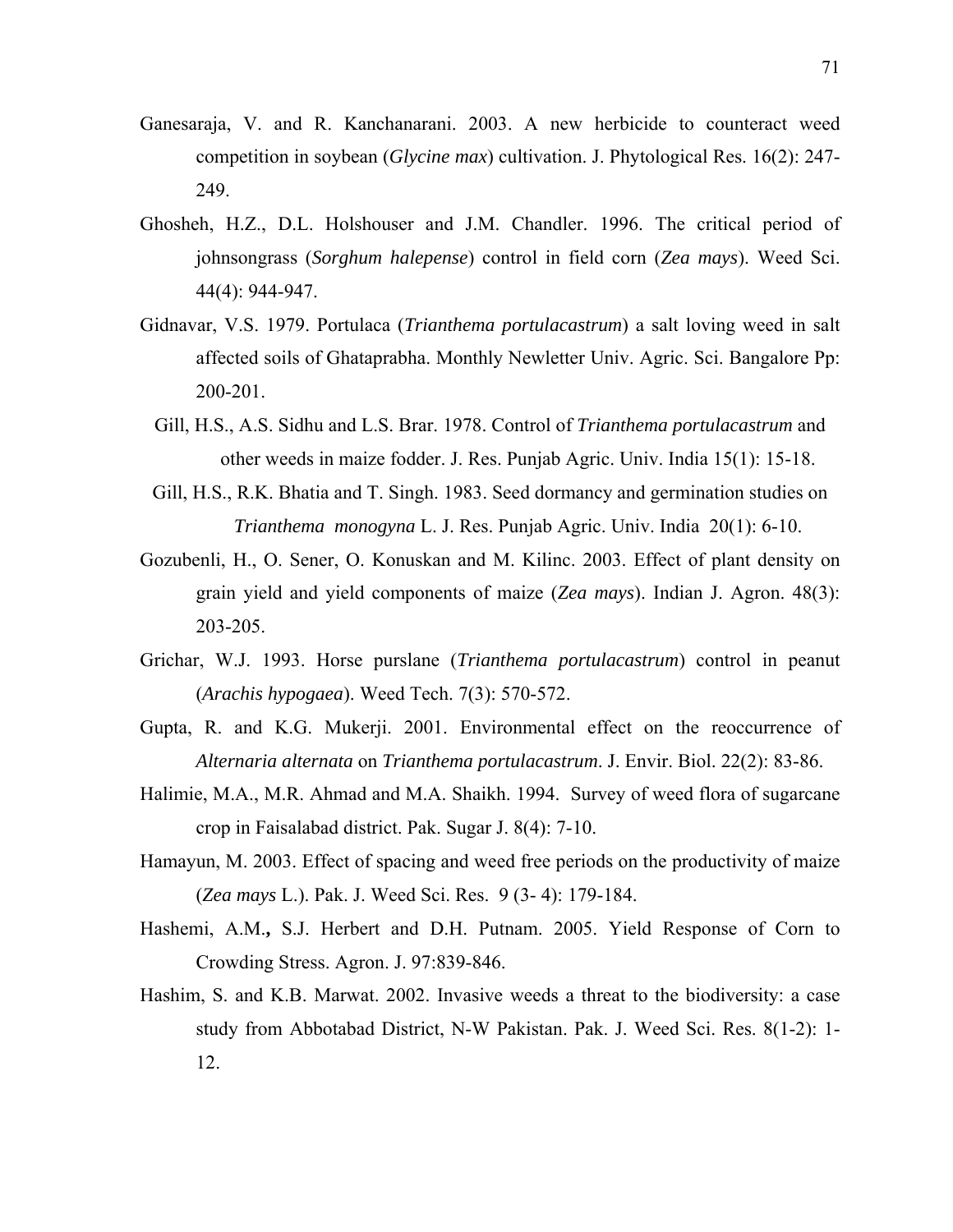- Hellwig, K.B., W.G. Johnson and P.C. Scharf. 2002. Grass weeds interference and nitrogen accumulation in no-tillage corn. Weed Sci. 50(6): 757-762.
- Henty, E.E. and G.H. Pritchard. 1975. Weed of New Guinea and their control. 2nd edition. Division of Botany, Department of Forests, Lae, Papua New Guinea.
- Hussain, Z. 2008. Ecological studies on interference of *Xanthium strumarium* L. with maize at varying densities. Ph. D Thesis. Dept. Weed Sci. NWFP Agric. Univ. Peshawar-Pakistan.
- Isik, D., H. Mennan, B. Bukun, A. Oz and M. Ngouajio. 2006: The Critical Period for Weed Control in Corn in Turkey. Weed Tech. 20(4): 867–872.
- Jason, R., A. Cathcart, J. Clarence and B. Swanton. 2004. Nitrogen and green foxtail (*Setaria viridis*) competition effects on corn growth and development. Weed Sci. 52(6): 1039-1049.
- Johnson, D.E. and D. Wilman. 1997. Effects of plant spacing and seed rate on leaf and grain production of maize (*Zea mays* L.) in Southern Belize, Central America. Tropical Agric. 74 (1): 12-17.
- Johnson, W.G., K.D. Gibson, R.L. Nielsen and T.T Bauman. 2007. Influence of nitrogen application timing on low density giant ragweed (*Ambrosia trifida*) interference in corn. Weed Tech. 21(3): 763-767.
- Kandasamy, O.S., H.C. Bayan, P. Santhy and D. Selvi. 2000. Long-term effects of fertilizer application and three crop rotations on changes in the weed species in the 68th cropping (after 26 years). Acta Agronomica Hungarica 48(2): 149-154.
- Khan, M.A., K.B. Marwat, G. Hassan and N. Khan. 2002. Impact of weed management on maize planted at night. Pak. J. Weed Sci. Res. 8(1-2): 57-62.
- Khan, I. 2008. Studies on competitive interaction and management of wild oats (*Avena fatua* L.) in spring wheat (*Triticum aestivum* L.) Ph.D Thesis Dept. Weed Sci. NWFP Agric. Uni. Peshawar-Pakistan.
- Kim, A., V. Madrid and S.T. Park. 2005. Evaluation of rice allelopathy in hydroponics. Weed Res. 45(1): 74-79.
- Kumar, S. 1980. Growth of *Trianthema portulacastrum* under different edaphic and light conditions. Int. J. Ecol. Envi. Sci. 6: 163-174.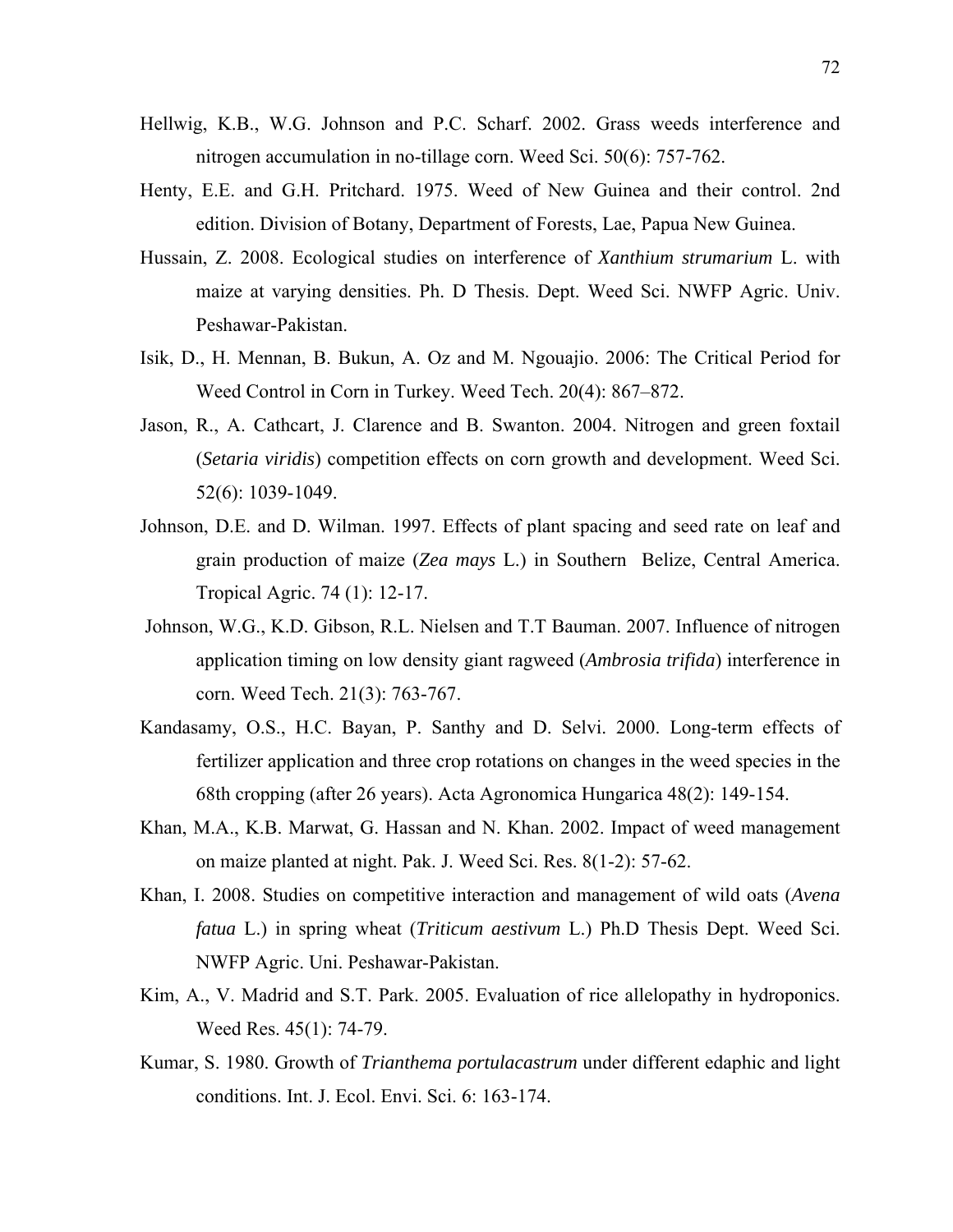- Kumar, S. and V. Singh. 1983. Phytosociological studies on the weeds of maize fields. Indian J. Weed Sci. 15(1): 101-108.
- Kumbhar, A, A., M.B. Buriro and U. A. Muhammad. 2004. Harvest index of maize as affected by population density, genotype and planting date. Sarhad, J. Agric. 20(3): 381-384.
- Lavanya, N. and M. Ramiah. 2005. Identification of hosts for ilarvirus associated with sunflower necrosis disease. Acta Phytopathologica-et-Entomologica-ungarica 40(1-2): 31-34.
- Lemcoff, J.H. and R. S. Loomis. 1994. Nitrogen and density influences on silk emergence, endosperm development, and grain yield in maize (*Zea mays* L.). Field Crops Res. 39 (2):63-72.
- Liebman, M. and E.R. Gallandt. 1997. Many little hammers: ecological management of crop weed interactions. In L.E. Jackson (ed.) Agriculture. Academic Press, San Diego, CA Pp. 291-343.
- Maddonni, G.A. and M.E. Otegui. 2004. Intra-specific competition in maize: Early establishment of hierarchies among plants affects final kernel set. Field Crops Res. 85(1): 1-13.
- Mahajan, S.K. 1982. Morphology and growth behavior of *Trianthema portulacastrum.*  Vijnana Parishad Anusandhan Patrika 25 (2): 117-124.
- Mahboob, A., M. Ashraf and M.S. Nazir. 1984. Maize productivity and weed growth as affected by pre and post-emergence herbicide application. Pak. J. Agric. Res. 22(3): 245-250.
- Maqbool, M.M., A. Tanveer, Z. Ata and R. Ahmad. 2006. Growth and yield of maize (*Zea mays*) as affected by row spacing and weed competition durations. Pak. J. Bot. 38(4): 1227-1236.
- Marwat, K.B. and E.D. Nafziger. 1990. Cocklebur and velvetleaf interference with soybean grown at different densities and planting patterns. Agron. J. 82: 531-534.
- Mickelson, J.A. and R.G. Harvey. 1999. Relating *Eriochloa villosa* emergence to interference in *Zea mays*. Weed Sci. 47(5): 571-577.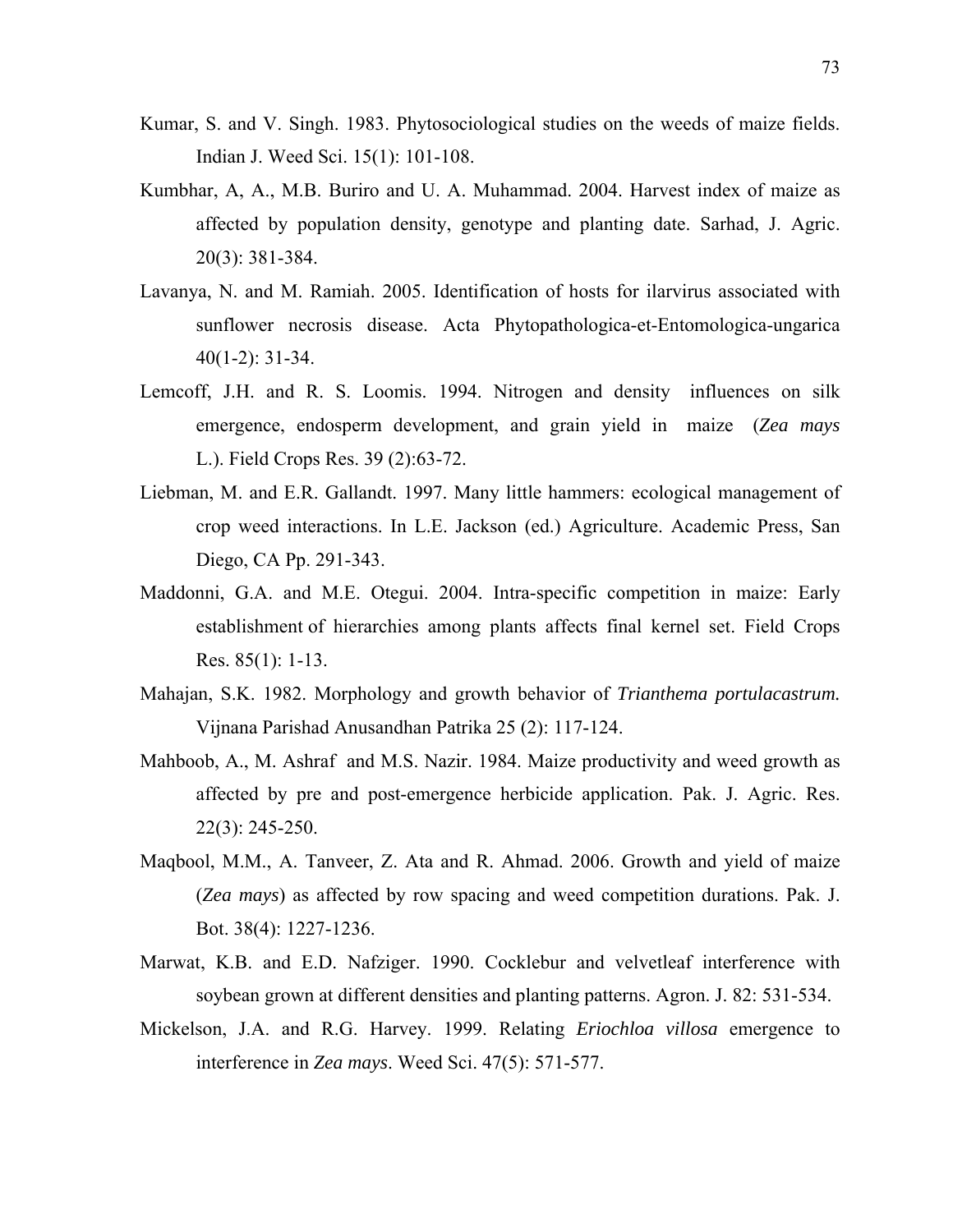- MINFAL. 2007. Agricultural Statistics of Pakistan 2006-07. Ministry of Food, Agriculture and Livestock (Economic Wing), Islamabad Pp: 18-19.
- Mitskas, M.B., C.E. Tsolis, J.G. Eleftherohorinos and C.A. Damalas. 2003. Interference between corn and johnsongrass (*Sorghum halepense*) from seed or rhizomes. Weed Sci. 51(4): 540-545.
- Modarres , A.M., M. Dijak, R.I. Hamilton, L.M. Dwyer, D.W. Stewart and D.E. Mather. 1998. Smith Leafy reduced-stature maize hybrid response to plant population density and planting patterns in a short growing season area. Maydica 43(3): 227- 234.
- Moti, K., L. Ellery F.W. Slife. 1994. Competition of Smooth Pigweed with Corn and Soybeans. Weed Res. 12(2): 126-128.
- Moore, J.W., D.S. Murray and R.B. Westerman. 2004. *Palmer amaranth* effects on the harvest and yield of grain sorghum (*Sorghum bicolor*). Weed Tech. 18 (1): 23-29.
- Mundra, S.L., A.K. Vyas and P.L. Maliwal. 2003. Effect of weed and nutrient management on weed growth and productivity of maize (*Zea mays* L.). Indian J. Weed Sci. 35(1/2): 57-61.
- Myers, M.W., W.S. Curran, M.J. Vangessel, B.A. Majek, B.A. Scott, D.A. Mortensen and D.D. Calvin. 2005. The effect of weed density and application timing on weed control and corn grain yield. Weed Tech. 19(1): 102-107.
- Naeem, M. 2004. Response of maize varieties to various levels of phosphorous and plant spacing. M.Sc. (Hons) Thesis. Dept. Agron. NWFP Agric. Univ. Peshawar.
- Nafziger, E.D. 1996. Effects of missing and two-plant hills on corn grain yield. J. Prod. Agric. 9(2): 238-240.
- Nasir, M. 2000. Effect of different plant populations on yield and yield components of different maize varieties. Directorate of Sci. Info. NARC Islamabad, Pakistan Available on www.parc.gov.pk. (Assessed on January 8, 2009)
- Nayyar, M. M., M. Ashiq and J. Ahmad. 2001. Manual on Punjab weeds. Direct. Agron. Ayub Agric. Res. Inst. Faisalabad-Pakistan Pp: 51-52.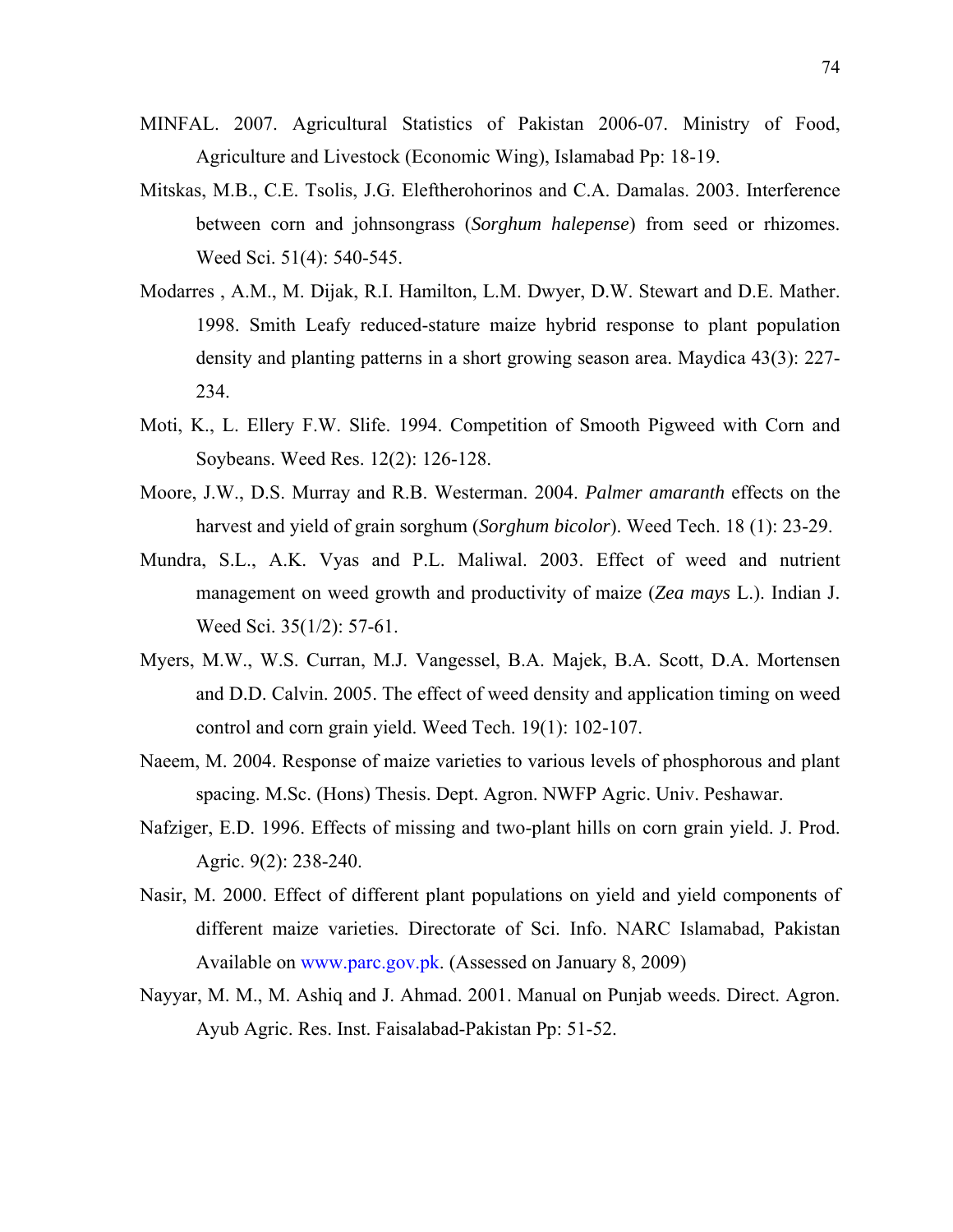- Njoka, E.M., M.M. Muraya and M. Okumu. 2004. Plant density and thinning regime effect on maize (*Zea mays*) grain and fodder yield. Australian J. Exper. Agric. 44(12): 1215-1219.
- Oleksy, A., A. Smzigiel and K.S.U. Roli. 2001. Yielding of grain maize cultivars in the conditions of the Krakow-Czestochowa Upland. Rolnictwo (Poland) 38: 49-59.
- Oljaca, S., S. Vrbnicanin, M. Simic, L. Stefanovic and Z. Dolijanovic. 2007. Jimsonweed (*Datura stramonium* L.) interference in maize. Maydica 52(3): 329-333.
- Pageau, D. and G.F. Tremblay. 1996. Interference between *Chenopodium album* and *Triticum aestivum* at different seeding rates and row spacings. Phytoprotection 77(3): 119-128.
- Palmer, E. and D.R. Shaw. 2000. Broadleaf weed control in soybean (*Glycine max*) with CGA-277476 and four postemergence herbicides. Weed Tech. 14(3): 617-623.
- Paneque, A.A., A.O. Olazabal and Z.T. Santos. 2004. Allelopathic effects of *Trianthema portulacastrum* L. on five crops. III Cong. Sociedad-Cubana-de-Malezologia,- Memorias,-Jardin-Botanico-Nacional,-Ciudad-Habana.
- Punia, S.S., R.S. Malik, A. Yadav and R.S. Rinwa. 2004. Effect of varying density of *Cyperus rotundus*, *Echinochloa colona* and *Trianthema portulacastrum* on mungbean. Indian J. Weed Sci. 36(3/4): 280-281.
- PARC, 2007. http://www.pakistan.com,allabout/crops/maize. Pakistan Agricultural Research Council, Islamabad (Accessed in June 15, 2008).
- Parshad, R.K. 2003. Feeding preferences of Khaki Campbell ducks for weeds. Indian J. Poultry Sci. 38(1): 45-46.
- Rajcan, I. and C.J. Swanton. 2001. Understanding maize-weed competition: resource competition, light quality and the whole plant. Field Crops Res. 71(2): 139-150.
- Randhawa, M.A. 1995. Effect of plant spacing and weeds infestation on different agrophysiological traits of maize. Ph.D Thesis. Dept. Agron. Uni. Agric. Faisalabad-Pakistan.
- Randhawa, M.A., Z.A. Cheema and M.A. Ali 2002. Influence of *Trianthema portulacastrum* infestation and nitrogen on quality of maize grain. Int. J. Agric. Biol. 4(4): 513-514.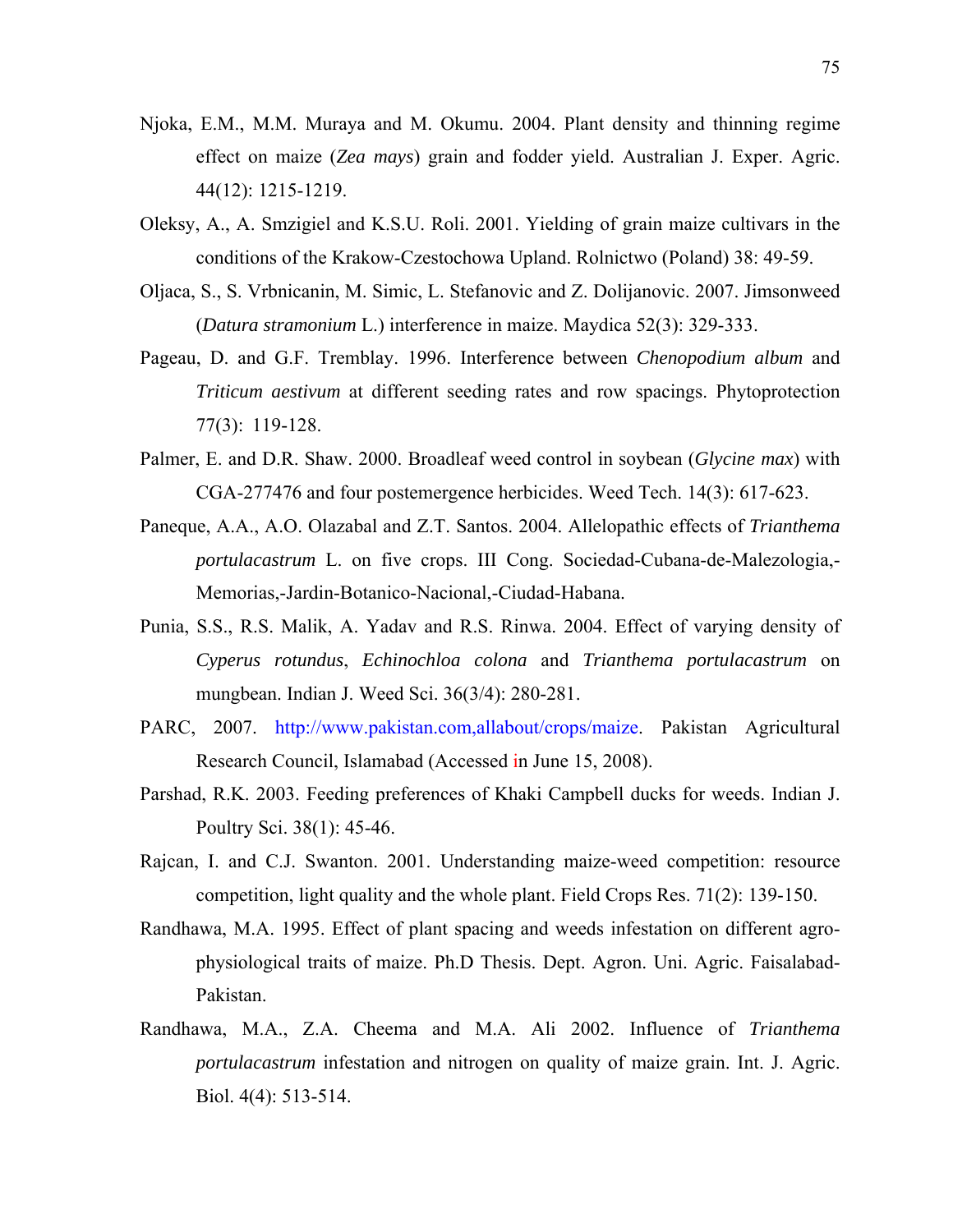- Rao, V.S. 2000. Harmful effects caused by weeds. Principles of Weed Science. Oxford and IBH publishing Co. Pvt. Ltd. New Delhi & Calcutta Pp: 1-2.
- Rawson, J.E. and S.J. Bath. 1981. Chemical control of giant pigweed *Trianthema portulacastrum* sesbania pea (*Sesbania cannabina*) and fierce thornapple (*Datura ferox*) in sorghum. Queensland J. Agric. Animal Sci. 38: 13-20.
- Reddy, B.V.N. and P.N Rao. 1985. Relative competitive abilities in pot cultures of two biotypes of *Trianthema portulacastrum*. Indian J. Ecol. 12(2): 209-215.
- Rizzardi, M.A., F.S. Zanatta, T.D. Lamb and L.B. Johann. 2008. Weed control in maize in function of nitrogen application time. Planta Daninha 26(1): 113-121.
- Saayman, D.T. 2000. Effect of plant density, weed-crop interference and water stress on seed germination of *Datura stramonium* L. South African J. Plant & Soil 17(3): 113-116.
- Sajid, A. 2003. Effect of plant spacings and different levels of nitrogen on yield and yield components of maize. M.Sc Thesis. Dept. Agron. Uni. Agric. Faisalabad-Pakistan.
- Salgado, T.P., R.A. Pitelli and A.A. P. L. Da-Costa. 2005. Weed interference on maize (*Zea mays*) under no tillage system. J. Envi. Sci. & Health 40(1): 181-184.
- Salgado, T.P., R.A. Pitelli, P.L.C. Alves, F.L. Salvador and A.S. Nunes. 2006. Effects of phosphorus fertilization on the initial interference relationship involving maize and purple nutsedge. Planta Daninha 24(1): 37-44.
- Sarlangue, T., F.H. Andrade, P.A. Calvino and L.C. Purcell. 2007. Why do maize hybrids respond differently to variations in plant density? Agron. J. 99(4): 984-991.
- Sayed, M.A. and M. Sandi. 1984. The effect of annual weeds density and nitrogen fertilization on the yield and yield components of maize. Pertanika 7(1): 61-65.
- Shah, G.M. and M.A. Khan. 2006. Checklist of noxious weeds of District Mansehra, Pakistan. Pak. J. Weed Sci. Res. 12(3): 213-219.
- Shah, S.R.U., M. Qasim, I.A. Khan and S.A.U. Shah. 2006. Study of medicinal plants among weeds of wheat and maize in Peshawar region. Pak J. Weed Sci. Res. 12(3):191-197.
- Sibuga, K.P. and J.D. Bandeen. 1980. Effects of green foxtail and lambsquarters interference in field corn. Can. J. Plant Sci. 60: 1419-1425.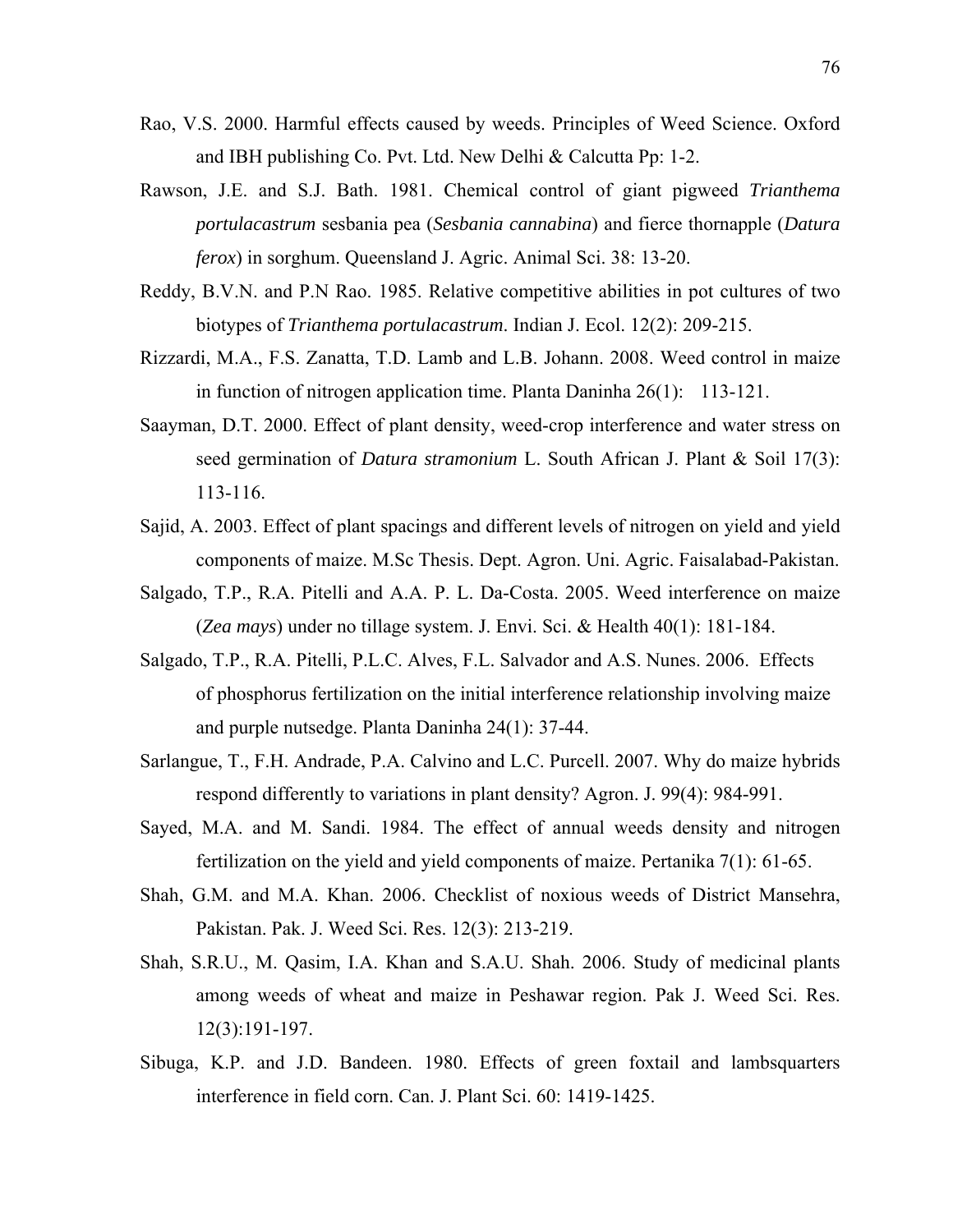- Singh, A.K., G.R. Singh and R.S. Dixit. 1997. Influence of plant population and moisture regimes on nutrient uptake and quality of winter maize (*Zea mays*). Indian J. Agron. 42(1): 107-111.
- Steel, R.G.D. and J.H. Torrie. 1980. Principles and procedures of statistics. A biometrical approach. 2nd Edition. McGraw Hill, Book Co. Inc. USA.
- Strahan, R.E., J.L. Griffin, D.B. Reynolds and D.K. Miller. 2000. Interference between *Rottboellia chinensis* and *Zea mays*. Weed Sci. 48(2): 205-211.
- Strieder, M.L., P.R.F. Silva, G. Argenta, L. Rambo, L. Sangoi, A.A. Silva and P.C. Endrigo. 2007. The response of irrigated corn to row spacing depends on hybrid and plant density. Ciencia Rural 37(3): 634-642.
- Svecnjak, Z., B. Varga and J. Butorac. 2006. Yield components of apical and subapical ear contributing to the grain yield responses of prolific maize at high and low plant populations. J. Agron. & Crop Sci. 92(1): 37-42.
- Teasdale, J.R. 1998. Influence of corn (*Zea mays*) population and row spacing on corn and velvetleaf (*Abutilon theophrasti*) yield. Weed Sci. 46(4): 447-453.
- Tessema, T. and D.G. Tanner. 1997. Grass weed competition and calculated economic threshold densities in bread wheat in Ethiopia. African Crop Sci. J. 5(4): 371-384.
- Thakur, D.R., O.M. Prakash, P.C. Kharwara and S.K. Bhalla. 1997. Effect of nitrogen and plant spacing on growth, yield and economics of baby corn (*Zea mays*). Indian J. Agron. 42(3): 479-483.
- Tianu, A. and I. Picu. 1983. Influence of sowing density on some physiological elements in maize yield formation under irrigation. Filed Crop Abstracts 38(3): 1095-1099.
- Tiwari, J.P and K.K. Jain. 1993. Response of *Trianthema portulacastrum* Linn., *Phyllanthus niruri* Hook. F. and *Alternanthera sessilis* D. C. to different formulations of 2,4-D. Integ. Weed Manag. Susta. Agric. Proc. Indian Society-Weed Sci. 3**:** 34-36.
- Toler, J.E., E. C. Murdock, G.S. Stapleton and S.U. Wallace. 1999. Corn leaf orientation effects on light interception, intraspecific competition, and grain yields. J. Prod. Agric. 12(3): 396-399.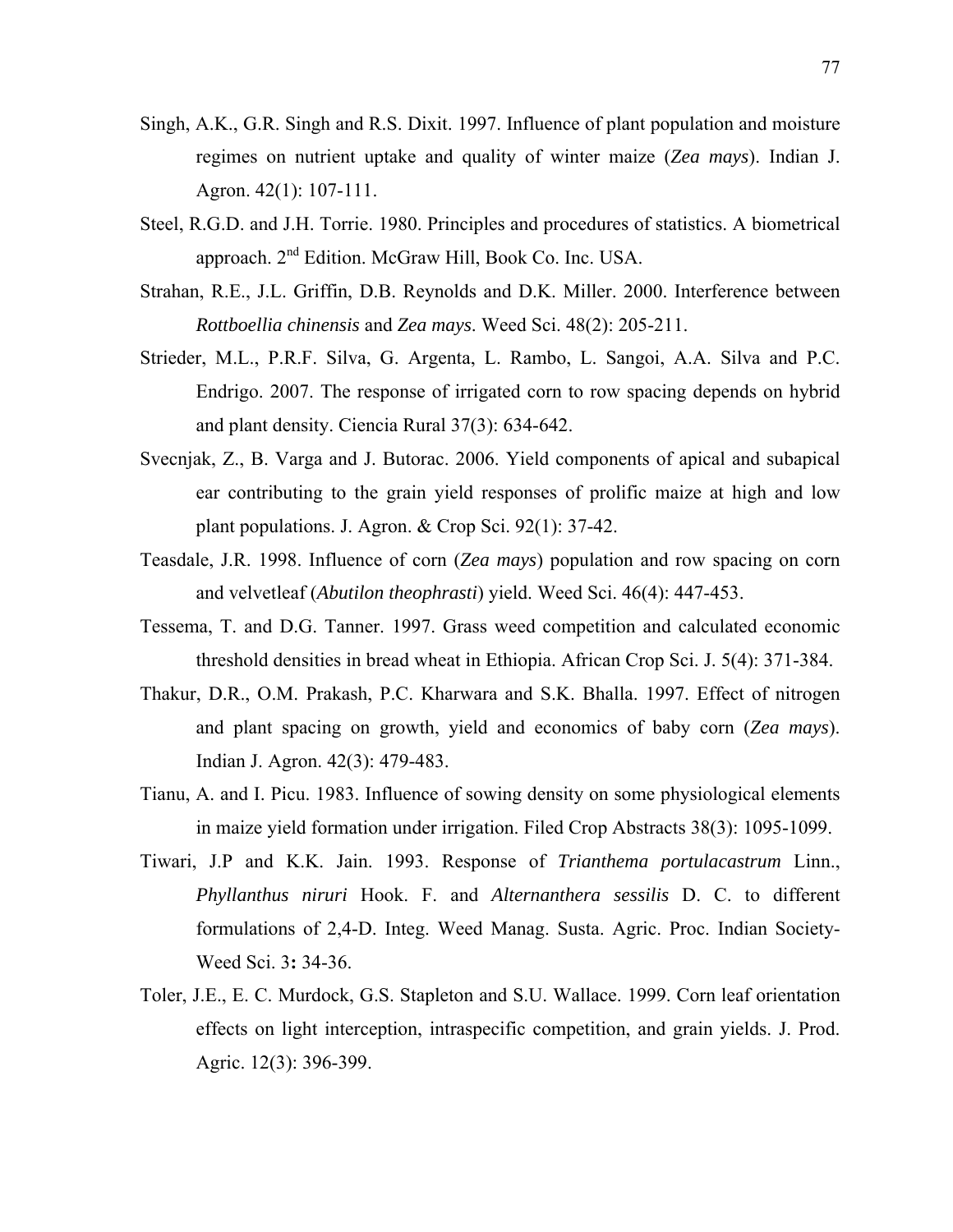- Tollenaar, M., A.A. Dibo, A.Aguilara, S.F. Weise and C.J. Swanton. 1994. Effect of crop density on weed interference in maize. Agron. J. 86: 591-595.
- Tuor, FA. and F. Williams. 2002. Interaction between purple nutsedge, maize and soybean. Intl. J. Pest Manag. 48(1): 65-71.
- Turgut, I., A. Duman, U. Bilgili and E. Acikgoz. 2005. Alternate row spacing and plant density effects on forage and dry matter yield of corn hybrids (*Zea mays* L.). J. Agron. & Crop Sci. 191(2): 146-151.
- Tyagi, R.C., D. Singh and I.S. Hooda. 1998. Effect of plant population, irrigation and nitrogen on yield and its attributes of spring maize (*Zea mays*). Indian J. Agron. 43(4): 672-676.
- Umarani, R. and J.A. Selvaraj. 1996. Effect of *Trianthema portulacastrum* on soybean. Allelopathy J. 3(2): 261-266.
- Usman, A., K.A. Elemo, A. Bala and A. Umar. 2001. Effect of weed interference and nitrogen on yields of a maize/rice intercrop. Intl. J. Pest Manag. 47(4): 241-246.
- Velu, G., M. Nagarajan, S. Palaniappan and S. Sankaran. 1994. Autotoxic effect of *Trianthema portulacastrum*. Madras J. Agric. 81(5): 294-295.
- Velu, G. and A.M. Ali. 1995. Allelopathic effect of pigweed and horse purslane on *Boerhaavia diffusa*. Crop Res. Hisar 10(1): 103-106.
- Verma, O.P.S., L.K. Midha and S.K. Katyal. 1989. Studies on competitive behavior of pearl millet and associate weeds. Indian J. Agron. 34(4): 410-412.
- Vivek, S., S. Tomar, G. Singh and S.S. Tripathi. 2003a. Rhizotron study on soil moisture and plant population effect on root competition of cotton and mungbean with *Trianthema portulacastrum* and *Echinochloa crusgalli*. Proc. Intl. Cong. SECC Glasgow Scotland, UK Pp: 1059-1064.
- Vivek, S., S. Tomar, G. Singh and S.S. Tripathi. 2003b. Crop weed competition in Arhar (*Cajanus cajan* L.) under northern west plain zone. Indian J. Weed Sci. 35(3/4): 217-220.
- Walia, U.S., K.P.S. Cheema, G.S. Brar and R.S. Brar. 1991. Control of *Trianthema portulacastrum* L. and other weeds in berseem. J. Res. Punjab Agric. Univ. India. 28(3): 324-328.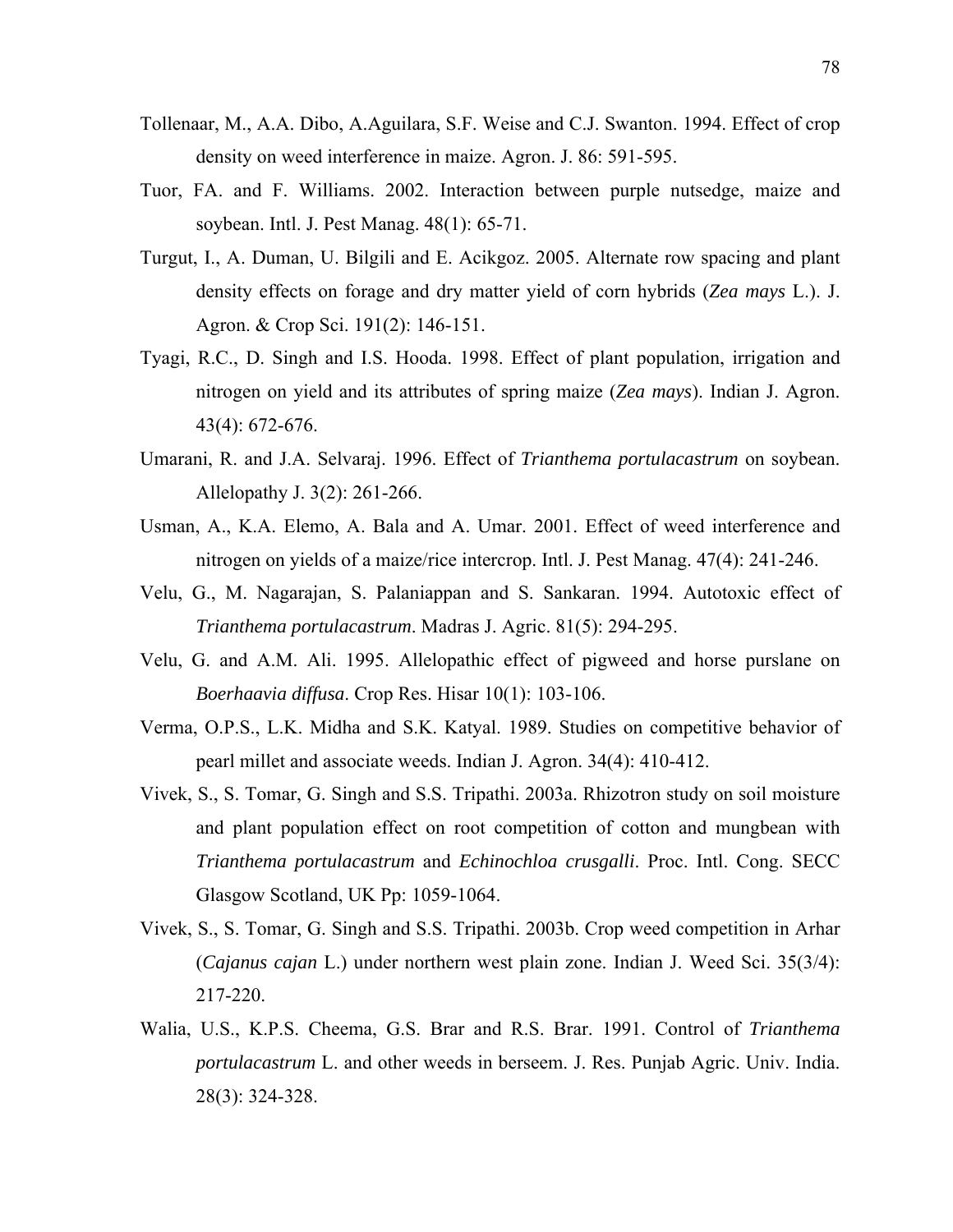- Wang, C.S., S.H. Tsao and D.J. Liu. 1987. The effect of population density on the accumulation of dry matter in maize. J. Agric. Res. China 36(1): 15-28.
- Waqar, A. 2002. Influence of zinc and plant spacing on yield components of maize. M. Sc. (Hons) Thesis. Deptt. Agron. NWFP Agric. Univ. Peshawar.
- Weaver, S. E. 2001. Impact of lamb's-quarters, common ragweed and green foxtail on yield of corn and soybean in Ontario. Can. J. Plant Sci. 81: 821-828.
- Williams, M.M. and J.B. Masiunas. 2006. Functional relationships between giant ragweed (*Ambrosia trifida*) interference and sweet corn yield and ear traits. Weed Sci. 54(5): 948-953.
- Williams, M.M. and J.L. Lindquist. 2007. Influence of planting date and weed interference on sweet corn growth and development. Agron. J. 99: 1066-1072.
- Wilson, B.J., K.J. Wright, P. Brain, M. Clements and E. Stephens. 1995. Predicting the competitive effects of weed and crop density on weed biomass, weed seed production and crop yield in wheat. Weed Res. Oxford 35(4): 265-278.
- Yadav, S.K., V.M. Bhan and S.P. Singh. 1985. Effect of herbicides on the yield and associated weeds of maize and their residual effect on wheat crop. Indian J. Weed Sci. 17(4): 15-20.
- Young, B.G., S.E. Hart and F.W. Simmons. 1999. Pre-emergence weed control in conventional till corn with RPA 201772. Weed Tech. 13: 471-477.
- Young, F.L., D.L. Wyse and R.J. Jones. 1984. Quack grass (*Agropyron repens*) interference on corn (*Zea mays*). Weed Sci. 32: 226-234.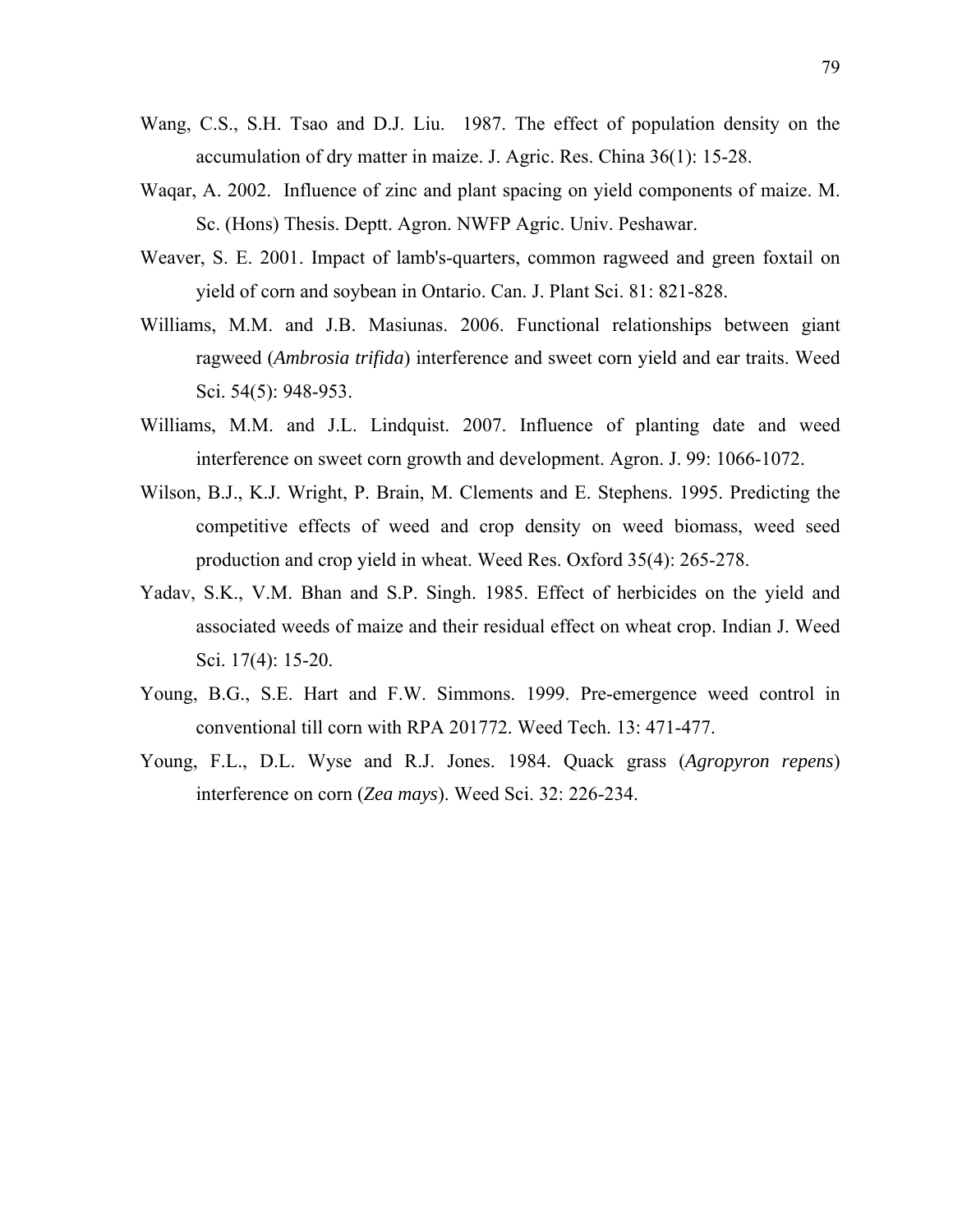## **APPENDICES**

## **Appendix-A: Combined ANOVA (Analysis of variance) for different parameters**

## **of maize as affected by plant spacing and** *Trianthema portulacastrum* **density.**

| Source of variation              | DF | Days to 50% tasseling | Days to 50% silking |
|----------------------------------|----|-----------------------|---------------------|
| Year                             |    | 13.714*               | 76.006*             |
| Replication x Year               | 4  | 5.333                 | 8.810*              |
| Maize plant spacing              | 3  | 49.913*               | 24.054*             |
| Year x Spacing                   | 3  | 1.063                 | 3.069               |
| Error $(a)$                      | 12 | 4.190                 | 3.079               |
| <i>T. portulacastrum</i> density | 6  | 102.437*              | 41.242*             |
| Year x Density                   | 6  | 0.825                 | 1.770               |
| Spacing x Density                | 18 | 2.098                 | $2.771*$            |
| Year x Spacing x Density         | 18 | $6.360*$              | 1.944               |
| Error $(b)$                      | 96 | 2.219                 | 1.234               |
| Coefficient of variation $(\%)$  |    | 2.80                  | 1.83                |

Appendix-A1.Combined ANOVA showing Mean Square values for days to 50% tasseling and days to 50% silking.

Appendix-A2. Combined ANOVA showing Mean Square values for days to maturity and plant height (cm).

| Source of variation.             | DF | Days to maturity | Plant height (cm) |
|----------------------------------|----|------------------|-------------------|
| Year                             |    | 10.500*          | 1278.984*         |
| Replication x Year               | 4  | $5.054*$         | 33.316            |
| Maize plant spacing              | 3  | 14.944*          | 63.423            |
| Year x Spacing                   | 3  | 1.802            | 4.486             |
| Error $(a)$                      | 12 | 1.569            | 189.935           |
| <i>T. portulacastrum</i> density | 6  | 39.927*          | 1160.370*         |
| Year x Density                   | 6  | 0.264            | 24.164            |
| Spacing x Density                | 18 | 1.718*           | 108.445*          |
| Year x Spacing x Density         | 18 | 1.140            | 42.129            |
| Error $(b)$                      | 96 | 0.774            | 40.575            |
| Coefficient of variation $(\% )$ |    | 0.95             | 3.79              |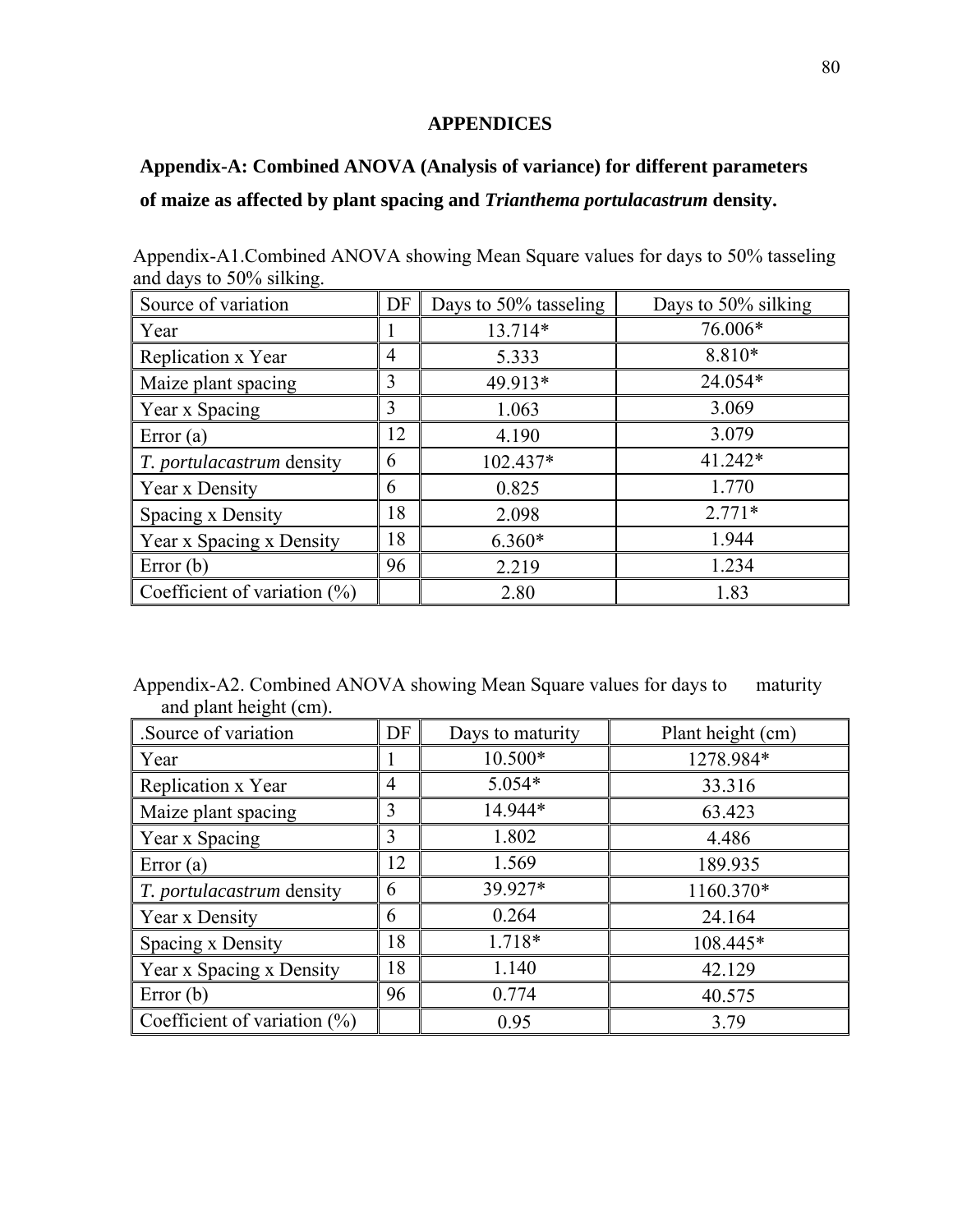| $\frac{1}{2}$                   |    |                                    |                  |  |
|---------------------------------|----|------------------------------------|------------------|--|
| Source of variation             | DF | Number of ears plant <sup>-1</sup> | Ear weight $(g)$ |  |
| Year                            |    | 0.004                              | 1748.595*        |  |
| Replication x Year              | 4  | 0.010                              | 10.202           |  |
| Maize plant spacing             | 3  | 0.004                              | 123.778          |  |
| Year x Spacing                  | 3  | 0.000                              | 2.183            |  |
| Error $(a)$                     | 12 | 0.017                              | 68.266           |  |
| T. portulacastrum density       | 6  | 0.008                              | 793.429*         |  |
| Year x Density                  | 6  | 0.000                              | $32.401*$        |  |
| Spacing x Density               | 18 | 0.000                              | 35.926*          |  |
| Year x Spacing x Density        | 18 | 0.000                              | 20.729           |  |
| Error $(b)$                     | 96 | 0.026                              | 13.465           |  |
| Coefficient of variation $(\%)$ |    | 15.84                              | 3.84             |  |

Appendix-A3. Combined ANOVA showing Mean Square values for number of ears plant<sup>-1</sup> and ear weight (g).

Appendix-A4. Combined ANOVA showing Mean Square values for 1000-kernel weight  $(g)$  and number of rows ear<sup>-1</sup>.

| Source of variation              | DF | 1000-kernel weight $(g)$ | Number of rows ear <sup>1</sup> |
|----------------------------------|----|--------------------------|---------------------------------|
| Year                             |    | 2547.408*                | 0.242                           |
| Replication x Year               | 4  | 43.299                   | 0.127                           |
| Maize plant spacing              | 3  | 572.683*                 | 0.126                           |
| Year x Spacing                   | 3  | 42.126                   | 0.012                           |
| Error $(a)$                      | 12 | 18.765                   | 0.763                           |
| <i>T. portulacastrum</i> density | 6  | 1045.569*                | 0.600                           |
| Year x Density                   | 6  | 12.815                   | 0.010                           |
| Spacing x Density                | 18 | 1.713                    | 0.005                           |
| Year x Spacing x Density         | 18 | 6.567                    | 0.008                           |
| Error $(b)$                      | 96 | 91.923                   | 1.428                           |
| Coefficient of variation $(\%)$  |    | 5.11                     | 9.04                            |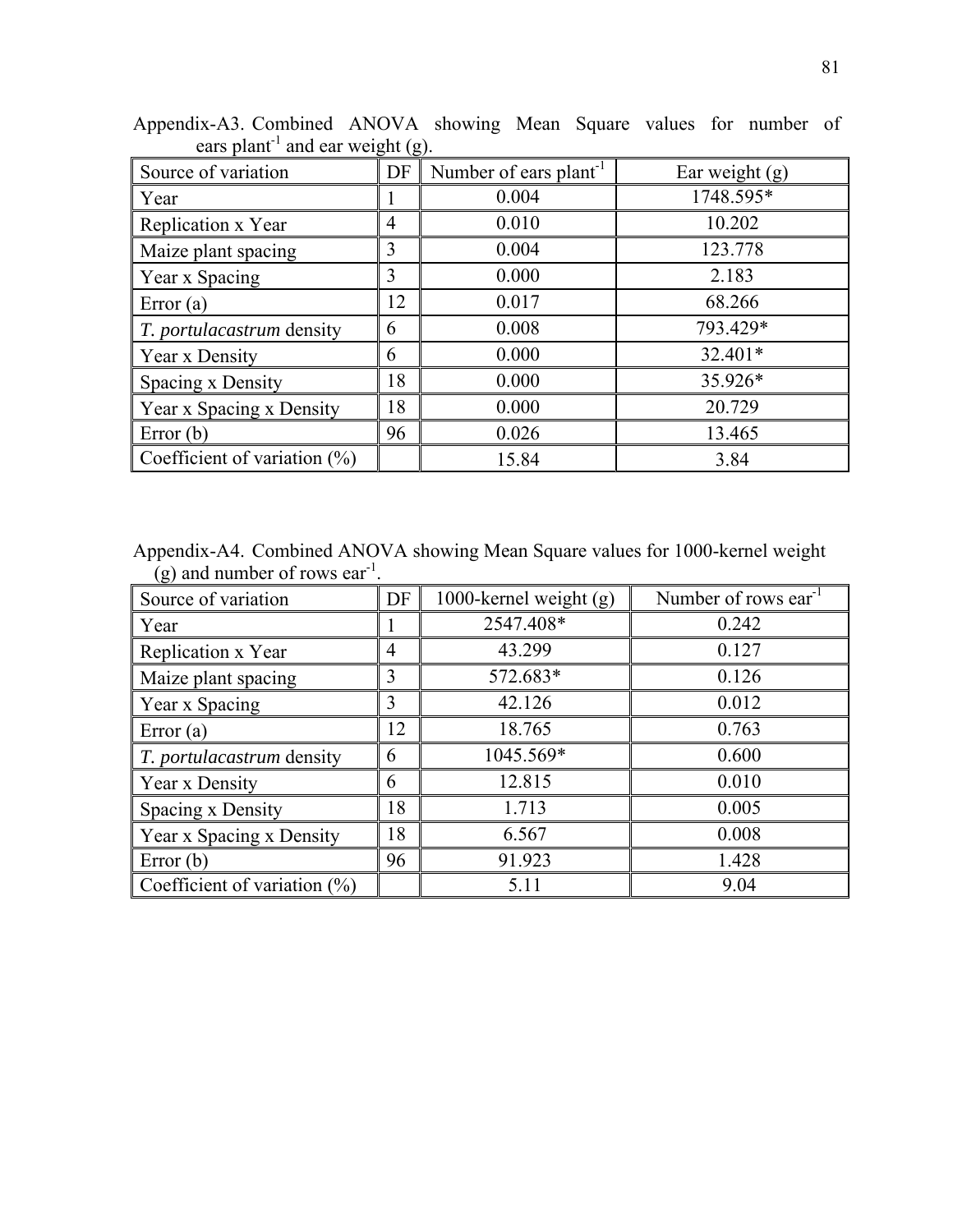| Source of variation              | DF             | Number of kernels ear <sup>-1</sup> | Leaf area index |  |
|----------------------------------|----------------|-------------------------------------|-----------------|--|
| Year                             |                | 9404.829*                           | 1.199*          |  |
| Replication x Year               | $\overline{4}$ | 339.127                             | 0.183           |  |
| Maize plant spacing              | 3              | 9535.592*                           | 20.619*         |  |
| Year x Spacing                   | 3              | 373.480                             | $0.084*$        |  |
| Error $(a)$                      | 12             | 298.431                             | 0.020           |  |
| <i>T. portulacastrum</i> density | 6              | 5426.974*                           | 4.793*          |  |
| Year x Density                   | 6              | 26.713                              | $0.041*$        |  |
| Spacing x Density                | 18             | 395.015*                            | $0.132*$        |  |
| Year x Spacing x Density         | 18             | 129.650                             | 0.023 NS        |  |
| Error $(b)$                      | 96             | 142.028                             | 0.011           |  |
| Coefficient of variation $(\%)$  |                | 4.02                                | 5.48            |  |

Appendix-A5. Combined ANOVA showing Mean Square values for number of kernels  $ear^{-1}$  and leaf area index.

Appendix-A6. Combined ANOVA showing Mean Square values for *T. portulacastrum* biological yield (t ha<sup>-1</sup>) and biological yield (t ha<sup>-1</sup>).

| Source of variation              | DF | T. portulacastrum<br>biomass yield $(t \text{ ha}^{-1})$ | Biological yield<br>$(t \, ha^{-1})$ |
|----------------------------------|----|----------------------------------------------------------|--------------------------------------|
| Year                             |    | 0.155                                                    | $0.731*$                             |
| Replication x Year               | 4  | 0.028                                                    | 0.135                                |
| Maize plant spacing              | 3  | 0.010                                                    | $7.013*$                             |
| Year x Spacing                   | 3  | 0.001                                                    | 0.100                                |
| Error $(a)$                      | 12 | 0.053                                                    | 0.147                                |
| <i>T. portulacastrum</i> density | 6  | $0.131*$                                                 | $6.540*$                             |
| Year x Density                   | 6  | 0.002                                                    | 0.117                                |
| Spacing x Density                | 18 | 0.009                                                    | 0.165                                |
| Year x Spacing x Density         | 18 | 0.009                                                    | 0.162                                |
| Error $(b)$                      | 96 | 0.040                                                    | 0.136                                |
| Coefficient of variation $(\%)$  |    | 19.13                                                    | 5.79                                 |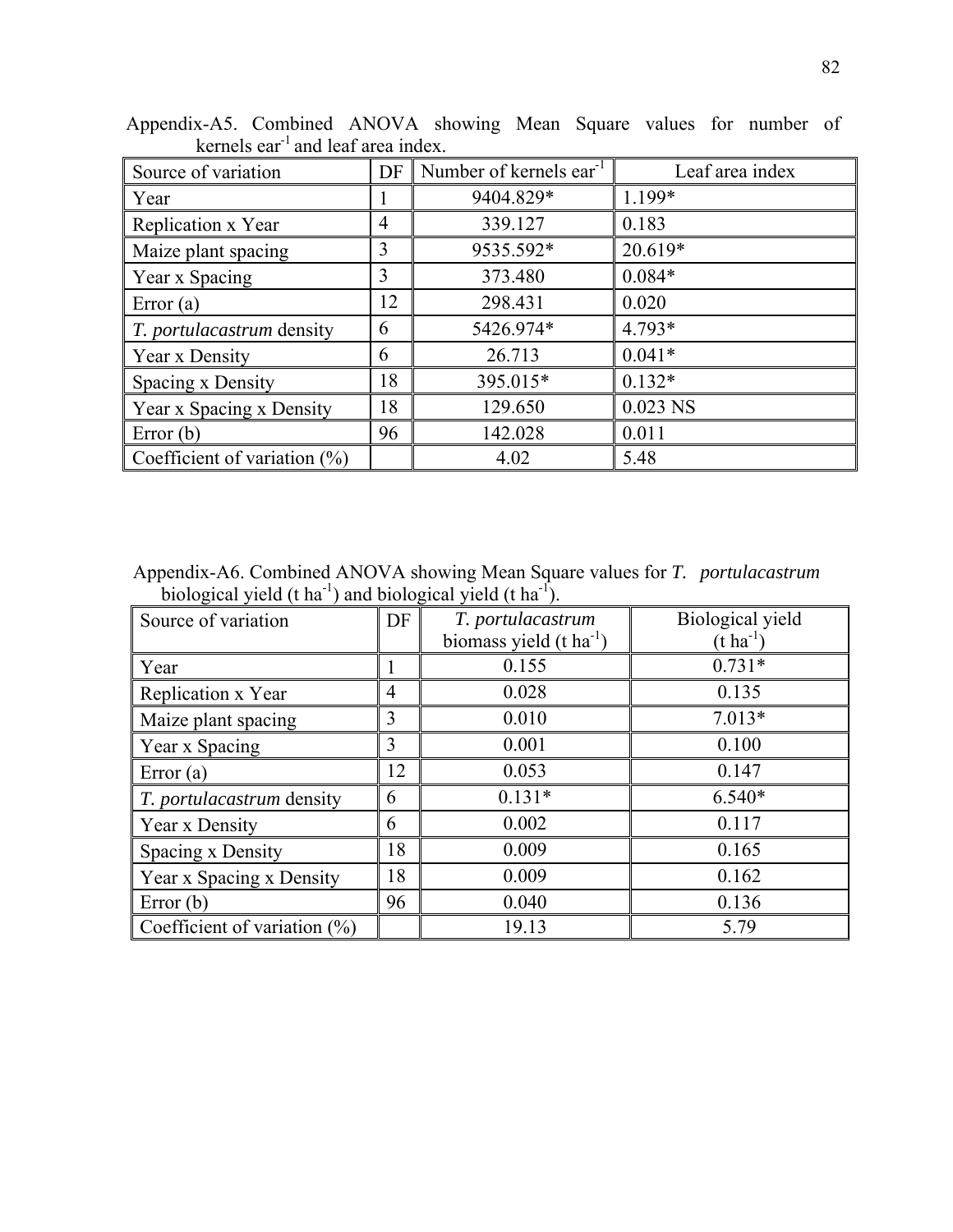| Source of variation             | DF | Grain yield $(t \text{ ha}^{-1})$ | Harvest index $(\% )$ |
|---------------------------------|----|-----------------------------------|-----------------------|
| Year                            |    | $1.371*$                          | 187.364*              |
| Replication x Year              | 4  | 0.039                             | 18.174                |
| Maize plant spacing             | 3  | $2.734*$                          | 100.315*              |
| Year x Spacing                  | 3  | 0.013                             | 7.166                 |
| Error $(a)$                     | 12 | 0.043                             | 19.784                |
| T. portulacastrum density       | 6  | $2.400*$                          | 75.921*               |
| Year x Density                  | 6  | $0.041*$                          | 2.677                 |
| Spacing x Density               | 18 | 0.021                             | 3.162                 |
| Year x Spacing x Density        | 18 | $0.030*$                          | 2.801                 |
| Error $(b)$                     | 96 | 0.014                             | 8.202                 |
| Coefficient of variation $(\%)$ |    | 4.70                              | 7.40                  |

Appendix-A7. Combined ANOVA showing Mean Square values for grain yield (t ha<sup>-1</sup>) and harvest index.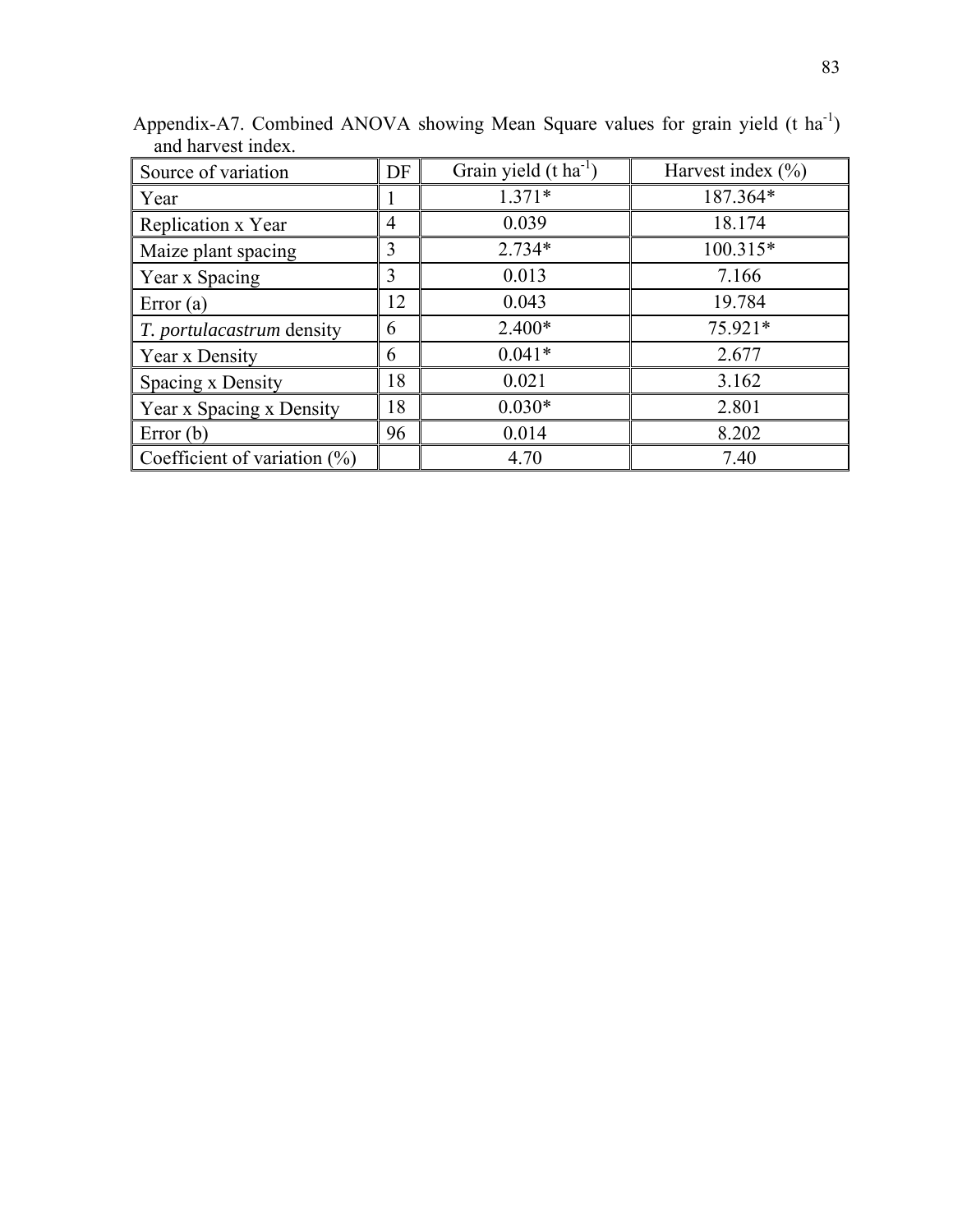## **Appendix-B: ANOVA (analysis of variance) of growing seasons of 2006 and 2007 for different parameters of maize as influenced by crop spacing and** *T. portulacastrum* **density.**

Appendix-B1. ANOVA for the growing seasons of 2006 and 2007 showing Mean Squares values for days to 50% tasseling in 2006 and 2007.

| Source of variation              | DF | Days to 50% tasseling | Days to 50% tasseling |
|----------------------------------|----|-----------------------|-----------------------|
|                                  |    | 2006                  | 2007                  |
| Replication                      |    | 1.226                 | 9.440                 |
| Maize plant spacing              |    | $31.631*$             | 19.345*               |
| Error $(a)$                      | 6  | 5.131                 | 3.250                 |
| <i>T. portulacastrum</i> density | h  | 50.040*               | 53.222*               |
| Spacing x Density                | 8  | $3.251*$              | $5.206*$              |
| Error $(b)$                      | 48 | 1.669                 | 2.770                 |
| Coefficient of variation $(\%)$  |    | 2.42                  | 3.15                  |

Appendix-B2. ANOVA for the growing seasons of 2006 and 2007 showing Mean Squares values for days to 50% silking in 2006 and 2007.

| Source of variation                   | DF | Days to 50% silking | Days to 50% silking |
|---------------------------------------|----|---------------------|---------------------|
|                                       |    | 2006                | 2007                |
| Replication                           |    | 12.893              | 4.726               |
| Maize plant spacing                   |    | $21.651*$           | 5.472               |
| Error $(a)$                           | h  | 4.258               | 1.901               |
| $\parallel$ T. portulacastrum density |    | $23.623*$           | 19.389*             |
| Spacing x Density                     | 18 | $2.660*$            | $2.056*$            |
| Error $(b)$                           | 48 | 1.347               | 1.121               |
| Coefficient of variation $(\%)$       |    | 1.89                | 1.76                |

Appendix-B3. ANOVA for the growing seasons of 2006 and 2007 showing Mean Squares values for days to maturity in 2006 and 2007.

| Source of variation              | DF | Days o maturity<br>2006 | Days to maturity<br>2007 |
|----------------------------------|----|-------------------------|--------------------------|
| Replication                      |    | 1.393                   | 8.714                    |
| Maize plant spacing              |    | $11.83*$                | $4.921*$                 |
| $\vert$ Error (a)                | h  | 2.218                   | 0.921                    |
| <i>T. portulacastrum</i> density | h  | $21.57*$                | 18.623*                  |
| Spacing x Density                | 18 | 1.298*                  | $1.560*$                 |
| Error $(b)$                      | 48 | 0.692                   | 0.855                    |
| Coefficient of variation $(\%)$  |    | 0.90                    | 1.00                     |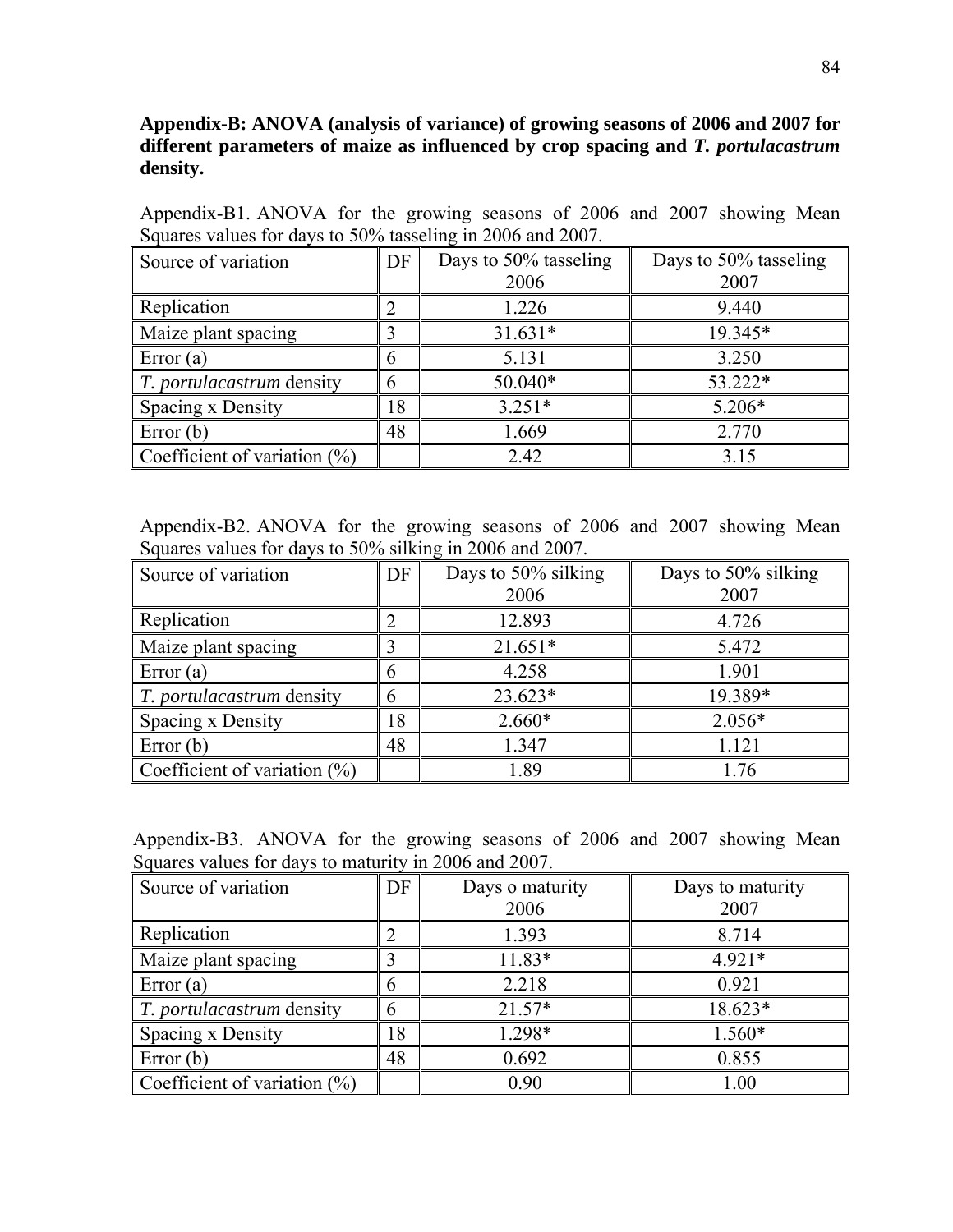| $\overline{O}$ or $\overline{O}$ and $\overline{O}$ and $\overline{O}$ and $\overline{O}$ and $\overline{O}$ and $\overline{O}$ . |    |                           |                           |
|-----------------------------------------------------------------------------------------------------------------------------------|----|---------------------------|---------------------------|
| Source of variation                                                                                                               | DF | Plant height (cm)<br>2006 | Plant height (cm)<br>2007 |
| Replication                                                                                                                       |    | 24.333                    | 42.299                    |
| Maize plant spacing                                                                                                               |    | 29.222                    | 38.687                    |
| Error $(a)$                                                                                                                       | 6  | 115.413                   | 264.457                   |
| $\parallel$ T. portulacastrum density                                                                                             | h  | 525.913*                  | 658.621*                  |
| Spacing x Density                                                                                                                 | 18 | 40.611*                   | 109.963*                  |
| Error $(b)$                                                                                                                       | 48 | 21.573                    | 59.576                    |
| Coefficient of variation $(\%)$                                                                                                   |    | 2.72                      | 4.67                      |

Appendix-B4. ANOVA for the growing seasons of 2006 and 2007 showing Mean Squares values for plant height (cm) in 2006 and 2007.

Appendix-B5. ANOVA for the growing seasons of 2006 and 2007 showing Mean Squares values for number of ears plant<sup>-1</sup> in 2006 and 2007.

| Source of variation             | DF              | Number of ears plant <sup>-1</sup> | Number of ears plant <sup>1</sup> |
|---------------------------------|-----------------|------------------------------------|-----------------------------------|
|                                 |                 | 2006                               | 2007                              |
| Replication                     |                 | 0.018                              | 0.001                             |
| Maize plant spacing             |                 | 0.003                              | 0.001                             |
| Error $(a)$                     | 6               | 0.024                              | 0.011                             |
| T. portulacastrum density       | $6\phantom{.}6$ | 0.005                              | 0.004                             |
| Spacing x Density               | 18              | 0.000                              | 0.000                             |
| Error $(b)$                     | 48              | 0.026                              | 0.026                             |
| Coefficient of variation $(\%)$ |                 | 15.80                              | 15.88                             |

Appendix-B6. ANOVA for the growing seasons of 2006 and 2007 showing Mean Squares values for ear weight (g) in 2006 and 2007.

| Source of variation             | DF | Ear weight $(g)$<br>2006 | Ear weight $(g)$<br>2007 |
|---------------------------------|----|--------------------------|--------------------------|
| Replication                     |    | 2.583                    | 17.821                   |
| Maize plant spacing             |    | 77.282*                  | 48.679                   |
| Error $(a)$                     | h  | 15.853                   | 120.679                  |
| T. portulacastrum density       | 6  | 263.913*                 | 561.917*                 |
| Spacing x Density               | 18 | 16.569*                  | 40.086*                  |
| Error $(b)$                     | 48 | 5.244                    | 21.687                   |
| Coefficient of variation $(\%)$ |    | 2.32                     | 5.05                     |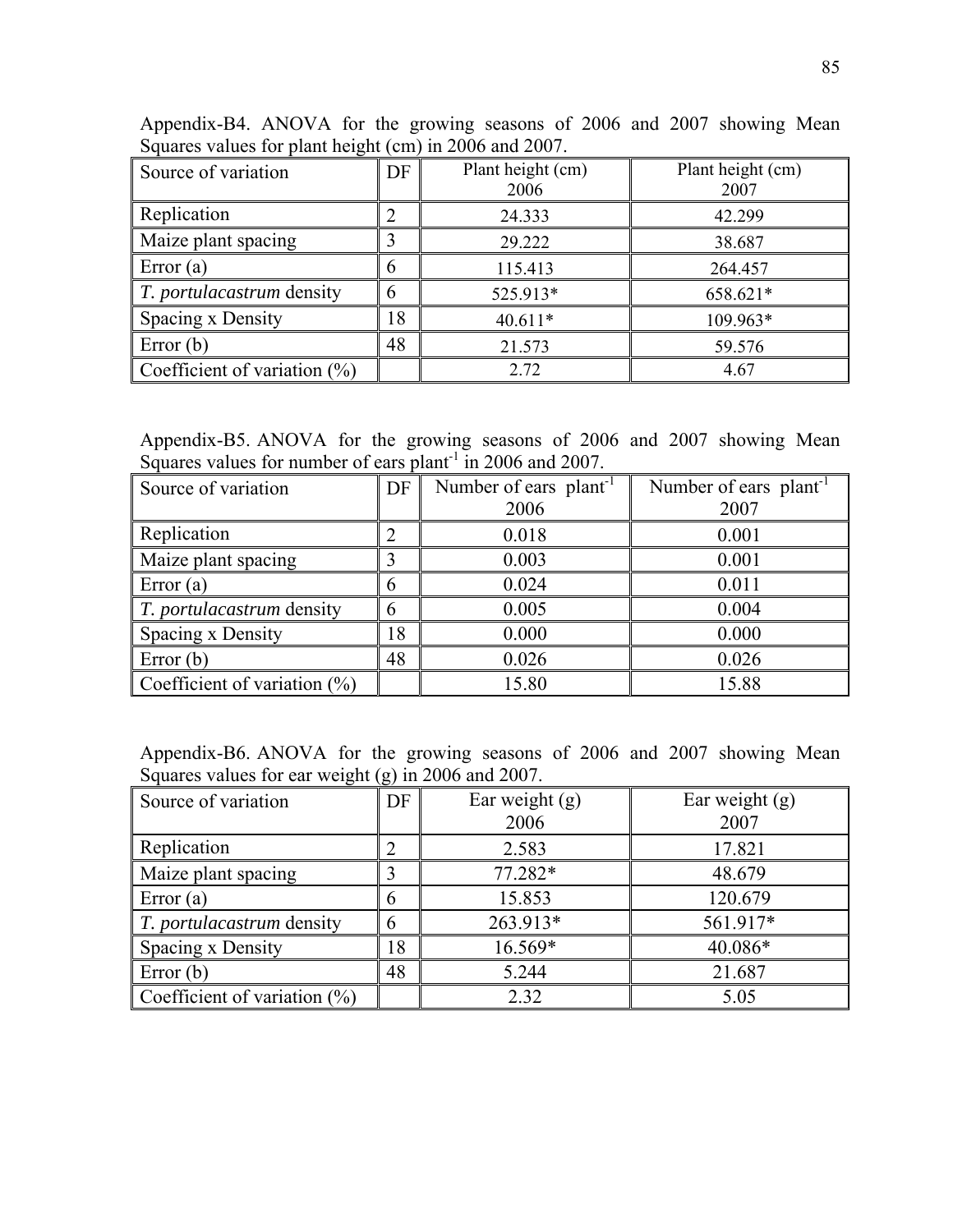|    | Appendix-B7. ANOVA for the growing seasons of 2006 and 2007 showing Mean |  |  |  |  |                                                                 |  |
|----|--------------------------------------------------------------------------|--|--|--|--|-----------------------------------------------------------------|--|
|    | Squares values for 1000-kernel weight (g) in 2006 and 2007.              |  |  |  |  |                                                                 |  |
| __ |                                                                          |  |  |  |  | $\frac{1}{2}$ 1000 1 1 1 $\frac{1}{2}$ 1000 1 1 1 $\frac{1}{2}$ |  |

| Source of variation              | DF | ◡<br><i>\ol</i><br>1000-kernel weight $(g)$<br>2006 | 1000-kernel weight $(g)$<br>2007 |
|----------------------------------|----|-----------------------------------------------------|----------------------------------|
| Replication                      |    | 59.407                                              | 27.191                           |
| Maize plant spacing              |    | 153.79*                                             | 461.020*                         |
| Error $(a)$                      | h  | 7.4409                                              | 30.089                           |
| <i>T. portulacastrum</i> density | 6  | 430.16*                                             | 628.225*                         |
| Spacing x Density                | 18 | 3.1982                                              | 5.082                            |
| Error $(b)$                      | 48 | 98.905                                              | 84.941                           |
| Coefficient of variation $(\%)$  |    | 5.19                                                | 5.02                             |

Appendix-B8. ANOVA for the growing seasons of 2006 and 2007 showing Mean Squares values for number of rows ear<sup>-1</sup> in 2006 and 2007.

| Source of variation              | DF | Number of rows ear <sup>1</sup> | Number of rows $ear^{-1}$ |  |
|----------------------------------|----|---------------------------------|---------------------------|--|
|                                  |    | 2006                            | 2007                      |  |
| Replication                      |    | 0.195                           | 0.058                     |  |
| Maize plant spacing              |    | 0.035                           | 0.103                     |  |
| $\vert$ Error (a)                | h  | 1.031                           | 0.494                     |  |
| $\mid$ T. portulacastrum density | 6  | 0.250                           | 0.360                     |  |
| Spacing x Density                | 18 | 0.005                           | 0.007                     |  |
| $\text{Error}(\mathbf{b})$       | 48 | 1.839                           | 1.017                     |  |
| Coefficient of variation $(\%)$  |    | 10.23                           | 7.65                      |  |

Appendix-B9. ANOVA for the growing seasons of 2006 and 2007 showing Mean Squares values for number of kernels ear<sup>-1</sup>in 2006 and 2007.

| Source of variation              | DF                          | Number of kernels ear <sup>-1</sup> | Number of kernels ear <sup>-1</sup> |
|----------------------------------|-----------------------------|-------------------------------------|-------------------------------------|
|                                  |                             | 2006                                | 2007                                |
| Replication                      | $\mathcal{D}_{\mathcal{L}}$ | 557.058                             | 121.197                             |
| Maize plant spacing              |                             | 3726.517*                           | 6182.555*                           |
| Error $(a)$                      | 6                           | 208.009                             | 388.853                             |
| <i>T. portulacastrum</i> density | 6                           | 2682.879*                           | 2770.808*                           |
| Spacing x Density                | 18                          | 273.463*                            | 251.202*                            |
| Error $(b)$                      | 48                          | 148.608                             | 135.447                             |
| Coefficient of variation $(\%)$  |                             | 4.01                                | 4.03                                |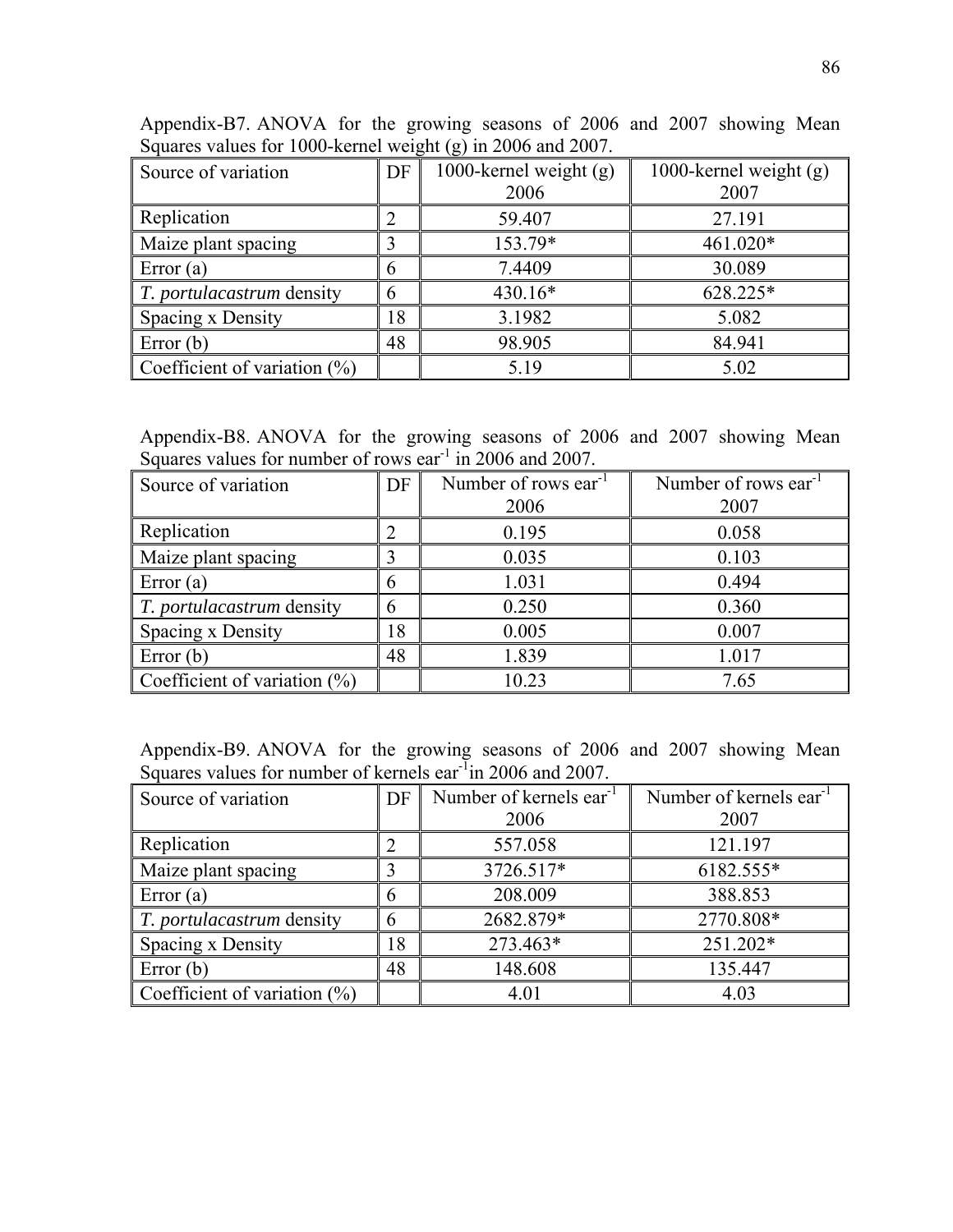| Appendix-B10. ANOVA for the growing seasons of 2006 and 2007 showing Mean |                 |                 |                 |
|---------------------------------------------------------------------------|-----------------|-----------------|-----------------|
| Squares values for leaf area index in 2006 and 2007.                      |                 |                 |                 |
| Source of variation                                                       | DF <sub>1</sub> | Leaf area index | Leaf area index |
| Replication                                                               |                 |                 | 0.100           |

| Replication                      |    | 0.321     | 0.100    |
|----------------------------------|----|-----------|----------|
| Maize plant spacing              |    | $2.652*$  | $1.632*$ |
| Error $(a)$                      | h  | 0.041     | 0.007    |
| <i>T. portulacastrum</i> density |    | $10.753*$ | 8.091*   |
| Spacing x Density                | 18 | $0.172*$  | $0.090*$ |
| Error $(b)$                      | 48 | 0.020     | 0.023    |
| Coefficient of variation $(\%)$  |    | 6.69      | 7.39     |

Appendix-B11. ANOVA for the growing seasons of 2006 and 2007 showing Mean Squares values for *T. portulacastrum* biomass (t ha<sup>-1</sup>) in 2006 and 2007.

| Source of variation              | DF | T. portulacastrum             | T. portulacastrum        |
|----------------------------------|----|-------------------------------|--------------------------|
|                                  |    | biomass $(t \text{ ha}^{-1})$ | biomass $(t \, ha^{-1})$ |
|                                  |    | 2006                          | 2007                     |
| Replication                      |    | 0.027                         | 0.010                    |
| Maize plant spacing              |    | $0.847*$                      | $0.446*$                 |
| Error $(a)$                      | 6  | 0.099                         | 0.006                    |
| <i>T. portulacastrum</i> density | 6  | $3.454*$                      | 2.993*                   |
| Spacing x Density                | 18 | $0.035*$                      | $0.021*$                 |
| Error $(b)$                      | 48 | 0.019                         | 0.009                    |
| Coefficient of variation $(\%)$  |    | 12.29                         | 8.92                     |

Appendix-B12. ANOVA for the growing seasons of 2006 and 2007 showing Mean Squares values for biological yield  $(t \text{ ha}^{-1})$ in 2006 and 2007.

| Source of variation              | DF | Biological yield<br>$(t \, ha^{-1})$ 2006 | Biological yield<br>$(t \, ha^{-1})$ 2007 |
|----------------------------------|----|-------------------------------------------|-------------------------------------------|
| Replication                      |    | 0.016                                     | 0.253                                     |
| Maize plant spacing              |    | $4.173*$                                  | $2.940*$                                  |
| Error $(a)$                      | h  | 0.139                                     | 0.156                                     |
| <i>T. portulacastrum</i> density | 6  | $3.740*$                                  | $2.917*$                                  |
| Spacing x Density                | 18 | 0.157                                     | 0.170                                     |
| Error $(b)$                      | 48 | 0.158                                     | 0.113                                     |
| Coefficient of variation $(\%)$  |    | 6.18                                      | 5.34                                      |